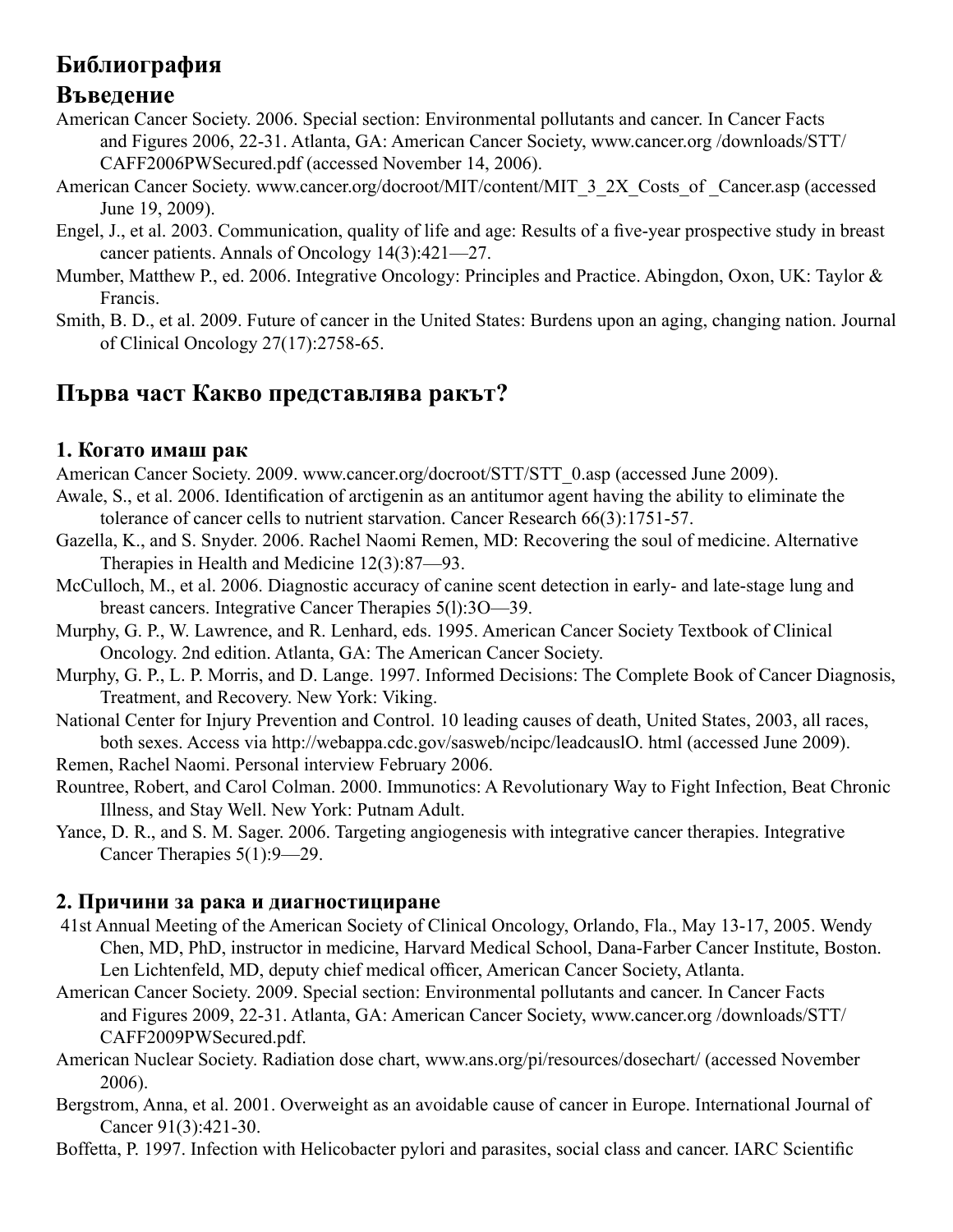Publications 138:325-29.

Boffetta, P., and M. Hashibe. 2006. Alcohol and cancer. Lancet Oncology 7(2):149-56.

- Calle, E. E., et al. 2003. Overweight, obesity, and mortality from cancer in a prospectively studied cohort of U.S. adults. New England Journal of Medicine 348(17):1625-38.
- Centers for Disease Control and Prevention. 2005. Annual smoking-attributable mortality, years of potential life lost, and productivity losses—United States, 1997-2001. Morbidity and Mortality Weekly Report 154(25):625-28.
- Charlton, B. G. 1996. Senescence, cancer and "endogenous parasites": A salutogenic hypothesis. Journal of the Royal College of Physicians of London 3 0(1): 10-12.
- Christie, Wanda, and Carol Moore. 2005. The impact of humor on patients with cancer. Clinical Journal of Oncology Nursing 9(2): 211-18.
- Donn, Jeff, et al. AP probe finds drugs in drinking water. Associated Press. March 10, 2008.
- Dork, T., J. H. Karstens, and C. Sohn. 2002. Genetic predisposition towards breast cancer and cellular radiosensitivity. A review. [In German.] Geburtshilfe und Frauenheilkunde 62(12):1162-69.
- Environmental Working Group Staff. 2003. Bodyburden: The pollution in people. January. www.ewg.org (accessed June 2009).
- Evans, Nancy, ed. 2006. State of the Evidence 2006: What Is the Connection between the Environment and Breast Cancer. 4th edition. San Francisco: Breast Cancer Fund, Breast Cancer Action.
- Gaynor, Mitchell. 2006. Dangerous toxins may be lurking in your home. Bottom Line Health Newsletter, February.
- Health Media Ltd. 2003. Anxious people may be more prone to cancer. May 30. (Available at www. cancercompass.com/cancer-news/l,4620,00.htm; accessed June 2009.)
- Iwamatsu, Yumi, et al. 2003. Differences in emotional distress between breast tumor patients with emotional inhibition and those with emotional expression. Psychiatry and Clinical Neu-rosciences 51(3):289-94.
- Kroenke, C. H., et al. 2006. Depressive symptoms and prospective incidence of colorectal cancer in women. American Journal of Epidemiology 162(9):839-48.
- Lichtenstein, Paul, et al. 2000. Environmental and heritable factors in the causation of cancer—Analyses of cohorts of twins from Sweden, Denmark, and Finland. New England Journal of Medicine 343(2):78-85.
- Lowe, Rachel Myers. 2003. Emphasis on healthy weight urged to reduce cancer risk. CancerP-age.com, March 5. www.cancerpage.com/news/article.asp?id=5614 (accessed June 2009).
- Menegaux, E, et al. 2006. Household exposure to pesticides and risk of childhood acute leukaemia. Occupational and Environmental Medicine 63(2): 131-34.
- Modugno, E, et al. 2006. Obesity, hormone therapy, estrogen metabolism and risk of postmenopausal breast cancer. International Journal of Cancer 118(5):1292—301.
- Mokdad, Ali H., et al. 2004. Actual causes of death in the United States, 2000. Journal of the American Medical Association 291(10):1238—45.
- Murphy, G. P., L. P. Morris, and D. Lange. 1997. Informed Decisions: The Complete Book of Cancer Diagnosis, Treatment, and Recovery. New York: Viking.
- Murray, Michael, et al. 2002. How to Prevent and Treat Cancer with Natural Medicine. New York: Riverhead Books.
- Nelson, Nancy. 2004. The majority of cancers are linked to the environment. BenchMarks 4(3).
- www.cancer.gov/newscenter/benchmarks-vol4-issue3/pagel (accessed June 2009). NewsRx. 2003. Information may help identify early environmental exposures that increase risk. June 26. (Available at www. cancercompass.com/cancer-news/l,4806,00.htm; accessed June 2009.)
- Nickerson, Krista. 2006. Environmental contaminants in breast milk. Journal of Midwifery and Women's Health 51(l):26-34.
- Organic Consumers Association. 2006. Organic Consumers Association home page, www .organicconsumers. org (accessed November 15, 2006).
- Pedersen, A., C. Johansen, and M. Gronbaek. 2003. Relations between amount and type of alcohol and colon and rectal cancer in a Danish population based cohort study. Gut 52(6):861-67.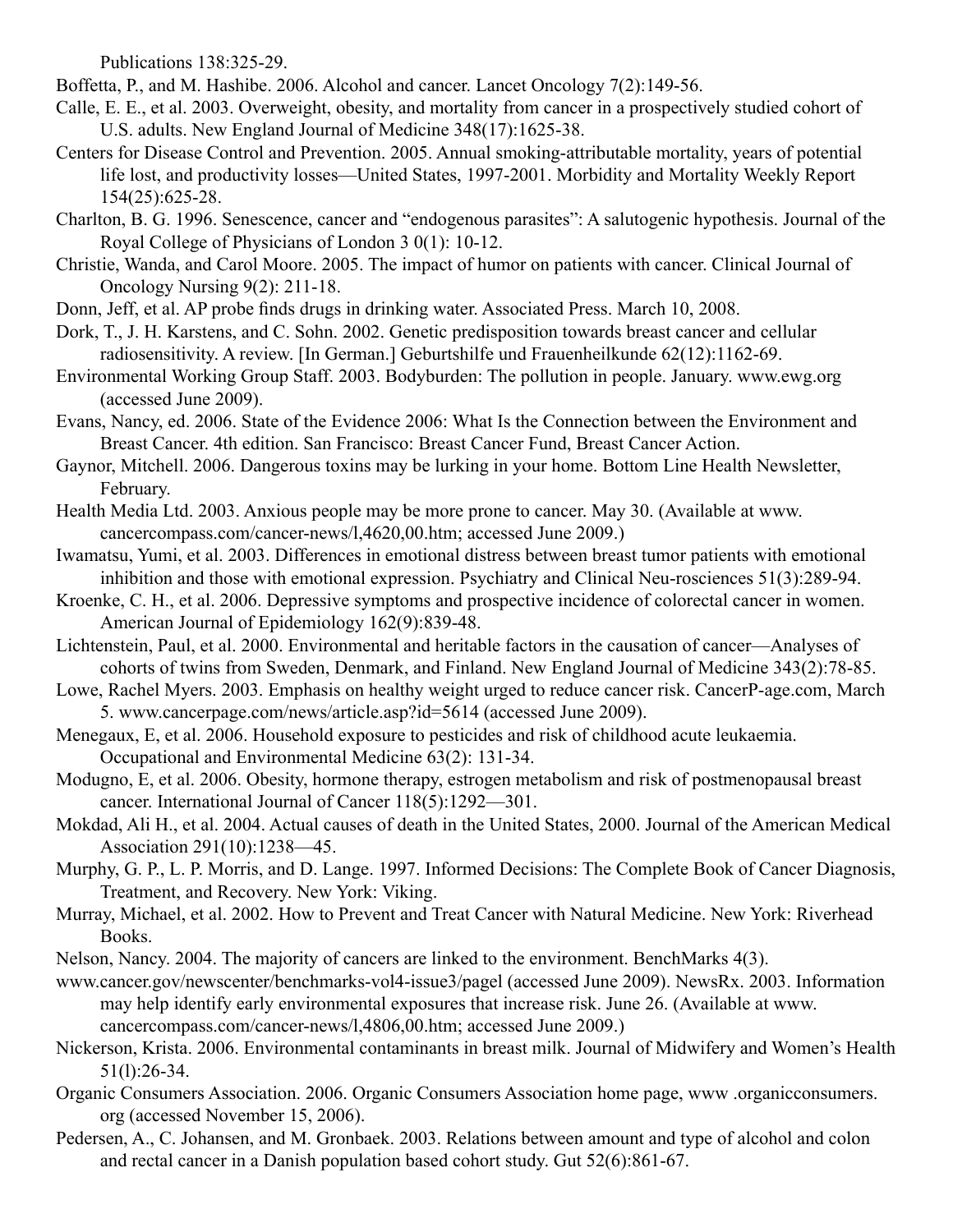- Putnam, Judy, Jane Allshouse, and Linda Scott Kantor. 2002. U.S. per capita food supply trends: More calories, refined carbohydrates, and fats. FoodReview 25(3):2—15.
- Rauscher, Megan. 2005. High number of cancers due to obesity: Study. Reuters Health, November 1. (Available at www.cancerpage.com/news/article.asp?id=9009; accessed June 2009).
- Rayner, M., and P. Scarborough. 2005. The burden of food related ill health in the U.K. Journal of Epidemiology and Community Health 59(12): 1054-57.
- Reuters Health. 2005. Depression raises colorectal cancer risk. Reuters Health, November 3. (Available at www. cancerpage.com/news/article.asp?id=9026; accessed November 15, 2006).

Schlosser, Eric. 2005. Fast Food Nation: The Dark Side of the All-American Meal. New York: Harper Perennial.

- Soffritti, Morando, et al. 2006. First experimental demonstration of the multipotential carcinogenic effects of aspartame administered in the feed to Prague-Dawley rats. Environmental Health Perspectives 114(3):379-85.
- Szutorisz, H., et al. 2003. A chromosome 3-encoded repressor of the human telomerase reverse transcriptase (hTERT) gene controls the state of hTERT chromatin. Cancer Research 63(3):689-95.

The Organic Center,

- www.organic-center.org/science.nutri.php?action=view&report\_id=145 (accessed September 2009).
- Tufts E-News. Are environmental toxins causing breast cancer? Tufts E-News. www.tufts.edu /communications/ stories/102802 AreEnvironmentalToxinsCausingBreastCancer.htm (accessed June 2009).
- U.S. Preventive Services Task Force. 2006. Genetic risk assessment and BRCA mutation testing for breast and ovarian cancer susceptibility: Recommendation statement. American Family Physician 73(5):869-74.
- Wigle, Donald T, and Bruce P. Lanphear. 2002. Human health risks from low-level environmental exposures: No apparent safety thresholds. PLoS Medicine 2(12):e35O.

#### *Диагностициране и скрининг*

Abeloff, M. D., et al., eds. 2004. Clinical Oncology. 3rd edition. Philadelphia: Elsevier/Churchill Livingstone.

- American Cancer Society. 2006. HPV vaccine approved; prevents cervical cancer. June 8. www•cancer.org/ docroot/NWS/content/NWS\_1\_lx\_HPV\_Vaccine\_Approved\_Prevents\_Cer-vical\_Cancer.asp (accessed November 15, 2006).
- American Cancer Society. 2006. Screening guideline for the early detection of cancer in asymptomatic people. In Cancer Facts and Figures 2006:52. Atlanta, GA: American Cancer Society. www.cancer.org/downloads/ STT/CAFF2006PWSecured.pdf (accessed November 15, 2006).
- Church, Timothy R. 2006. Screening for colorectal cancer by colonoscopy: Adding to the evidence. Journal of the American Medical Association 295(20):2411-12.
- Corsetti, V., et al. 2006. Role of ultrasonography in detecting mammograpically occult breast carcinoma in women with dense breasts. Lα Radiologia Medica lll(3):440-48.
- Di Matteo, L., and R. Di Matteo. 2005. Does testing for prostate-specific antigen contribute to declining prostate cancer mortality? Estimating the broader economic influences on aggregate prostate cancer mortality rates. European Journal of Health Economics 6(4):298-308.
- Dillon, M. F., et al. 2006. Predictors of invasive disease in breast cancer when core biopsy demonstrates DCIS only. Journal of Surgical Oncology 93(7):559-63.
- Hay, J. L., K. D. McCaul, and R. E. Magnan. 2006. Does worry about breast cancer predict screening behaviors? A meta-analysis of the prospective evidence. Preventative Medicine 42(6):401-8.
- Hoffman, R. M. 2006. Viewpoint: Limiting prostate cancer screening. Annals of Internal Medicine 144(6):438- 40.
- Kristal, A. R., et al. 2006. Associations of demographic and lifestyle characteristics with prostate-specific antigen (PSA) concentration and rate of PSA increase. Cancer 106(2):320-28.
- Le-Petross, H. T. 2006. Breast MRI as a screening tool: The appropriate role,. Journal of the National Comprehensive Cancer Network 4(5):523—26.
- Lin, O. S., et al. 2006. Screening colonoscopy in very elderly patients: Prevalence of neoplasia and estimated impact on life expectancy. Journal of the American Medical Association 295(20):2411-12.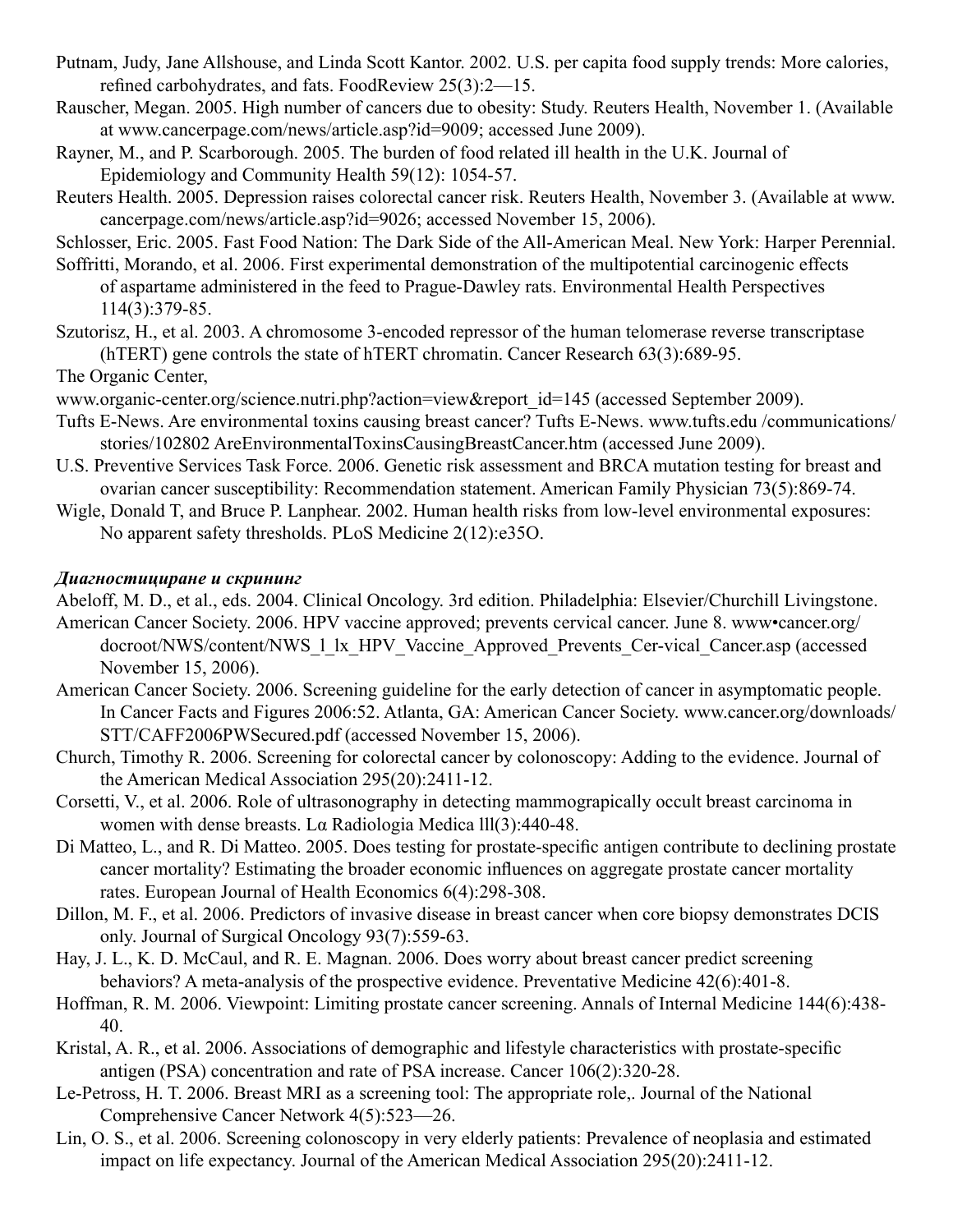- Michaelson, J. S., et al. 2003. The effect of tumor size and lymph node status on breast carcinoma lethality. Cancer 98(10):2133-43.
- Murphy, G. P., L. P. Morris, and D. Lange. 1997. Informed Decisions: The Complete Book of Cancer Diagnosis, Treatment, and Recovery. New York: Viking.
- National Cancer Institute. 2006. Cancer screening overview. National Cancer Institute, www.cancer.gov/cancertopics/pdq/screening/overview/healthprofessional (accessed June 2009).
- Pacific Chiropractic and Research Center. 2006. Mammography/thermography/ultrasound: What's the difference? www.breastthermography.com/mammography\_thermography.htm (accessed May 03, 2006).
- Parisky, Y. R., et al. 2003. Efficacy of computerized infrared imaging analysis to evaluate mam-mographically suspicious lesions. American Journal of Roentgenology 180(1):263-69.
- Rosenthal, A., and I. Jacobs. 1998. Ovarian cancer screening. Seminars in Oncology 25(3):315-25.
- Rosenthal, Thomas C, and Stirling M. Puck. 1999. Screening for genetic risk of breast cancer. American Family Physician 59(l):99-104.
- Rotham, Julie. 2003. Gene study gives new hope in identifying aggressive breast cancer. Sydney Morning Herald, March 17. www.smh.com.au/articles/2003/03/17/1047749721304.html (accessed June 2009).
- Sanchini, M. A., et al. 2005. Relevance of urine telomerase in the diagnosis of bladder cancer. Journal of the American Medical Association 294(16):2052-56.
- Seattle Times. 2003. Research stirs hope of earlier diagnosis for ovarian cancer. June 25. (Available at www. cancercompass.com/cancer-news/l,4849,00.htm; accessed June 2009.)
- Singh, H., et al. 2006. Risk of developing colorectal cancer following a negative colonoscopy examination: Evidence for a 10-year interval between colonoscopies. Journal of the American Medical Association 295(20):2411-12.
- Smith, L. H., et al. 2005. Ovarian cancer: Can we make the clinical diagnosis earlier? Cancer 104(7):1398-407.
- U.S. Nuclear Regulatory Commission. 2004. Fact sheet on biological effects of radiation, www .nrc.gov/ reading-rm/doc-collections/fact-sheets/bio-effects-radiation.html (accessed May 15,2006).
- USA Today. 2003. New breast self-exam guidelines stir debate. May 19. (Available at www .cancercompass. com/cancer-news/l,4555,00.htm; accessed November 15, 2006.)
- Walter, L. C, C. L. Lewis, and M. B. Barton. 2005. Screening for colorectal, breast, and cervical cancer in the elderly: A review of the evidence. American Journal of the Medical Sciences 118(10):1078-86.
- Yahara, Toshiro, et al. 2003. Relationship between microvessel density and thermographic hot areas in breast cancer. Surgery Today 33(4):243-48.

# **3. Силата на профилактиката**

- Bennett, M. P., et al. 2003. The effect of mirthful laughter on stress and natural killer cell activity. Alternative Therapies in Health and Medicine 9(2):38-45. Bernstein L., et al. 2005. Lifetime recreational exercise activity and breast cancer risk among black women and white women. Journal of the National Cancer Institute 97(22): 1671-79.
- Biever, Celeste. 2003. Knockout broccoli fights cancer. New Scientist (2389). Byers, Ted, et al. 2002. American Cancer Society guidelines on nutrition and physical activity for cancer prevention: Reducing the risk of cancer with healthy food choices and physical activity. CA: A Cancer Journal for Physicians 5 2 (2): 92- 119.
- Carney, Caroline P., et al. 2003. Relationship between depression and pancreatic cancer in the general population. Psychosomatic Medicine 65(5):884-88.
- Chan, J. M., F. Wang, and E. A. Holly. 2005. Vegetable and fruit intake and pancreatic cancer in a populationbased case-control study in the San Francisco Bay Area. Cancer, Epidemiology, Biomarkers, and Prevention 14(9):2093-97.
- Cho, E., et al. 2003. Premenopausal fat intake and risk of breast cancer. Journal of the National Cancer Institute 95(14):1079-85.
- Eli, R., and J. A. Fasciano. 2006. An adjunctive preventative treatment for cancer: Ultraviolet light and ginkgo biloba, together with other antioxidants, are a safe and powerful, but largely ignored, treatment option for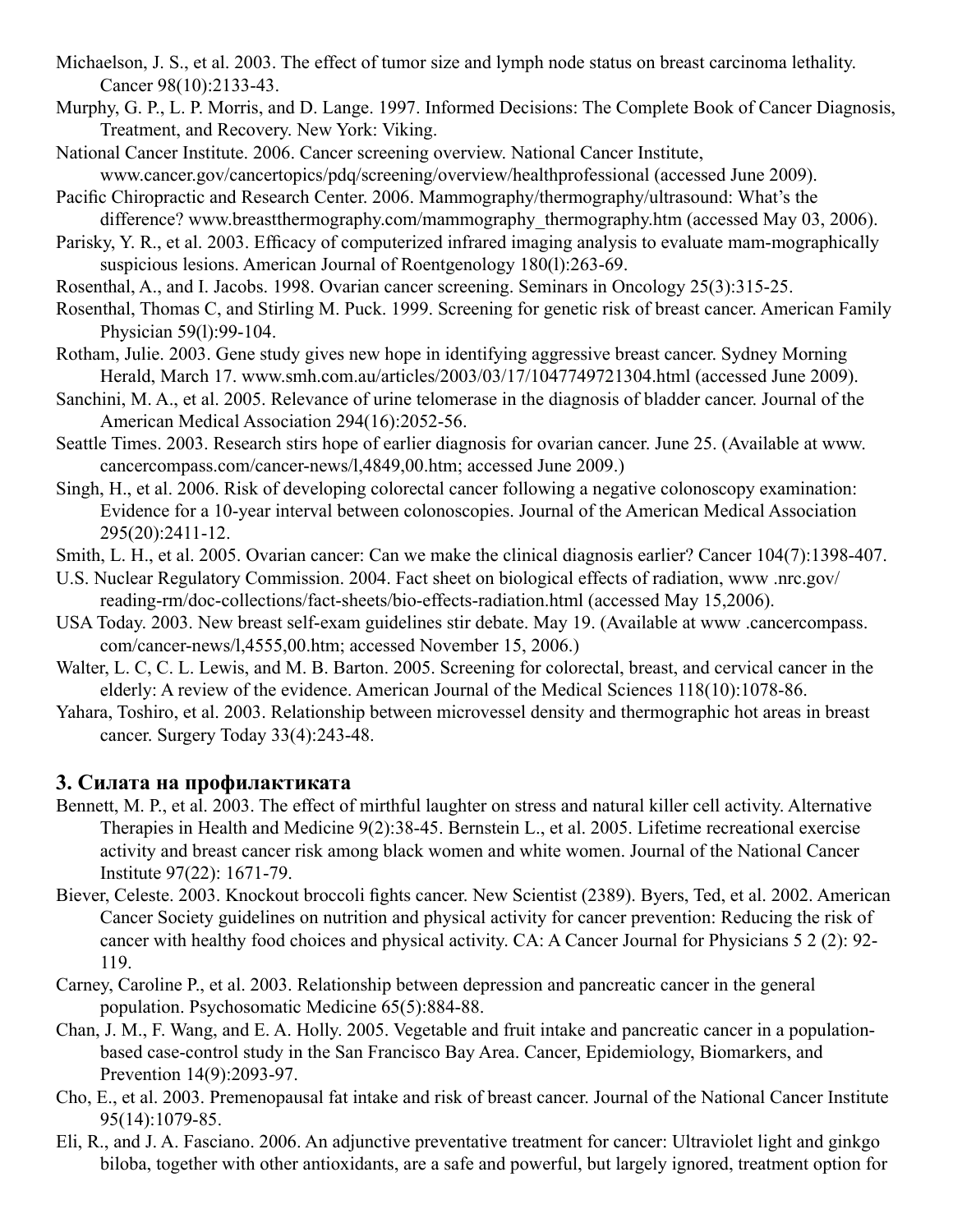the prevention of cancer. Medical Hypotheses 66(6):1152-56.

- Fan, S., et al. 2006. BRCA1 and BRCA2 as molecular targets for phytochemicals indole-3- carbinol and genistein in breast and prostate cancer cells. British Journal of Cancer 94(3)- 407-26.
- Folsom, Aaron R., and Ching Ping Hong. 2006. Magnesium intake and reduced risk of colon cancer in a prospective study of women. American Journal of Epidemiology 163(3):232-35.
- Fowke, J. H., C. Longcope, and J. R. Hebert. 2000. Brassica vegetable consumption shifts estrogen metabolism in healthy postmenopausal women. Cancer, Epidemiology, Biomarkers, and Prevention 9(8):773-79.
- Franceshi, Silvia, et al. 1997. Food groups and risk of colorectal cancer in Italy. International Journal of Cancer  $72(1):56-61.$
- Fung, T, et al. 2003. Major dietary patterns and the risk of colorectal cancer in women. Archives of Internal Medicine 163(3):309-14.
- Fung, T, et al. 2006. Diet quality is associated with the risk of estrogen receptor-negative breast cancer in postmenopausal women. Journal of Nutrition 136(2):466-72.
- Garland, Cedric F., Frank C. Garland, and Edward D. Gorham. 2006. The role of vitamin D in cancer prevention. American Journal of Public Health 96(2):252-61.
- Gaudet, Tracy. 2006. Interviewed on "The Science of Emotions." The New Medicine, a PBS Documentary. March 29. www.thenewmedicine.org.
- Gaynor, Mitchell L. 2005. Nurture Nature, Nurture Health: Your Health and the Environment. New York: Nurture Nature Press.
- Gaynor, Mitchell L.Jerry Hickey, and William Fryer. 2000. Dr. Gaynor's Cancer Prevention Program. New York: Kensington Publishing.
- Giovannucci, E. 2002. Modifiable risk factors for colon cancer. Gastroenterology Clinics of North America 31(4):925-43.
- Glaser, Janice, and Ronald Glaser. 2006. Interviewed on "The Science of Emotions." The New Medicine, a PBS Documentary. March 29. www.thenewmedicine.org.
- Greenwald, Peter, and Sharon S. McDonald. 1997. Cancer prevention: The roles of diet and chemoprevention. Cancer Control 4(2):118—27'.
- Ingels, Darin. 2001. Nutrients reduce risk of some cancers. Healthnotes Newswire, November 8 (Available at www.cncahealth.com/nutritional-news.htm?org=cnca&page=newswire/newswire\_2001\_ll\_08\_3.cfm; accessed June 2009.)
- Kabat-Zinn, Jon. 2005. Bringing mindfulness to medicine. Interview by Karolyn A. Gazella. Alternative Therapies in Health and Medicine ll(3):56-64.
- Kirsh, V. A., et al. 2006. Supplementary and dietary vitamin E, beta-carotene, and vitamin C intakes and prostate cancer risk. Journal of the National Cancer Institute 98(4):245-54.
- Kleiner, S. M. 1999. Water: An essential but overlooked nutrient. Journal of the American Dietary Association 99(2):200-6.
- Kleiner, S. M. 2004. The art and science of hydration. Acta Pediatrica Espanola 93(12):1557-58.
- Kruk, J., and H. Y. Aboul-Enein. 2006. Physical activity in the prevention of cancer. Asian Pacific Journal of Cancer Preve?ition 7(1): 11-21.
- Kushi, L., and E. Giovannucci. 2002. Dietary fat and cancer. American Journal of Medicine 113(suppl.9B):63S-7OS.
- Liu, X., et al. 2005. Relationship between body size and prostate cancer in a sibling based case-control study. Journal of Urology 174(6):2169-73.
- Marchione, Marilynn. 2006. Vitamin D may help prevent breast cancer: Studies. Globe and Mail, April 4. www. theglobeandmail.com.
- McTiernan A., et al. 2003. Recreational physical activity and the risk of breast cancer in postmenopausal women: The Women's Health Initiative Cohort Study. Journal of the American Medical Association 290(10):1331-36.
- Menendez, J. A., et al. 2006. A genomic explanation connecting "Mediterranean diet," olive oil and cancer: Oleic acid, the main monounsaturated fatty acid of olive oil, induces formation of inhibitory "PEA3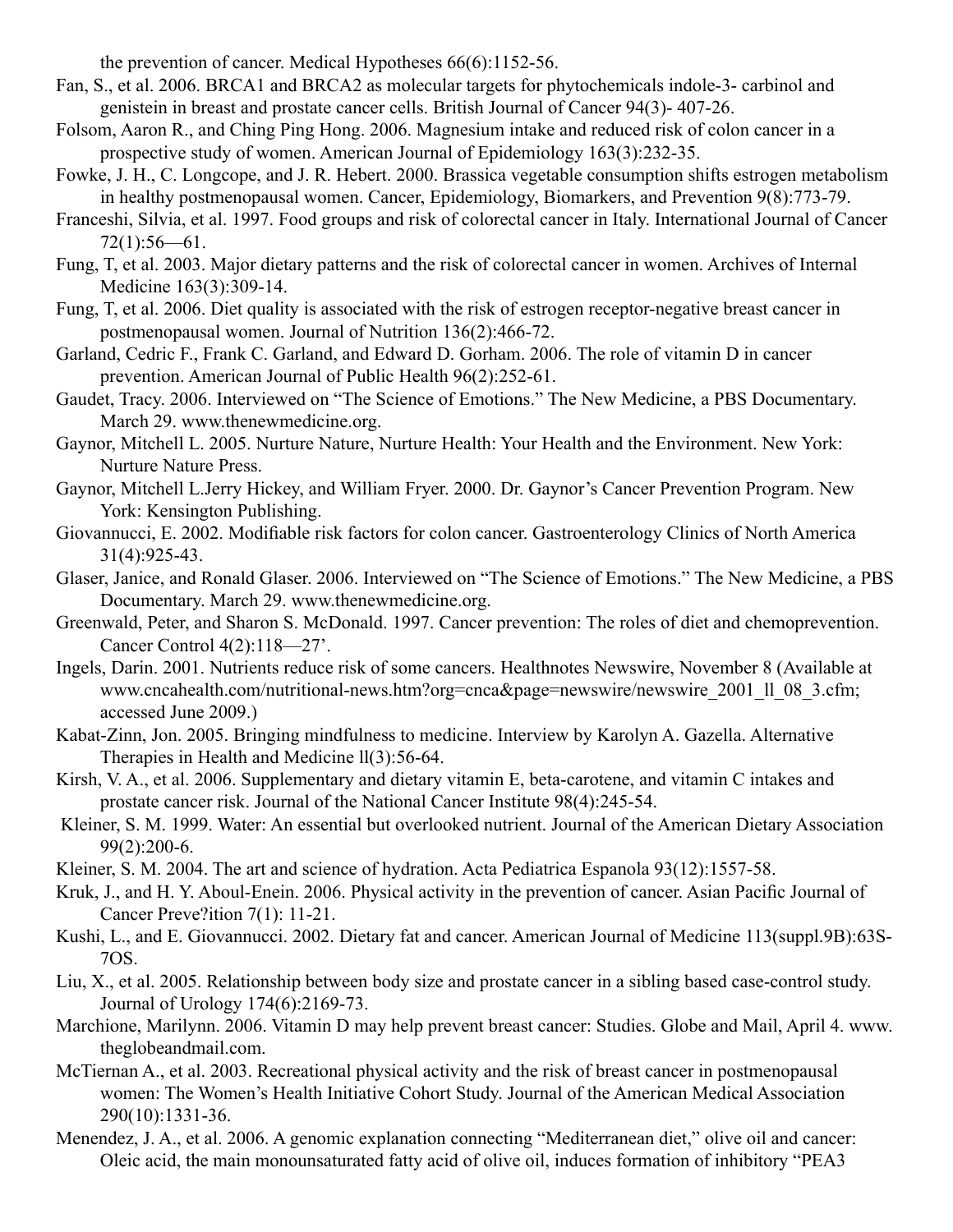transcription factor-PEA3 DNA binding site" complexes at the Her-2/neu (erbB-2) oncogene promoter in breast, ovarian and stomach cancer cells. European Journal of Cancer 42(15):2425-32.

- Morgan, James. 2005. Vitamin D reduces risk of common cancers: Study shows dramatic drops. RedOrbit Breaking News, December 28. www.redorbit.com/news/health/341755 /vitamin d reducesmrisk of common cancers study shows dramatic/index.html# (accessed June 2009).
- Murray, Michael, Joseph A. Pizzorno, and Lara Pizzorno. 2005. The Encyclopedia of Healing Foods. New York: Atria Books.
- Nagata, C, et al. 2005. Associations of mammographic density with dietary factors in Japanese women. Cancer, Epidemiology, Biomarkers, and Prevention 14(12):2877—80.
- National Cancer Institute. 2006. Cancer prevention overview. National Cancer Institute, www.cancer.gov/ cancertopics/pdq/prevention/overview/healthprofessional (accessed November 15, 2006).
- National Institutes of Health. 2005. Dietary supplement fact sheet: Vitamin D. http://diet.ary-supplements.info. nih.gov/factsheets/VitaminD\_pf.asp (accessed November 15, 2006).
- Navarro-Peran, Enma, et al. 2005. The antifolate activity of tea catechins. Cancer Research 65(6):2059-64.
- Newswise. 2003. More vitamin B-6 may protect against cancer. Newswise Medical News, April 30. www. newswise.com/articles/view/?id=VITB6.WSU (accessed June 2009).
- Ngoan, L. T, et al. 2002. Dietary factors and stomach cancer mortality. British Journal of Cancer 87(1):37-42.
- Penedo, F. J., and J. R. Dahn. 2005. Exercise and well-being: A review of mental and physical health benefits associated with physical activity. Current Opinion in Psychiatry 18(2): 189-93.
- Reibel, K., et al. 2001. Mindfulness-based stress reduction and health-related quality of life in a heterogenous patient population. General Hospital Psychiatry 23(4):183—92.
- Remen, Rachel Naomi. 2000. My Grandfather's Blessings. New York: Riverhead Books.
- Rosenszweig S., et al. 2003. Mindfulness-based stress reduction lowers psychological distress in medical students. Teaching and Learning in Medicine 15(2):88—92.
- Ryan, Susan W. 2005. Exercise as medicine. Presentation at Complementary and Natural Health Care Expo West. October 7.
- Safe, S., et al. 1999. Symposium on mechanisms of action of naturally occurring anticarcino-gens. Toxicological Sciences 52(1): 1-8.
- Sternberg, Ester. 2006. Interviewed on "The Science of Emotions." The New Medicine, a PBS Documentary. March 29. www.thenewmedicine.org.
- Tanaka, S., et al. 2006. Aged garlic extract has potential suppressive effect on colorectal adenomas in humans. Journal of Nutrition 136(suppl.3):821S~26S.
- Thune, I., and A. S. Furberg. 2001. Physical activity and cancer risk: Dose-response and cancer, all sites and site specific. Medicine and Science in Sports and Exercise 33(suppl.6):S53O-5O.
- Vineas, P., P. Schulte, and A.J. McMichael. 2001. Misconceptions about the use of genetic tests in populations. Lancet 357:709-12. Yeh, C. C, et al. 2005. Vegetable/fruit, smoking, glutathione S-transferase polymorphisms and risk for colorectal cancer in Taiwan. World Journal of Gastroenterology ll(10):1473- 80. Zhao, X., et al. 2006. Modification of lymphocyte DNA damage by carotenoid supplementation in postmenopausal women. American Journal of Clinical Nutrition 83(l):163-69.

# **Втора част Лечебни практики**

- 4. Да положим здрави основи чрез храната, хранителните добавки и намаляването на стреса
- Aggarwal, B. B., and S. Shishodia. 2006. Molecular targets of dietary agents for prevention and therapy of cancer. Biochemical Pharmacology 71(10):1397—421.
- Alexander, S, et al. 1999. Phase I/II study of stage III and IV non-small cell lung cancer patients taking a specific dietary supplement. Nutrition and Cancer 34(1):62-69.
- Almadori, G., et al. 2006. Pilot phase IIA study for evaluation of the efficacy of folic acid in the treatment of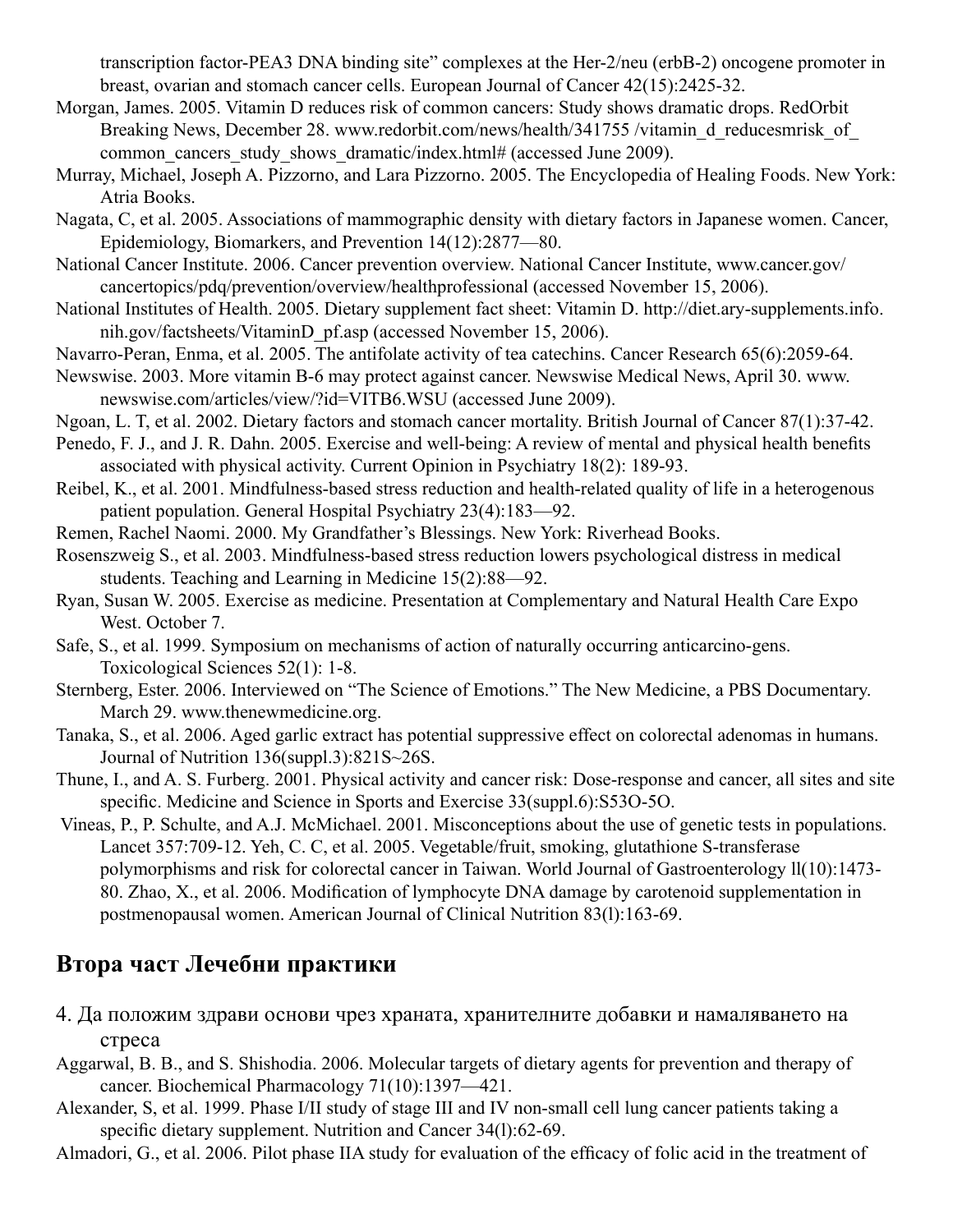laryngeal leucoplakia. Cancer 107(2):328-36.

- American Institute for Cancer Research. 2006. Saturated fats are worse than you think: They affect not only cholesterol, but can also raise risk of cancer, diabetes. MSNBC.com. www.msnbc.msn.com/id/12867692 (accessed January 29, 2007).
- Bauer, J., et al. 2005. Compliance with nutrition prescription improves outcomes in patients with unresectable pancreatic cancer. Clinical Nutrition 24(6):998-1004. Bravi, E, et al. 2006. Self-reported history of hypercholesterolaemia and gallstones and the risk of prostate cancer. Annals of Oncology 17(6): 1014-17.
- Brignall, M. S. 2001. Prevention and treatment of cancer with indole-3-carbinol. Alternative Medicine Review 6(6):580-89.
- Colomer, R., and J. A. Menendez. 2006. Mediterranean diet, olive oil and cancer. Clinical and Translational Oncology 8(1): 15-21.
- Daniells, Stephan. 2006. Garlic, onions could protect against stomach cancer. Nutralngredients-USA. Breaking News on Supplements and Nutrition, May 16. www.nutraingredients-usa.com/news/ng.asp?id=67704 (accessed June 2009).
- Dietary Guidelines for Americans. 2005. www.healthierus.gov/dietaryguidelines (accessed January 29, 2007).
- Donaldson, Michael. 2004. Nutrition and cancer: A review of the evidence for an anti-cancer diet. Nutrition Journal 3:19.
- Environment News Service. 2006. Curried cauliflower effective against prostate cancer. ENS Newswire, January 16. www.ens-newswire.com/ens/jan2006/2006-01-16-01.asp (accessed June 2009).
- European Society for Medical Oncology. 2006. New research finds direct link between high cholesterol and prostate cancer. Science Daily Press Releases, April 12. www.sciencedaily.com/ releases/2006/04/060411231430.htm (accessed November 16, 2006).
- Fontana, L., et al. 2006. Effect of long-term calorie restriction with adequate protein and 39333micronutrients on thyroid hormones. Journal of Clinical Endocrinology and Metabolism 91(8):3232-35.
- Food Nutritional Chart. http://whatscookingamerica.net/NutritionalChart.htm (accessed January 29, 2007).
- Gaby, Alan R. 2003. Guidelines issued for cancer treatments. Healthnotes Newswire, March 6. www. healthnotes.com/online/newswire 2003 03 06^1.htm (accessed November 19, 2006).
- Gasper, A. V, et al. 2005. Glutathione S-transferase Ml polymorphism and metabolism of sulforaphane from standard and high-glucosinolate broccoli. American Journal of Clinical Nutrition 82(6):724.
- Gaynor, M. L. 2003. Isoflavones and the prevention and treatment of prostate disease: Is there a role? Cleveland Clinic Journal of Medicine 70(3):203-4, 206, 208-9.
- Gaynor, M. L. 2005. Nurture Nature, Nurture Health: Your Health and the Environment. New York: Nurture Nature Press.
- Gill, C. I., et al. 2005. Potential anti-cancer effects of virgin olive oil phenols on colorectal carcinogenesis models in vitro. International Journal of Cancer 117(l):l-7.
- Giovannucci, E. 2003. Diet, body weight, and colorectal cancer: A summary of the epidemiologic evidence. Journal of Women's Health 12(2):173—82.
- Gonzalez, C. A., et al. 2006. Fruit and vegetable intake and the risk of stomach and oesophagus adenocarcinoma in the European prospective investigation into cancer and nutrition (EPIC-EURGAST). International Journal of Cancer 118(10):2559-66.
- Jones, Charisse, and Nanci Hellmich. 2006. NYC bans trans fats in restaurants. USAToday.com. (Available at www.usatoday.com/news/health/2006-12-04-trans-fat-ban\_x.htm; accessed December 6, 2006.)
- Jones, J. M., et al. 2004. Becoming proactive with the whole-grain message. Nutrition Today 39(1):10-17.
- Khor, T. O., et al. 2006. Combined inhibitory effects of curcumin and phenethyl isothiocya-nate on the growth of human PC-3 prostate xenografts in immunodeficient mice. Cancer Research 66(2):613-21.
- Kuriyama, I., et al. 2005. Inhibitory effect of glycolipids fraction from spinach on mammalian DNA polymerase activity and human cancer cell proliferation. Journal of Nutritional Biochemistry 16(10):594-601.
- Kushi, L. H., et al. 2001. The macrobiotic diet in cancer. Journal of Nutrition 131(suppl.ll):3056S-64S.
- Lamson, Davis W., and Matthew S. Brignall. 2000. Antioxidants and cancer III: Quercetin. Alternative Medicine Review 5(3):196-208.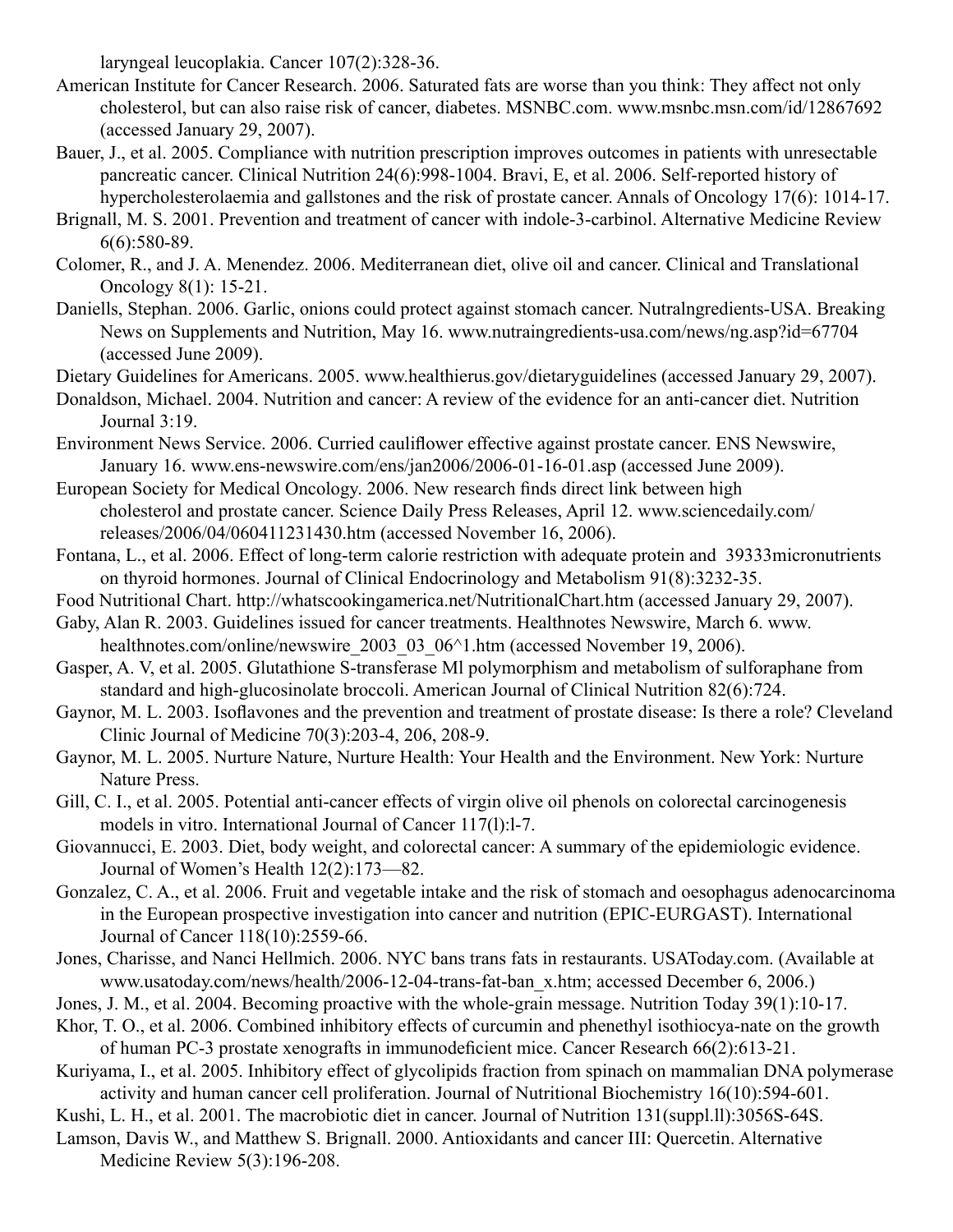- Larsson, S. C, et al. 2005. Whole grain consumption and risk of colorectal cancer: A population-based cohort of 60,000 women. British Journal of Cancer 92(9):1803-7.
- Liebman, Bonnie. 2005. Keeping abreast: The latest on diet and breast cancer. Nutrition Action Healthletter 32(7):3—7. (Available at http://findarticles.com/p/articles/mi\_m0813/is\_7\_32/ ai\_nl5342942; accesssed June 2009.)
- MacLean, H., et al. 2006. Effects of omega-3 fatty acids on cancer risk: A systematic review. Journal of the American Medical Association 295(16):403-15.
- Michels, Karin B. 2004. The role of nutrition in cancer development and prevention. International Journal of Cancer 114(2):163—65.
- Murray, Michael. 1996. Encyclopedia of Nutritional Supplements: The Essential Guide for Improving Your Health Naturally. New York: Three Rivers Press.
- Murray, Michael, et al. 2002. How to Prevent and Treat Cancer with Natural Medicine. New York: Riverhead Books.
- Murray, Michael, Joseph Pizzorno, and Lara Pizzorno. 2005. The Encyclopedia of Healing Foods. New York: Atria Books.
- National Cancer Institute. 2006. Nutrition in cancer care, www.cancer.gov/cancertopics/pdq /supportivecare/ nutrition/healthprofessional/allpages (accessed November 15, 2006).
- Piller, R., J. Chang-Claude, and J. Linseisen. 2006. Plasma enterolactone and genistein and the risk of premenopausal breast cancer. European Journal of Cancer Prevention 15(3):225-32.
- Ravasco, Paula, et al. 2005. Dietary counseling improves patient outcomes: A prospective, randomized, controlled trial in colorectal cancer patients undergoing radiotherapy. Journal of Clinical Oncology 23(7):1431-38.
- Reuters Health. 2005. Dietary fish oil curbs breast cancer progression in animal study. Reuters Health, November 24. (Available at www.oncolink.org/resources/article.cfm?c=3&s=8&ss= 23&id=12555&mont h=ll&year=2005; accessed November 16, 2006.)
- Reuters Health. 2005. Virgin olive oil blocks cancer cells in lab. Reuters Health, October 26. (Available at www. upmccancercenters.com/news/reuters/reuters.cfm?article=6224; accessed November 16, 2006.)
- Schatzkin, A., et al. 2000. Lack of effect of a low-fat, high-fiber diet on the recurrence of
- colorectal adenomas. Polyp prevention trial study group. New England Journal of Medicine 342(16):1149-55.
- Slavin, J. L., et al. 2001. The role of whole grains in disease prevention. Journal of 'the American Dietetic Association 101(7):780-5.
- Stein, Rob. 2005. Diet, exercise and reduced stress slow prostate cancer, study finds. Washington Post, August 11.
- Thompson, Henry J., et al. 1999. Effect of increased vegetable and fruit consumption on markers of oxidative cellular damage. Carcinogenesis 20(12):2261-66.
- U.S. Department of Agriculture. Anatomy of MyPyramid. www.mypyramid.gov/professionals /pdf\_anatomy. html (accessed November 16, 2006).
- Williams, M. T, and N. G. Hord. 2005. The role of dietary factors in cancer prevention: Beyond fruits and vegetables. Nutrition in Clinical Practice 20(4):451-9.
- Wu, M., et al. 2005. Omega-3 polyunsaturated fatty acids attenuate breast cancer growth through activation of a neutral sphingomyelinase-mediated pathway. International Journal of Cancer 117(3):340-48.

#### *Начин на живот*

- Ahmed, R. J., et al. 2006. Randomized controlled trial of weight training and lymphedema in breast cancer survivors. Journal of Clinical Oncology 24(18):2765-72.
- Aktas, G., and F. Ogee. 2005. Dance as a therapy for cancer prevention. Asian Pacific Journal of Cancer Prevention 6(3):408-ll.
- American Cancer Society. 2006. Make exercise work for you. www.cancer.org/docroot/PED /content/PED\_6 lX Tips on Maintaining Your Exercise Program.asp (accessed November 16, 2006).

Andersen, C, et al. 2006. The effect of a multidimensional exercise programme on symptoms and side-effects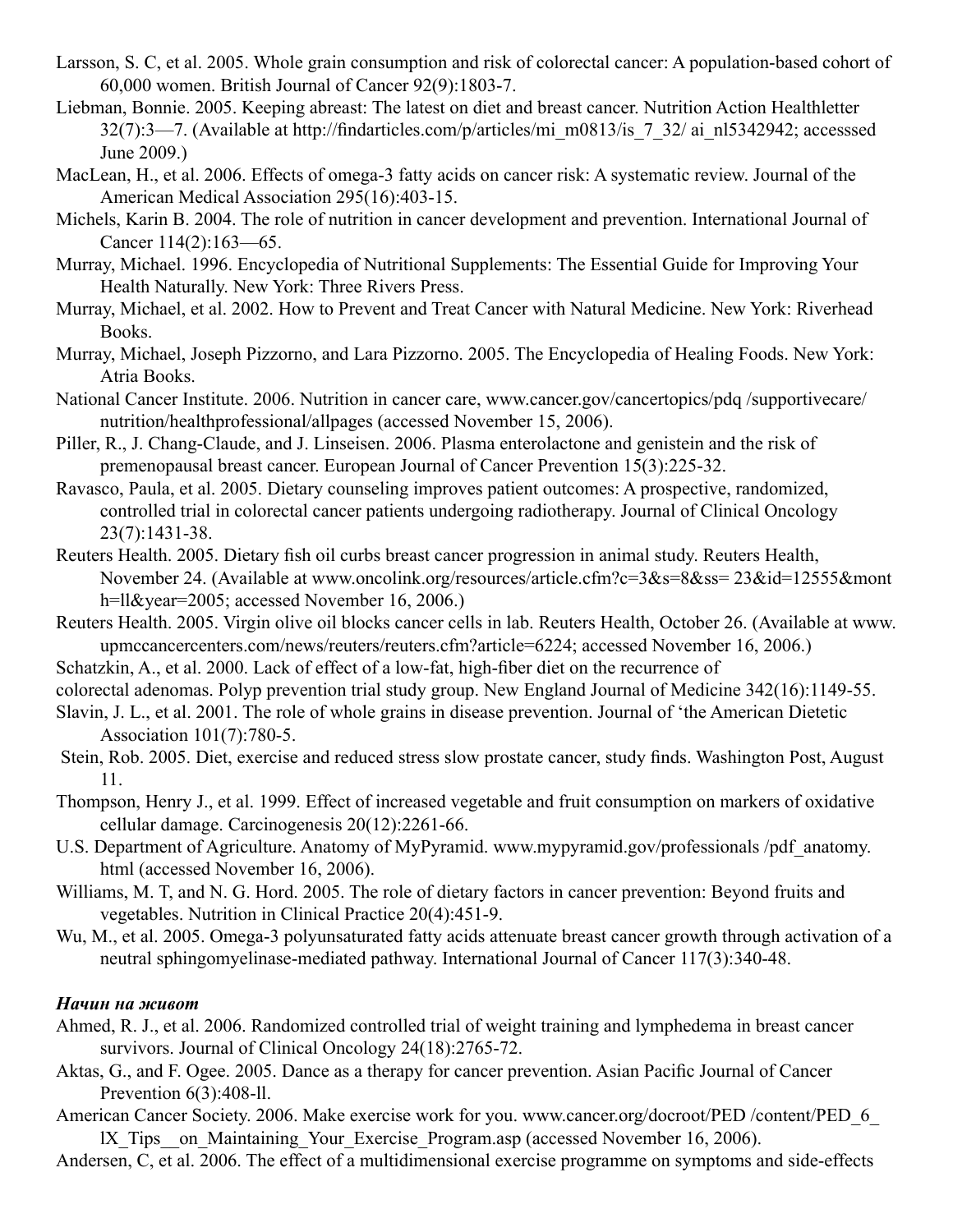in cancer patients undergoing chemotherapy: The use of semi-structured diaries. European Journal of Oncology Nursing 10(4):247-62.

- Barnes, D. E., et al. 2003. A longitudinal study of cardiorespiratory fitness and cognitive function in healthy older adults. Journal of the American Geriatric Society 51(4):570-71.
- Bennett, Mary P., et al. 2003. The effect of mirthful laughter on stress and natural killer cell activity. Alternative Therapies in Health and Medicine 9(2):38-44.
- Benson, Herbert. 2005. Are you working too hard? A conversation with mind/body researcher Herbert Benson. Harvard Business Review 83(ll):53-58, 165.
- Berman, Jeff, Gran Fleegler, and John Hanc. 2001. The FORCE Program: The Proven Way to Fight Cancer through Physical Activity and Exercise. New York: Ballantine Books.
- Bower, Julienne, et al. 2005. Yoga for cancer patients and survivors. Cancer Control 12(3):165-71.
- Carlson, L. E., and S. N. Garland. 2005. Impact of mindfulness-based stress reduction (MBSR) on sleep, mood, stress and fatigue symptoms in cancer outpatients. International Journal of Behavioral Medicine 12(4):278-85.
- Carlson, L. E., et al. 2004. Mindfulness-based stress reduction in relation to quality of life, mood, symptoms of stress and level of Cortisol, dehydroepiandrosterone sulfate (DHEAS) and melatonin in breast and prostate cancer outpatients. Psychoneuroendocrinology 29(4):448-74.
- Cohen, L., et al. 2004. Psychological adjustment and sleep quality in a randomized trial of the effects of a Tibetan yoga intervention in patients with lymphoma. Cancer 1OO(1O):2253-6O.
- Cooper, C. L., and E. B. Faragher. 1993. Psychosocial stress and breast cancer: The interrelationship between stress events, coping strategies and personality. Psychological Medicine 23(3):653-52.
- Corbin, Lisa. 2005. Safety and efficacy of massage therapy for patients with cancer. Cancer Control 12(3):158- 64.
- Culos-Reed, S. N., et al. 2006. A pilot study of yoga for breast cancer survivors: Physical and psychological benefits. Psycooncology 15(10):891—97.
- Davidson, Richard J., et al. 2003. Alterations in brain and immune function produced by mindfulness meditation. Psychosomatic Medicine 66(l):564-70.
- Demark-Wahnefried, Wendy, et al. 2005. Riding the crest of the teachable moment: Promoting long-term health after diagnosis of cancer. Journal of Clinical Oncology 23(24):5814-30.
- Field, T., et al. 2005. Cortisol decreases and serotonin and dopamine increase following massage therapy. International Journal of Neuroscience 115(10):1397-413.
- Giovannucci, E., et al. 2005. A prospective study of physical activity and incident and fatal prostate cancer. Archives of Internal Medicine 165(9):1005—10.
- Gordon, James S., and Sharon Curtin. 2000. Comprehensive Cancer Care. New York: Perseus Publishing.
- Graham, J. E., L. M. Christian, and J. K. Kiecolt-Glaser. 2006. Stress, age, and immune function: Toward a lifespan approach. Journal of Behavioral Medicine 29(4):380-400.
- Grossman, P., et al. 2004. Mindfulness-based stress reduction and health benefits. A metaanalysis. Journal of Psychosomatic Research 57(1): 3 5-43.
- Gu, Mingtong. 2006. Personal interview by Karolyn A. Gazella. May 12.
- HERA Organization, www.heraorganization.org.
- Hernandez-Reif, M., et al. 2005. Natural killer cells and lymphocytes increase in women with breast cancer following massage therapy. International Journal of Neuroscience 115(4): 495-510.
- Hoffman, Lisa, and Alison Freeland. 2002. The Healing Power of Movement: How to Benefit from Physical Activity during Your Cancer Treatment. Cambridge, MA: Perseus Publishing.
- Holmes, Michelle D., et al. 2005. Physical activity and survival after breast cancer diagnosis. Journal of the American Medical Association 293(20):279-86.
- Inoue, M., et al. 2004. Impact of body mass index on the risk of total cancer incidence and mortality among middle-aged Japanese: Data from a large-scale population-based cohort study—The JPHC study. Cancer Causes and Control 15(7):671-80.

Jonas, Wayne B., and Cindy C. Crawford. 2003. Science and spiritual healing: A critical review of spiritual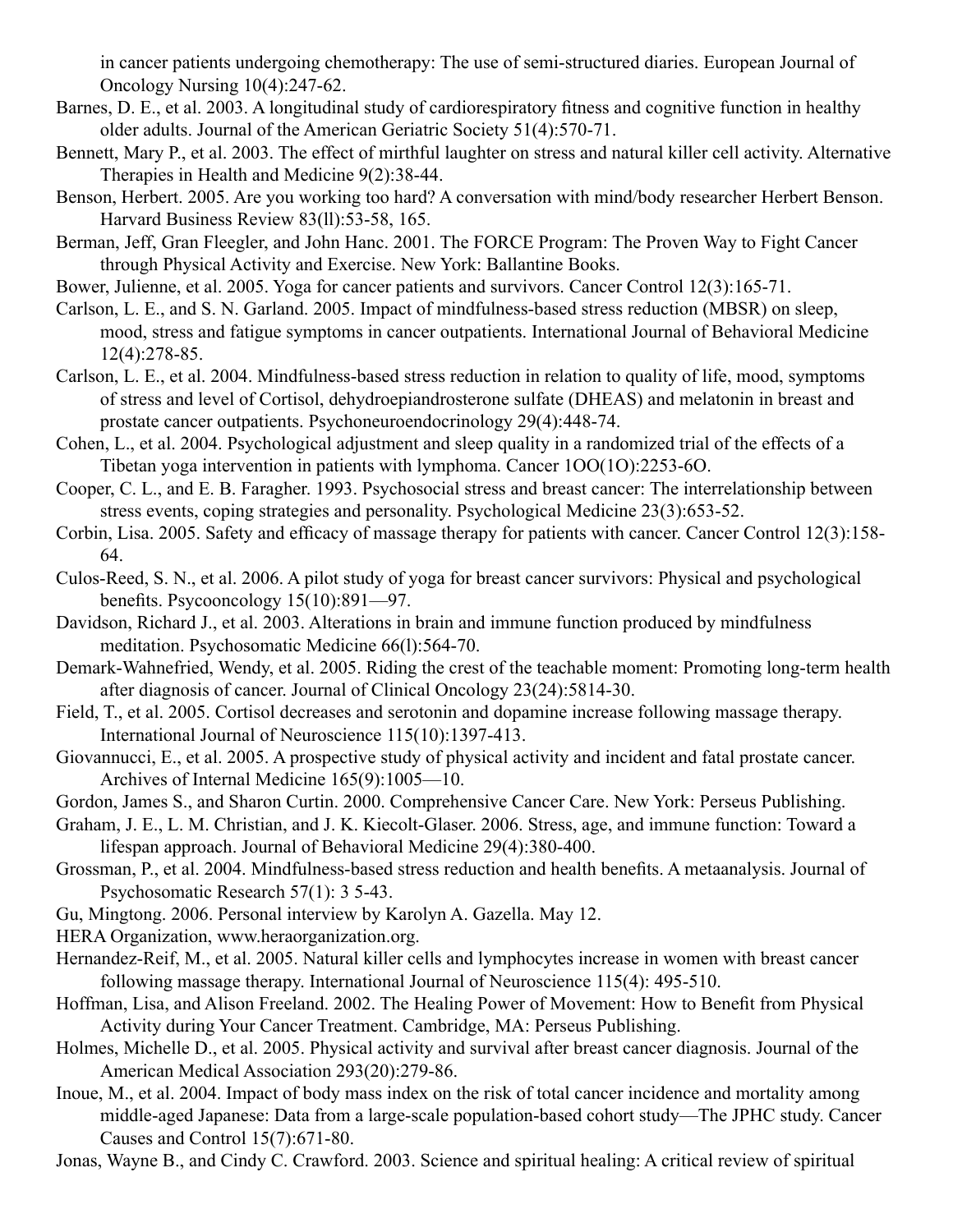healing, "energy" medicine, and intentionality. Alternative Therapies in Health and Medicine 9(2):56-61.

- Khalsa, Dharma Singh, and Cameron Stauth. 2001. Meditation as Medicine: Activate the Power of Your Natural Healing Force. New York: Pocket Books.
- Michaud, D. S., et al. 2001. Physical activity, obesity, height, and the risk of pancreatic cancer. Journal of the American Medical Association 286(8):967-68.
- Nainis, N., et al. 2006. Relieving symptoms in cancer: Innovative use of art therapy. Journal of Pain and Symptom Management 31(2): 162-69.
- Ornish, D., et al. 2005. Intensive lifestyle changes may affect the progression of prostate cancer. Journal of Urology 174(3):1065-69, discussion 1069-70.
- Ott, M. J., R. L. Norris, and S. M. Bauer-Wu. 2006. Mindfulness meditation for oncology patients: A discussion and critical review. Integrative Cancer Therapies 5(2):98—108.
- Ouattrin, R., et al. 2006. Use of reflexology foot massage to reduce anxiety in hospitalized cancer patients in chemotherapy treatment: Methodology and outcomes. Journal of Nursing Management 14(2):96-105.
- Pardini, R. S. 2006. Nutritional intervention with omega-3 fatty acids enhances tumor response to antineoplastic agents. Chem Biol Interact 162(2):89—105. Pinto, Bernadine M., and Joseph J. Trunzo. 2004. Body esteem and mood among sedentary and active breast cancer survivors. Mayo Clinic Proceedings 79(2):181—86.
- Plews-Ogan, M., et al. 2005. A pilot study evaluating mindfulness-based stress reduction and massage for the management of chronic pain. Journal of General Internal Medicine 20(12):1136-38.
- Remen, Rachel Naomi. 2000. My Grandfather's Blessings. New York: Riverhead Books.
- Rockhill, B., et al. 2001. Physical activity and mortality: A prospective study among women. American Journal of Public Health 91(4):578-83.
- Sandel, Susan L., et al. 2005. Dance and movement program improves quality-of-life measures in breast cancer survivors. Cancer Nursing 28(4):301-9.
- Saper, Robert H., et al. 2004. Prevalence and patterns of adult yoga use in the United States: Results of a national survey. Alternative Therapies in Health and Medicine 10(2):44-49.
- Savard, J., et al. 1999. Association between subjective sleep quality and depression on immunocompetence in low-income women at risk for cervical cancer. Psychosomatic Medicine 61(4):496-507.
- Simonsick, E. M. 2003. Fitness and cognition: Encouraging findings and methodological considerations for future work. Journal of the American Geriatric Society 51(4):459-65.
- Sinha, Arushi. 2002. Art of healing. Cure 1(3):46-51.
- Smith, J. E., et al. 2005. Mindfulness-based stress reduction as supportive therapy in cancer care: Systematic review. Journal of Advanced Nursing 52(3):315—27.
- Stein, Rob. 2005. Diet, exercise and reduced stress slow prostate cancer, study finds. Washington Post, August 11.
- Thompson, L.U., et al. 2005. Dietary flaxseed alters tumor biological markers in postmenopausal breast cancer. Clinical Cancer Research ll(10):3828-35.
- Torpy, J. M., C. Lynm, and R. M. Glass. 2005. JAMA patient page. Fitness. Journal of the American Medical Association 2 94(2 3): 3 048.
- Weiger, W. A., et al. 2003. Advising patients who seek complementary and alternative medical therapies for cancer. Annals of Internal Medicine 139(2): 152.
- White, M., and M. Verhoef. 2006. Cancer as part of the journey: The role of spirituality in the decision to decline conventional prostate cancer treatment and to use complementary and alternative medicine. Integrative Cancer Therapies 5(2): 117-22.

# **5. Преглед на лечебните подходи**

American Cancer Society. 2001. Clinical Oncology. Edited by Robert T. Osteen, Ted S. Gansler, and Raymond E. Lenhard. Maiden, MA: Blackwell Publishers. Cancer Treatment Centers of America. 2006. 3D conformal radiation, www.cancercenter.com/conventional-cancer-treatment/3d-conformal-radiation.cfm (accessed November 15, 2006).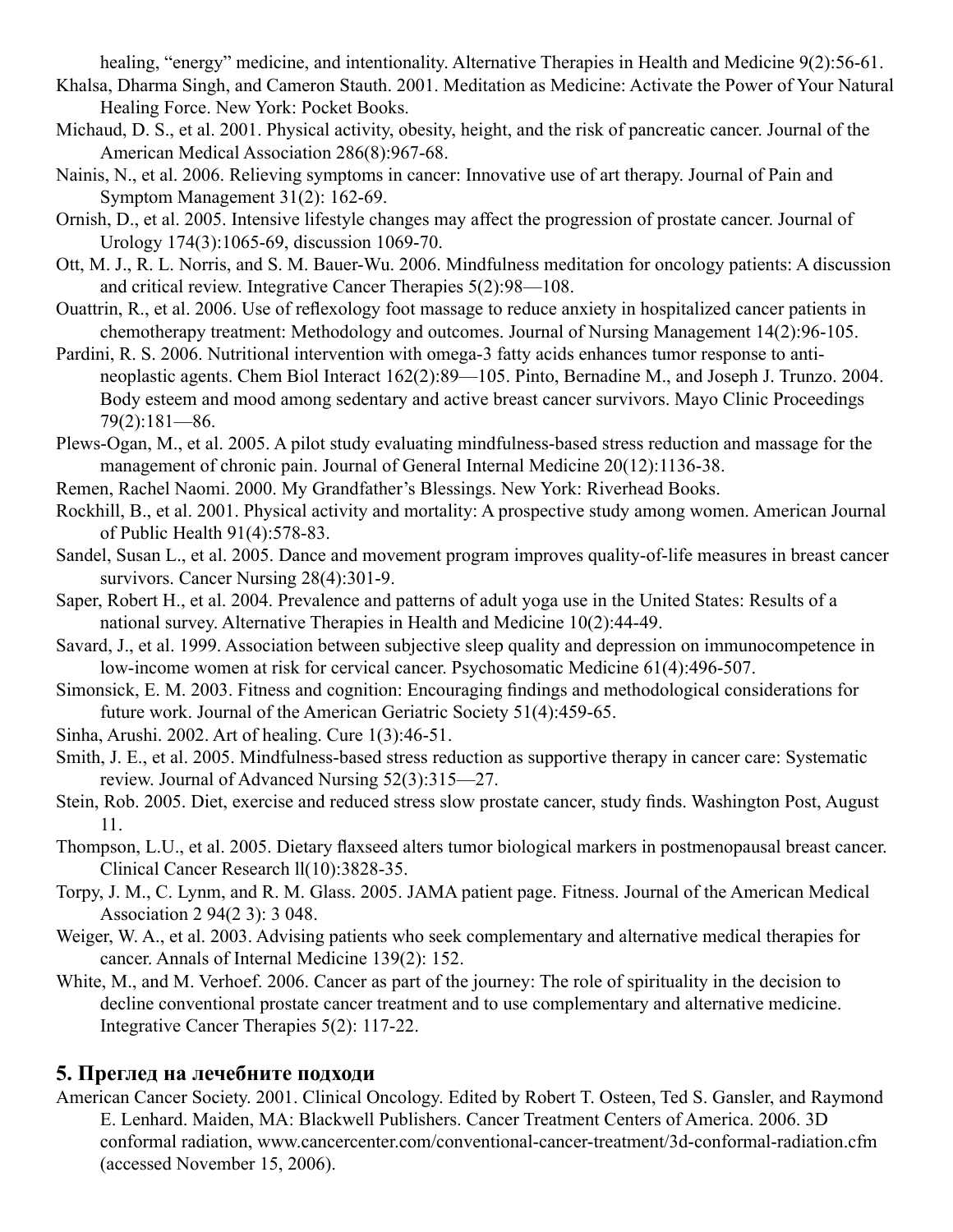- Cancer Treatment Centers of America. 2006. Chemotherapy, www.cancercenter.com/conventional-cancertreatment/chemotherapy.cfm (accessed November 15, 2006). Cancer Treatment Centers of America. 2006. External beam radiation, www.cancercenter.com/conventional-cancer-treatment/external-beam-radiation. cfm (accessed November 15,2006).
- Cancer Treatment Centers of America. 2006. HDR brachy therapy, www.cancercenter.com/conventional-cancertreatment/hdr-brachytherapy.cfm (accessed November 15, 2006).
- Cancer Treatment Centers of America. 2006. Managing side effects, www.cancercenter.com/after-care-services/ managing-side-effects.cfm (accessed November 15, 2006).
- Denmeade, Samuel R., and John T. Isaacs. 1996. Programmed cell death (apoptosis) and cancer chemotherapy. Cancer Control 3(4):303-9.
- Gilliland, D. Gary, and Tom Fagan. 2005. Your health in the 21st century: Do stem cells cause cancer? Newsweek 145(26A):20.
- Grana, G. 2006. Adjuvant aromatase inhibitor therapy for early breast cancer: A review of the most recent data. Journal of Surgical Oncology 93(7):585-92.
- Greten, Tim E, and Elizabeth M. Jaffee. 1999. Cancer vaccines. Journal of Clinical Oncology 17(3):1047-60.
- Jani, A. B., et al. 2006. Role of external beam radiotherapy with low-dose-rate brachytherapy in treatment of prostate cancer. Urology 67(5): 1007-10.
- Kalb, Claudia. 2005. Your health in the 21st century: The next revolution. Newsweek 145(26A):21.
- Kim, Edward S., and Waun Ki Hong. 2005. An apple a day . . . does it really keep the doctor away? The current state of cancer chemoprevention. Journal of the National Cancer Institute 97(7):468-70.
- Klinger, B., et al. 2000. Suggested curriculum guidelines on complementary and alternative medicine: Recommendations of the Society of Teachers of Family Medicine group on alternative medicine. Family Medicine 31(10):30-3.
- Lerner, Michael. 2003. Medicine and the environment. Interview by Bonnie Horrigan. Alternative Therapies 9(2):81-88.
- Murphy, G. P., L. P. Morris, and D. Lange. 1997. Informed Decisions: The Complete Book of Cancer Diagnosis, Treatment, and Recovery. New York: Viking.
- Murray, Michael, et al. 2002. How to Prevent and Treat Cancer with Natural Medicine. New York: Riverhead Books.
- National Cancer Institute. 2006. Drug dictionary, www.cancer.gov/drugdictionary (accessed May 7, 2006).
- National Cancer Institute. 2006. Trastuzumab (Herceptin). www.cancer.gov/clinicaltrials/digestpage/herceptin (accessed July 4, 2006). Northwest Biotherapeutics. 2006. Brain cancer patients living longer and doing better after personalized vaccine therapy. Press release, February 22. (Available atwww.nwbio.com/ press2006.02.22.php.)
- Radiological Society of North America (refer to radiation therapy for cancers). 2006. www.radiologyinfo.org (accessed July 4, 2006).
- Raymond, Joan, and Barbara Kantrowitz. 2005. Your health in the 21st century: Making chemo easier to take. Newsweek 145(26A): 16-20.

#### *Интегративен подход*

- American Association of Naturopathic Physicians. 2005. www.naturopathic.org (accessed November 15, 2006). American Cancer Society. 2002.
- American Cancer Society's Complementary and Alternative Cancer Methods Handbook. Atlanta, GA: American Cancer Society.
- Barnes, Patricia M., et al. 2004. Complementary and alternative medicine use among adults: United States, 2002. Advance Data 343:1-19.
- Basch, E. M., J. C. Servoss, and U. B. Tedrow. 2005. Safety assurances for dietary supplements policy issues and new research paradigms. Journal of 'Herbal Pharmacotherapy 5(1):3-15.
- Cohen, L. 2006. Randomized trial of yoga in women with breast cancer undergoing radiation treatment. Presentation given at the annual meeting of the American Society of Clinical Oncology, June 5.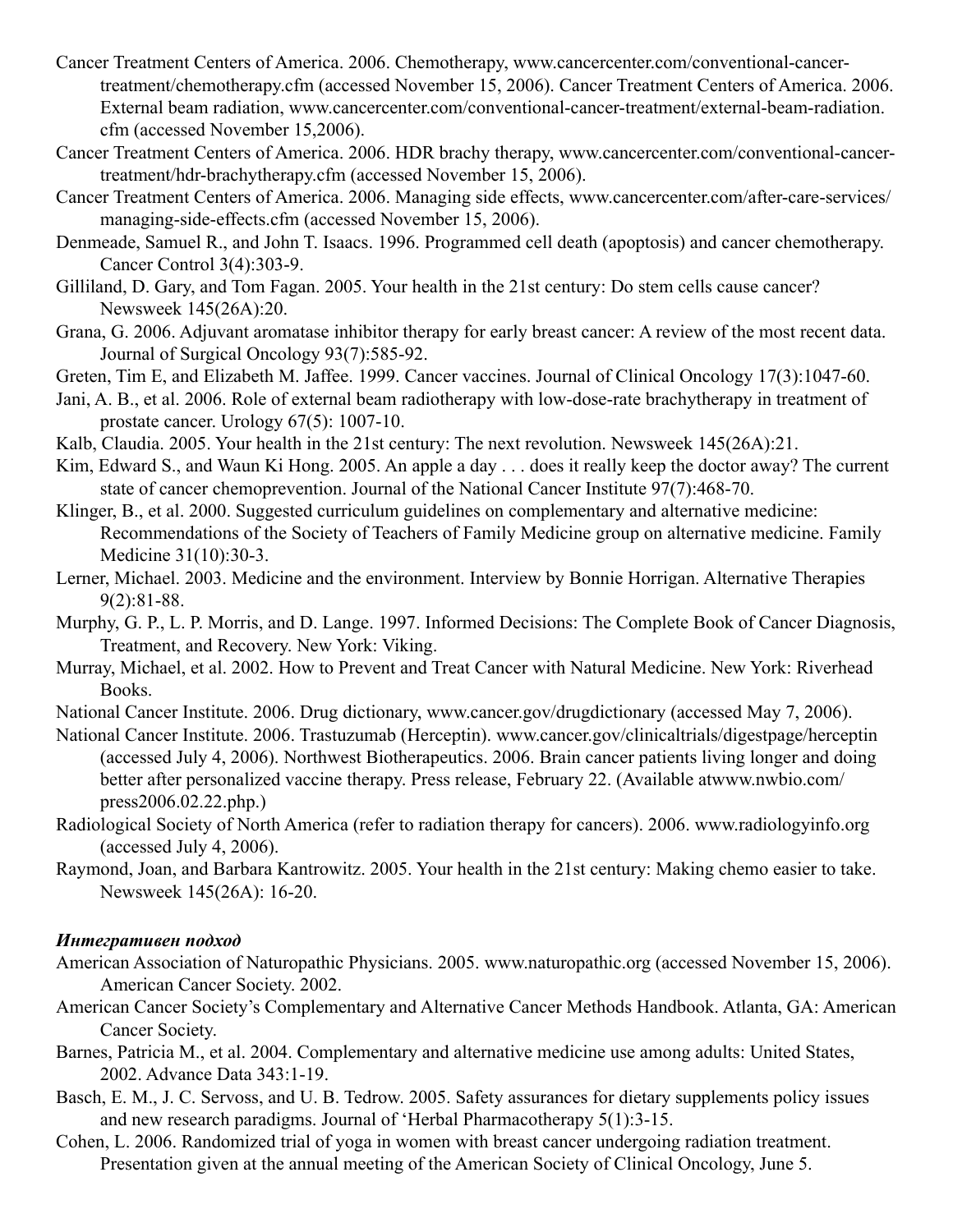- Cohen, L., et al. 2004. Psychological adjustment and sleep quality in a randomized trial of the effects of a Tibetan yoga intervention in patients with lymphoma. Cancer 100(10):2253-60.
- Cohen, M. H., et al. 2005. Policies pertaining to complementary and alternative medical therapies in a random sample of 39 academic health centers. Alternative Therapies in Health and Medicine 11(1):36-40.
- Deng, G., and B. R. Cassileth. 2005. Integrative oncology: Complementary therapies for pain, anxiety, and mood disturbance. CA: A Cancer Journal for Clinicians 55(2):109-16.
- Fink, D., et al. 2006. Hyperbaric oxygen therapy for delayed radiation injuries in gynecological cancers. International Journal of Gynecological Cancer 16(2):638—42.
- Fred Hutchinson Cancer Research Center. 2002. More than 70 percent of adults with cancer use alternative therapies: Nearly all report improved sense of well-being. Fred Hutchinson Cancer Research Center home page, September 4. www.fhcrc.org/about/ne/news/2002/09/04/alternative.html (accessed June 2009).
- Geffen, Jeremy. 2006. The Journey through Cancer: Healing and Transforming the Whole Person. 2nd edition. New York: Three Rivers Press.
- Haller, C. A., and N. L. Benowitz. 2000. Adverse cardiovascular and central nervous system events associated with dietary supplements containing ephedra alkaloids. New England Journal of Medicine 343(25):1833-38.
- Jemal, A., et al. 2006. Cancer statistics, 2006. CA: A Cancer Journal for Clinicians 56(2):106-30.
- Lengacher, C. A., et al. 2006. Relief of symptoms, side effects, and psychological distress through use of complementary and alternative medicine in women with breast cancer. Oncology Nursing Forum 33(1):97—104.
- Levy, R. L., and N. R. Miller. 2006. Hyperbaric oxygen therapy for radiation-induced optic neuropathy. Annals of the Academy of Medicine, Singapore 35(30): 151-57.
- Marwick, Charles. 2002. Adverse reactions to dietary supplements under investigation by FDA. British Medical Journal 325(7359):298.
- Miles, P. 2003. Living in relation to mystery: Addressing mind, body, and spirit. Advances in Mind-Body Medicine 19(2):22-23.
- Miles, P. 2006. Reiki: A Comprehensive Guide. New York: Tarcher/Penguin.
- Miller, S. C, et al. 2006. The role of melatonin in immuno-enhancement: Potential application in cancer. International Journal of Experimental Pathology 87(2):81—87.
- Molassiotis, A. P., et al. 2005. Use of complementary and alternative medicine in cancer patients: A European survey. Annals of Oncology 16(4):655-63.
- Mumber, Matthew P., ed. 2006. Integrative Oncology: Principles and Practice. Abingdon, Oxon, UK: Taylor and Francis.
- Murray, Michael T. 1999. Natural Alternatives to Over-the- Counter and Prescription Drugs. New York: HarperCollins.
- National Cancer Institute. 2006. Laetrile/amygdalin: Evaluation of CAM approaches, www.cancer.gov/ cancertopics/pdq/cam/laetrile (accessed November 15, 2006).
- National Center for Complementary and Alternative Medicine. 2006. Get the facts: 10 things to know about evaluating medical resources on the web. http://nccam.nih.gov/health/webresources (accessed November 15, 2006).
- National Center for Complementary and Alternative Medicine. 2006. What is complementary and alternative medicine? http://nccam.nih.gov/health/whatiscam/#4 (accessed November
- 17, 2006).
- Orlando, Carolyn Williams. 2001. Re: Study of alternative medicine usage by cancer patients. HerbClip, April 22. Available at www.herbalgram.org/iherb/herbclip/review.asp?i=42449 (accessed January 29, 2007).
- Ott, M. J., R. L. Norris, and S. M. Bauer. 2006. Mindfulness meditation for oncology patients: A discussion and critical review. Integrative Cancer Therapies 5(2):98—108.
- Patterson, Ruth E., et al. 2002. Types of alternative medicine used by patients with breast, colon, or prostate cancer: Predictors, motives, and costs. Journal of Alternative and Complementary Medicine 8(4):477-85.
- Pelletier, Kenneth R. 2002. The Best Alternative Medicine. West Albany, NY: Fireside Press.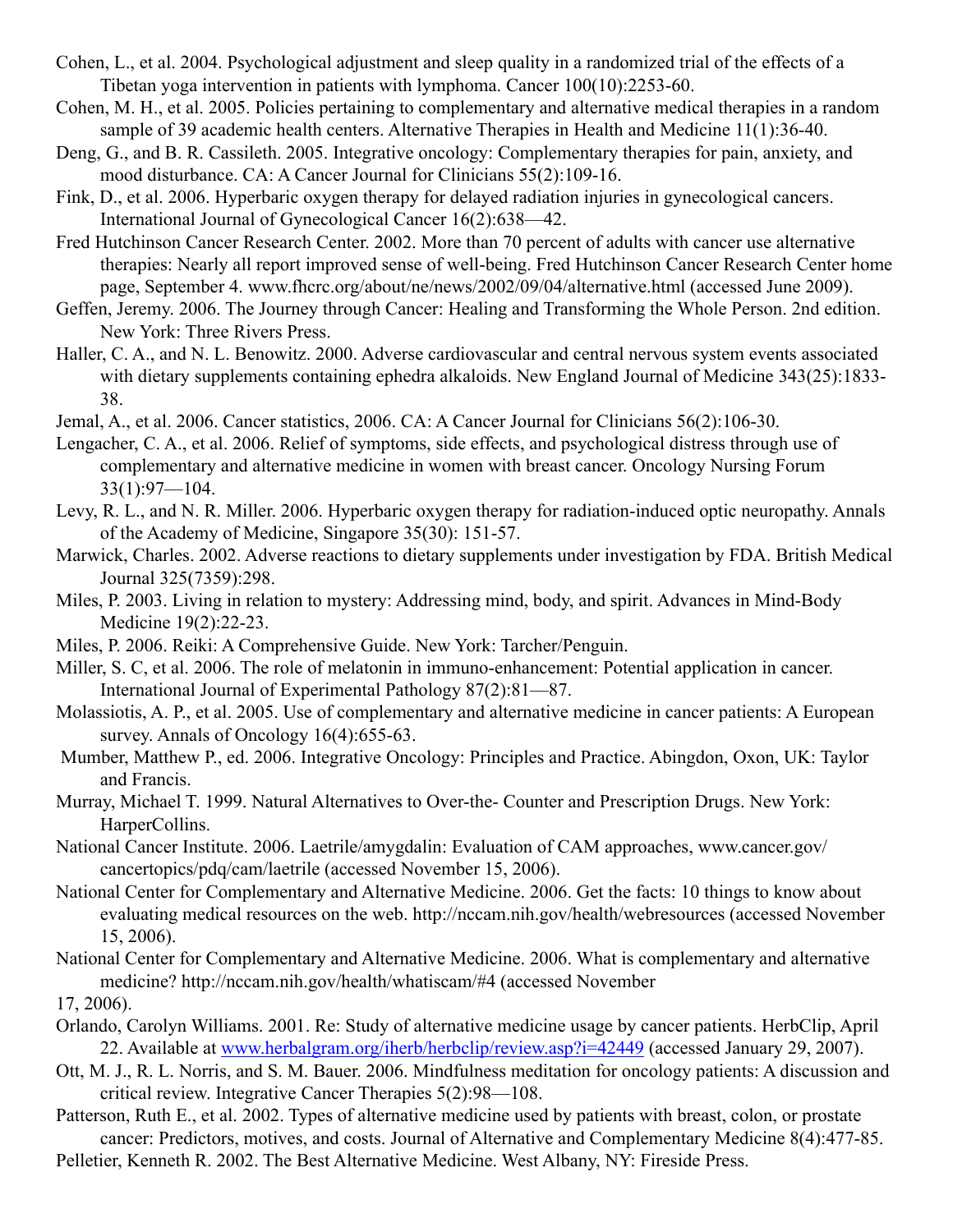- Richardson, Mary Ann, et al. 2000. Complementary/alternative medicine use in a comprehensive cancer center and the implications for oncology. Journal of Clinical Oncology 18(13):2505-14.
- Rubin, Daniel. 2005. Naturopathic oncology: An emerging discipline. Hematology and Oncology News and Issues 4(8)19-22.
- Scherwitz, L. W, P. McHenry, and R. Herrero. 2005. Interactive guided imagery therapy with medical patients: Predictors of health outcomes. Journal of Alternative and Complementary Medicine ll(l):69-83.
- Shaw, B. R., et al. 2006. An exploratory study of predictors of participation in a computer support group for women with breast cancer. Computers, Informatics, Nursing 24(1):18—27.
- Shaw, D., et al. 1997. Traditional remedies and food supplements: A 5-year toxicological study (1991-1995). Drug Safety 17(5):342-56.
- Siwek, J., et al. 2001. How to write an evidence-based clinical review article. American Family Physician 65:251-58.
- Szabo, Liz. 2006. Kids with cancer bond online. USA Today, April 11.
- Tindle, H. A., et al. 2005. Trends in use of complementary and alternative medicine by U.S. adults: 1997-2002. Alternative Therapies in Health and Medicine ll(l):42-49.
- Vapiwala, N., et al. 2006. Patient initiation of complementary and alternative medical therapies (CAM) following cancer diagnosis. Cancer Journal 12(6):467-74.
- Weiger, Wendy, and David Eisenberg. 2002. Cancer: Easing the treatment. Newsweek 140(23):49.
- Weiger, Wendy A., et al. 2003. Advising patients who seek complementary and alternative medical therapies for cancer. Annals of Internal Medicine 139(2):155.
- Wysowski, D. K., and L. Swartz. 2005. Adverse drug event surveillance and drug withdrawals in the United States, 1962-2002: The importance of reporting suspected reactions. Archives of Internal Medicine 165(12):1363-69.
- Yates, J. S., et al. 2005. Prevalence of complementary and alternative medicine use in cancer patients during treatment. Support Care Cancer 13(10):806-ll.
- Yu, Stella M., Reem M. Ghandour, and Zhihuan J. Huang. 2004. Herbal supplement use among U.S. women, 2000. Journal of the American Medical Women's Association 59(1):17—24.

#### **6. Подкрепете тялото си при конвенционално лечение**

- Alschuler, Lise. 2006. Implications of inflammation and cancer development. Lecture presented at the New Hampshire Association of Naturopathic Physicians Pharmaceutical Perspectives Conference. November.
- American Cancer Society. 2002. American Cancer Society's Complementary and Alternative Cancer Methods Handbook. Atlanta, GA: American Cancer Society. 2002.
- American Society of Health-System Pharmacists. 2004. Warfarin, www.nlm.nih.gov /medlineplus/druginfo/ medmaster/a682277.html (accessed June 6, 2006).
- Argiles, J. M. 2005. Cancer-associated malnutrition. European Journal of Oncology Nursing 9 (suppl.2):S39- 5O.
- Argyriou, A. A., et al. 2006. A randomized controlled trial evaluating the efficacy and safety of vitamin E supplementation for protection against cisplatin-induced peripheral neuropathy: Final results. Supportive Care in Cancer 14(11):1134-40.
- Blask, D. E., R. T. Dauchy, and L. A. Sauer. 2005. Putting cancer to sleep at night: The neuro-endocrine/ circadian melatonin signal. Endocrine 27(2):179-88.
- Blumenthal, Rosalyn D., et al. 2000. Anti-oxidant vitamins reduce normal tissue toxicity induced by radioimmunotherapy. International Journal of Cancer 86(2):2 76-80.
- Borek, C. 2004. Dietary antioxidants and human cancer. Integrative Cancer Therapies 3(4):333—41.
- Bozzetti, F., et al. 1997. Glutamine supplementation in cancer patients receiving chemotherapy: A double-blind randomized study. Nutrition 13(7—8):748—51.
- Bushman, J. L. 1998. Green tea and cancer in humans: A review of the literature. Nutrition and Cancer 31(3):151-59.
- Capodice, J. L., et al. 2009. Zyflamend in men with high-grade prostatic intra epithelial neoplasia: Results of a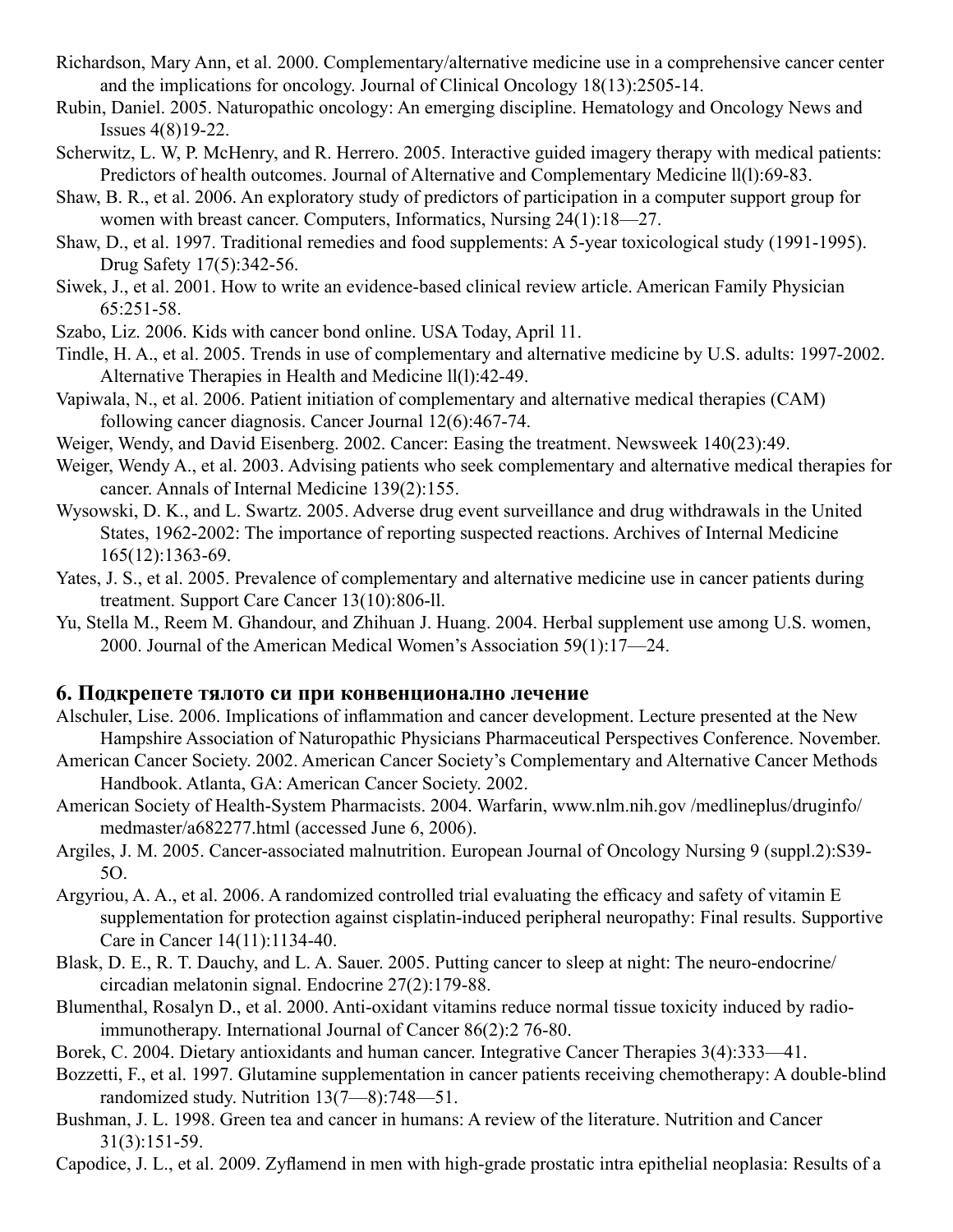phase I clinical trial. Journal ofthe Society of Integrated Oncology 7(2): 43-51.

- Cascinu, Stefano, et al. 2002. Neuroprotective effects of reduced glutathione on oxaliplatin-based chemotherapy in advanced colorectal cancer: A randomized, double-blind, placebo-controlled trial. Journal of Clinical Oncology 20(16):3478-83.
- Chicago Daily Herald. 2003. Alternative approach: Nontraditional therapies may boost chemo. June 17. (Available atwww.mycancercompass.com/public.cfm/4761/9457; accessed June 23, 2006.)
- Chirnomas, D., et al. 2006. Chemosensitization to cisplatin by inhibitors of the Fanconi ane-mia/BRCA pathway. Molecular Cancer Therapeutics 5(4):952—61.
- Daniele, B., et al. 2001. Oral glutamine in the prevention of fluorouracil induced intestinal toxicity: A doubleblind, placebo controlled, randomised trial. Gut 48(l):28-33.
- Ezzo, J. M., et al. 2006. Acupuncture-point stimulation for chemotherapy-induced nausea or vomiting. Cochrane Database of Systematic Reviews no. 2: CD002285.
- Filshie, J., et al. 2005. Acupuncture and self-acupuncture for long-term treatment of vasomotor symptoms in cancer patients—Audit and treatment algorithm. Acupuncture in Medicine 23(4):171-80.
- Folkers, K. 1996. Relevance of the biosynthesis of coenzyme Q10 and of the four bases of DNA as a rationale for the molecular causes of cancer and a therapy. Biochemical and Biophysical Research Communications 224(2):358-61.
- Folkers, K., et al. 1997. Activities of vitamin Q10 in animal models and a serious deficiency in patients with cancer. Biochemical and Biophysical Research Communications 234(2):296—99.
- Fujisawa, S., and Y. Kadoma. 2006. Anti- and pro-oxidant effects of oxidized quercetin, cur-cumin or curcuminrelated compounds with thiols or ascorbate as measured by the induction period method. In Vivo 20(l):39- 44.
- Giovannucci, E., et al. 2006. Prospective study of predictors of vitamin D status and cancer incidence and mortality in men. Journal of the National Cancer Institute 98(7):428-30.
- Goldberg, Burton, John W. Anderson, and Larry Trivieri. 2002. Alternative Medicine: The Definitive Guide. 2nd edition. Berkeley, CA: Celestial Arts.
- Harle, L., et al. 2005. Omega-3 fatty acids for the treatment of cancer cachexia: Issues in designing clinical trials of dietary supplements. Journal of Alternative and Complementary Medicine ll(6):1039-46.
- HealthNotes. 2000. Drug-Herb-Supplement Depletions/Interactions. Volume 1 of Healthnotes Clinical Essentials: Science-Based Reference of Supplementary and Alternative Medicine. Portland, OR: HealthNotes.
- Hrushesky, William J. M., David Blask, and Paolo Lissoni. 2003. Melatonin, chronobiology, and cancer. Paper presented at the National Cancer Institute Office of Cancer Complementary and Alternative Medicine Invited Speaker Series. February 28.
- Johanning, G. L., D. C. Heimburger, and C.J. Piayathilake. 2002. DNAmethylation and diet in cancer. Journal of Nutrition 132(12):3814S-18S.
- Josefson, A., and M. Kreuter. 2003. Acupuncture to reduce nausea during chemotherapy treatment of rheumatic diseases. Rheumatology (Oxford) 42(10):l 149-54.
- Jung, Y. D., and L. M. Ellis. 2001. Inhibition of tumour invasion and angiogenesis by epigallo-catechin gallate (EGCG), a major component of green tea. International Journal of Experimental Pathology 82(6):309-16.
- Kokkinakis, D. M. 2006. Methionine-stress: A pleiotropic approach in enhancing the efficacy of chemotherapy. Cancer Letters 233(2):195—207.
- Ladas, Elena J., et al. 2004. Antioxidants and cancer therapy: A systematic review. Journal of Clinical Oncology 22(3):517-28.
- Lamson, Davis W., and Matthew S. Brignall. 2000. Antioxidants and cancer therapy II: Quick reference guide. Alternative Medicine Review 5(2):152-59.
- Lev-Ari, S., et al. 2006. Down-regulation of prostaglandin e2 by curcumin is correlated with inhibition of cell growth and induction of apoptosis in human colon carcinoma cell lines. Journal of the Society for Integrated Oncology 4(1):21—26.
- Liebens, F., et al. 2009. Breast cancer seeding associated with core needle biopsies: A systematic review.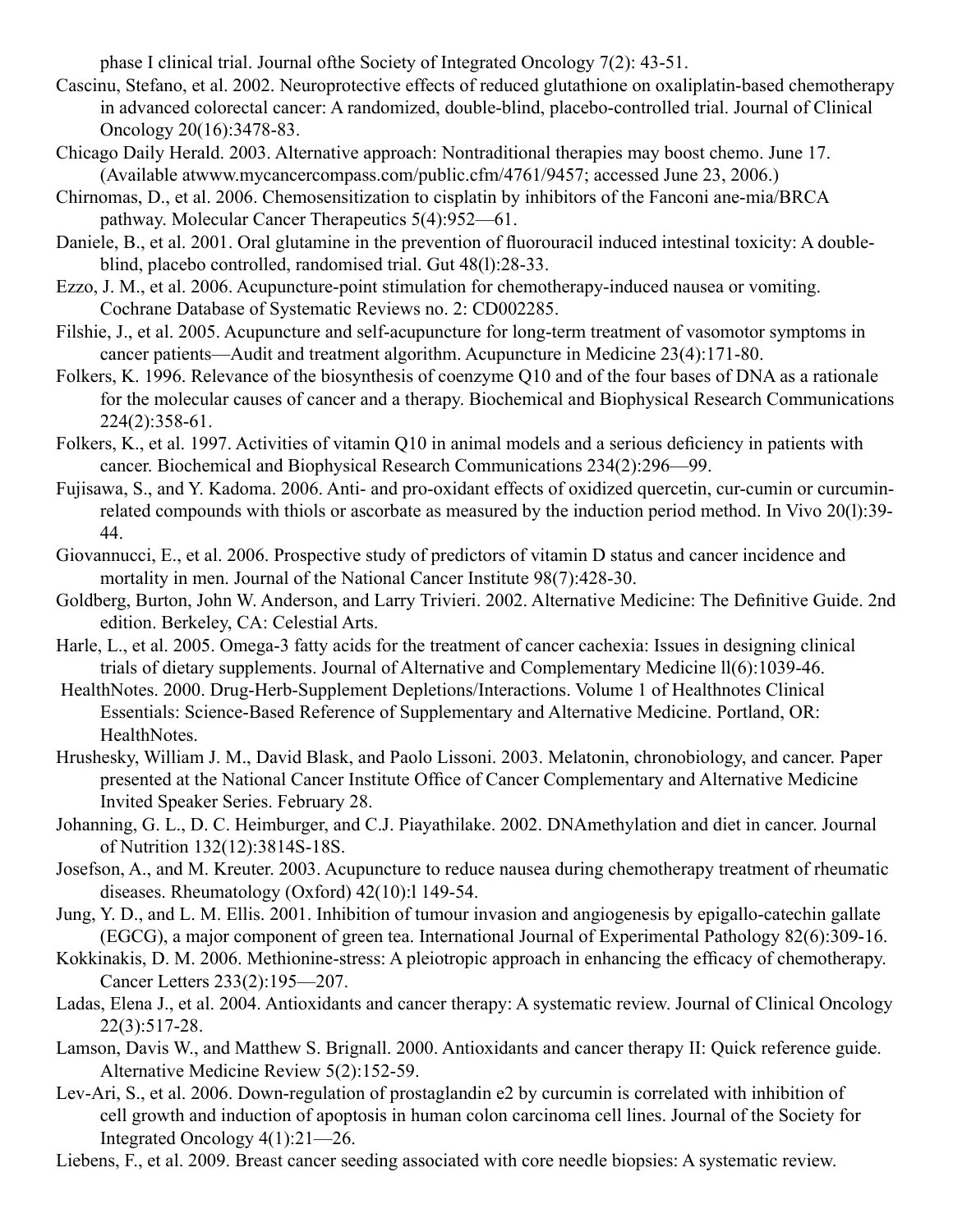Maturitas 62(2):113-23.

- Lindsey, Heather. 2005. Data show benefits for use of acupuncture in alleviating cancer pain, nausea and xerostomia. Oncology Times, February 25.
- Lissoni, P., et al. 1996. Increased survival time in brain glioblastomas by a radioneuroendo-crine strategy with radiotherapy plus melatonin compared to radiotherapy alone. Oncology 53(l):43-6.
- McCully, K. S. 1994. Chemical pathology of homocysteine. II. Carcinogenesis and homocysteine thiolactone metabolism. Annals of Clinical and Laboratory Science 24(l):27-59.
- McCully, K. S. 1998. Personal interview by Karolyn Gazella. June/July.
- Morrow, Gary R., et al. 2005. Management of cancer-related fatigue. Cancer Investigation 23(3):229-39.
- Murphy, G. P., L. P. Morris, and D. Lange. 1997. Informed Decisions: The Complete Book of Cancer Diagnosis, Treatment, and Recovery. New York: Viking.
- Murray, Michael T. 1994. Natural Alternatives to Over-the- Counter and Prescription Drugs. New York: William Morrow and Company.
- Murray, Michael, et al. 2002. How to Prevent and Treat Cancer with Natural Medicine. New York: Riverhead Books.
- Na, H. K., and Y.J. Surh. 2006. Intracellular signaling network as a prime chemopreventive target of (-) epigallocatechin gallate. Molecular Nutrition and Food Research 5O(2):152—59.
- National Cancer Institute. 2006. Coenzyme Q10. www.cancer.gov/cancertopics/pdq/cam /coenzymeQIO/ healthprofessional (accessed June 23, 2006).
- Navarro-Peran, E., et al. 2005. The antifolate activity of tea catechins. Cancer Research 65(18):8573. The New Medicine, a PBS Documentary. March 29, 2006. www.thenewmedicine.org.
- Pace, A., et al. 2003. Neuroprotective effect of vitamin E supplementation in patients treated with cisplatin chemotherapy. Journal of Clinical Oncology 21(5):927-31.
- Persson, C, et al. 2005. Impact offish oil and melatonin on cachexia in patients with advanced gastrointestinal cancer: A randomized pilot study. Nutrition 21(2):170—78.
- Prasad, Kedar N., et al. 1999. High doses of multiple antioxidant vitamins: Essential ingredients in improving the efficacy of standard cancer therapy. Journal of the American College of Nutrition 18(l):13-25.
- Reaney, Patricia. 2006. Anti-cancer compound in green tea identified. Reuters Health, March 16. (Available at www.worldhealth.net/p/243,6690.html; accessed June 6, 2006.)
- Rock, Cheryl L. 2006. Dietary counseling is beneficial for the patient with cancer. Journal of Clinical Oncology 23(7):1348-49.
- Seeley, B. M., et al. 2006. Effect of homeopathic Arnica Montana on bruising in face-lifts: Results of a randomized, double-blind, placebo-controlled clinical trial. Connecticut Facial Plastic Surgery 8(l):54-9 Jan-Feb.
- Sener, G., et al. 2003. Melatonin ameliorates ionizing radiation-induced oxidative organ damage in rats. Life Sciences 74(5):563-72.
- Singh, S., and A. Khar. 2006. Biological effects of curcumin and its role in cancer chemopre-vention and therapy. Anti-cancer Agents in Medicinal Chemistry 6(3): 259-70.
- Stanford Comprehensive Cancer Center. 2006. Information about cancer: Chemotherapy drugs and side effects. http://cancer.stanford.edu/information/cancerTreatment/methods /chemotherapy/ (accessed June 9, 2006).
- Sterba, J., et al. 2006. Pretreatment plasma folate modulates the pharmacodynamic effect of high-dose methotrexate in children with acute lymphoblastic leukemia and non-Hodgkin lymphoma: "Folate overrescue" concept revisited. Clinical Chemistry 52(4):692-700.
- Tamayo, C, et al. 2000. The chemistry and biological activity of herbs used in Flor-Essence herbal tonic and Essiac. Phytotherapy Research 14(1): 1-14.
- Van Bokhorst-de van der Schueren, M. A. 2005. Nutritional support strategies for malnourished cancer patients. European Journal of Oncology Nursing 9(suppl.2):S74-83.
- Yin, L. H., et al. 2005. Role of acupuncture anesthesia in operation of rectal cancer. [In Chinese.] Zongguo Zhenjiu [Chinese Acupuncture and Moxibustion] 25(12):876-88.
- Yoo, H. G., et al. 2002. Induction of apoptosis by the green tea flavonol (-)-epigallocatechin-3-gallate in human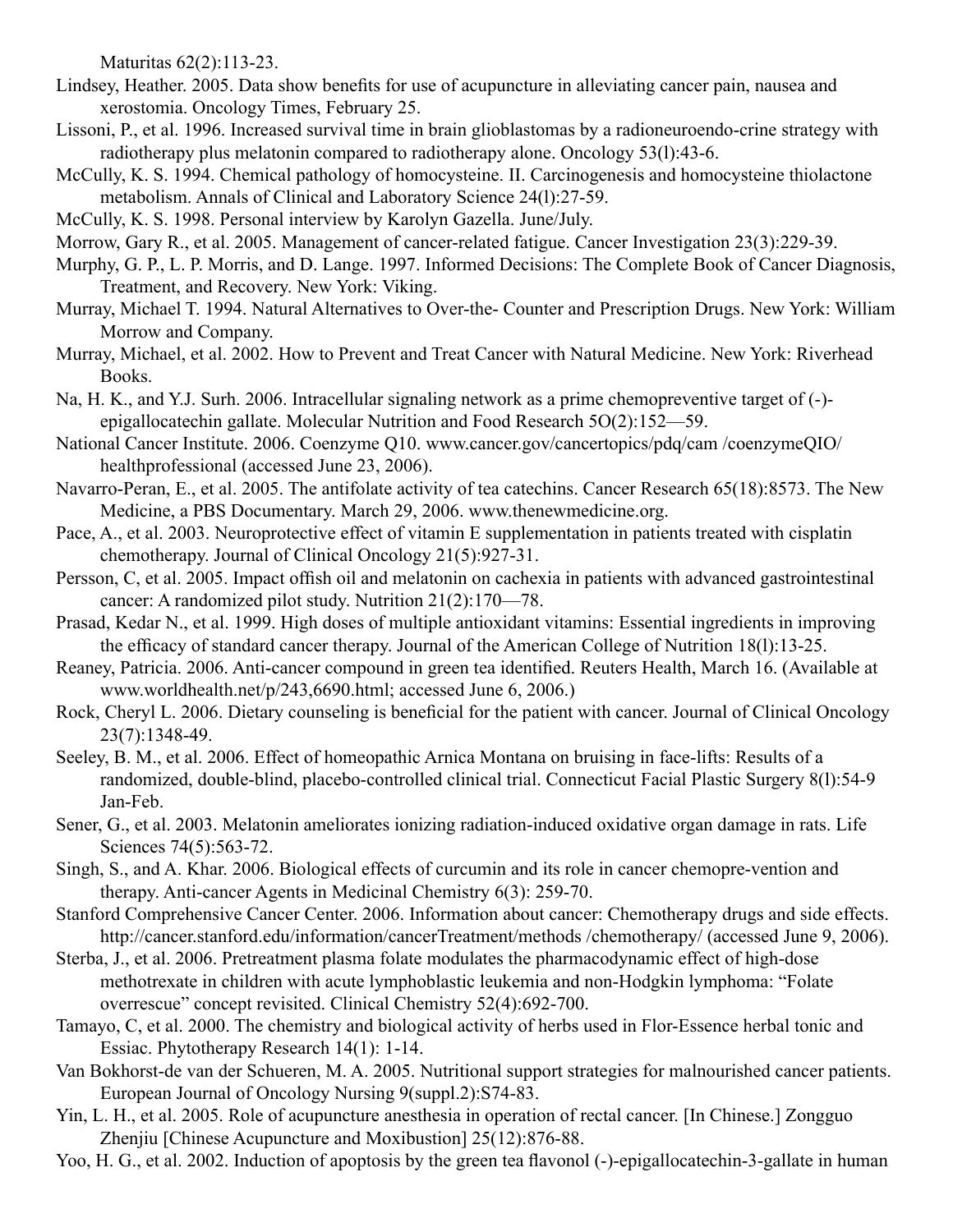### **7. Оздравителна подкрепа след конвенционално лечение**

- Irwin, M. L., et al. 2008. Influence of pre-and postdiagnosis physical activity on mortality in breast cancer survivors: The health, eating, activity, and lifestyle study. Journal of Clinical Oncology 26(24):3958-64.
- Jung-won, L., and Zebrack, B. 2004. Caring for family members with chronic physical illness: A critical review of caregiver literature. Health Quality of Life Outcomes 2:50.

### *Химиотерапия*

- Abd-Allah, A. R., et al. 2005. L-carnitine halts apoptosis and myelosuppression induced by car-boplatin in rat bone marrow cell cultures (BMC). Archives of Toxicology 79(7):406-13.
- Abdel-Latif, M. M., et al. 2005. Vitamin C enhances chemosensitization of esophageal cancer cells in vitro. Journal of Chemotherapy 17(5):539-49.
- Adeyemo, D., et al. 2001. Antioxidants enhance the susceptibility of colon carcinoma cells to 5-fluorouracil by augmenting the induction of the bax protein. Cancer Letters 164(1):77—84.
- Aebi, S., et al. 1997. All-trans retinoic acid enhances cisplatin-induced apoptosis in human ovarian adenocarcinoma and in squamous head and neck cancer cells. Clinical Cancer Research 3(11):2O33-38.
- Ahn, W. S., et al. 2004. Natural killer cell activity and quality of life were improved by consumption of a mushroom extract, Agaricus blazei Murill Kyowa, in gynecological cancer patients undergoing chemotherapy. International Journal of Gynecological Cancer 14(4):589-94.
- Alleva, R., et al. 2006. Alpha-tocopheryl succinate alters cell cycle distribution sensitising
- human osteosarcoma cells to methotrexate-induced apoptosis. Cancer Letters 232(2):226-33.
- Arrigoni-Martelli, E., and V. Caso. 2001. Carnitine protects mitochondria and removes toxic acyls from xenobiotics. Drugs under Experimental and Clinical Research 2 7(1):2 7-49.
- Asaum, J. 2000. Effects of quercetin on the cell growth and the intracellular accumulation and retention of adriamycin. Anticancer Research 20(4):277-83.
- Barni, S., et al. 1990. A study of the pineal hormone melatonin as a second line therapy in metastatic colorectal cancer resistant to fluorouracil plus folates. Tumori 76(1):58-60.
- Bokemeyer, C, et al. 1996. Silibinin protects against cisplatin-induced nephrotoxicity without compromising cisplatin or ifosfamide anti-tumour activity. British Journal of Cancer 74(12):2036.
- Borek, C. 2004. Antioxidants and radiation therapy. Journal of Nutrition 134(ll):3207S—32O9S.
- Borek, C. 2004. Dietary antioxidants and human cancer. Integrative Cancer Therapy 3(4):333—41.
- Borghardt, J., et al. 2000. Effects of a spleen peptide preparation as supportive therapy in inoperable head and neck cancer patients. Arzeimittelforschung 50(2): 178-84.
- Boros, L.G., Nichelatti, M., and Shoenfeld, Y. 2005. Fermented wheat germ extract (Avemar) in the treatment of cancer and autoimmune diseases. Annals of the New York Academy ofSciences 1051:529-42.
- Brivio, F., et al. 1995. Preoperative neuroimmunotherapy with subcutaneous low-dose inter-leukin-2 and melatonin in patients with gastrointestinal tumors: Its efficacy in preventing surgery-induced lymphocytopenia. Oncology Reports 2:597-99.
- Calviello, G., et al. 2005. Docosahexaenoic acid enhances the susceptibility of human colorectal cancer cells to 5-fluorouracil. Cancer Chemotherapy and Pharmacology 55(l):12-20.
- Cerea, G., et al. 2003. Biomodulation of cancer chemotherapy for metastatic colorectal cancer: A randomized study of weekly low-dose irinotecan alone versus irinotecan plus the onco-static pineal hormone melatonin in metastatic colorectal cancer patients progressing on 5-fluorouracil-containing combinations. Anticancer Research 23(2C):1951-54.
- Cersosimo, R.J. 2005. Oxaliplatin-associated neuropathy: A review. Annals of Pharmacotherapy 39(l):128-35.
- Chan, M. M., et al. 2003. Inhibition of growth and sensitization to cisplatin-mediated killing of ovarian cancer cells by polyphenols chemopreventive agents. Journal of Cellular Physiology 194(l):63-70.
- Chang, B., et al. 2002. L-carnitine inhibits cisplatin-induced injury of the kidney and small intestine. Archives of Biochemistry and Biophysics 405(l):55-64.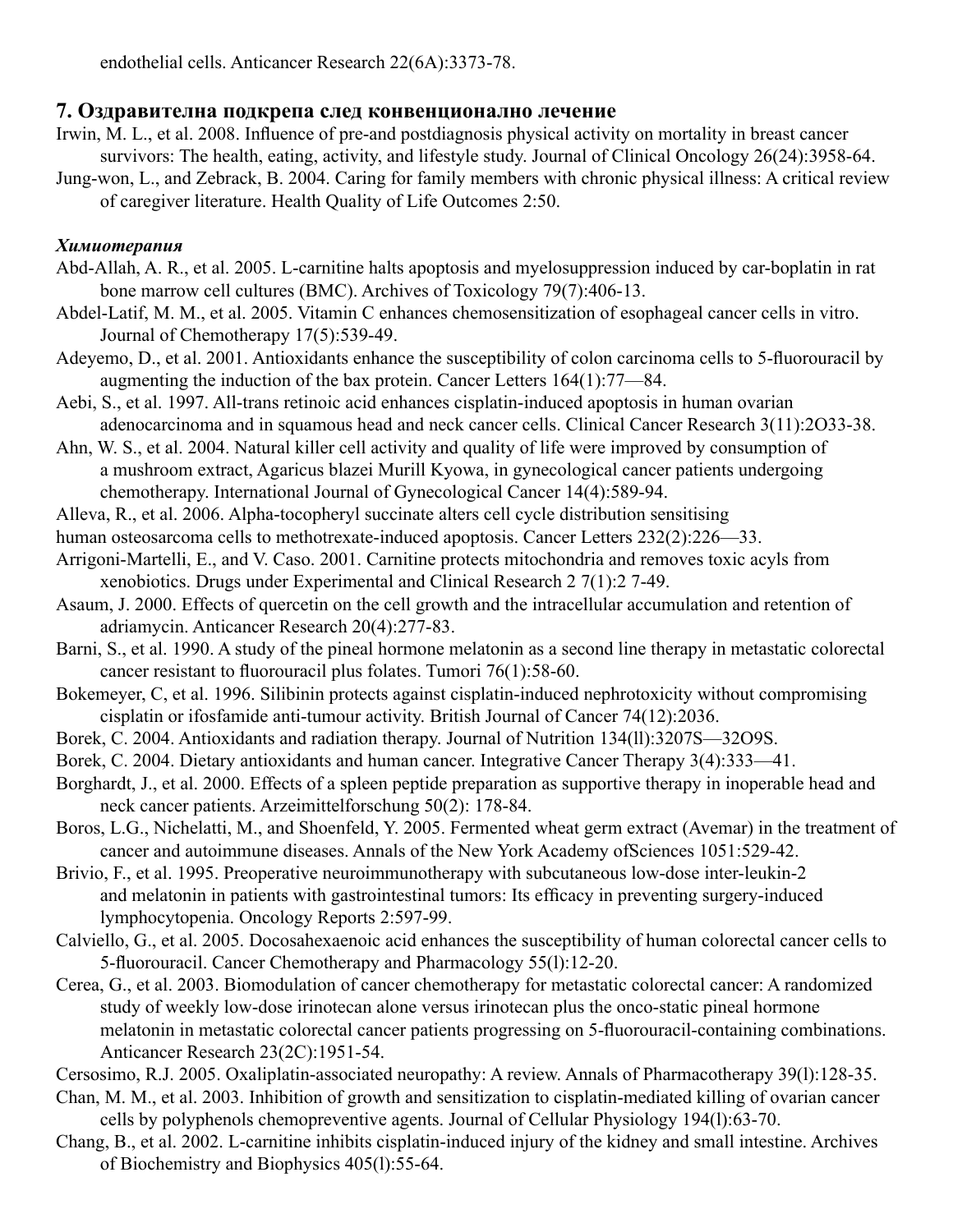- Cheradame, S., et al. 1997. Relevance of tumoral folylpolyglutamate synthetase and reduced folates for optimal 5-fluorouracil efficacy: Experimental data. European Journal of Cancer 33(6):950-59.
- Choi, C. H., G. Kang, and Y. D. Min. 2003. Reversal of P-glycoprotein-mediated multidrug resistance by protopanaxatriol ginsenosides from Korean red ginseng. Planta Medica 69(3):235-40.
- Chu, D. T, W. Wong, and G. Mavligit. 1988. Immunotherapy with Chinese medicinal herbs I. Immune restoration of local xenogeneic graft-versus-host reaction in cancer patients by fractionated Astragalus membranaceus in vitro. Journal of Clinical and Laboratory Immunology 25(3):119-23.
- Chu, D. T, W. L. Wong, and G. Mavligit. 1988. Immunotherapy with Chinese medicinal herbs. II. Reversal of cyclophosphamide-induced immune suppression by administration of fractionated Astragalus membranaceus in vivo. Journal of Clinical and Laboratory Immunology 25(3):125-29.
- Conklin, K. A. 2005. Coenzyme Q10 for prevention of anthracycline-induced cardiotoxicity. Integrative Cancer Therapies 4(2):110-30.
- Daniele, B., et al. 2001. Oral glutamine in the prevention of fluorouracil induced intestinal toxicity: A double blind, placebo controlled, ramdomised trial. Gut 48(l):28-33.
- Davis, L., and G. Kuttan. 1998. Suppressive effect of cyclophosphamide-induced toxicity by Withania somnifera extract in mice. Journal ofEthnopharmacology 62(3):209-14.
- Dhanalakshmi, S., et al. 2003. Silibinin sensitizes human prostate carcinoma DU145 cells to cisplatin- and carboplatin-induced growth inhibition and apoptotic death. International Journal of Cancer 106(5):699- 705.
- Cornish, J. M., and E. O. Pettersesn. 1985. Protection from cis-dichlorodiammineplatinum-induced cell inactivation by aldehydes involves cell membrane amino groups. Cancer Letters 29(3):235-43.
- Drisko, J. A., J. Chapman, and V J. Hunter. 2003. The use of antioxidants with first-line chemotherapy in two cases of ovarian cancer. Journal of the American College of Nutrition 22(2):118-23.
- Du, B., et al. 2006. Synergistic inhibitory effects of curcumin and 5-fluorouracil on the growth of the human colon cancer cell line HT-29. Chemotherapy 52(l):23-28.
- Duan, P., and Z. M. Wang. 2002. Clinical study on effect of astragalus in efficacy enhancing and toxicity reducing of chemotherapy in patients of malignant tumor. [In Chinese.] Zhongguo ZhongXi Yijie He Zα Zhi [Chinese Journal of Integrated Traditional and Western Medicine] 22(7):515-17.
- Ernst, E., and M. H. Pittler. 2000. Efficacy of ginger for nausea and vomiting: A systematic review of randomized clinical trials. British Journal of Anaesthesia 84(3):367-71.
- Fabian, C. J., et al. 1990. Pyridoxine therapy for palmar-plantar erythrodysesthesia associated with continuous 5-fluorouracil infusion. Investigational New Drugs 8(l):57-63.
- Fimognari, C, et al. 2006. Sulforaphane increases the efficacy of doxorubicin in mouse fibroblasts characterized by p53 mutations. Mutation Research 601(1—2):92—101.
- Fukaya, H., and H. Kanno. 1999. Experimental studies of the protective effect of ginkgo biloba extract (GBE) on cisplatin-induced toxicity in rats. [In Japanese.] Nippon Jibiinkoka Gakkai Kaiho 102(7):907-17.
- Gansauge, R, et al. 2002. NSC-631570 (Ukrain) in the palliative treatment of pancreatic cancer. Results of a phase II trial. Langenbeck's Archives of Surgery 386(8):570-74.
- Gercel-Taylor, C, A. Feitelson, and D. Taylor. 2004. Inhibitory effect of genistein and daidzein on ovarian cancer cell growth. Anticancer Research 24(2B):795-800.
- Gomez de Segura, I. A., et al. 2004. Protective effects of dietary enrichment with docosahexae-noic acid plus protein in 5-fluorouracil-induced intestinal injury in the rat. European Journal of Gastroenterology and Hepatology 16(5):479—85.
- Hanus, B., et al. 2001. Phase II study of combined 5-fluorouracil/ginkgo biloba extract (GBE 761 ONC) therapy in 5-fluorouracil pretreated patients with advanced colorectal cancer. Phytotherapy Research 15(l):34-38.
- Hardman, W. E. 2004. (n-3) fatty acids and cancer therapy. Journal of Nutrition 134(12 Suppl):3427S-3430S.
- Hardman, W. E., M. P. Moyer, and I. L. Cameron. 1999. Fish oil supplementation enhanced CPT-11 (irinotecan) efficacy against MCF7 breast carcinoma xenografts and ameliorated intestinal side-effects. British Journal of Cancer 81(3):440-48.
- Hardman, W. E., M. P. Moyer, and I. L. Cameron. 2002. Consumption of an omega-3 fatty acids product,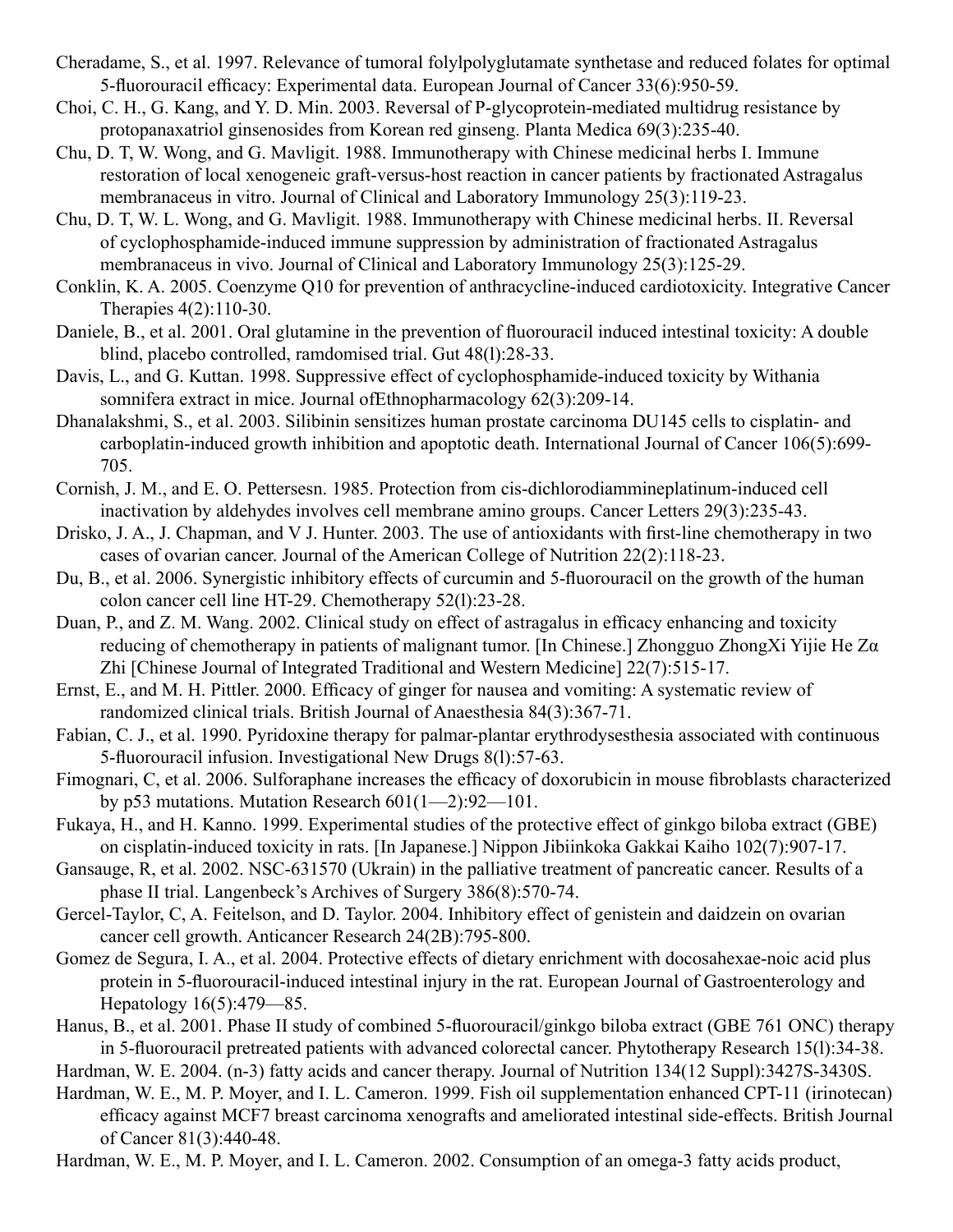INCELL AAFA, reduced side-effects of CPT-11 (irinotecan) in mice. British Journal of Cancer 86(6):983- 88.

- Horie, T, et al. 2001. Alleviation by garlic of antitumor drug-induced damage to the intestine. Journal of Nutrition 131(3s):1071S-74S.
- Hrelia, S., et al. 2004. Nutritional interventions to counteract oxidative stress in cardiac cells. Italian Journal of Biochemistry 53(4):157-63.
- Husain, K., et al. 2005. Partial protection by lipoic acid against carboplatin-induced ototoxicity in rats. Biomedical and Environmental Sciences 18(3):198—206.
- Iino, Y., et al. 1995. Immunochemotherapies versus chemotherapy as adjuvant treatment after curative resection of operable breast cancer. Anticancer Research 15(6B):2907—11.
- Ishikawa, Y., T. Konata, and M. Kitamura. 2000. Spontaneous shift in transcriptional profile of explanted glomeruli via activation of the MAP kinase family. American Journal of Physiology. Renal Physiology 279(5): F954-59.
- Kalkanis, J. G., C. Whitworth, and L. P. Rybak. 2004. Vitamin E reduces cisplatin ototoxicity. Laryngoscope 114(3):538-42.
- Karimi, G., M. Ramezani, and Z. Tahoonian. 2005. Cisplatin nephrotoxicity and protection by milk thistle extract in rats. Evidence-Based Complementary and Alternative Medicine 2(3):383-86.
- Khoo, K. S., and P. T. Ang. 1995. Extract of Astragalusmembranaceus and Ligustrum lucidum does not prevent cyclophosphamide-induced myelosuppression. Singapore Medical Journal 36(4):387-90.
- Kim, C, et al. 2005. Modulation by melatonin of the cardiotoxic and antitumor activities of adriamycin. Journal of Cardiovascular Pharmacology 46(2):200-10.
- Kim, S. H., et al. 1998. Suppression of multidrug resistance via inhibition of heat shock factor by quercetin in MDR crells. Experimental and Molecular Medicine 30(2):87-92.
- Kobayashi, Y, et al. 1994. Enhancement of anti-cancer activity of cisdiaminedichloroplatinum by the proteinbound polysaccharide of Coriolus versicolor QUEL (PS-K) in vitro. Cancer Biotherapy 9(4):351-58.
- Kodama, M., and T. Kodama. 2006. Four problems with the clinical control of interstitial pneumonia, or chronic fatigue syndrome, using the megadose vitamin C infusion system with dehydroepiandrosterone-cortisol annex. In Vivo 20(2):285—91.
- Kunnumakkara, A. B., et al. 2007. Curcumin potentiates antitumor activity of gemcitabine in an orthotopic model of pancreatic cancer through suppression of proliferation, angiogen-esis, and inhibition of nuclear factor kappa B-regulated gene products. Cancer Research 67(8):3853-61.
- Kurz, E., P. Douglas, and S. P. Lees-Miller. 2004. Doxorubicin activates ATM-dependent phosphorylation of multiple downstream targets in part through the generation of reactive oxygen species. Journal of Biological Chemistry 279(51):53272-81.
- Leonetti, C, et al. 2003. Alpha-tocopherol protects against cisplatin-induced toxicity without interfering with antitumor efficacy. International Journal of Cancer 104(2):243-50.
- Lissoni, P., et al. 1999. Decreased toxicity and increased efficacy of cancer chemotherapy using the pineal hormone melatonin in metastatic solid tumour patients with poor clinical status. European Journal of Cancer 35(12):1688—92.
- Lissoni, P., et al. 2003. Five years survival in metastatic non-small cell lung cancer patients treated with chemotherapy alone or chemotherapy and melatonin: A randomized trial. Journal of Pineal Research  $35(1):12-15.$
- Madhavi, N., and U. Das. 1994. Effect of n-6 and n-3 fatty acids on the survival of vincristine sensitive and resistant human cervical carcinoma cells in vitro. Cancer Letters 84(1):31—41.
- Manusirivithaya, S., et al. 2004. Antiemetic effect of ginger in gynecologic oncology patients receiving cisplatin. International Journal of Gynecological Cancer 14(6):1063-69.
- Marone, M., et al. 2001. Quercetin abrogates taxol-mediated signaling by inhibiting multiple kinases. Experimental Cell Research 270(1):1—12.
- Masuda, M., M. Suzui, and I. B. Weinstein. 2001. Effects of epigallocatechin-3-gallate on growth, epidermal growth factor receptor signaling pathways, gene expression, and che-mosensitivity in human head and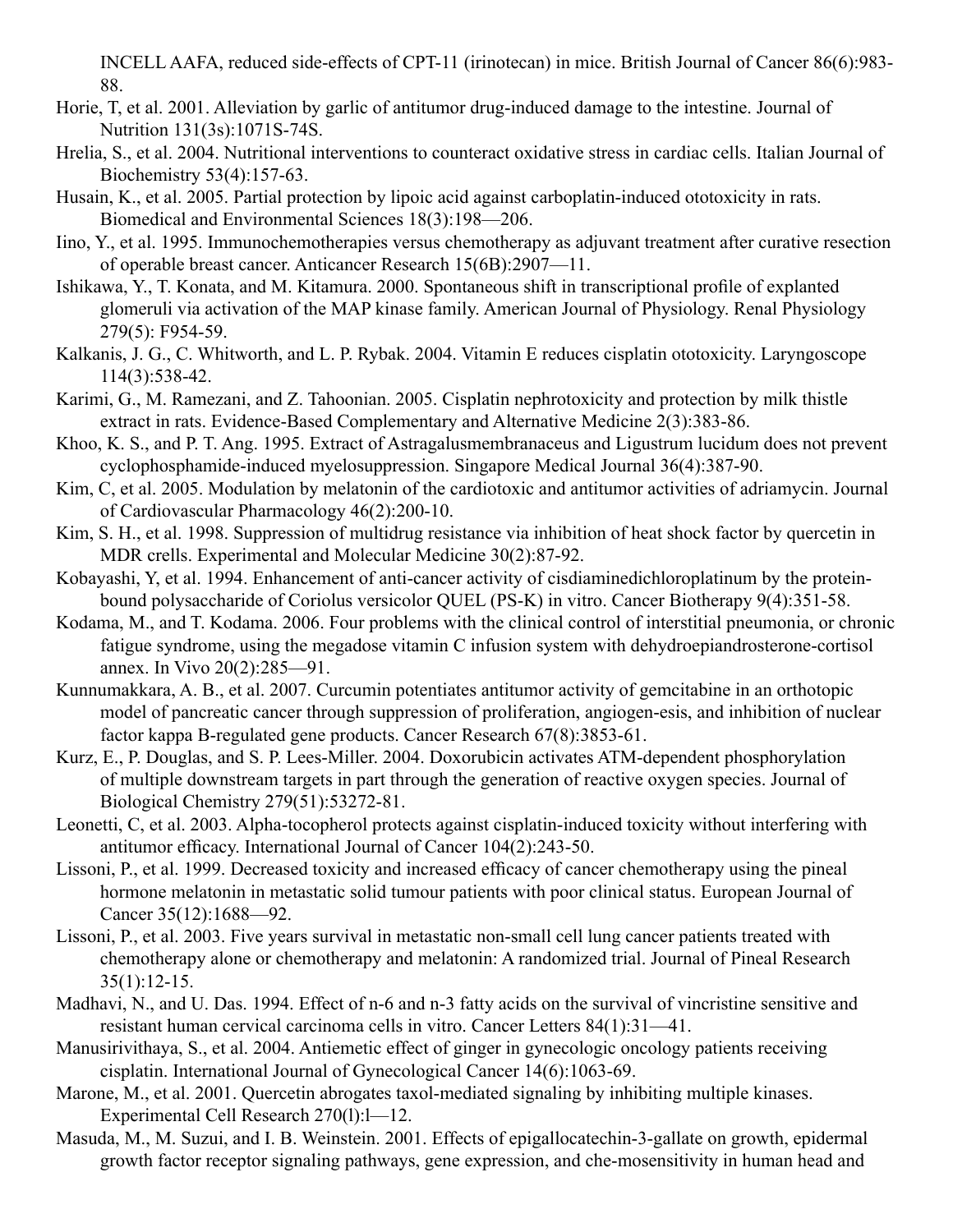neck squamous cell carcinoma cell lines. Clinical Cancer Research 7(12):4220-29.

- Masuda, M., et al. 2003. Epigallocatechin-3-gallate inhibits activation of HER-2/neu and downstream signaling pathways in human head and neck and breast carcinoma cells. Clinical Cancer Research 9(9):3486-91.
- Mathijssen, R. H., et al. 2002. Effects of St. John's wort on irinotecan metabolism. Journal of the National Cancer Institute 94(16):1247-49.
- McCulloch, M., et al. 2006. Astragalus-based Chinese herbs and platinum-based chemotherapy for advanced non-small-cell lung cancer: Meta-analysis of randomized trials. Journal of Clinical Oncology 24(3):419- 30.
- Menendez, J. A., et al. 2001. Effects of gamma-linolenic acid and oleic acid on paclitaxel cytotoxicity in human breast cancer cells. European Journal of Cancer 37(3):4O2-13.
- Menendez, J. A., R. Lupu, and R. Colomer. 2005. Exogenous supplementation with omega-3 polyunsaturated fatty acid docosahexaenoic acid (DHA; 22:6n-3) synergistically enhances taxane cytotoxicity and downregulates Her-2/neu (c-erbB-2) oncogene expression in human breast cancer cells. European Journal of Cancer Prevention 14(3):263—70.
- Michael, M., et al. 2004. Phase II study of activated charcoal to prevent irinotecan-induced diarrhea. Journal of Clinical Oncology 22(21):4410-17.
- Mimoto, T, et al. 1992. Randomized controlled study on adjuvant immunochemotherapy with PSK in curatively resected colorectal cancer. The Cooperative Study Group of Surgical Adjuvant Immunochemotherapy for Cancer of Colon and Rectum (Kanagawa). Diseases of the Colon and Rectum 35(2):123-3O.
- Mitsugi, K., et al. 2004. Protection against methotrexate toxicity by a soybean protein- and omega-3 fatty acidcontaining diet: Comparative study with a casein-containing diet Oncology Reports 12(l):41-45.
- Miyoshi, N., et al. 2005. Alpha-tocopherol-mediated caspase-3 up-regulation enhances susceptibility to apoptotic stimuli. Biochemical and Biophysical Research Communications 334(2):466-73.
- Molnar, J., et al. 2000. Membrane associated antitumor effects of crocine-, ginsenoside- and cannabinoid derivates. Anticancer Research 20(2A):861-67. Mushiake, H., et al. 2005. Dendritic cells might be one of key factors for eliciting antitumor effect by chemoimmunotherapy in vivo. Cancer Immunology, Immunotherapy 54(2):120-28.
- Navarro-Peran, E., et al. 2005. The antifolate activity of tea catechins. Cancer Research 65(6):2059-64.
- Norsa, A., and V. Martino. 2006. Somatostatin, retinoids, melatonin, vitamin D, bromocriptine, and cyclophosphamide in advanced non-small-cell lung cancer patients with low performance status. Cancer Biotherapy and Radiopharmacology 21(1):68.
- Osmak, M., et al. 1997. Ascorbic acid and 6-deoxy-6-chloro-ascorbic acid: Potential anticancer drugs. Neoplasma 44(2):101-7.
- Ozturk, G., et al. 2004. The effect of ginkgo extract EGb761 in cisplatin-induced peripheral neuropathy in mice. Toxicology and Applied Pharmacology 196(l):169-75.
- Pace, A., et al. 2003. Neuroprotective effect of vitamin E supplementation in patients treated with cisplatin chemotherapy. Journal of Clinical Oncology 21(5):927-31.
- Pathak, A. K., et al. 2002. Potentiation of the effect of paclitaxel and carboplatin by antioxidant mixture on human lung cancer h52O cells. Journal of the American College of Nutrition 21(5):416-21.
- Plouzek, C. A., et al. 1999. Inhibition of P-glycoprotein activity and reversal of multidrug resistance in vitro by rosemary extract. European Journal of Cancer 35(1O):1541-45.
- Qian, Z. M., M. F. Xu, and P. L. Tang. 1997. Polysaccharide peptide (PSP) restores immunosuppression induced by cyclophosphamide in rats. American Journal of Chinese Medicine 25(l):27-35. Recchia, F., et al. 1999. Chemo-immunotherapy in advanced head and neck cancer. Anticancer Research 19(lB):773-77.
- Reddy, V., N. Khana, and N. Singh. 2001. Vitamin C augments chemotherapeutic response of cervical carcinoma HeLa cells by stabilizing P53. Biochemical and Biophysical Research Communications 282(2):409-15.
- Rockwell, S., Y. Liu, and S. A. Higgins. 2005. Alteration of the effects of cancer therapy agents on breast cancer cells by the herbal medicine black cohosh. Breast Cancer Research and Treatment 90Q)'.m-W. Roffe, L., K. Schmidt, E. Ernest. 2005. A systemic review of guided imagery as an adjuvant cancer therapy.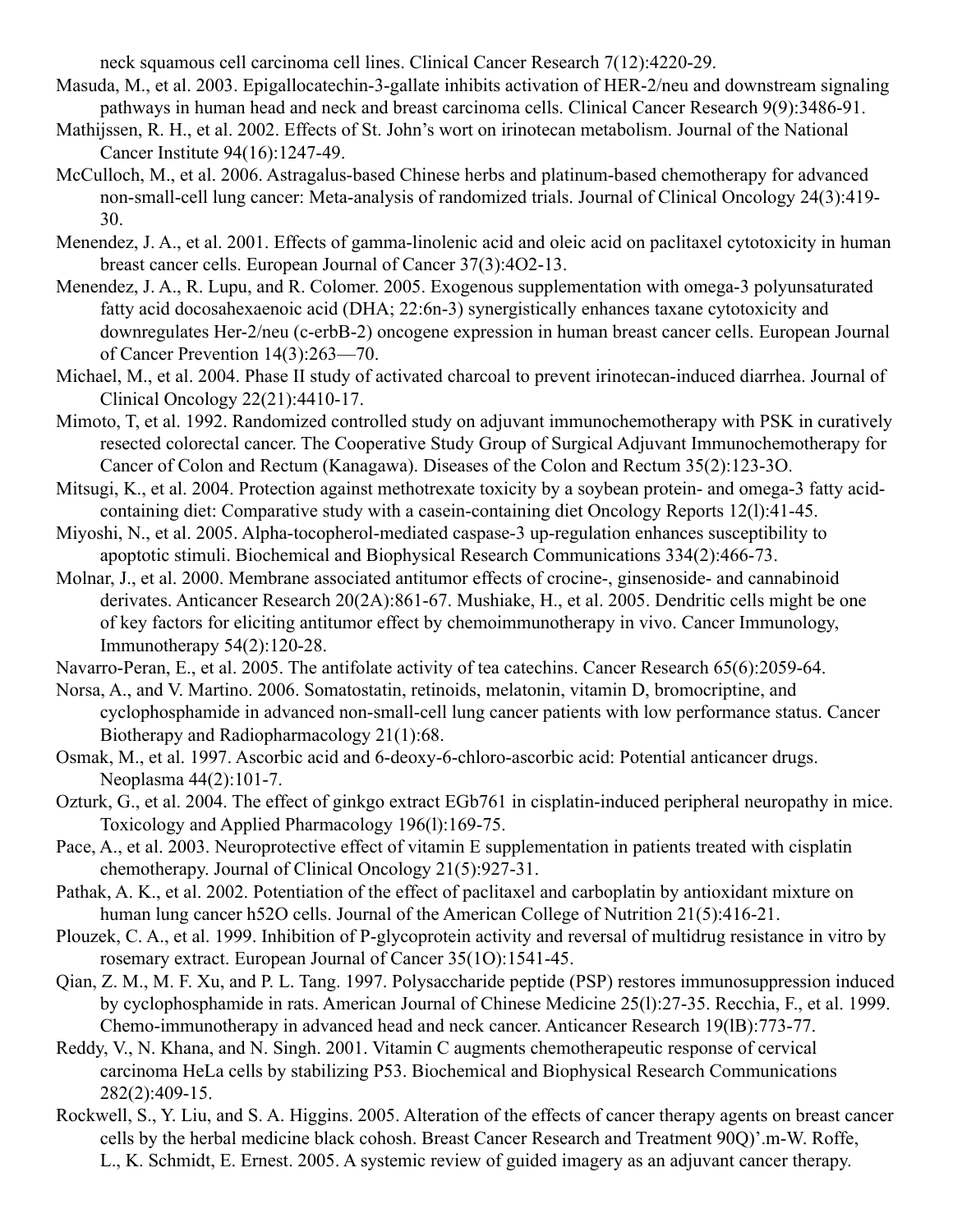Psychooncology 14(8):607-17.

- Sadzuka, Y., et al. 2002. Glutamate transporter mediated increase of antitumor activity by the-anine, an amino acid in green tea. [In Japanese.] Yakugaku Zasshi [Journal of the Pharmaceutical Society of Japan] 122(ll):995-99. Sadzuka, Y, T. Sugiyama, and S. Hirota. 1998. Modulation of cancer chemotherapy by green tea. Clinical Cancer Research 4(1):153—56.
- Sallman, D.A., et al. 2007. Clusterin mediates TRAIL resistance in prostate tumor cells. Molecular Cancer Therapy 6(ll):2938-47.
- Sato, M., et al. 2000. SAPKs regulation of ischemic preconditioning. American Journal of Physiology. Heart and Circulatory Physiology 279(3):H901-7.
- Saunders, D. E., et al. 1993. Additive inhibition of RL95-2 endometrial carcinoma cell growth by carboplatin and 1,25 dihydroxyvitamin D3. Gynecologic Oncology 51(2):155-59.
- Sayed-Ahmed, M. M., et al. 1999. Reversal of doxorubicin-induced cardiac metabolic damage by L-carnitine. Pharmacological Research 39(4):289-95.
- Sayed-Ahmed, M. M., et al. 2004. Progression of cisplatin-induced nephrotoxicity in a carni-tine-depleted rat model. Chemotherapy 50(4): 162-70.
- Scherwitz, L.W., P. McHenry, and R. Herrero. 2005. Interactive guided imagery therapy with medical patients: Predictors of health outcomes. Journal of Alternative and Complementary Medicine ll(l):69-83.
- Senturker, S., et al. 2002. Induction of apoptosis by chemotherapeutic drugs without generation of reactive oxygen species. Archives of Biochemistry and Biophysics 397(2):262-72.
- Sharma, S., and Y. Gupta. 1998. Reversal of cisplatin-induced delay in gastric emptying in rats by ginger {Zingiber officinale). Journal of Ethnopharmacology 62(l):49-55.
- Shiroky, J. B. 1997. The use of folates concomitantly with low-dose pulse methotrexate. Rheumatic Disease Clinics of North America 23(4):969-80.
- Sluitz, G., et al. 1996. Drug resistance against gemcitabine and topotecan rfiediated by constuitive hsp70 overexpression in vitro: Implication of quercetin as sensitisef m chemotherapy. British Journal of Cancer 74(2)172-7.
- Sreerama, L., and N. Sladek. 2001. Primary breast tumor levels of suspected molecular determinants of cellular sensitivity to cyclophosphamide, ifosfamide, and certain other anticancer agents as predictors of paired metastatic tumor levels of these determinants: Rational individualization of cancer chemotherapeutic regimens. Cancer Chemotherapy and Pharma-

cology 47(3):255-62.

- Suh, S. O., et al. 2002. Effects of red ginseng upon postoperative immunity and survival in patients with stage III gastric cancer. American Journal of Chinese Medicine 30(4):483-94. Takahashi, Y, and M. Mai. 2001. Chemotherapy by combination of low-dose CPT-11 and PSK in an elderly man with liver metastasis from gastric cancer. [In Japanese-] Gan To Kagaku Ryoho [Cancer and Chemotherapy] 28(4):531-34.
- Teicher, B. A., et al. 1994. In vivo modulation of several anticancer agents by beta-carotene. Cancer Chemotherapy and Pharmacology 34(3):235-41.
- Tomita, Y, et al. 1982. Combined treatments with vitamin A and 5-fluoroUracil and the growth of allotransplantable and syngeneic tumors in mice. Journal of the National Cancer Institute 68(5):823-27.
- Tyagi, A. K., et al. 2004. Synergistic anti-cancer effects of silibinin with conventional cytotoxic agents doxorubicin, cisplatin and carboplatin against human breast carcinoma MCF-7 and MDA-MB468 cells. Oncology Reports ll(2):493-99.
- Urayama, S., et al. 2000. Effect of vitamin K2 on osteoblast apoptosis: Vitamin K2 inhibits apoptotic cell death of human osteoblasts induced by Fas, proteasome inhibitor, etoposide, and staurosporine. Journal of Laboratory and Clinical Medicine 136(3):181-93.
- Vahdat, L., et al. 2001. Reduction of paclitaxel-induced peripheral neuropathy with glutamine. Clinical Cancer Research 7(5):1192-97.
- Van Rensburg, C, G. Joone, and R. Anderson. 1998. Alpha-tocopherol antagonizes the multi-drug-resistancereversal activity of cyclosporin A, verapamil, GF120918, clofazimine and B669. Cancer Letters 127(l-2):107-12.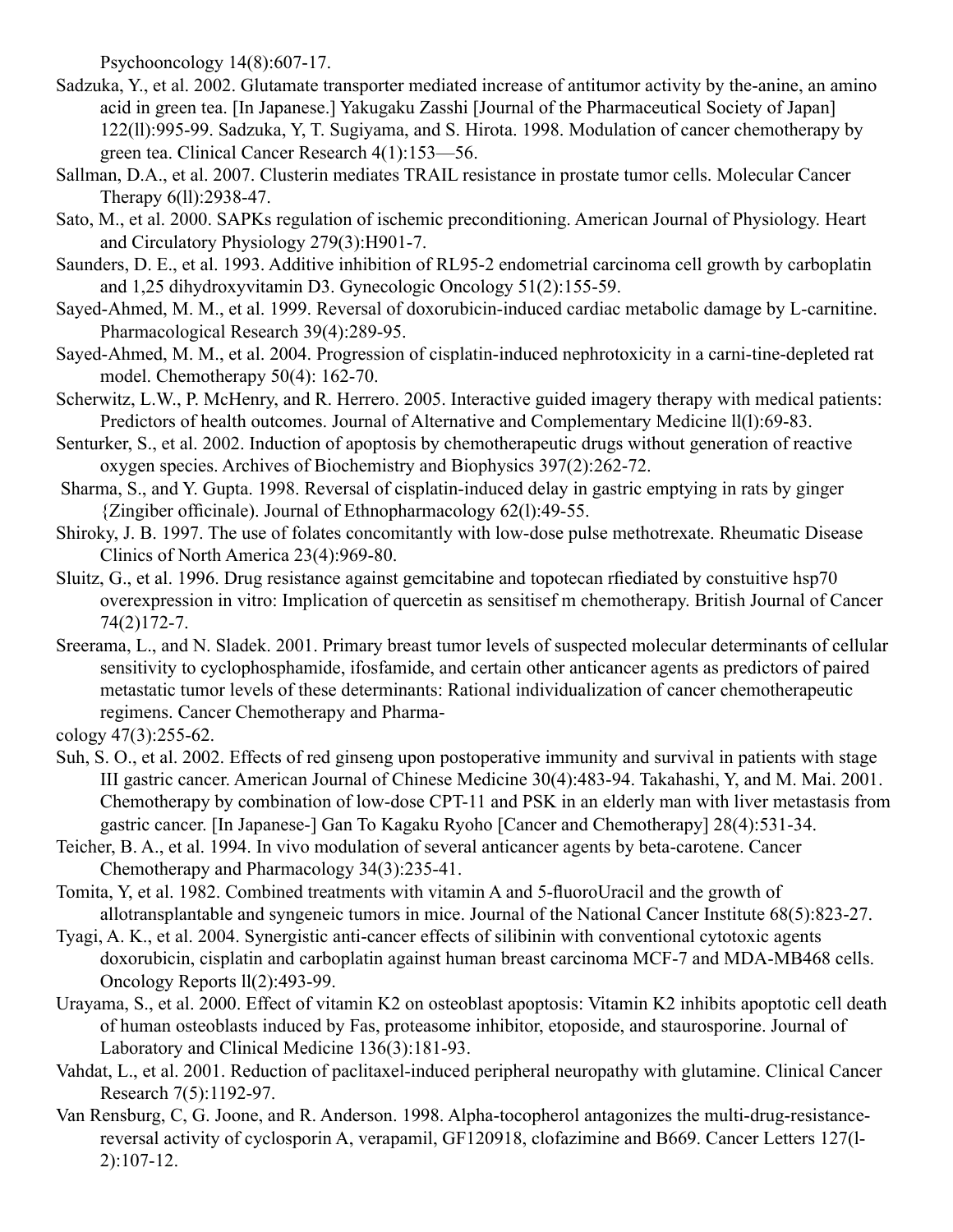- Von Bultzingslowen, I., et al. 2003. Oral and intestinal microflora in 5-fluorouracil treated rats, translocation to cervical and mesenteric lymph nodes and effects of probiotic bacteria. Oral Microbiology and Immunology 18(5):278-84.
- Vukelja, S. J., et al. 1993. Pyridoxine therapy for palmar-plantar erythrodysesthesia associated with taxotere. Journal of the National Cancer Institute 85(17):1432-33.
- Wakui, A., et al. 1986. Randomized study of lentinan on patients with advanced gastric and colorectal cancer. Tohoku lentinan study group. [In Japanese.] Gan To Kagaku Ryoho [Cancer and Chemotherapy] 13(4 Pt l):1050-59.
- Walsky, R. L., E. A. Gaman, and R. S. Obach. 2005. Examination of 209 drugs for inhibition of cytochrome P450 2C8. Journal of Clinical Pharmacology 45(l):68-78.
- Wan, J. M., W. H. Sit, and J. C. Louie. 2008. Polysaccharopeptide enhances the anticancer activity of doxorubicin and etoposide on human breast cancer cells ZR-75-30. International Journal of Oncology 32(3):680-99.
- Wang, W. S., et al. 2007. Oral glutamine for prevention oxaliplatin-indued neuropathy in colorectal patients. Oncology 12(ll):1371-2.
- Wigington, D. P., et al. 2004. Combination study of l,24(S)-dihydroxy vitamin D2 and chemotherapeutic agents on human breast and prostate cancer cell lines- Anticancer Research 24(5A):2905-12.
- Willcox, J. C, et al. 1986. Effects of magnesium supplementation in testicular cancer patients receiving cisplatin: A randomised trial. British Journal of Cancer 54(l):19-23.
- Yoshida, T, et al. 2003. Apoptosis induction of vitamin K2 in lung carcinoma cell lines: The possibility of vitamin K2 therapy for lung cancer. International Journal of Oncology 23(3):627-32.
- Yun, J., Tomida, A., Nagata, K., and Tsuruo, T. 1995. Glucose-regulated stresses confer resistance to VP-16 in human cancer cells through a decreased expression of DNA topoisomer-ase II. Oncology Research 7(12):583-90.
- Zerourga, M., W. Stillwell, and L. Jenski. 2002. Synthesis of a novel phosphatidylcholine conjugated to docosahexaenoic acid and methotrexate that inhibits cell proliferation. Anticancer Drugs 13(3):301-11.
- Zhao, K., C. Mancini, and G. Doria. 1990. Enhancement of the immune response in mice by Astragalus membranaceus extracts. Immunopharmacology 20:225-34.

#### *Лъчетерапия*

- Bairati, I. 2005. Randomized trial of antioxidant vitamins to prevent acute adverse effects of radiation therapy in head and neck cancer patients. Jo urnal of Clinical Oncology 23(24):5805—13.
- Delia, P., et al. 2007. Use of probiotics for prevention of radiation-induced diarrhea. World Journal of Gastroenterology 13(6):912-15.
- Jagetia, G. C., and G. K. Rajanikant. 2005. Curcumin treatment enhances the repair and regeneraton of wounds in mice exposed to hemibody gamma radiation. Plastic Reconstructive Surgery 115(2):515-28.
- Khaff, A., et al. 2005. Curcumin: A new radio-sensitizer of squamous cell carcinoma cells. Otolaryngology Head Neck Surgery 132 (2): 317-21.
- Lissoni, P., M. A. Galli, G. Tancini, and S. Barni. 1993. Prevention by L-carnatine of interleu-kin-2 related cardiac toxicity during cancer immunotherapy. Tomorii 79(3):202-204.
- Rezvani, M., and G. A. Ross. 2004. Modification of radiation-induced acute oral mucositis in the rat. International Journal of Radiation Biology 80(2): 177-82.

#### *Хормонална и таргетни (прицелни) терапии*

- Almstrup, K., et al. 2002. Dual effects of phytoestrogens result in U-shaped dose-response curves. Environmental Health Perspectives 110(8):743-48.
- Babu, J. R., et al. 2000. Salubrious effect of vitamin C and vitamin E on tamoxifen-treated women in breast cancer with reference to plasma lipid and lipoprotein levels. Cancer Letters 151(1):1-5.
- Barton, D. L., et al. 1998. Prospective evaluation of vitamin E for hot flashes in breast cancer survivors. Journal of Clinical Oncology 16(2):495-500.
- Brooks, J. D., and L. U. Thompson. 2005. Mammalian lignans and genistein decrease the activities of aromatase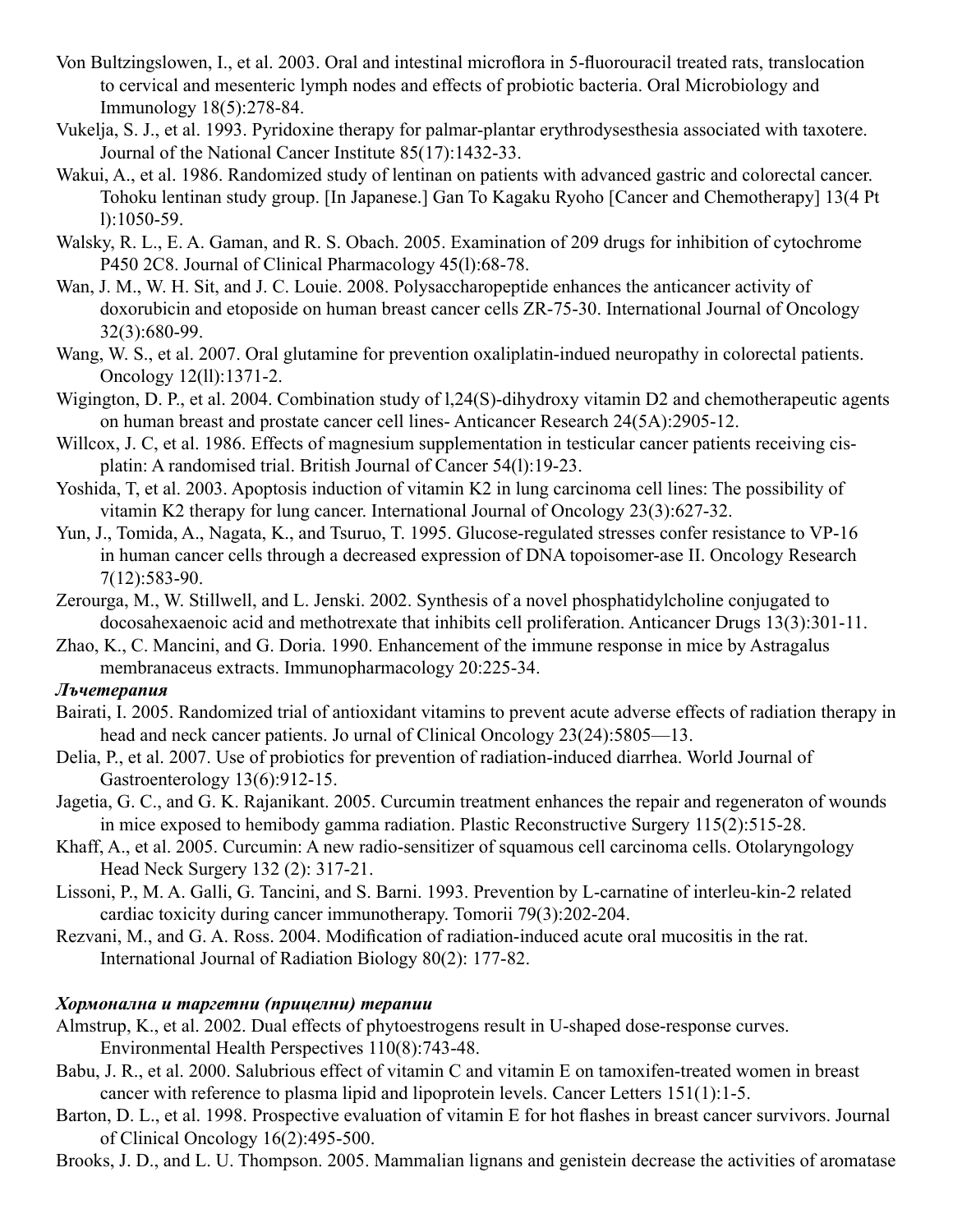and 17beta-hydroxysteroid dehydrogenase in MCF-7 cells. Journal of Steroid Biochemistry and Molecular Biology 94(5):461-67.

- Chen, J., et al. 2004. Dietary flaxseed enhances the inhibitory effect of tamoxifen on the growth of estrogendependent human breast cancer (MCF-7) in nude mice. Clinical Cancer Research 10(22):77O3-11.
- Chisolm, K., B.J. Bray, and R.J. Rosengren. 2004. Tamoxifen and epigallocatechin gallate are synergistically cytotoxic to MDA-MB-231 human breast cancer cells. Anti-cancer Drugs 15(9):889-97.

Clover, A., and D. Ratsey. 2002. Homeopathic treatment of hot flushes: A pilot study. Homeopathy 91(2):75-79.

Constantinou, A. I., et al. 2005. The soy isoflavone daidzein improves the capacity of tamoxifen to prevent mammary tumours. European Journal of Cancer 41(4):647-54.

- DeGraffenried, L. A., et al. 2003. Eicosapentaenok acid restores tamoxifen sensitivity in breast cancer cells with high AKT activity. Annals of Oncology 14(7):1051-56.
- Eddy, S. F., S. E. Kane, and G. E. Sonenshein. 2007. Trastuzumag-resistant HER2-driven breast cancer cells are sensitive to epigallocatechin-3 gallate. Cancer Res 67(19):9018-23.
- El-Beshbishy, H. A. 2005. Hepatoprotective effect of green tea {Camellia sinensis) extract against tamoxifeninduced liver injury in rats. Journal of Biochemistry and Molecular Biology 38(5):563-7O.
- Eng, E. T, et al. 2003. Suppression of estrogen biosynthesis by procyanidin dimers in red wine and grape seeds. Cancer Research 63(23):8516—22.
- Golden, E. B., et al. 2009. Green tea polyphenols block the anticancer effects of bortezomib and other boronic acid-based proteasome inhibitors. Blood 113(23):5927—37.
- Hardman, W. E. 2004. (n-3) fatty acids and cancer therapy. Journal of Nutrition 134(12 Suppl):3427S-3430S.
- Hedlund, T. E., W. U.Johannes, and G.J. Miller. 2003. Soy isoflavonoid equol modulates the growth of benign and malignant prostatic epithelial cells in vitro. Prostate 54(1):68—78.
- Jacobson, J. S., et al. 2001. Randomized trial of black cohosh for the treatment of hot flashes among women with a history of breast cancer. Journal of Clinical Oncology 19(10):2739—45.
- Ju, Y. H., et al. 2002. Dietary genistein negates the inhibitory effect of tamoxifen on growth of estrogendependent human breast cancer (MCF-7) cells implanted in athymic mice. Cancer Research 62(9):2474- 77.
- Katchamart, S., et al. 2000. Concurrent flavin-containing monooxygenase down-regulation and cytochrome P-450 induction by dietary indoles in rat: Implications for drug-drug interaction. Drug Metabolism and Disposition 28(8):93O-36.
- Katchamart, S., et al. 2001. Indole-3-carbinol modulation of hepatic monooxygenases CYP1A2 and FMO1 in guinea pig, mouse and rabbit. Comparitive Biochemical and Physiological C Toxicology and Pharmacology 129(4):377-84.
- Kenny, F. S., et al. 2000. Gamma linolenic acid with tamoxifen as primary therapy in breast cancer. International Journal of Breast Cancer 85(5):643-48.
- Le Bail, J. C, et al. 2001. Chalcones are potent inhibitors of aromatase and 17 beta-hydroxys-teroid dehydrogenase activities. Life Sciences 68(7):751-61.
- Lissoni, P., et al. 1995. Modulation of cancer endocrine therapy by melatonin: A phase II study of tamoxifen plus melatonin in metastatic breast cancer patients progressing under tamoxifen alone. British Journal of Cancer 71(4):854-56.
- Lissoni, P., et al. 1996. A phase II study of tamoxifen plus melatonin in metastatic solid tumour patients. British Journal of Cancer 74(9): 1466-68.
- Liu, B., et al. 2005. Low-dose dietary phytoestrogen abrogates tamoxifen-associated mammary tumor prevention. Cancer Research 65(3):879-86.
- Liu, F. T, et al. 2008. Dietary flavonoids inhibit the anticancer effects of the proteasome inhibitor bortezomib. Blood 112(9):3835-46.
- Mahady, G. B., et al. 2002. Black cohosh: An alternative therapy for menopause? Nutrition in Clinical Care 5(6):283-89.
- Marcsek, Z., et al. 2004. The efficacy of tamoxifen in estrogen receptor-positive breast cancer cells is enhanced by a medical nutriment. Cancer Biotherapy and Radiopharmaceuticals 19(6):746-53.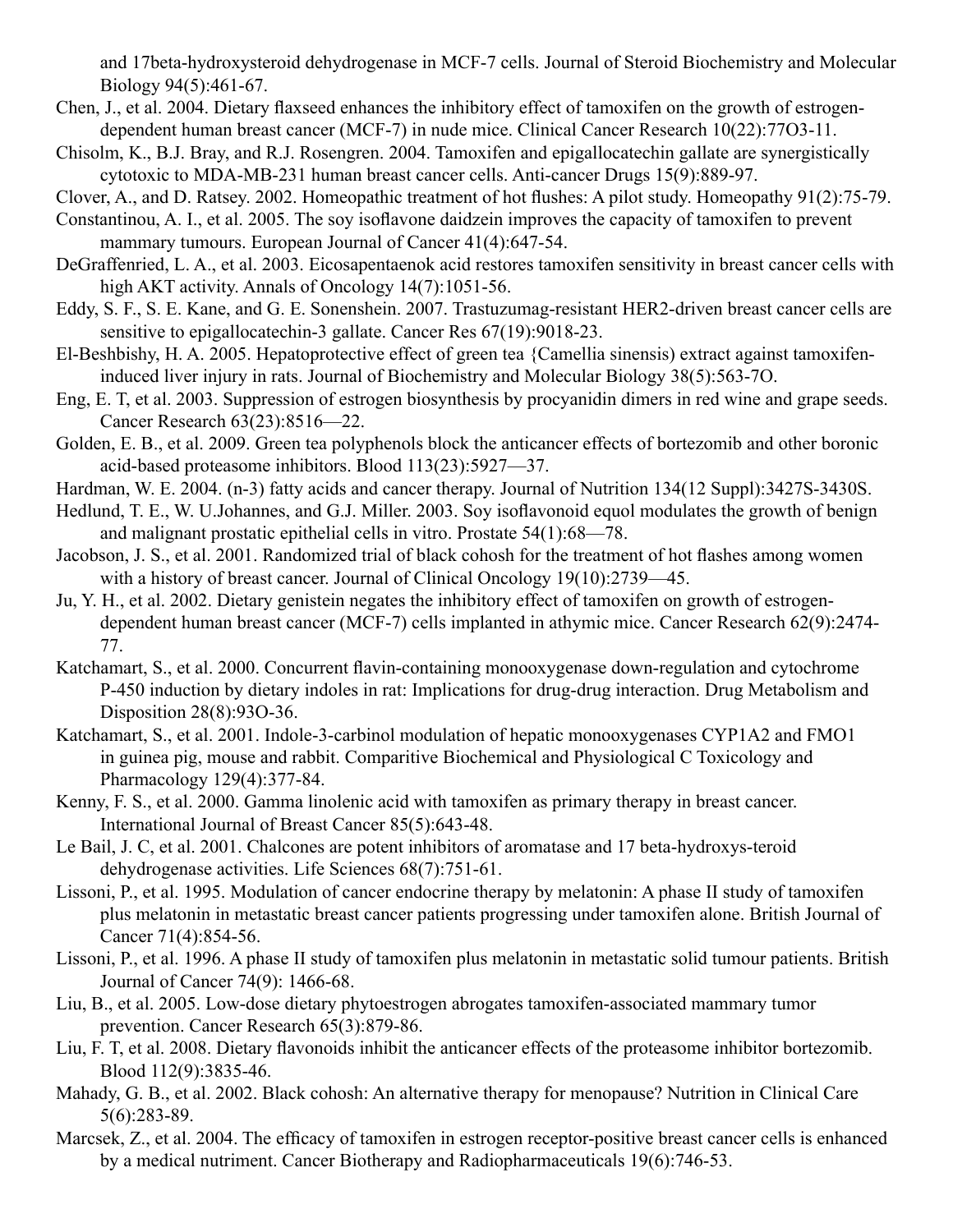- Menendez, J. A., L. Vellon, R. Colomer, and R. Lupu. 2005. Effect of gamma-linolenic acid on the transcriptional activity of the Her-2/neu (erbB-2) oncogene. J Natl Cancer Inst 97(21):1611-5.
- Morris, K. T, et al. 2001. High dehydroepiandrosterone-sulfate predicts breast cancer progression during new aromatase inhibitor therapy and stimulates breast cancer cell growth in tissue culture: A renewed role for adrenalectomy. Surgery 130(6):947-53.
- Nisslein, T, and J. Freudenstein. 2004. Concomitant administration of an iso-propanolic extract of black cohosh and tamoxifen in the in vivo tumor model of implanted RUC A-I rat endometrial adenocarcinoma cells. Toxicology Letters 15O(3):271-75.
- Parkin, D. R., and D. Malejka-Giganti. 2004. Differences in the hepatic P450-dependent metabolism of estrogen and tamoxifen in response to treatment of rats with 3,3'-diin-dolylmethane and its parent compound indole-3-carbinol. Cancer Detection and Prevention 28(l):72-79.
- Perumal, S. S., P. Shanthi, and P. Sachdanandam. 2005. Augmented efficacy of tamoxifen in rat breast tumorigenesis when gavaged along with riboflavin, niacin, and CoQIO: Effects on lipid peroxidation and antioxidants in mitochondria. Chemico-Biological Interactions 152(l):49-58.
- Perumal, S. S., P. Shanthi, and P. Sachdanandam. 2005. Combined efficacy of tamoxifen and coenzyme Q10 on the status of lipid peroxidation and antioxidants in DMBA induced breast cancer. Molecular and Cellular Biochemistry 273(1—2):151-60.
- Satoh, K., et al. 2002. Inhibition of aromatase activity by green tea extract catechins and their endocrinological effects of oral administration in rats. Food and Chemical Toxicology 40(7):925-33.
- Shah, Y. M., et al. 2005. Selenium disrupts estrogen receptor (alpha) signaling and potentiates tamoxifen antagonism in endometrial cancer cells and tamoxifen-resistant breast cancer cells. Molecular Cancer Therapeutics 4(8):1239-49.
- Tamir, S., et al. 2000. Estrogenic and antiproliferative properties of glabridin from licorice in human breast cancer cells. Cancer Research 60(20):5704-9.
- Thompson, E. A., and D. Reilly. 2003. The homeopathic approach to the treatment of symptoms of oestrogen withdrawal in breast cancer patients. A prospective observational study. Homeopathy 92(3):131-34.
- Way, T. D., et al. 2004. Black tea polyphenol theaflavins inhibit aromatase activity and attenuate tamoxifen resistance in HER2/neu-transfected human breast cancer cells through tyrosine kinase suppression. European Journal of Cancer 40(14):2165-74.
- Welsh, J. 1994. Induction of apoptosis in breast cancer cells in response to vitamin D and anti-estrogens. Biochemistry and Cell Biology 72(11-12):537—45.
- Yuvaraj, S., et al. 2009. Effect of coenzyme Q(10), riboflavin and niacin on tamoxifen treated postmenopausal breast cencer women with special reference to blood chemistry profiles. Breast Cancer Research and Treatment 114(2):377-84.
- Zeitlin, L., et al. 2003. Effects of long-term administration of N-3 polyunsaturated fatty acids (PUFA) and selective estrogen receptor modulator (SERM) derivatives in ovariectomized (OVX) mice. Journal of Cellular Biochemistry 90(2):347-60.

#### *Интегративно раково лечение и съмнителни лекове при алтернативно лечение на рак*

- Al-Sukhni, W., A. Grunbaum, and N. Fleshner. 2005. Remission of hormone-refractory prostate cancer attributed to Essiac. Canadian Journal of Urology 12(5):2841—42.
- American Cancer Society. 2002. Complementary and Alternative Cancer Methods Handbook. Atlanta, GA: American Cancer Society.
- American Cancer Society. 2006. Making treatment decisions: Venus flytrap, www.cancer.org /docroot/ETO/ content/ETO 5 3X Venus Flytrap.asp (accessed June 14, 2006).
- Bennett, M. J., et al. 2005. Hyperbaric oxygenation for tumour sensitisation to radiotherapy. Cochrane Database of Systematic Reviews no. 4: CDOO5OO7.
- Boros, Laszlo G., Michelle Nichelatti, and Yehuda Shoenfeld. 2005. Fermented wheat germ extract (Avemar) in the treatment of cancer and autoimmune diseases. Annals of the New York Academy of Sciences 1051:529-42.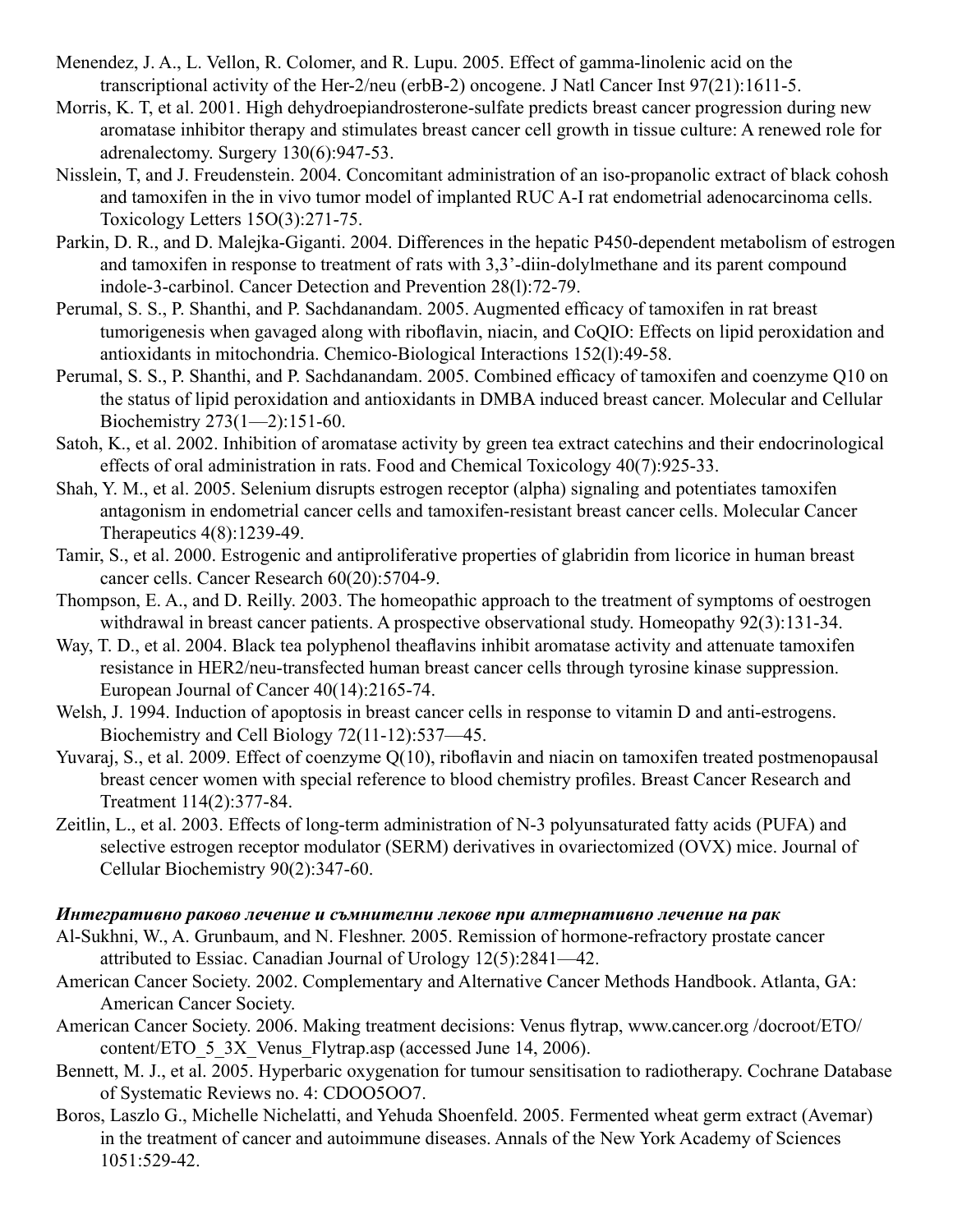- Cancer Research UK. 2006. What are cellular zeolites? www.cancerhelp.org.uk/help/default .asp?page=19399 (accessed June 14, 2006).
- Cao, G. W, W. G. Yang, and P. Du. 1994. Observation of the effects of LAK/IL-2 therapy combining with Lycium barbarum polysaccharides in the treatment of 75 cancer patients. [In Chinese.] Zhonghua ZhongLiu Zα Zhi [Chinese Journal of Oncology] 16(6):428—31.

Cassileth, B., and C. Lucarelli. 2003. Herb-Drug Interactions in Oncology. Hamilton, Ontario: B. C. Decker.

- Centano, J. A., et al. 2003. Blood and tissue concentration of cesium after exposure to cesium chloride: A report of two cases. Biological Trace Element Research 94(2):97-104.
- Cheung, S., K. T. Lim, and J. Tai. 2005. Antioxidant and anti-inflammatory properties of Essiac and Flor-Essence. Oncology Reports 14(5):1345—50.
- Dabrosin, C, et al. 2002. Flaxseed inhibits metastasis and decreases extracellular vascular endothelial growth factor in human breast cancer xenografts. Cancer Letters 185(l):31-37.
- Dalal, A. K., J. D. Harding, and R.J. Verdino. 2004. Acquired long QT syndrome and mono-morphic ventricular tachycardia after alternative treatment with cesium chloride for brain cancer. Mayo Clinic Proceedings 79(8):1065-69.
- Dandekar, D. S., et al. 2003. An orally active Amazonian plant extract (BIRM) inhibits prostate cancer growth and metastasis. Cancer Chemotherapy and Pharmacology 52(1):59—66.
- Ernst, E. 2001. A primer of complementary and alternative medicine commonly used by cancer
- patients. Medical Journal of Australia 174(2):88-92.
- Ghoneum, M., and S. Abedi. 2004. Enhancement of natural killer cell activity of aged mice by modified arabinoxylan rice bran (MGN-3/Biobran). Journal of Pharmacy and Pharmacology 56(12):1581-88.
- Ghoneum, M., and S. Gollapudi. 2005. Modified arabinoxylan rice bran (MGN-3/Biobran) enhances yeastinduced apoptosis in human breast cancer cells in vitro. Anticancer Research 25(2A):859-70.
- Green, Saul. 2001. Oxygenation therapy: Unproven treatments for cancer and AIDS. Quack-watch, June 21. www.quackwatch.org/01QuackeryRelatedTopics/Cancer/oxygen.html
- (accessed November 15, 2006).
- Guns, E. S., et al. 2005. pH modulation using CsCl enhances therapeutic effects of vitamin D in LNCaP tumor bearing mice. Prostate 64(3):316-22.
- Hainer, M. L, et al. 2000. Fatal hepatorenal failure associated with hydrazine sulfate. Annals of Internal Medicine 133(ll):877-80.
- Hathcock, J., et al. 2007. Risk assessment for vitamin D. American Journal of Clinical Nutrition 85(1):6-18.
- Hildenbrand, G. L., et al. 1995. Five-year survival rates of melanoma patients treated by diet therapy after the manner of Gerson: A retrospective review. Alternative Therapies in Health and Medicine l(4):29-37.
- Hong, F., et al. 2004. Mechanism by which orally administered b-l,3-glucans enhance the tumoricidal activity of antitumor monoclonal antibodies in murine tumor models. Journal of Immunology 173(2):797-806.
- Iino, Y, et al. 1995. Immunochemotherapies versus chemotherapy as adjuvant treatment after curative resection of operable breast cancer. Anticancer Research 15(6B):2907—11.
- Josefson, Deborah. 2000. US. Cancer Institute funds trial of complementary therapy. Western Journal of Medicine 173(3):153-54.
- Jung, K. O., S. Y. Park, and K. Y. Park. 2006. Longer aging time increases the anticancer and antimetastatic properties of doenjang. Nutrition 22(5):539-45.
- Kaegi, Elizabeth. 1998. Unconventional therapies for cancer: 1. Essiac. Canadian Medical Association Journal 158(7):897-902.
- Kelly, G. S. 1999. Larch arabinogalactan: Clinical relevance of a novel immune-enhancing polysaccharide. Alternative Medicine Review 4(2):96-103.
- Kim, L. S., R. F. Waters, and P. M. Burkholder. 2002. Immunological activity of larch arabinogalactan and Echinacea-. A preliminary, randomized, double-blind, placebo-controlled trial. Alternative Medicine Review 7(2): 138-49.
- Klein, A., et al. 2006. Prolonged stabilization of platinum-resistant ovarian cancer in a single patient consuming a fermented soy therapy. Gynecologic Oncology 100(l):205-9.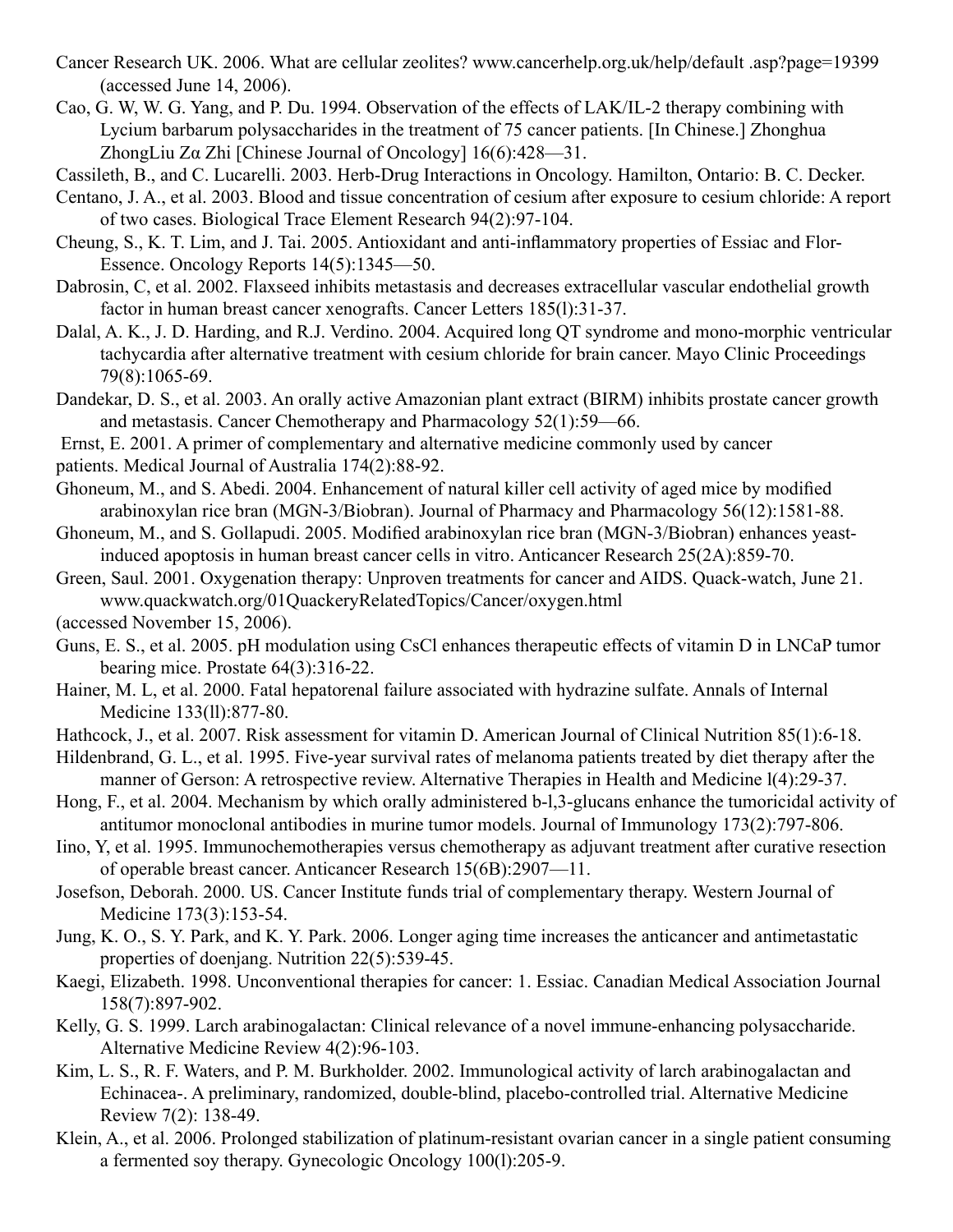- Kuhlman, M. K., et al. 1998. Reduction of cisplatin toxicity in cultured renal tubular cells by the bioflavonoid quercetin. Archives of Toxicology 72(8):536-40.
- Kulp, K. S., et al. 2006. Essiac and Flor-Essence herbal tonics stimulate the in vitro growth of human breast cancer cells. Breast Cancer Research and Treatment 98(3):249-59.
- Leonard, S. S., et al. 2006. Essiac tea: Scavenging of reactive oxygen species and effects on DNA damage. Journal ofEthnopharmacology 103(2):288-96.
- Levy, R. L., and N. R. Miller. 2006. Hyperbaric oxygen therapy for radiation-induced optic neuropathy. Annals of the Academy of Medicine, Singapore 35(30): 151-57.
- Lissoni, P., et al. 1996. Adjuvant therapy with the pineal hormone melatonin in patients with lymph node relapse due to malignant melanoma. Journal of Pineal Research 21(4):239-42.
- Lissoni, P., et al. 1997. A randomized study of chemotherapy with cisplatin plus etoposide versus chemoendocrine therapy with cisplatin, etoposide and the pineal hormone melatonin as a first-line treatment of advanced non-small cell lung cancer patients in a poor clinical state. Journal of Pineal Research 23(1):15-19.
- Loprinzi, C. L., et al. 2005. Evaluation of shark cartilage in patients with advanced cancer: A North Central Cancer Treatment Group trial. Cancer 104(l):176—82.
- Marcsek, Z., et al. 2004. The efficacy of tamoxifen in estrogen receptor-positive breast cancer cells is enhanced by a medical nutriment. Cancer Biotherapy and Radiopharmaceuticals 19(6):746-53.
- Marett, R., and J. L. Slavin. 2004. No long-term benefits of supplementation with arabinoga-lactan on serum lipids and glucose. Journal of the American Dietetic Association 104(4):636-39.
- Milazzo, S., et al. 2006. Laetrile treatment for cancer. Cochrane Database of Systematic Reviews no. 2: CD005476. Moss, Ralph W. 2003. A friendly skeptic looks at graviola. Moss Reports, August 29. (Available at http://chetday.com/gojijuice.htm; accessed November 15, 2006.)
- Moss, Ralph W. 2003. A friendly skeptic looks at poly MVA, part two. Moss Reports, October 24.
- Moss, Ralph W. 2004. A friendly skeptic looks at goji. Moss Reports, November 21.
- Mueller, B. A., et al. 2000. Noni juice (Morinda citrifolia): Hidden potential for hyperkalemia? American Journal of Kidney Disease 35(2):33O—32.
- Murali, P. M., et al. 2006. Plant-based formulation in the management of chronic obstructive pulmonary disease: A randomized double-blind study. Respiratory Medicine 1OO(1):39—45.
- Nakazato, H., et al. 1994. Efficacy of immunochemotherapy as adjuvant treatment after curative resection of gastric cancer: Study group of immunochemotherapy with PSK for gastric cancer. Lancet 344(8917):274.
- National Cancer Institute. 2006. Cancell/Entelev. www.cancernet.nci.nih.gov/cancertopics/pdq/cam/cancell/ healthprofessional (accessed June 12, 2006).
- National Cancer Institute. 2006. Complementary and alternative medicine, www.cancernet.nci.nih.gov/ cancertopics/pdq/cam (accessed May 9, 2006).
- National Cancer Institute. 2006. Essiac/Flor-Essence. www.cancernet.nci.nih.gov/cancertopics/pdq/cam/essiac/ healthprofessional (accessed June 16, 2006).
- National Cancer Institute. 2006. Gonalez regimen, www.cancer.gov/cancertopics/pdq/cam/gonzalez/patient (accessed June 14, 2006).
- National Cancer Institute. 2006. Hydrazine sulfate, www.cancernet.nci.nih.gov/cancertopics/pdq/cam/ hydrazinesulfate/patient (accessed November 15, 2006).
- National Cancer Institute. 2006. Laetrile/amygdalin. www.cancernet.nci.nih.gov/cancertopics/pdq/cam/laetrile (accessed November 15, 2006).
- National Center for Complementary and Alternative Medicine. 2004. Consumer advisory: Coral calcium, www. nccam.nih.gov/health/alerts/coral/coral.htm (accessed June, 16, 2006).
- Navis, I., P. Sriganth, and B. Premalatha. 1999. Dietary curcumin with cisplatin administration modulates tumour marker indices in experimental fibrosarcoma. Pharmacological Research 39(3):175-79.
- Neri, B., et al. 1998. Melatonin as biological response modifier in cancer patients. Anticancer Research 18(2B):1329-32.
- Nicholas, R. L., E. U. Choe, and C. B. Weldon. 2005. Mechanical and antibacterial bowel preparation in colon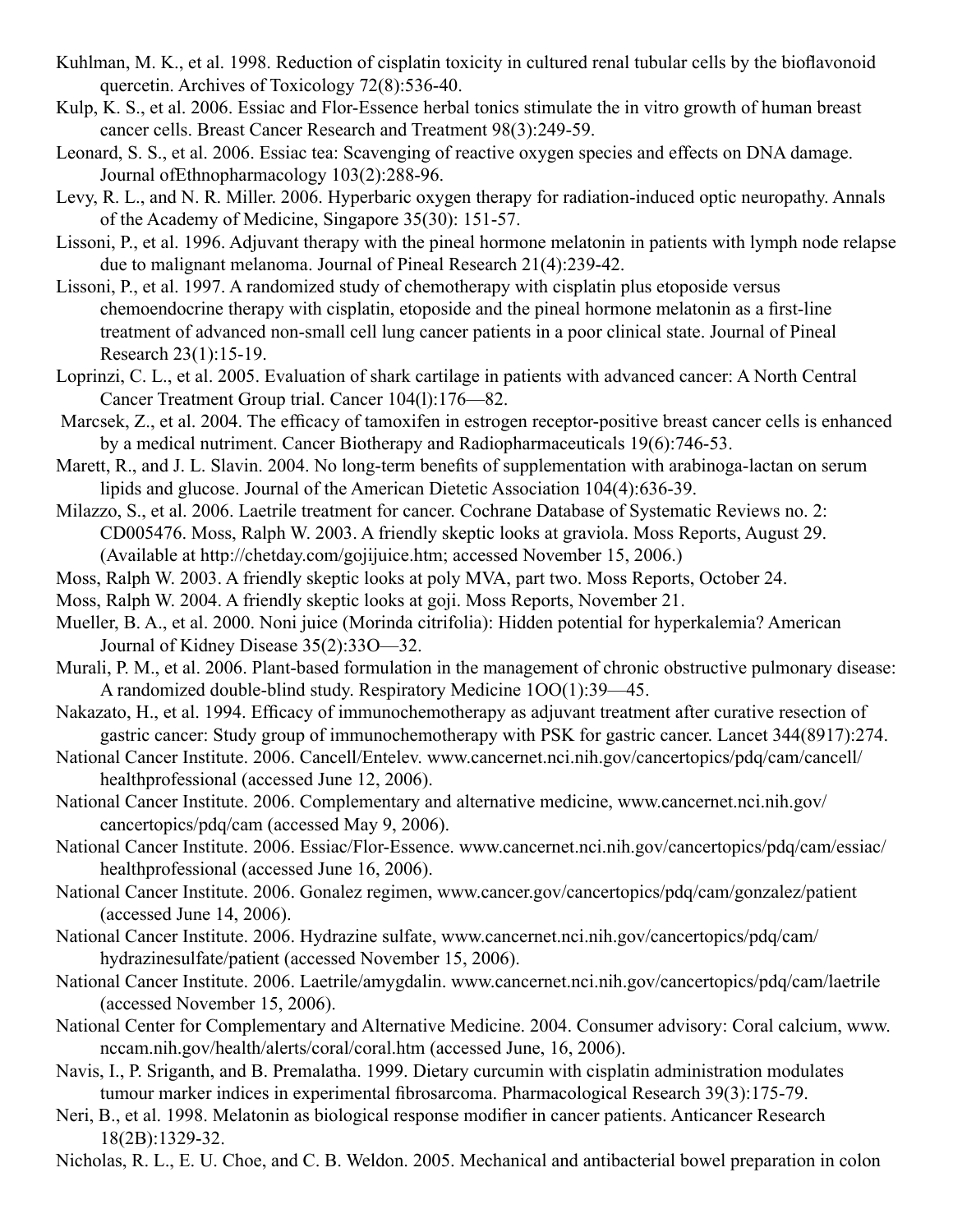and rectal surgery. Chemotherapy 51(suppl.l):115—21.

- Ohuchi, Y., et al. 2005. Decrease in size of azoxymethane induced colon carcinoma in F344 rats by 180-day fermented miso. Oncology Reports 14(6):1559-64.
- Ottenweller, J., et al. 2004. Inhibition of prostate cancer-cell proliferation by Essiac. Journal of Alternative and Complementary Medicine 10(4):687-91.
- PDR Health. Larch arabinogalactan. www.pdrhealth.com/drug\_info/nmdrugprofiles/nutsupdrugs/lar\_O32O. shtml (accessed June 16, 2006).
- Questionable methods of cancer management: Cancell/Entelev. 1993. CA: A Cancer Journal for Clinicians 43(l):57-62.
- Reinhold, Vieth, Pak-Cheung R. Chan, and Gordon D. MacFarlane. 2001. Efficacy and safety of vitamin D3 intake exceeding the lowest observed adverse effect level. American Journal of Clinical Nutrition 73: 288- 94.
- Rickard, S. E., et al. 1999. Dose effects of flaxseed and its lignan on N-methyl-N-nitrosourea-induced mammary tumorigenesis in rats. Nutrition and Cancer 35(l):5O-57.
- Robinson, R. R., J. Freitag, and J. L. Slavin. 2001. Effects of dietary arabinogalactan on gastrointestinal and blood parameters in healthy human subjects. Journal of the American College of Nutrition 20(4):279-85.
- Sartori, H. E. 1984. Cesium therapy in cancer patients. Pharmacology, Biochemistry, and Behavior 21(ll)3
- Seljelid, R. 1986. A water-soluble aminated beta l-3D-glucan derivative causes regression of solid tumors in mice. Bioscience Reports 6(9):845-51.
- Sparreboom, A., et al. 2004. Herbal remedies in the United States: Potential adverse interactions with anticancer agents. Journal of Clinical Oncology 22(12):2489-503.
- Suchard, J. R., K. L. Wallace, and R. D. Gerkin. 1998. Acute cyanide toxicity caused by apricot kernel ingestion. Annals of Emergency Medicine 32(6):742-44.
- Tamayo, C, et al. 2000. The chemistry and biological activity of herbs used in Flor-Essence herbal tonic and Essiac. Phytotherapy Research 14(1): 1-14.
- UC Berkeley Wellness Letter. 2006. Can mangosteen juice cure cancer, migraines, and other conditions, as claimed? University of California Berkeley Health Letter, February, www .wellnessletter.com/html/ wl/2006/wlAskExperts0206.html (accessed November 16, 2006).
- Wilson, H. D., J. R. Wilson, and P. N. Fuchs. 2006. Hyperbaric oxygen treatment decreases inflammation and mechanical hypersensitivity in an animal model of inflammatory pain. Brain Research 1098(l):126-28.
- Zarkovic, N., et al. 2003. Anticancer and antioxidative effects of micronized zeolite clinoptilo-lite. Anticancer Research 23(2B):1589-95.

# **Трета част Основни функции на организма**

# **8. Имунна система**

- Alschuler, Lise. 2002. Pathophysiology of stress: Implications for chronic disease management. Presentation given at the American Academy of Nurse Practitioners annual conference.
- American Autoimmune Related Diseases Association. 1999. Autoimmune disease in women—The facts, www. aarda.org/women.html (accessed June 20, 2006).
- American Cancer Society. 2005. Cancer vaccines. www.cancer.org/docroot/ETO/content/ETO 1 4X Cancer Vaccines Active Specific Immunotherapies.asp?sitearea=ETO(accessed July 4, 2006).
- American Cancer Society. 2006. HPV vaccine approved: Prevents cervical cancer. ACS New Center, June 8. www.cancer.org/docroot/NWS/content/NWS\_1\_lx\_HPV\_Vaccine\_Approved\_Prevents\_Cervical\_Cancer. asp (accessed June 23, 2006).
- Borghadt, J., et al. 2000. Effects of a spleen peptide preparation as supportive therapy in inoperable head and neck cancer patients. Arzneimittel-Forschung 50(2): 178-84.
- Bouic, P. J., and J. H. Lamprecht. 1999. Plant sterols and sterolins: A review of their immune-modulating properties. Alternative Medicine Review 4(3): 170-77.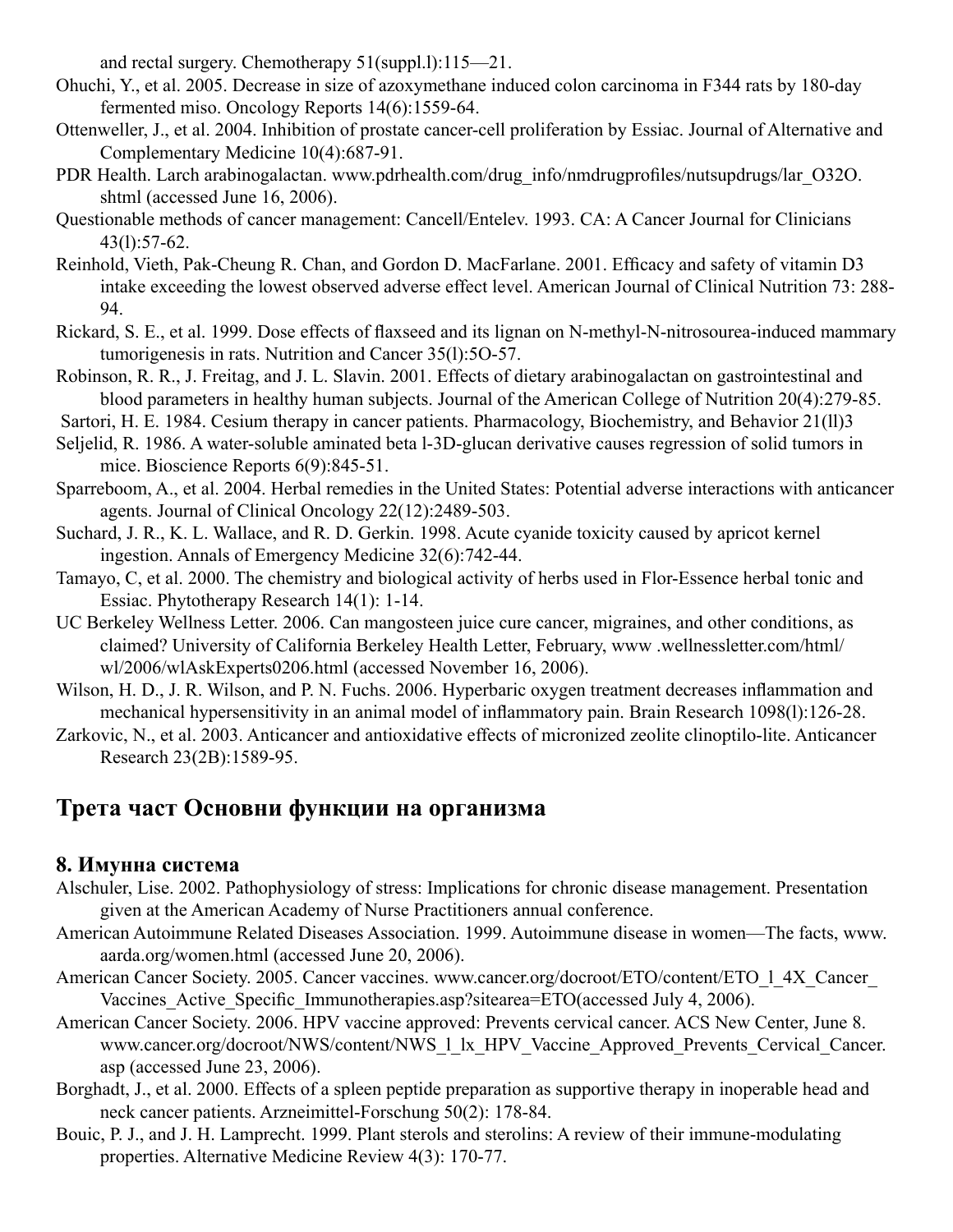- Chiang, B. L., et al. 2001. Enhancing immunity by dietary consumption of a probiotic lactic acid bacterium: Optimization and definition of cellular immune responses—Bifidobacterium lactis HN019. European Journal of Clinical Nutrition 54(ll):849-55.
- Gaynor, Mitchell L.Jerry Hickey, and William Fryer. 2000. Dr. Gaynor's Cancer Prevention Program. New York: Kensington Publishing.
- Hyman, Mark A. 2006. The evolution of research, part 2: The clinician's dilemma—treating systems, not diseases. Alternative Therapies in Health and Medicine 12(4):10—13.
- Jameison, K., and T. G. Dinan. 2001. Glucocorticoids and cognitive function: From physiology to pathophysiology. Human Psychopharmacology 16(4):293-302.
- Jeffrey Modell Foundation. 2006. Ten warning signs of primary immunodeficiency, www•info4pi.org/ patienttopatient/index.cfm?section=patienttopatient&content=warningsigns (accessed July 4, 2006).
- Kiecolt-Glaser, J. K., and R. Glaser. 2002. Depression and immune function: Central pathways to morbidity and mortality. Journal of'Psychosomatic Research 53(4): 873-76.
- Kiecolt-Glaser, J. K., et al. 2002. Psycho-oncology and cancer: Psychoneuroimmunology and cancer. Annals of Oncology 13(suppl.4):l 65-69.
- Klotter, Julie. 2006. New autoimmune drugs. Townsend Letter for Doctors and Patients 247/248:24.
- Liang, B., et al. 2008. Impact of postoperative omega-3 fatty acid-supplemented parenteral nutrition on clinical outcomes and immunomodulations in colorectal cancer patients. World Journal of Gastroenterology 14(15):2434-9.
- Merck Manual Home Edition. 2003. Autoimmune disorders, www.merck.com/mmhe/secl6 /chl86/chl86a.html (accessed June 20, 2006).
- Mustain, Karen H., et al. 2006. A randomized controlled pilot of home-based exercise (HBEX) versus standard care (SC) among breast (BC) and prostate cancer (PC) patients receiving radiation therapy (RTH). Paper presented to the annual meeting of the American Society of Clinical Oncology.
- National Cancer Institute. 2006. Cancer vaccine fact sheet, www.cancer.gov/cancertopics /factsheet/ cancervaccine (accessed June 23, 2006).
- National Institute of Allergy and Infectious Diseases. 2003. The immune system, www.niaid .nih.gov/final/ immun/immun.htm (accessed June 20, 2006).
- National Institute of Arthritis and Musculoskeletal and Skin Diseases. 2002. Questions and answers about autoimmunity, www.niams.nih.gov/hi/topics/autoimmune/autoimmunity .htm (accessed June 20, 2006).
- National Institutes of Health. 2002. Stress system malfunction could lead to serious, life threatening disease. NIHBackgrounder, September 9. www.nih.gov/news/pr/sep2002 /nichd-09.htm (accessed June 20, 2006).
- Norton, Amy. 2003. Immune system may sway ovarian cancer survival. Reuters Health, January 15. (Available at www.cancerpage.com/news/article.asp?id=5425; accessed July 4, 2006.)
- O'Garra, A., and P. Vieira. 2004. Regulatory T cells and mechanisms of immune system control. Nature Medicine 10(8):801-5.
- Onuki, J., et al. 2005. Inhibition of 5-aminolevulinic acid-induced DNA damage by melatonin, Nl-acetyl-N2 formyl-5-methoxykynuramine, quercetin or resveratrol. Journal of Pineal Research 38(2):1O7-15.
- Prasad, A. S., and O. Kucuk. 2002. Zinc in cancer prevention. Cancer Metastasis Reviews 21(3— 4):291-95.
- Ravaglia, G., et al. 2000. Effect of micronutrient status on natural killer cell immune function in healthy freeliving subjects aged >/=90 y. American Journal of Clinical Nutrition 71(2):590-98.
- Reiche, E. M., S. O. Nunes, and H. K. Morimoto. 2004. Stress, depression, the immune system, and cancer. Lancet Oncology 5(10):617—25.
- Rountree, Robert, and Carol Colman. 2000. Immunotics: A Revolutionary Way to Fight Infection, Beat Chronic Illness, and Stay Well. New York: Putnam Adult.
- Shklar, G. 1998. Mechanisms of cancer inhibition by anti-oxidant nutrients. Oral Oncology 34(l):24-29.
- Vojdani, A., and J. Erde. 2006. Regulatory T cells, a potent immunoregulatory target for CAM researchers: The ultimate antagonist (I). Evidence-Based Complementary and Alternative Medicine 3(l):25-3O.
- Weber, B., et al. 2000. Increased diurnal plasma concentrations of cortisone in depressed patients. Journal of Clinical Endocrinology and Metabolism 85(3):1133—36.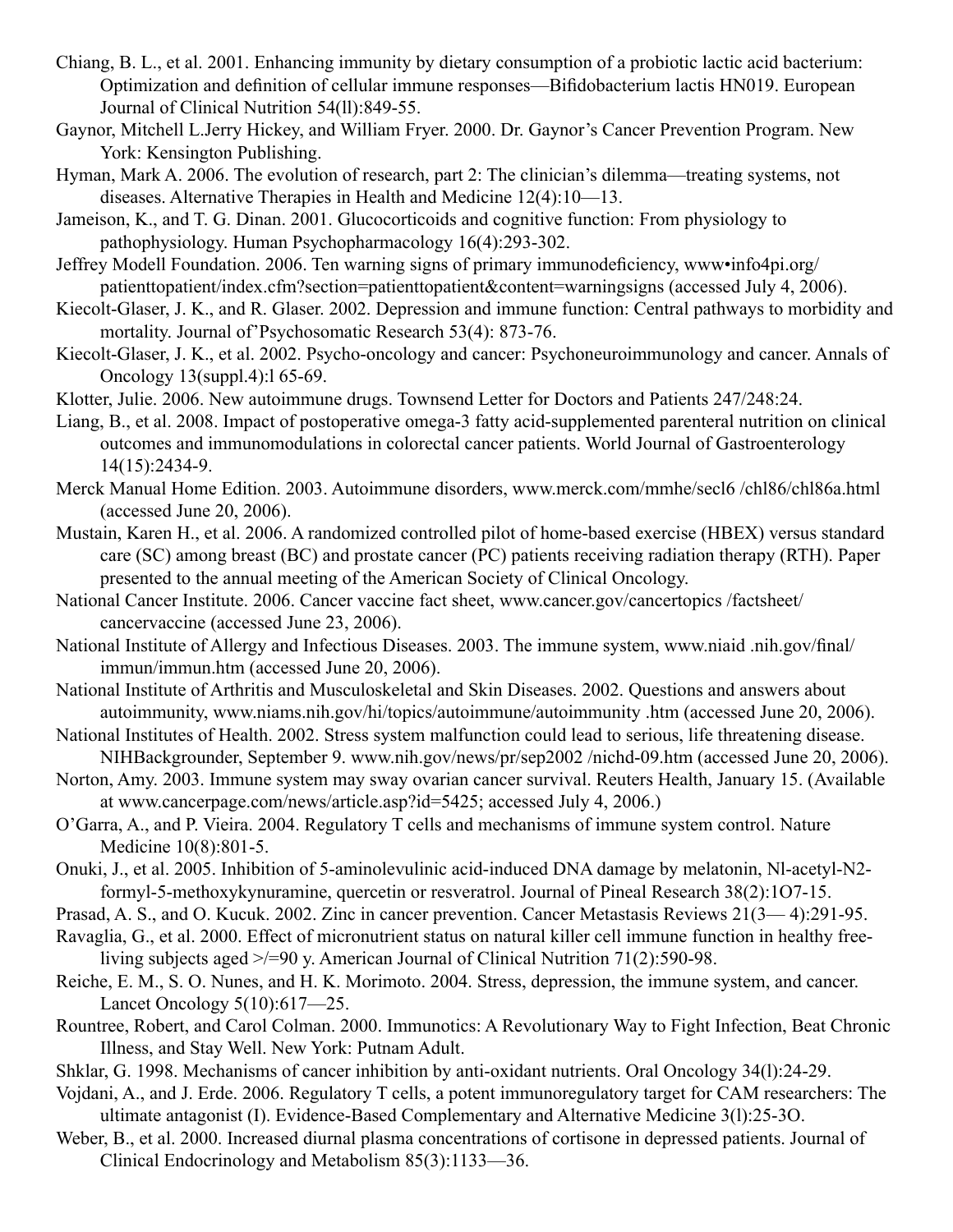- Weiger, Wendy A., et al. 2003. Advising patients who seek complementary and alternative medical therapies for cancer. Annals of Internal Medicine 139(2):155.
- Zhang, L., et al. 2003. Intratumoral T cells, recurrence, and survival in epithelial ovarian cancer. New England Journal of Medicine 348(3):2O3-13.

# **9. Възпалителни процеси**

- Alschuler, Lise. 2005. Implications of inflammation and cancer development. Lecture given at the annual conference of the Northwest Association of Naturopathic Physicians. November.
- Alschuler, Lise. 2006. Presentation given at the annual International Complementary and Alternative Medicine Expo, New York.
- Bachelot, T, et al. 2003. Prognostic value of serum levels of interleukin 6 and of serum and plasma levels of vascular endothelial growth factor in hormone-refractory metastatic breast cancer patients. British Journal of Cancer 88(ll):1721-6.
- Bellavite, P., et al. 2006. Immunology and homeopathy. 2. Cells of the immune system and inflammation. Evidence-Based Complementary and Alternative Medicine 3(1): 13-24.
- Bemis, D. L., et al. 2005. Zyflamend, a unique herbal preparation with nonselective COX inhibitory activity, induces apoptosis of prostate cancer cells that lack COX-2 expression. Nutrition and Cancer 52(2):202-12.
- Block, G., et al. 2004. Plasma C-reactive protein concentrations in active and passive smokers: Influence of antioxidant supplementation. Journal of the American College of Nutrition 23(2):141-47.
- Chainani-Wu, N. 2003. Safety and anti-inflammatory activity of curcumin: A component of turmeric {Curcumin longa). Journal of Alternative and Complementary Medicine 9(1): 161-68.
- Chan, A. T, et al. 2005. Genetic variants in the UGT1A6 enzyme, aspirin use, and the risk of colorectal adenoma. Journal of the National Cancer Institute 97(16):1227.
- CNN.com. 2003. Can daily aspirin prevent colon cancer? (Available at www.cnn.com/2OO3 /HEALTH/ conditions/03/05/aspirin.cancer.reut/index.html; accessed January 29, 2007.) de Mello, V. D., et al. 2008. Downregulation of genes involved in NFkappaB activation in peripheral blood mononuclear cells after weight loss is associated with the improvement of insulin sensitivity in individuals with the metabolic syndrome: The GENOBIN study. Diabetologia 51(ll):2060-7.
- Donato, A. J., et al. 2008. Aging is associated with greater nuclear NFkappaB, reduced Ikap-paBalpha, and increased expression of proinflammatory cytokines in vascular endothelial cells of healthy humans. Aging Cell 7(6):805-12.
- Fichtlscherer, S., et al. 2004. Interleukin-10 serum levels and systemic endothelial vasoreactiv-ity in patients with coronary artery disease. Journal of the American College of Cardiologists 44(l):44-49.
- Greenwald, P., C. K. Clifford, and J. A. Milner. 2001. Diet and cancer prevention. European Journal of Cancer Prevention 37(3):948-65.
- Health Media Ltd. 2003. Anti-inflammatory drugs may reduce breast-cancer risk. July 16. (Available at www. cancercompass.com/cancer-news/1,4933,00.htm; accessed August 6, 2006.)
- Horstman, Judith. 1999. Ayurvedic herbs. Arthritis Today, www.arthritis.org/resources /arthritistoday/1999\_ archives/1999\_05\_06explorations.asp (accessed August 6, 2006).
- Horstman, Judith. 2000. Acupuncture. Arthritis Today, www.arthritis.org/resources
- /arthritistoday/2000\_archives/2000\_05\_06\_acupuncture.asp (accessed August 6, 2006).
- Imperiale, T. 2003. Aspirin and the prevention of colorectal cancer. New England Journal of Medicine 348(10):879-80.
- Isolauri, E., et al. 2001. Probiotics: Effects on immunity. American Journal of Clinical Nutrition 73(suppl.2):444S-50S.
- Jacobs, E. J., and M.J. Thun. 2005. Low-dose aspirin and vitamin E: Challenges and opportunities in cancer prevention. Journal of the American Medical Association 294(l):105-6.
- Jauduszus, A., et al. 2005. Cis-9,trans-ll-CLA exerts anti-inflammatory effects in human bronchial epithelial cells and eosinophils: Comparison to trans-10,cis-12-CLA and to linoleic acid. Biochimica et Biophysica Acta 1737(2-3):111-18.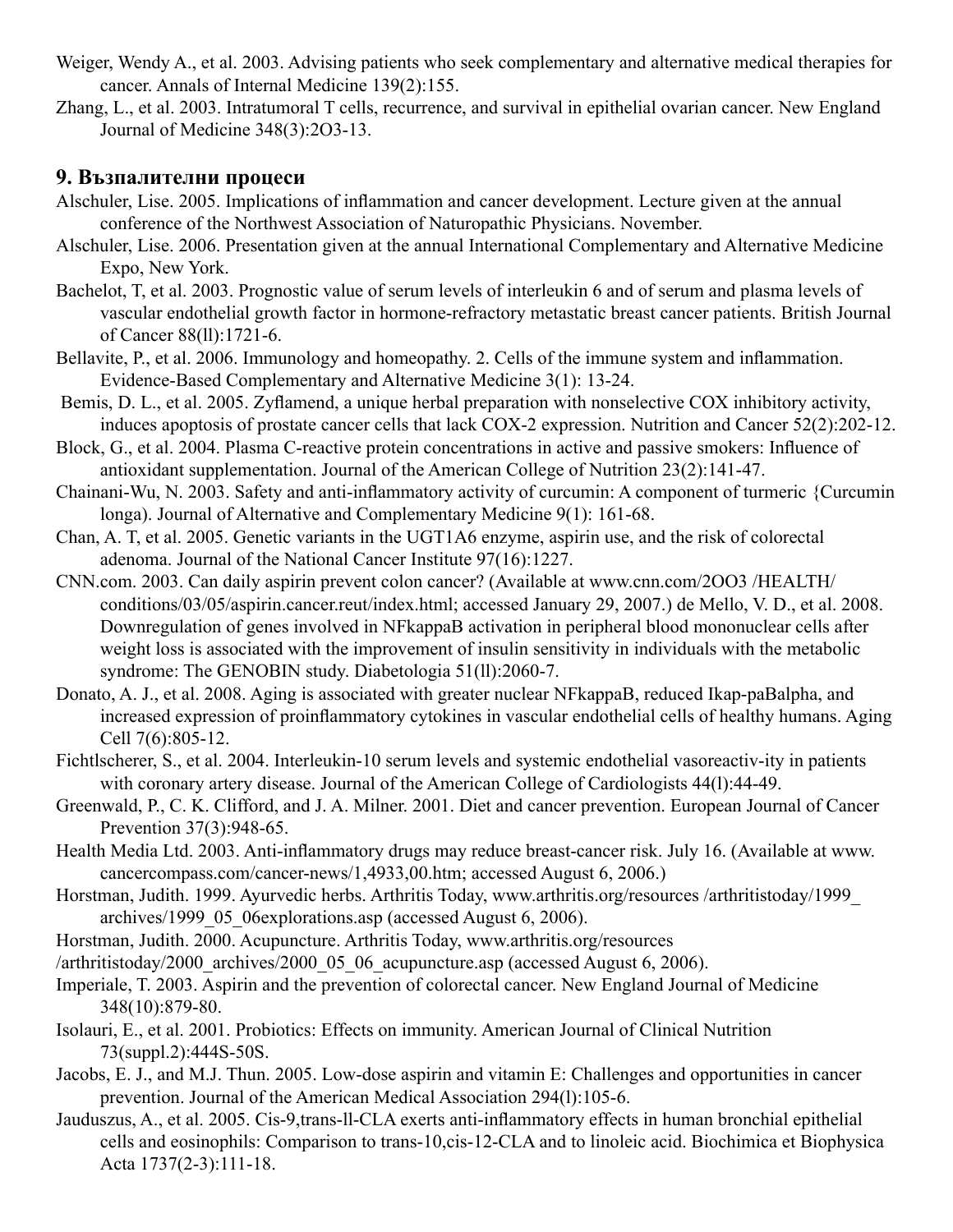- Kalliomaki, M., et al. 2001. Probiotics in primary prevention of atopic disease: A randomised placebocontrolled trial. Lancet 357(9262):1076-79.
- Kamhi, Ellen, and Eugene R. Zampieron. 2006. Alternative Medicine Definitive Guide to Arthritis: Reverse Underlying Causes of Arthritis with Clinically Proven Alternative Therapies. 2nd edition. Berkeley, CA: Celestial Arts.
- Liang, B., et al. 2008. Impact of postoperative omega-3 fatty acid-supplemented parenteral nutrition on clinical outcomes and immunomodulations in colorectal cancer patients. World Journal of Gastroenterology 14(15):2434-9.
- Lussignoli, S., et al. 1999. Effect of Traumeel S, a homeopathic formulation, on blood-induced inflammation in rats. Complementary Therapies in Medicine 7(4):225-30.
- National Digestive Diseases Information Clearinghouse. 2004. NSAIDs and peptic ulcers. http://digestive. niddk.nih.gov/ddiseases/pubs/nsaids/index.htm (accessed August 6, 2006).
- Natural Standard Research Collaboration. 2005. Bromelain, www.nlm.nih.gov/medlineplus /druginfo/natural/ patient-bromelain.html (accessed August 6, 2006).
- Ohshima, H., and H. Bartsch. 1994. Chronic infections and inflammatory processes as cancer risk factors: Possible role of nitric oxide in carcinogenesis. Mutation Research 305(2):253-64.
- Ojewole, J. A. 2006. Analgesic, antiinflammatory and hypoglycaemic effects of ethanol extract of Zingiber officinale (Roscoe) rhizomes (Zingiberaceae) in mice and rats. Phytotherapy Research 29(4):764-72.
- Penna, G., et al. 2009. The vitamin D receptor agonist elocalcitol inhibits IL-8-dependent benign prostatic hyperplasia stromal cell proliferation and inflammatory response by targeting the RhoA/Rho kinase and NF-kappaB pathways. Prostate 69(5):480-93.
- President and Fellows of Harvard College. 2006. Hidden trans fats exposed, www.hsph .harvard.edu/ nutritionsource/transfats.html (accessed August 6, 2006).
- Ramos, E. J., et al. 2003. Is obesity an inflammatory disease? Surgery 134(2):329—35.
- Ross, Mairi R. 2004. Chronic inflammation: Rocking the medical world. Health Matters Mon-thy Supplemental Report, fall issue.
- Rountree, Robert, and Carol Colman. 2000. Immunotics: A Revolutionary Way to Fight Infection, Beat Chronic Illness, and Stay Well. New York: Putnam Adult.
- Ruegg, Curzio. 2006. Leukocytes, inflammation, and angiogenesis in cancer: Fatal attractions. Journal of Leukocyte Biology 80(4):682-84.
- Schmid-Schonbein, G. W. 2006. Analysis of inflammation. Annual Review of 'Biomedical Engineering 8:93- 151.
- Shacter, E., and S. A. Weitzman. 2002. Chronic inflammation and cancer. Oncology 16(2):217-26.
- Siegfried, Donna Rae. 2006. Drug news: In a class by itself. Arthritis Today, August, www .arthritis.org/ resources/arthritistoday/2005\_archives/2005\_07\_08/2005\_07\_08\_Drug\_ News\_pl.asp (accessed August 6, 2006).
- U.S. Food and Drug Administration Center for Drug Evaluation and Research. 2005. COX-2 selective (includes Bextra, Celebrex, and Vioxx) and non-selective non-steroidal antiinflammatory drugs (NSAIDs). www. fda.gov/cder/drug/infopage/cox2/ (accessed August 6, 2006).
- Vgontzas, A. N., and G. P. Chrousos. 2002. Sleep, the hypothalamic-pituitary-adrenal axis, and cytokines: Multiple interactions and disturbances in sleep disorders. Endocrinology and Metabolism Clinics of North America 31(1): 15-3 6.
- Walter, M., et al. 2009. Interleukin 6 secreted from adipose stromal cells promotes migration and invasion of breast cancer cells. Oncogene [Epub ahead of print].
- Wang, X. L., et al. 2004. Cosupplementation with vitamin E and coenzyme Q10 reduces circulating markers of inflammation in baboons. American Journal of Clinical Nutrition 80(3):649-55.
- Yuan, A., J. J. Chen, P. L. Yao, and P. C. Yang. 2005. The role of interleukin-8 in cancer cells and microenvironment interaction. 10:853-65.
- Zittermann, A., et al. 2009. Vitamin D supplementation enhances he beneficial effects of weight loss on cardiovascular disease risk markers. American Journal of Clinical Nutrition 89(5):321-7.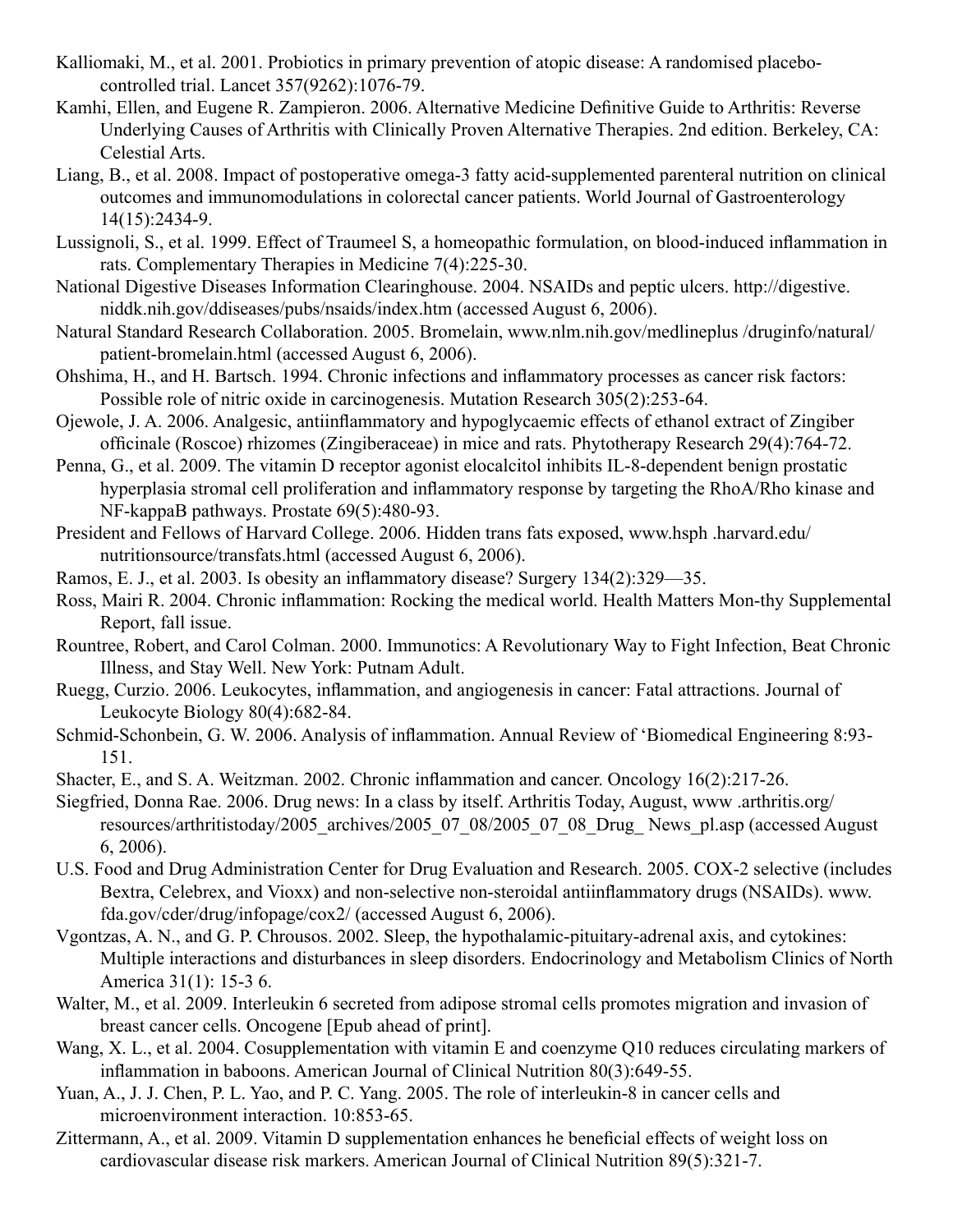Zulet, M. A., et al. 2005. Inflammation and conjugated linoleic acid: Mechanisms of action and implications for human health. Journal of Physiology and Biochemistry 61(3):483-94.

#### **10. Влиянието на хормоните**

- Alkner, S., et al. 2009. Tamoxifen reduces the risk of contralateral breast cancer in premenopausal women: Results from a controlled randomised trial. European Journal of Cancer [Epub ahead of print].
- Anderson, G. L., et al. 2004. Effects of conjugated equine estrogen in postmenopausal women with hysterectomy: The Women's Health Initiative randomized controlled trial. Journal of the American Medical Association 291(14):1701-12.

Bakalar, Nicholas. 2006. Survey finds use of herbs for menopause is common. New York Times, June 20.

- Banks, E., et al. 2006. Hormone replacement therapy and false positive recall in the Million Women Study: Patterns of use, hormonal constituents and consistency of effect. Breast Cancer Research 8(1):R8.
- Barrett-Connor, E., et al. 2006. Effects of raloxifene on cardiovascular events and breast cancer in postmenopausal women. New England Journal of Medicine 355(2): 190-92.
- Barton, Debra, et al. 2002. Venlaxafine for the control of hot flashes: Results of a longitudinal continuation study. Oncology Nursing Forum 29(1):33—40.
- Beral, V., D. Bull, and G. Reeves. 2005. Endometrial cancer and hormone-replacement therapy in the Million Women Study. Lancet 365(9470):1543-51.
- Beral, V., et al. 1999. Use of HRT and the subsequent risk of cancer. Journal of Epidemiology and Biostatistics 4(3):191-210.
- Blask, D. E., R. T. Dauchy, and L. A. Sauer. 2005. Putting cancer to sleep at night: The neuroendocrine/ circadian melatonin signal. Endocrine 27(2):179-88.
- Bouic, P.J. D. 2001. The role of phytosterols and phytosterolins in immune modulation: A review of the past 10 years. Current Opinion in Clinical Nutrition and Metabolic Care 4(6):471-75.
- Bouic, P.J. D. 2002. Sterols and sterolins: New drugs for the immune system? Drug Discovery Today 7(14):775- 78.
- Breastcancer.org. 2005. Facing menopause and its symptoms. www.breastcancer.org/bey\_cope\_meno\_fcSympt. html (accessed July 7, 2006).
- Breastcancer.org. 2006. What role do hormones play in breast cancer treatment? www.breastcancer.org/tre\_sys hrt\_role.html (accessed July 3, 2006).
- Cassidy, A., et al. 2006. Factors affecting the bioavailability of soy isoflavones in humans after ingestion of physiologically relevant levels from different soy foods. Journal of Nutrition 136(1):45-51.
- Chen, J., et al. 2004. Dietary flaxseed enhances the inhibitory effect of tamoxifen on the growth of estrogendependent human breast cancer (MCF-7) in nude mice. Clinical Cancer Research 1O(22):77O3-11.
- Chen, S., et al. 2006. Anti-aromatase activity of phytochemicals in white button mushrooms (Agaricus bisporus). Cancer Research 66(24):12026-34.
- Choi, J. Y, et al. 2003. Role of alcohol and genetic polymorphisms of CYP2E1 and ALDH2 in breast cancer development. Pharmacogenetics 13 (2):67-72.
- Conklin, C. M., et al. 2006. Genistein and quercetin increase connexin43 and suppress growth of breast cancer cells. Carcinogenesis, June 15 (advance release copy).
- Cowley, Geoffrey, and Karen Springen. 2002. The end of the age of estrogen? Newsweek 139(4):38-41.
- De Lemos, M. L. 2001. Effects of phytoestrogens genistein and daidzein on breast cancer growth. Annals of Pharmacotherapy 35(9):1118-21.
- Guha, N., et al. 2009. Soy isoflavones and risk of cancer recurrence in a cohort of breast cancer survivors: The Life After Cancer Epidemiology study. Breast Cancer Research and Treatment [Epub ahead of print].
- Hays, J., et al. 2003. Effects of estrogen plus progestin on health-related quality of life. New England Journal of Medicine 348(19):1839-54.
- Hill, D. A., et al. 2000. Continuous combined hormone replacement therapy and risk of endometrial cancer. American Journal of 'Obstetrics and Gynecology 183(6):1456-61.
- Hrushesky, William J. M., David Blask, and Paolo Lissoni. 2003. Melatonin, chronobiology, and cancer. Paper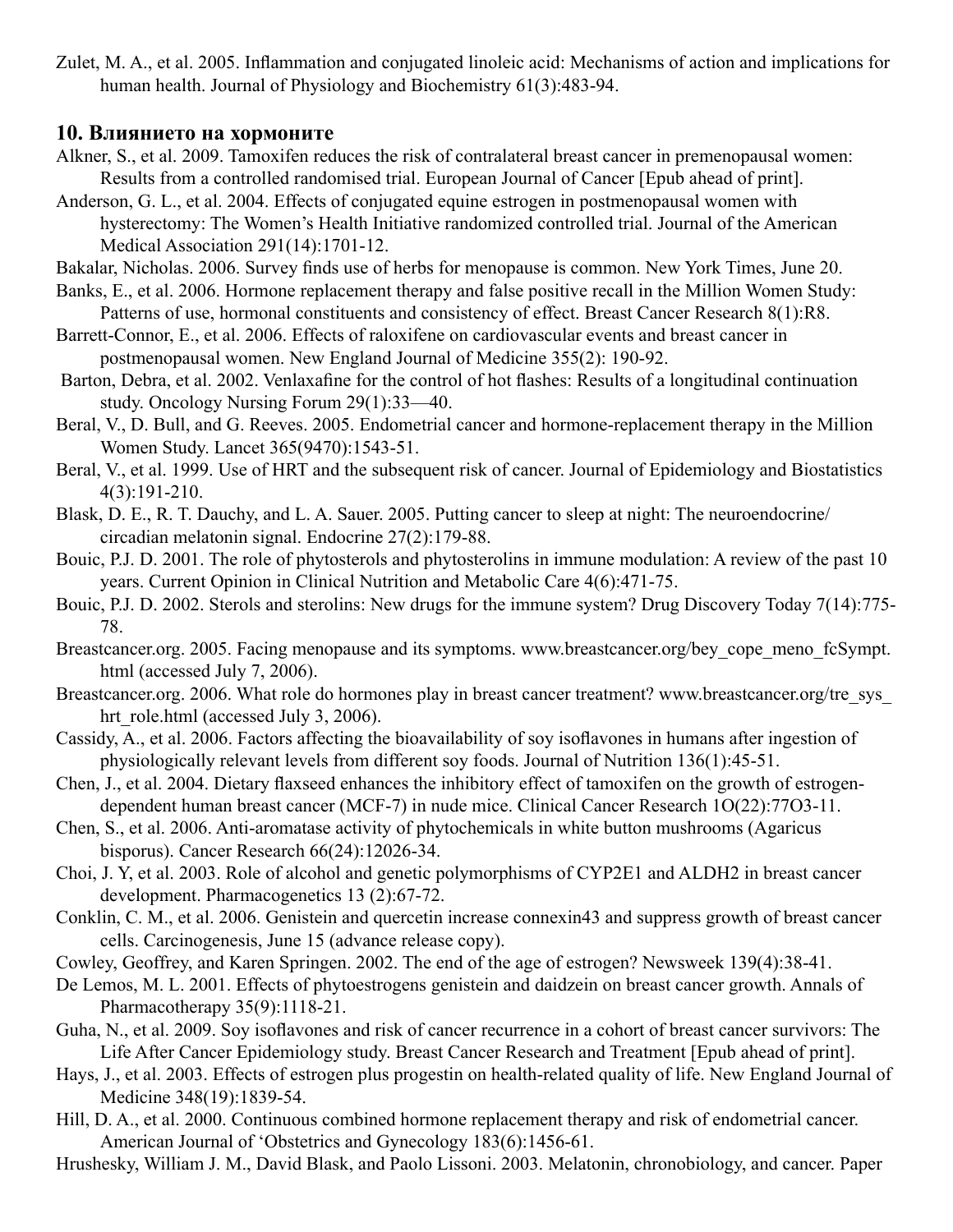presented at the National Cancer Institute Office of Cancer Complementary and Alternative Medicine Invited Speaker Series, February 28.

- Hyman, Mark A. 2006. The evolution of research, part 2: The clinician's dilemma—treating systems, not diseases. Alternative Therapies in Health and Medicine 12(4):10-13.
- Lee, S.A., et al. 2009. Adolescent and adult soy food intake and breast cancer risk: Results from the Shanghai Women's Health Study. American Journal of Clinical Nutrition 89(6):1920-6.
- Limer, J. L., A. T. Parkes, and V. Speirs. 2006. Differential response to phyto-estrogens in endocrine sensitive and resistant breast cancer cells in vitro. International Journal of Cancer 119(3):515-21.
- Lissoni, P., et al. 1995. Modulation of cancer endocrine therapy by melatonin: A phase II study of tamoxifen plus melatonin in metastatic breast cancer patients progressing under tamoxifen alone. British Journal of Cancer 71(4):854-6.
- Lupu, R., et al. 2003. Black cohosh, a menopausal remedy, does not have estrogenic activity and does not promote breast cancer cell growth. International Journal of Oncology 23(5):1407-12.
- Medical Economics. 2005. Physician's Desk Reference. 59th edition. Stamford, CT: Thomson Healthcare.
- Messina, M., and Wu, A.H. 2009. Perspectives on the soy-breast cancer relation. American Journal of Clinical Nutrition 89(5):1673S-1679S.
- Miquel, J., et al. 2006. Menopause: A review on the role of oxygen stress and favorable effects of dietary antioxidants. Archives of Gerontology and Geriatrics 42(3):289-306.
- National Cancer Institute. 2006. Aromatase inhibitors, www.cancer.gov/clinicaltrials/developments/aromataseinhibitors-digest (accessed May 7, 2006).
- Nelson, H. D., et al. 2006. Nonhormonal therapies for menopausal hot flashes: Systematic review and metaanalysis. Journal of the American Medical Association 295(17):2057-71.
- Osmers, R., et al. 2005. Efficacy and safety of isopropanolic black cohosh extract for climacteric symptoms. Obstetrics and Gynecology 105(5 pt l):1074—83.
- Parkin, D. R., and D. Malejka-Giganti. 2004. Differences in the hepatic P450-dependent metabolism of estrogen and tamoxifen in response to treatment of rats with 3,3'-diin-dolylmethane and its parent compound indole-3-carbinol. Cancer Detection and Prevention. 28(l):72-79.
- Pawlickikowski, M., M. Kolomecha, A. Wojtczak, M. Karasek. 2002. Effects of six months of melatonin treatment on sleep quality and serum concentrations of estradiol, Cortisol, dehydroepaindrosterone sulfate, and somatomedin C in elderly women. Neuro Endocrinol Lett 23 Supp 1:17-19.
- Petrelli, J. M., et al. 2002. Body mass index, height, and postmenopausal breast cancer mortality in a prospective cohort of U.S. women. Cancer Causes and Control 13(4):325-32.
- Poclaj, B. A., et al. 2006. Phase III double-blind, randomized, placebo-controlled crossover trial of black cohosh in the management of hot flashes: NCCTG Trial N01CC1. Journal of Clinical Oncology 24(18):2836-41.
- Qin, W., et al. 2009. Soy isoflavones have an antiestrogenic effect and alter mammary promoter hypermethylation in healthy premenopausal women. Nutrition and Cancer 61(2):238-44.
- Rodriguez, C, et al. 2001. Body mass index, height and prostate cancer mortality in two large cohorts of adult men in the United States. Cancer Epidemiology, Biomarkers, and Prevention 10(4):345-53.
- Rodriguez, C, et al. 2002. Body mass index, height, and the risk of ovarian cancer mortality in a prospective cohort of postmenopausal women. Cancer Epidemiology, Biomarkers, and Prevention ll(9):822-28.
- Rogan, Eleanor, et al. 2003. Relative imbalances in estrogen metabolism and conjugation in breast tissue of women with carcinoma: Potential biomarkers of susceptibility to cancer. Carcinogenesis 24(4):697-702.
- RxList Staff. 2005: RxList, the Internet drug index: Femara oral, www.rxlist.com/drugs/drug-4363- Femara+Oral.aspx?drugid=4363&drugname=Femara+Oral (accessed July 25, 2006).
- RxList Staff. 2005. RxList, the Internet drug index: Raloxifene oral, www.rxlist.com/drugs/drug-5191- Raloxifene+Oral.aspx?drugid=5191&drugname=Raloxifene+Oral (accessed July 25, 2006).
- RxList Staff. 2005. RxList, the Internet drug index: Tamoxifen oral, www.rxlist.com/drugs/drug-4497- Tamoxifen+Oral.aspx?drugid=4497&drugname=Tamoxifen+Oral (accessed July 25, 2006).
- Saarinen, N. M., et al. 2006. Flaxseed attenuates the tumor growth stimulating effect of soy protein in ovariectomized athymic mice with MCF-7 human breast cancer xenografts. International Journal of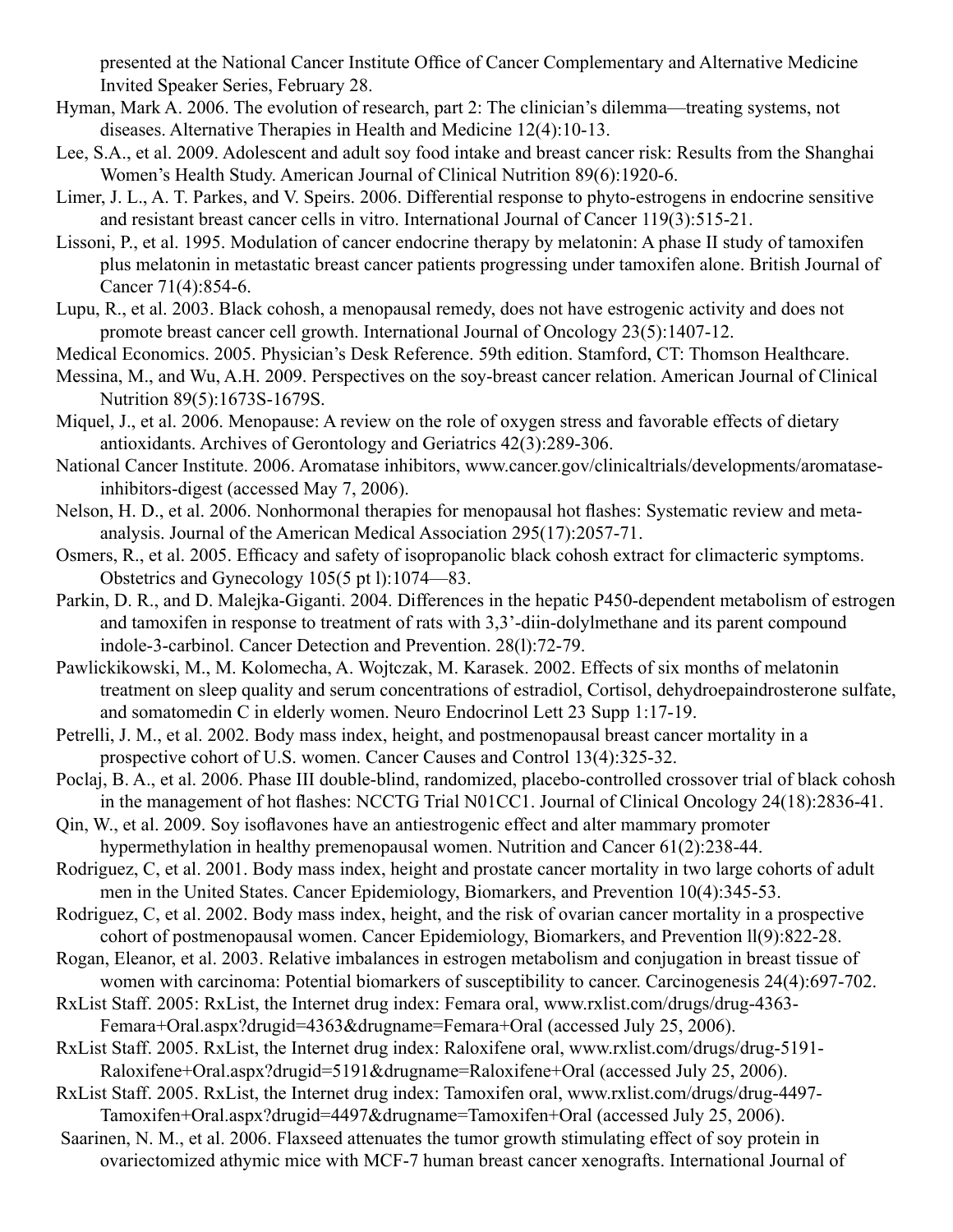Cancer 119(4):925-31.

- Suzuki, R., et al. 2005. Alcohol and postmenopausal breast cancer risk defined by estrogen and progesterone receptor status: A prospective cohort study. Journal of the National Cancer Institute 97(21):1601-\$.
- Thompson, L. U., et al. 2005. Dietary flaxseed alters tumor biological markers in postmenopausal breast cancer. Clinical Cancer Research 11(1O):3828—35.
- Wang, Y., et al. 2006. Prostate cancer treatment is enhanced by genistein in vitro and in vivo in a syngeneic orthotopic tumor model. Radiation Research 166(l):73-80.
- Wood, C. E., et al. 2006. Dietary soy isoflavones inhibit estrogen effects in the postmenopausal breast. Cancer Research 66(2):1241-49.
- Yokoe, T, et al. 1997. Changes in cytokines and thyroid function in patients with recurrent breast cancer. Anticancer Research 17(lB):695-99.

### **11. Инсулинова резистентност**

- Al Sarakbi, W, M. Salhab, and K. Mokbel. 2005. Dairy products and breast cancer risk: A review of the literature. International Journal of Fertility and Women's Medicine 50(6):244-49.
- Augustin, L. S., et al. 2003. Glycemic index and glycemic load in endometrial cancer. International Journal of Cancer 105(3):404-7.
- Barbaglio, M., and L.J. Dominguez. 2006. Magnesium metabolism in type 2 diabetes mellitus, metabolic syndrome and insulin resistance. Archives of Biochemistry and Biophysics June 12 [Epub ahead of print].
- Blum, C, et al. 2005. Low-grade inflammation and estimates of insulin resistance during the menstrual cycle in lean and overweight women. Journal of Clinical Endocrinology and Metabolism 90(6):3230-35.
- Brown, J. M., and M. K. Mclntosh. 2003. Conjugated linoleic acid in humans: Regulation of adiposity and insulin sensitivity. Journal of Nutrition 133(10):3041-46.
- Bruning, P. F., et al. 1992. Insulin resistance and breast-cancer risk. International Journal of Cancer 52(4):511- 16.
- Bui, T, and C. B. Thompson. 2006. Cancer's sweet tooth. Cancer Cell 9(6):419-20.
- Chen, J., P. M. Stavro, and L. U. Thompson. 2002. Dietary flaxseed inhibits human breast cancer growth and metastasis and downregulates expression of insulin-like growth factor and epidermal growth factor receptor. Nutrition and Cancer 43(2):187—92.
- Chong, Y. M., et al. 2006. The relationship between the insulin-like growth factor-1 system and the oestrogen metabolising enzymes in breast cancer tissue and its adjacent non-cancerous tissue. Breast Cancer Research and Treatment 99(3):275-88.
- Evans, J. L., B. A. Maddux, and I. D. Goldfine. 2005. The molecular basis for oxidative stress-induced insulin resistance. Antioxidants and Redox Signaling 7(7-8): 1040-52.
- Fantin, Valeria R., Julie St-Pierre, and Philip Leder. 2006. Attenuation of LDH-A expression uncovers a link between glycolysis, mitochondrial physiology, and tumor maintenance. Cancer Cell 9(6):425-34.
- Fox, Maggie. 2006. Half of Americans will have pre-diabetic condition. Reuters Health, June 13, 2006. (Available at www.mainehealthforum.org/SearchResults.asp?cid=450; accessed November 21, 2006.)
- Fukino, Y, et al. 2005. Randomized controlled trial for an effect of green tea consumption on insulin resistance and inflammation markers. Jo urnal of Nutritional Science and Vitaminology 51(5):335-42.
- Furstenberger, G., and H.J. Senn. 2002. Insulin-like growth factors and cancer. Lancet Oncology 3 (5):298-302.
- Furstenberger, G., R. Morant, and H.J. Senn. 2003. Insulin-like growth factors and cancer. Onkologie 26(3):290-94.
- Giovannucci, Edward L. 2005. Obesity, insulin resistance, and cancer risk. Cancer Prevention: A National Newsletter and Web Site from New York-Presbyterian Hospital, Spring (5). www .nypcancerprevention. com/issue/5/con/features/pre\_ear-2.shtml (accessed August 4, 2006).
- Gunter, M. J., et al. 2009. Insulin, insulin-like growth factor-I, and risk of breast cancer in postmenopausal women. Journal of the National Cancer Institute 101(l):48-60.
- Hodgson, J. M., et al. 2002. Coenzyme Q10 improves blood pressure and glycaemic control: A controlled trial in subjects with type 2 diabetes. European Journal of Clinical Nutrition 56(ll):1137-42.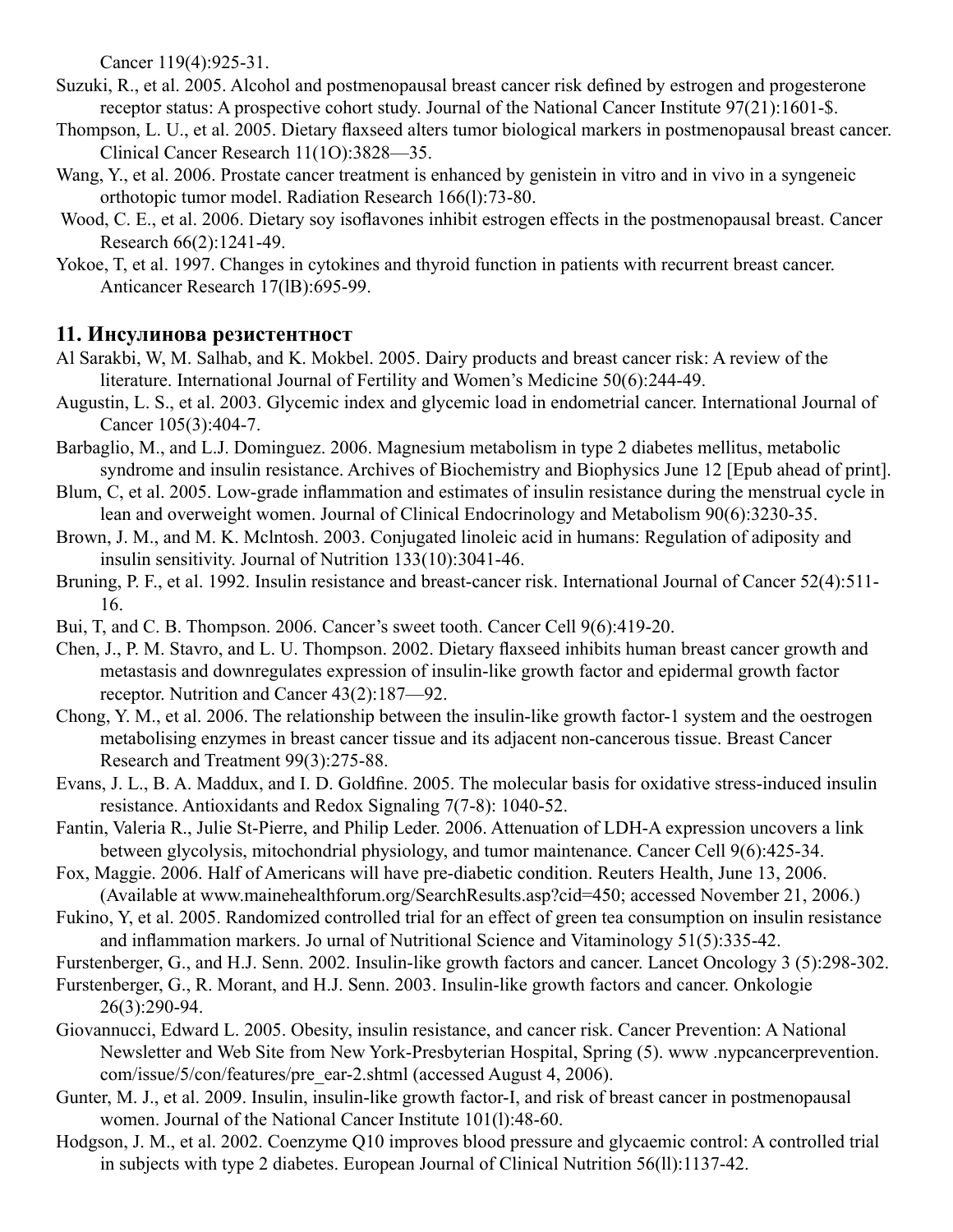- Hoppe, C, C. Molgaard, and K. F. Michaelsen. 2006. Cow's milk and linear growth in industrialized and developing countries. Annual Review of Nutrition 26:131-73.
- Hsu, C. H., et al. 2007. The mushroom Agaricus Blazel Murill in combination with metformin and gliclazide improves insulin resistance in type 2 diabetes; a randomized, doubleblinded, and placebo-controlled clinical trial. Journal of Alternative Complementary Medicine 13(l):97-102.
- Huerta, M. G., et al. 2005. Magnesium deficiency is associated with insulin resistance in obese children. Diabetes Care 28(5):1175-81.
- Kahan, Z., et al. 2006. Elevated levels of circulating insulin-like growth factor-I, IGF-binding globulin-3 and testosterone predict hormone-dependent breast cancer in postmenopausal women: A case-control study. International Journal of Oncology 29(1):193—200.
- Konrad, D. 2005. Utilization of the insulin-signaling network in the metabolic actions of alpha-lipoic acid— Reduction or oxidation? Antioxidants and Redox Signaling (7—8):1032—39.
- Kunimoto, M., et al. 2008. Benficial effect of coenzyme Q10 on increased oxidative and nitra-tive stress and inflammation and individual metabolic components developing in a rat model of metabolic syndrome. Journal of Pharmaceutical Science 107(2):128-37.
- Larsson, S., C. L. Bergkvist, and A. Wolk. 2006. Glycemic load, glycemic index and carbohydrate intake in relation to risk of stomach cancer: A prospective study. International Journal of Cancer 118(12):3167-69.
- Larsson, S., C. N. Orsini, and A. Wolk. 2005. Diabetes mellitus and risk of colorectal cancer: A meta-analysis. Journal of the National Cancer Institute 97(22):1679-87.
- Lissoni, P., et al. 1995. Modulation of cancer endocrine therapy by melatonin: A phase II study of tamoxifen plus melatonin in metastatic breast cancer patients progressing under tamoxifen alone. British Journal of Cancer 71(4):854-6.
- Lofgren, I. E., et al. 2005. Weight loss favorably modifies anthropometries and reverses the metabolic syndrome in premenopausal women. Journal of the American College of Nutrition 24(6):486-93.
- Lopez, S., et al. 2008. Distinctive postprandial modulation of beta cell function and insulin sensitivity by dietary fats: Monounsaturated compared with saturated fatty acids. American Journal of Clinical Nutrition 88(3):638-44.
- Ma, X., Hua, J., and Li, Z. 2008. Probiotics improve high fat diet-induced hepatic steatosis and insulin resistance by increasing hepatic NKT cells. Journal ofHeptology 49(5):821-30.
- Marlett, J. A., M. I. McBurney, and J. L. Slavin. 2002. Position of the American Dietetic Association: Health implications of dietary fiber. Journal of the American Dietetic Association 102(7):993-1000.
- Mauro, L., et al. 2003. Role of the IGF-I receptor in the regulation of cell-cell adhesion: Implications in cancer development and progression. Journal of Cell Physiology 194(2):108-16.
- McCarty, M. F. 2004. Elevated sympathetic activity may promote insulin resistance syndrome by activating alpha-1 adrenergic receptors on adipocytes. Medical Hypotheses 62(5):83O-38.
- Medical Economics. 2004. PDR for Herbal Medicines. 3rd edition. Boston, MA: Thomson Healthcare.
- Michaud, D. S., et al. 2005. Dietary glycemic load, carbohydrate, sugar, and colo-rectal cancer risk in men and women. Cancer Epidemiology, Biomarkers, and Prevention 14(1): 138-47.
- Michels, K. B., et al. 2003. Type 2 diabetes and subsequent incidence of breast cancer in the Nurses' Health Study. Diabetes Care 26(6):1752-58.
- Moschos, S. J., and C. S. Mantzoros. 2002. The role of the IGF system in cancer: From basic to clinical studies and clinical applications. Oncology 63(4):317-32.
- Murray, Michael T 1996. Encyclopedia of Nutritional Supplements: The Essential Guide for Improving Your Health Naturally. New York: Three Rivers Press.
- Muti, P., et al. 2002. Fasting glucose is a risk factor for breast cancer: A prospective study. Cancer Epidemiology, Biomarkers, and Prevention 11(11):1361—68.
- Naqpal, J., J. N. Pande, and A. Bhartia. 2009. A double-blind, randomized, placebo-controlled trial of the shortterm effect of vitamin D3 supplementation on insulin sensitivity in apparently healthy, middle-aged, centrally obese men. Diabetes Medicine 26(l):19-27.
- Nishiyama, Y, et al. 2006. Effect of physical training on insulin resistance in patients with chronic heart failure.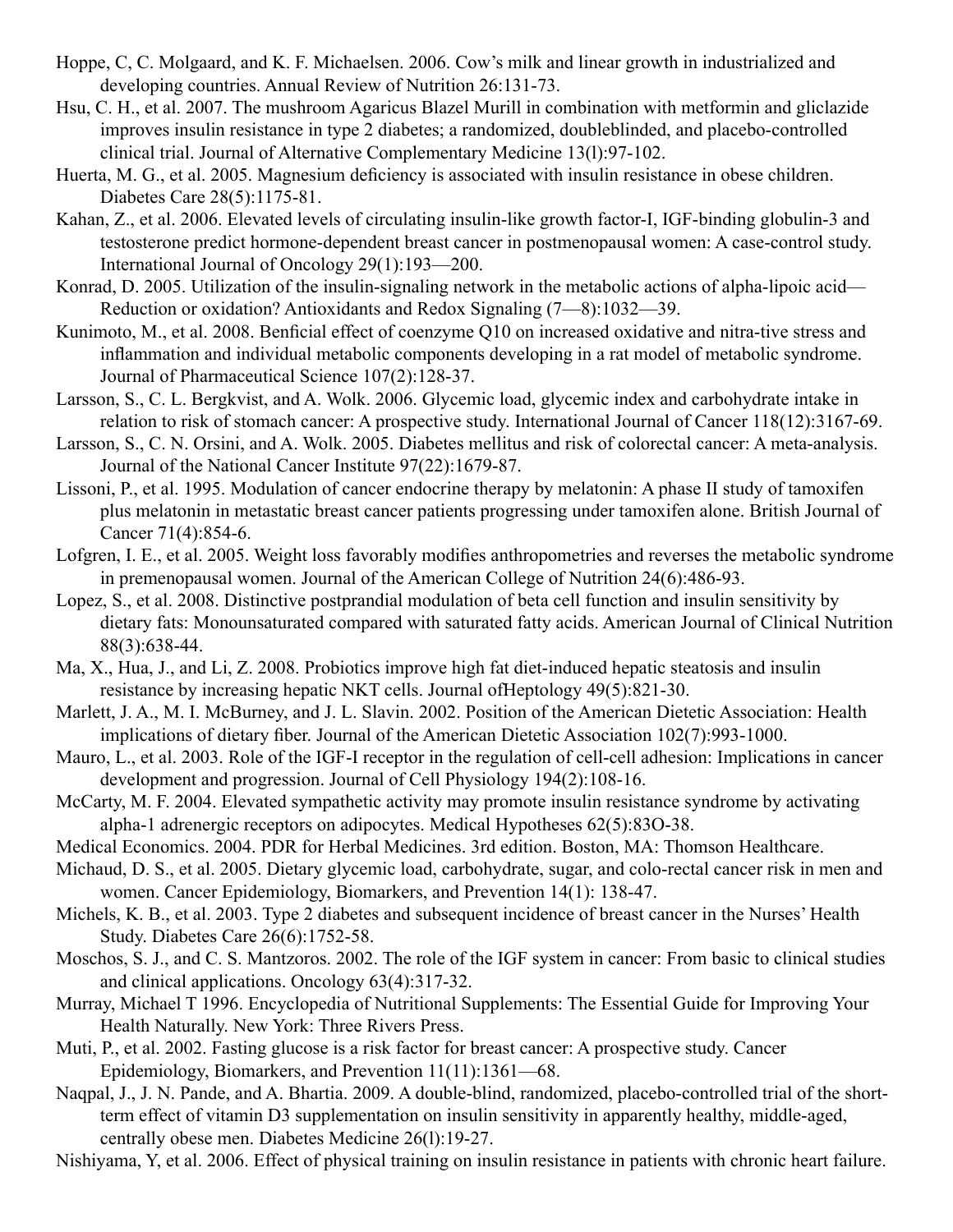Circulation Journal 70(7):864-67.

- Olatunji, L. A., I. P. Oyeyipo, I. P. Michael, and A. O. Soladoye. 2008. Effect of dietary magnesium on glucose tolerance and plasma lipid during oral contraceptive administration in female rats. African Journal of Medicine and Medicinal Sciences 37(2): 135-9.
- Ouellet, V., et al. 2008. Dietary cod protein reduces plasma C-reactive protein in insulin-resistant men and women. Journal of 'Nutrition 138(12):2386-91.
- Pasanisi, P., et al. 2006. Metabolic syndrome as a prognostic factor for breast cancer recurrences. International Journal of Cancer 119(1):236—38.
- Patterson, S., et al. 2006. Detrimental actions of metabolic syndrome risk factor, homocysteine, on pancreatic beta-cell glucose metabolism and insulin secretion. Journal of Endocrinology 189(2):301-10.
- Pereira, M. A., et al. 2002. Effect of whole grains on insulin sensitivity in overweight hyperin-sulinemic adults. American Journal of Clinical Nutrition 75(5):848-55.
- Rickard, S. E., Y. V. Yuan, and L. U. Thompson. 2000. Plasma insulin-like growth factor I levels in rats are reduced by dietary supplementation of flaxseed or its lignan secoisolarici-resinol diglycoside. Cancer Letters 161(1):47—55.
- Sandhu, J. G., et al. 2006. Timing of puberty determines serum insulin-like growth factor-1 in late adulthood. Journal of 'Clinical Endocrinology and Metabolism 91(8):3150-57.
- Saydah, S. H., et al. 2003. Abnormal glucose tolerance and the risk of cancer death in the United States. American Journal of Epidemiology 157(12):1092-100.
- Shaibi, G. Q., et al. 2006. Effects of resistance training on insulin sensitivity in overweight Latino adolescent males. Medicine and Science in Sports and Exercise 38(7):1208-15.
- Soilini, A., E. Santini, and E. Ferrannini. 2006. Effect of short-term folic acid supplementation on insulin sensitivity and inflammatory markers in overweight subjects. International Journal of Obesity (London) 30(8):1197-202.
- Sola, S., et al. 2005. Irbesartan and lipoic acid improve endothelial function and reduce markers of inflammation in the metabolic syndrome: Results of the irbesartan and lipoic acid in endothelial dysfunction (ISLAND) study. Circulation lll(3):343-48.
- Soliman, P. T, et al. 2006. Association between adiponectin, insulin resistance, and endometrial cancer. Cancer 106(ll):2376-81.
- Stolzenberg-Solomon, R. Z., et al. 2005. Insulin, glucose, insulin resistance, and pancreatic cancer in male smokers. Journal of'the American Medical Association 294(22):2872-78.
- Viadeva, S. V., D. D. Terzieva, and D. T. Arabadjiiska. 2005. Effect of chromium on the insulin resistance in patients with type II diabetes mellitus. Folia Medica 47(3):59-62.
- Wei, E. K., et al. 2005. A prospective study of C-peptide, insulin-like growth factor-1, insulin-like growth factor binding protein-1, and the risk of colorectal cancer in women. Cancer Epidemiology, Biomarkers, and Prevention 14(4):850-55.
- Wu, L. Y, et al. 2004. Green tea supplementation ameliorates insulin resistance and increases glucose transporter IV content in a fructose-fed rat model. European Journal of Nutrition 43(2):116-24.
- Xie, J. T, et al. 2003. Anti-diabetic effects of Gymnemayunnanense extract. Pharmacological Research 47(4):323-29.
- Ziegler, D. 2004. Thioctic acid for patients with symptomatic diabetic polyneuropathy: A critical review. Treatments in Endocrinology 3(3): 173-89.

# **12. Храносмилане и детоксикация**

- Amakura, Y, et al. 2003. Screening of the inhibitory effect of vegetable constituents on the aryl hydrocarbon receptor-mediated activity induced by 2,3,7,8-tetra-chlorodibenzo-p-dioxin. Biological and Pharmaceutical Bulletin 26(12): 1754-60.
- American Academy of Family Physicians. Antacids and acid reducers: OTC relief for heartburn and acid reflux, http://familydoctor.org/854.xml (accessed August 1, 2006).
- American Cancer Society. 2005. Liver flush. www.cancer.org/docroot/ETO/content /ETO\_5\_3x\_Liver\_Flush.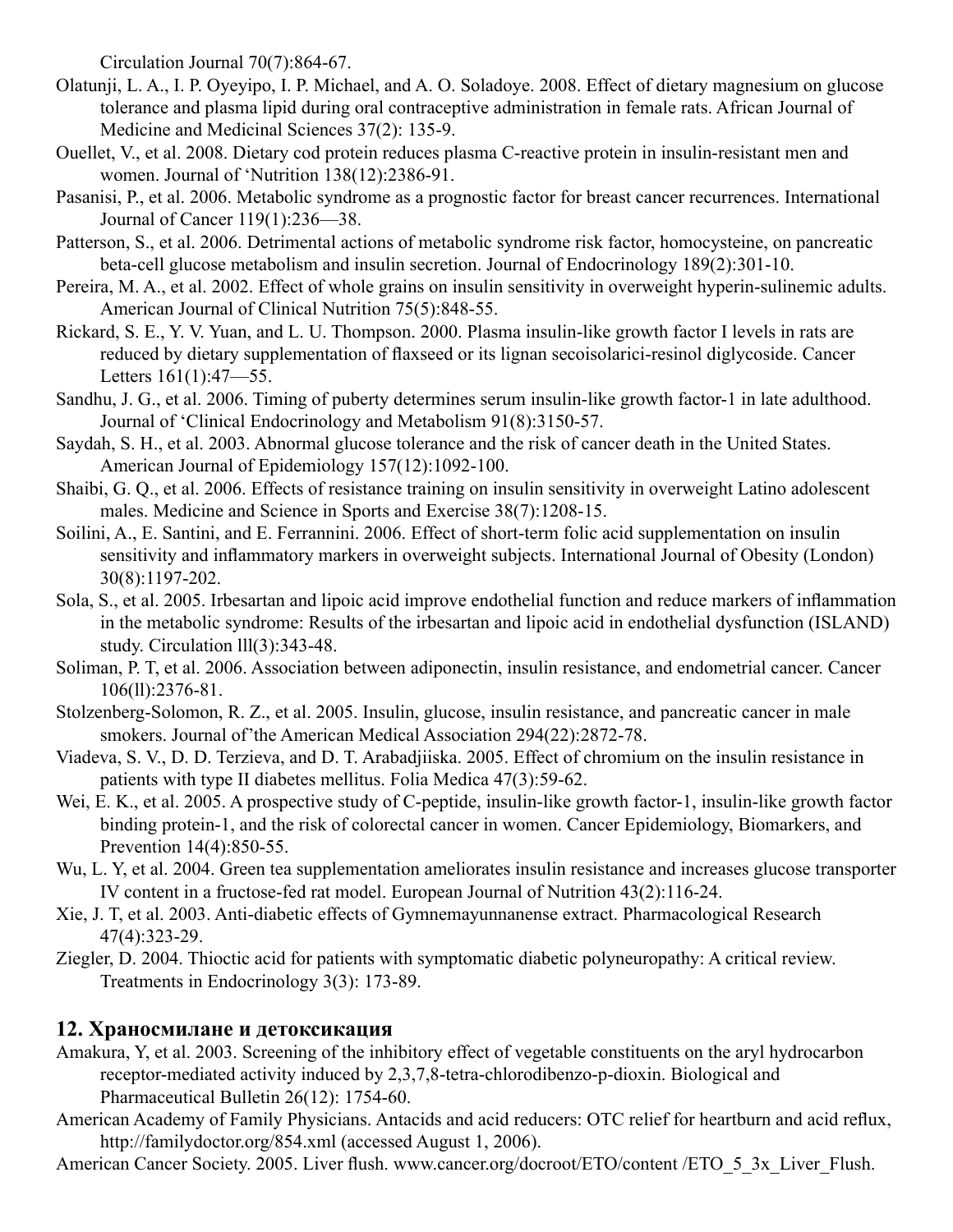asp (accessed August 1, 2006).

- American Gastroenterological Association. Take the core quiz, www.gastro.org/wmspage.cfm?parml=671 (accessed August 1, 2006).
- Bengmark, S., and B. Jeppsson. 1995. Gastrointestinal surface protection and mucosa reconditioning. Journal of Parenteral and Enteral Nutrition 19(5):410—15.
- Bottiglieri, T, et al. 2000. Homocysteine, folate, methylation, and monoamine metabolism in depression. Journal of Neurology, Neurosurgery and Psychiatry 69(2):228-32.
- Cuzzocrea, S., et al. 2000. Role of free radicals and poly(ADP-ribose) synthetase in intestinal tight junction permeability. Molecular Medicine 6(9):766-78.
- Fiander, H., and H. Schneider. 2000. Dietary ortho phenols that induce glutathione S-transferase and increase the resistance of cells to hydrogen peroxide are potential cancer chemopre-ventives that act by two mechanisms: The alleviation of oxidative stress and the detoxification of mutagenic xenobiotics. Cancer Letters 156(2): 117-24.
- Fryer, A. A., and P. W.Jones. 1999. Interactions between detoxifying enzyme polymorphisms and susceptibility to cancer. IARC Scientific Publications (148):303—22.
- Fukudo, S., T. Nomura, and M. Hongo. 1998. Impact of corticotropin-releasing hormone on gastrointestinal motility and adrenocorticotropic hormone in normal controls and patients with irritable bowel syndrome. Gut 42(6):845-49.
- Gaynor, Mitchell L. 2005. Nurture Nature, Nurture Health: Your Health and the Environment, New York: Nurture Nature Press.
- Heymann, M., and J. F. Desjeux. 2000. Cytokine-induced alteration of the epithelial barrier to food antigens in disease. Annals of the New York Academy of Sciences 915:304-11.
- Khayyal, M. T., et al. 2001. Antiulcerogenic effect of some gastrointestinally acting plant extracts and their combination. Arzneimittel-Forschung 51(7):545-53.
- Kleiner, S. M. 1999. Water: An essential but overlooked nutrient. Journal of the American Dietetic Association 99(2):200-6.
- Ledowchowski, M., et al. 2001. Increased serum amylase and lipase in fructose malabsorbers. Clinica ChimicaActa 311(2):119-23.
- Lee, I. P., et al. 1997. Chemopreventive effect of green tea (Camellia sinensis) against cigarette smoke-induced mutations (SCE) in humans. Journal of 'Cellular Biochemistry. Supplement 27:68-75.
- Lu, W. Z., G. H. Song, K. A. Gwee, and K. Y. Ho. 2008. The effects of melatonin on colonic transit time in normal controls and IBS patients. Digestive Disease and Sciences 54(5): 1087-93.
- Mayo Clinic Staff. 2005. Over the counter laxatives: Use them with caution, www.mayoclinic .com/health/ laxatives/HQ00088 (accessed August 1, 2006).
- Murray, Michael, et al. 2002. How to Prevent and Treat Cancer with Natural Medicine. New York: Riverhead Books.
- National Digestive Diseases Information Clearinghouse (NDDIC). 2003. Heartburn, hiatal hernia, and gastroesophageal reflux disease (GERD). http://digestive.niddk.nih.gov/ddis-eases/pubs/gerd/ (accessed August 1, 2006).
- National Digestive Diseases Information Clearinghouse (NDDIC). 2004. Your digestive system and how it works, http://digestive.niddk.nih.gov/ddiseases/pubs/yrdd/ (accessed August 8, 2006).
- Patel, A. B., et al. 2001. Glutamine is the major precursor for GABA synthesis in rat neocortex in vivo following acute GABA-transaminase inhibition. Brain Research 919(2):207-20.
- Playford, R. J., et al. 2001. Co-administration of the health food supplement, bovine colostrum, reduces the acute non-steroidal anti-inflammatory drug-induced increase in intestinal permeability. Clinical Science (London) 100(6):627-33.
- Poonia, B., et al. 2006. Intestinal lymphocyte subsets and turnover are affected by chronic alcohol consumption: Implications for SIV/HIV infection. Journal of Acquired Immune Deficiency Syndromes 41(5):537-47.
- Pritchard, D. M., and A. J. Watson. 1996. Apoptosis and gastrointestinal pharma-cology. Pharmacology and Therapeutics 72(2):149-69.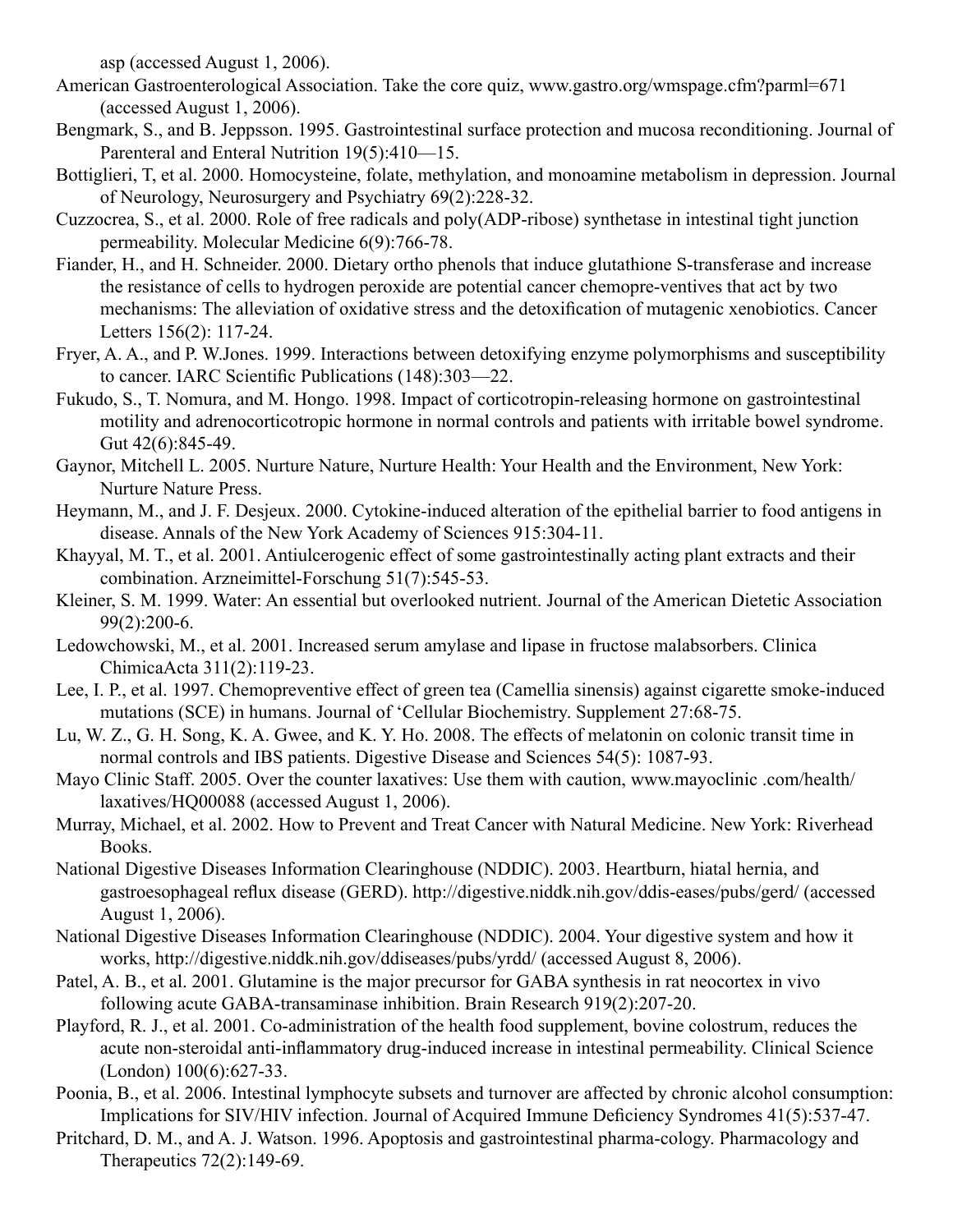- Rafi, M. M., et al. 2002. Novel polyphenol molecule isolated from licorice root (Glycrrhiza glabra) induces apoptosis, G2/M cell cycle arrest, and Bcl-2 phosphorylation in tumor cell lints. Journal of Agricultural and Food Chemistry 50(4):677-84.
- Ringer, Y., A. D. Sperber, and D. A. Drossman. 2001. Irritable bowel syndrome. Annual Review of Medicine 52:319-38.
- Rouse, K., et al. 1995. Glutamine enhances selectivity of chemotherapy through changes in glutathione metabolism. Annals of Surgery 221(4):420-26.
- Sandler, R. S., et al. 2000. Abdominal pain, bloating, and diarrhea in the United States: Prevalence and impact. Digestive Diseases and Science 45(6): 1166-71.
- Sotolo-Felix, J. I., et al. 2002. Evaluation of the effectiveness of Rosmarinus officinalis (Lamiaceae) in the alleviation of carbon tetrachloride-induced acute hepatotoxicity in the rat. Journal of Ethnopharmacology 81(2): 145-54.
- Thor, P. J., et al. 2007. Melatonin and seratonin effecs on gastrointestinal motility. Journal of Physiology and Pharmacology 58(suppl.6):97-103.
- Wollowski, I., G. Rechkemmer, and B. L. Pool-Zobel. 2001. Protective role of probiotics and prebiotics in colon cancer. American Journal of Clinical Nutrition 73(suppl.2):451S-55S.
- Yoshida, S., et al. 1998. Effects of glutamine supplements and radiochemotherapy on systemic immune and gut barrier function in patients with advanced esophageal cancer. Annals of Surgery 227(4)485-91.
- Zhao, B., et al. 2000. Correlation between acetylation phenotype and genotype in Chinese women. European Jour

# **Четвърта част Обзор на раковите заболявания**

### **14. Рак на белите дробове**

- Alexander, S., et al. 1999. Phase I/II study of stage III and IV non-small cell lung cancer patients taking a specific dietary supplement. Nutrition and Cancer 34(1):62-69.
- Balcerek, M., and I. Matlawska. 2005. Preventive role of curcumin in lung cancer. [In Polish.] Przegla Lekarski 62(10):1180-81.
- Bezjak, A., et al. 2006. Symptom improvement in lung cancer patients treated with erlotinib: Quality of life analysis of the National Cancer Institute of Canada clinical trials group study BR.21. Journal of Clinical Oncology 24(24): 3 831-37.
- Clark, J., and M. You. 2006. Chemoprevention of lung cancer by tea. Molecular Nutrition and Food Research 50(2):144-51.
- Hidvegi, M., et al. 1999. MSC, a new benzoquinone-containing natural product with antimetastatic effect. Cancer Biotherapy and Radiopharmacology 14(4):277-89.
- Jakab, F., A. Mayer, A. Hoffman, and M. Hidvegi. 2000. First clinical data of a natural immunomodulator in colorectal cancer. Hepatogastroenterology 47(32):393-5.
- Latreille, J., et al. 2003. Phase I/II trial of the safety and efficacy of AE-941 (Neovastat) in the treatment of nonsmall-cell lung cancer. Clinical Lung Cancer 4(4):231-6.
- Laurie, S. A., et al. 2005. Phase I study of green tea extract in patients with advanced lung cancer. Cancer Chemotherapy and Pharmacology 55(l):33-8.
- Lissoni, P., et al. 2003. Five years survival in metastatic non-small cell lung cancer patients treated with chemotherapy alone or chemotherapy and melatonin: A randomized trial. Journal of Pineal Research 35(1):12-15.
- Lu, Y, et al. 2006. A gene expression signature that can predict green tea exposure and chemo-preventive efficacy of lung cancer in mice. Cancer Research 66(4):1956-63.
- McCulloch, M., et al. 2006. Astragalus-based Chinese herbs and platinum-based chemotherapy for advanced non-small-cell lung cancer: Meta-analysis of randomized trials. Journal of Clinical Oncology 24(3):419- 30.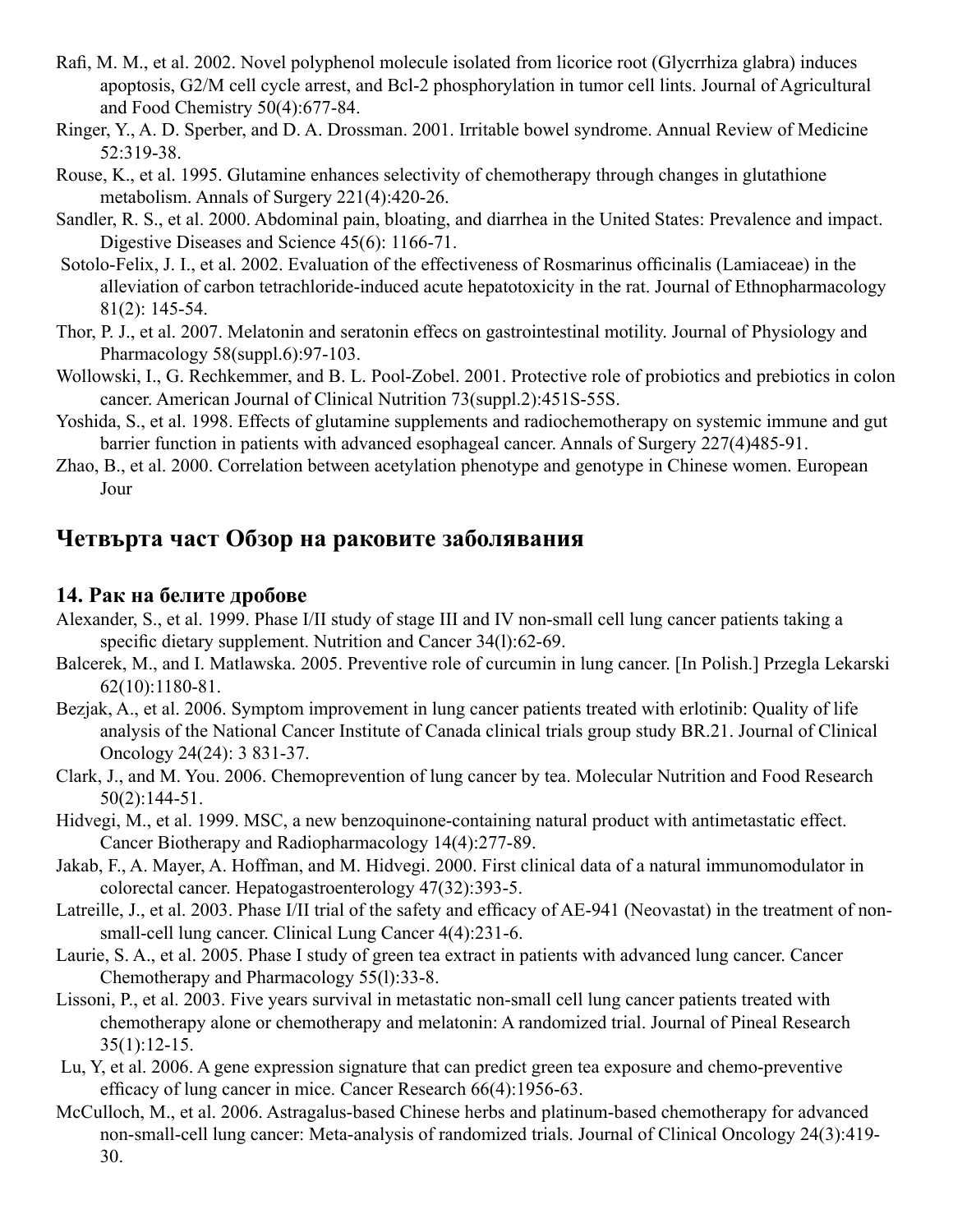- National Cancer Institute. 2002. What you need to know about lung cancer, www.cancer.gov /cancertopics/ wyntk/lung/ (accessed July 20, 2006).
- Norsa, A., and V. Martino. 2006. Somatostatin, retinoids, melatonin, vitamin D, bromocriptine, and cyclophosphamide in advanced non-small-cell lung cancer patients with low performance status. Cancer Biotherapy and Radiopharmaceuticals 21(1):68—73.
- Patel, J. D., P. B. Bach, and M. G. Kris. 2004. Lung cancer in U.S. women: A contemporary epidemic. Journal of the American Medical Association 291(14):1763—68.
- Pazdur, Richard, et al., eds. 2004. Cancer Management: A Multidisciplinary Approach; Medical, Surgical, and Radiation Oncology. 8th edition. Philadelphia, PA: F. A. Davis Company.
- Senthilnathan, P., et al. 2006. Chemotherapeutic efficacy of paclitaxel in combination with Withania somnifera on benzo(a)pyrene-induced experimental lung cancer. Cancer Science 97(7):658-64.
- Senthilnathan, P., et al. 2006. Enhancement of antitumor effect of paclitaxel in combination with immunomodulatory Withania somnifera on benzo(a)pyrene induced experimental lung cancer. Chemico-Biological Interactions 159(3):180-85.
- Singh, R. P., et al. 2006. Effect of silibinin on the growth and progression of primary lung tumors in mice. Journal of the National Cancer Institute 98(12):846-55.
- Sun, A. S., et al. 1999. Phase I/II study of stage III and IV non-small cell lung cancer patients taking a specific dietary supplement. Nutrition and Cancer 34(l):62-9.
- Wright, M. E., et al. 2004. Development of a comprehensive dietary antioxidant index and application to lung cancer risk in a cohort of male smokers. American Journal of Epidemiology 160(l):68-76.
- Zhou, W., et al. 2007. Circulating 25-hydroxyvitamin D levels predict survival in early-stage non-small-cell lung cancer patients. Journal of Clinical Oncology 25(5):479-85.

### **15. Рак на бъбреците**

- American Cancer Society. 2005. How is kidney cancer (renal cell carcinoma) diagnosed? www.cancer.org/ docroot/cri/content/cri\_2\_4\_3x\_how\_is\_kidney\_cancer\_diagnosed\_22.asp (accessed July 20, 2006).
- Batist, G., et al. 2002. Neovasttat (AE-941) in refractory renal cell carcinoma patients: Report of a phase II trial with two dose levels. Annals of Oncology 13(8):1259—63.
- Canadian Cancer Society. 2006. What causes kidney cancer? www.cancer.ca/ccs/internet/standard/0,3182,3172\_ 10175\_269991 JangId-en,00.html (accessed July 20, 2006).
- Cancer Treatment Centers of America. 2006. Kidney cancer symptoms, www.cancercenter.com/kidney-cancersymptoms.htm (accessed July 20, 2006).
- Escudier, B., et al. 2007. Prognostic factors of metastatic renal cell carcinoma after failure of immunotherapy: New paradigm from a large phase III trial with shark cartilage extract AE 941. Journal of'Urology 178(5):1901-5.
- Han, H. J., et al. 2002. Ginsenosides inhibit EGF-induced proliferation of renal proximal tubule cells via decrease of c-fos and c-jun gene expression in vitro. Planta Medica 68(ll):971-74.
- Handa, K., and N. Kreiger. 2002. Diet patterns and the risk of renal cell carcinoma. Public Health Nutrition 5(6):757-67.
- Kadiroglu, A. K., et al. 2005. The evaluation of postdialysis L-carnitine administration and its effect on weekly requiring doses of rHuEPO in hemodialysis patients. Renal Failure 27(4):367-72.
- Mayo Clinic Staff. 2006. Kidney cancer. www.mayoclinic.com/health/kidney-cancer/DS00360 (accessed July 20, 2006). Moore, S. C, et al. 2008. Physical activity during adulthood and adolescence in relation to renal cell cancer. American Journal of 'Epidemiology 168(2):149-57.
- Murray, Michael. 1996. Encyclopedia of Nutritional Supplements: The Essential Guide for Improving Your Health Naturally. New York: Three Rivers Press.
- Neri, B., et al. 1994. Modulation of human lymphoblastoid interferon activity by melatonin in metastatic renal cell carcinoma. A phase II study. Cancer 73(12):3015-19.
- Obara, W., et al. 2008. Prospective study of combined treatment with interferon-alpha and active vitamin D3 for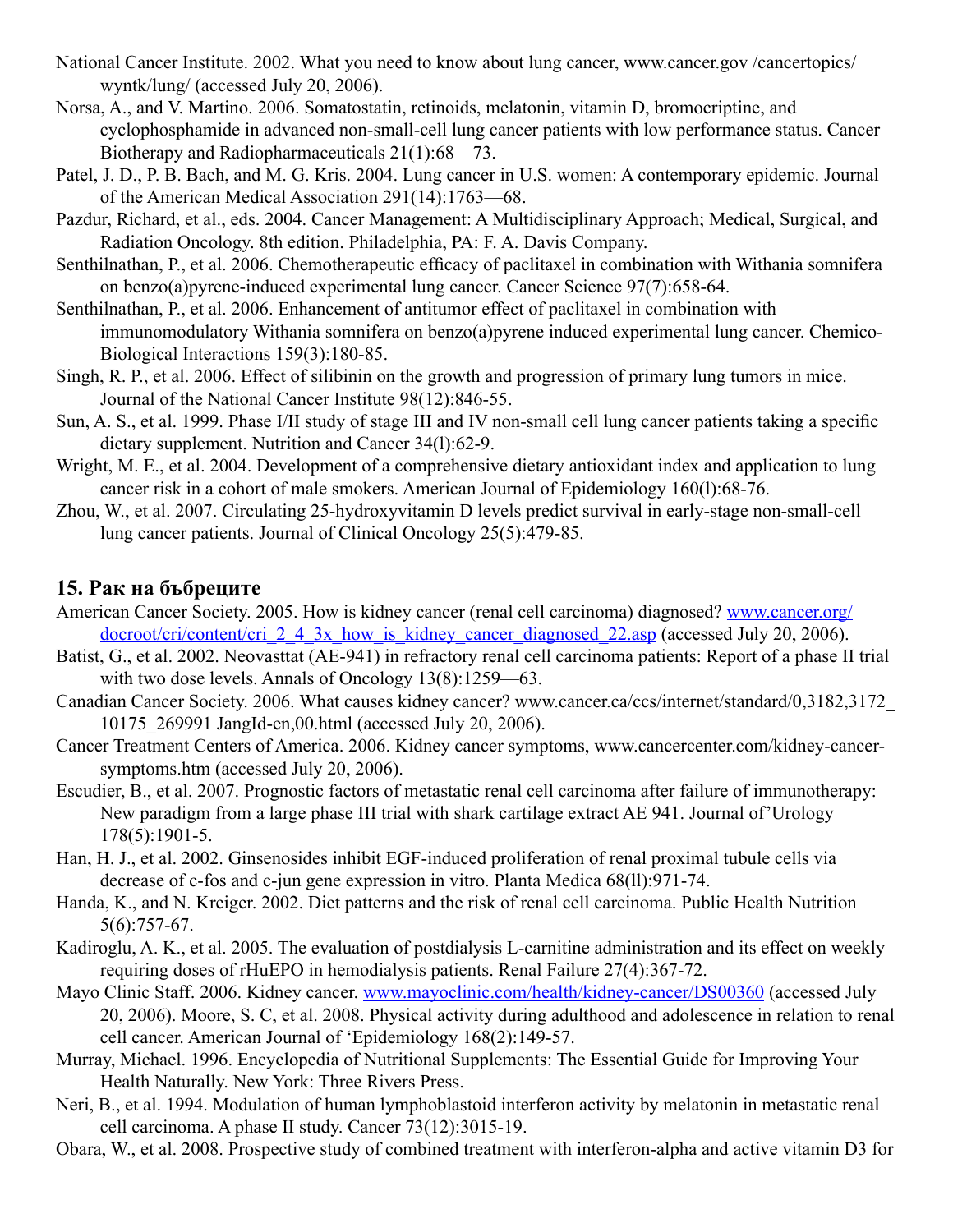Japanese patients with metastatic renal cell carcinoma. International Journal of Urology 15(9):794-9.

- Pischon, T, et al. 2006. Body size and risk of renal cell carcinoma in the European prospective investigation into cancer and nutrition (EPIC). International Journal of Cancer 118(3):728-38.
- Sohn, J., et al. 1998. Effect of petroleum ether extract of Panax ginseng roots on proliferation and cell cycle progression of human renal cell carcinoma cells. Experimental and Molecular Medicine 30(l):47-51.
- Weikert, S., et al. 2006. Fruits and vegetables and renal cell carcinoma: Findings from the European Prospective Investigation into Cancer and Nutrition (EPIC). International Journal of Cancer 118(12):3133-39.
- Wu, X. X., et al. 2009. Induction of apoptosis in human renal cell carcinoma cells by vitamin E succinate in caspase-independent manner. Urology 73(1):193—9.

#### **16. Рак на главата и шията**

- Bairati, I., et al. 2006. Antioxidant vitamins supplementation and mortality: A randomized trial in head and neck cancer patients. International Journal of Cancer 119(9):2221—4.
- Kato, K., et al. 2008. Effects of green tea polyphenol on methylation status of RECK gene and cancer cell invasion in oral squamous cell carcinoma cells. British Journal of Cancer 99(4):647-54.
- Meyer, F., et al. 2008. Interaction between antioxidant vitamin supplementation and cigarette smoking during radiation therapy in relation to long-term effects on recurrence and mortality: A randomized trial among head and neck cancer patients. International Journal of Cancer 122(7):1679-83.
- Nam, W., et al. 2007. Effects of artemisinin and its derivatives on growth inhibition and apoptosis of oral cancer cells. Head and Neck 29(4):335-40.
- Pelucchi, C, et al. 2003. Fiber intake and laryngeal cancer risk. Annals of Oncology 14(l):162-7.
- Pisters, K. M., et al. 2001. Phase I trial of oral green tea extract in adult patients with solid tumors. Journal of Clinical Oncology 19(6):1830-8.
- Rashad, U. M., Al-Gezawy, S. M., El-Gezawhy, E., and Azzaz, A. N. 2009. Honey as topical prophylaxis against radiochemotherapy-induced mucositis in head and neck cancer. Journal ofLarygology and Otolaryngology 123(2):223-8.
- Rogers, L. O., et al. 2006. Physical activity and quality of life in head and neck cancer survivors. Support Care Cancer 14(10):1012-9.
- Zhang, X., et al. 2008. Synergistic inhibition of head and neck tumor growth by green tea— Epigallocate-3 gallate and EGFR tyrosine kinase inhibitor. International Journal of Cancer 123(5):1005-14.

# **17. Рак на главния мозък**

- American Cancer Society. 2006. What are the risk factors for brain and spinal cord tumors in adults? www. cancer.org/docroot/CRI/content/CRI\_2\_4\_2X\_What\_are\_the\_risk\_factors \_for\_brain\_and\_spinal\_cord tumors\_3.asp?sitearea (accessed July 20, 2006).
- Annabi, B., et al. 2005. Probing the infiltrating character of brain tumors: Inhibition of RhoA/ ROK-mediated CD44 cell surface shedding from glioma cells by the green tea catechin EGCG. Journal ofNeurochemistry 94(4):906-16.
- Burzynski, S. R., et al. 2004. Phase II study of antineoplaston A10 and AS2-1 in children with recurrent and progressive multicentric glioma: A preliminary report. Drugs in R & D 5(6):315-26.
- Burzynski, S. R., T. J. Janicki, R. A. Weaver, and B. Burzynski. 2006. Targeted therapy with antineoplastons A10 and AS2-1 of high-grade, recurrent, and progressive brainstem glioma. Integrated Cancer Therapies  $5(1):40-7.$
- Jung, S. H., et al. 2006. Ginseng saponin metabolite suppresses phorbol ester-induced matrix metalloproteinase-9 expression through inhibition of activator protein-1 and mitogen-acti- vated protein kinase signaling pathways in human astroglioma cells. International Journal of Cancer m{2)A90-91.
- Karmakar, S., N. L. Banik, and S. K. Ray. 2007. Curcumin suppressed anti-apoptic signals and activated cysteine protease for apoptosis in human malignant glioblastoma U87MG cells. Neurochemical Research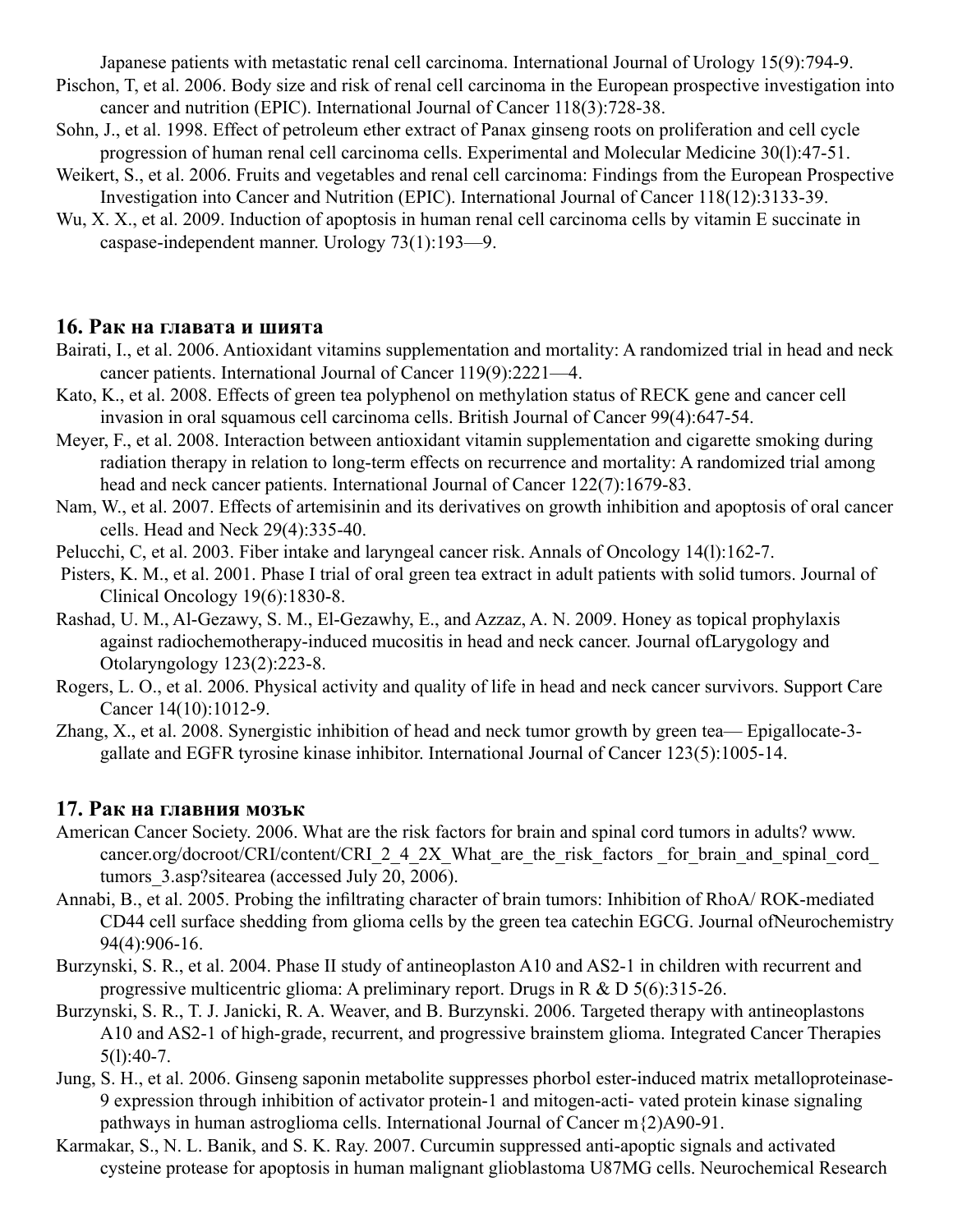12(12):2103-13.

- Kim, S. Y., S. H.Jung, and H. S. Kim. 2005. Curcumin is a potent broad spectrum inhibitor of matrix metalloproteinase gene expression in human astroglioma cells. Biochemical and Biophysical Research Communications 337(2):51O-16.
- Lee, W. J., et al. 2005. Agricultural pesticide use and risk of glioma in Nebraska, United States. Occupational and Environmental Medicine 62(11):786—92.
- National Cancer Institute. 2005. Adult brain tumors: Treatment, www.cancer.gov/cancerinfo/pdq/treatment/ adultbrain/patient/ (accessed July 20, 2006).

Purkayastha, S., et al. 2009. Curcumin blocks brain tumor formation. Brain Research [Epub ahead of print].

- Rooprai, H. K., M. Christidou, and G.J. Pilkington. 2003. The potential for strategies using micronutrients and heterocyclic drugs to treat invasive gliomas. Acta Neurochirurgica 145(8):683-90.
- Tsai, N. M., et al. 2005. The antitumor effects of Angelica sinensis on malignant brain tumors in vitro and in vivo. Clinical Cancer Research ll(9):3475-84.

# **18. Рак на дебелото черво**

- American Cancer Society. 2006. How is colorectal cancer found? www.cancer.org/docroot /CRI/content/CRI\_ 2\_2\_3X\_How\_is\_colorectal\_cancer\_found.asp (accessed July 20, 2006).
- American Cancer Society. 2006. What causes colorectal cancer? www.cancer.org/docroot/CRI/content/CRI\_2\_ 2.2X What causes colorectal cancer.asp (accessed July 20, 2006).
- American Cancer Society. 2006. What is colorectal cancer? www.cancer.org/docroot/CRI /content/CRI\_2\_2 lX What is colon and rectum cancer 10.asp (accessed July 20, 2006).
- Arbiser, J. L., et al. 1998. Curcumin is an in vivo inhibitor of angiogenesis. Molecular Medicine 4(6):376-83.
- Balavenkatraman, K. K., et al. 2006. DEP-1 protein tyrosine phosphatase inhibits proliferation and migration of colon carcinoma cells and is upregulated by protective nutrients. Oncogene 25(47):6319-24.
- Bobe, G., et al. 2008. Dietary flavonoids and colorectal adenoma recurrence in the Polyp Prevention Trial. Cancer Epidemiological Biomarkers Preview 17(6)4344-53.
- Bommareddy, A,, et al. 2006. Chemopreventive effects of dietary flaxseed on colon tumor development. Nutrition and Cancer 54(2):216-22.
- Brose, Marcia. 2004. MedlinePlus Medical Encyclopedia: Colon cancer, www.nlm.nih.gov /medlineplus/ency/ article/000262.htm#Symptoms (accessed July 20, 2006).
- Cerea, G., et al. 2003. Biomodulation of cancer chemotherapy for metastatic colo-rectal cancer: A randomized study of weekly low-dose irinotecan alone versus irinotecan plus the onco-static pineal hormone melatonin in metastatic colorectal cancer patients progressing on 5-fluorouracil-containing combinations. Anticancer Research 23(2C):1951-54.
- Chan, A. T, et al. 2005. Long-term use of aspirin and nonsteroidal anti-inflammatory drugs and risk of colorectal cancer. Journal of the American Medical Association 294(8):914-23.
- Fleischauer, A. T, and L. Arab. 2001. Garlic and cancer: A critical review of the epidemiologic literature. Journal of Nutrition 131(3s)4032S-40S.
- Fleischauer, A. T, C. Poole, and L. Arab. 2000. Garlic consumption and cancer prevention: Meta-analyses of colorectal and stomach cancers. American Journal of Clinical Nutrition 72(4)4047-52.
- Frydoonfar, H. R., D. R. McGrath, and A. D. Spigelman. 2002. Inhibition of proliferation of a colon cancer cell line by indole-3-carbinol. Colorectal Disease 4(3):205-7.
- Fung, T, et al. 2003. Major dietary patterns and the risk of colorectal cancer in women. Archives of Internal Medicine 163(3):309—14.
- Gonder, U., and N. Worm. 2005. Re: Meat, fish, and colorectal cancer risk: The European prospective investigation into cancer and nutrition. Journal of the National Cancer Institute 97(23)4788.
- Gonzalez, C. A. 2006. The European prospective investigation into cancer and nutrition (EPIC). Public Health Nutrition 9(lA):124-26.
- Hanson, M. G., et al. 2007. A short-term dietary supplementation with high doses of vitamin E increases NK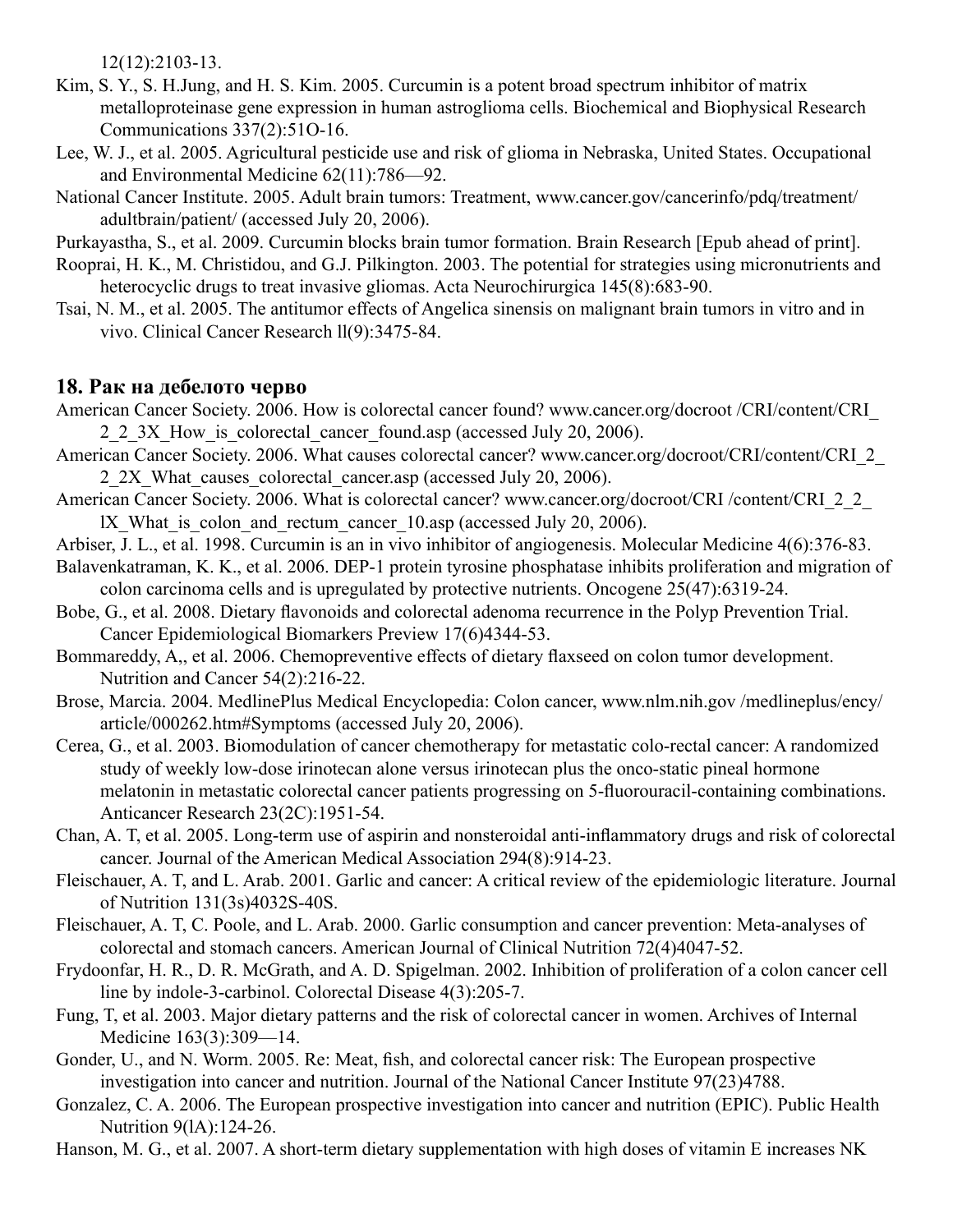cell cytolic activity in advanced colorectal cancer patients. Cancer Immunology and Immunotherapy 56(7):973-84.

- Haqmar, B., W. Ryd, and H. Skomedal. 1991. Arabinogalactan blockade of experimental metastases to liver by murine hepatoma. Invasion and Metastasis  $ll(6)$ : 348-55.
- Jacobs, E. J., et al. 2001. Multivitamin use and colon cancer mortality in the Cancer Prevention Study II cohort (United States). Cancer Causes and Control 12(10):927-34.
- Kabat, G. C, et al. Dietary carbohydrate, glycemic index, and glycemic load in relation to colorectal cancer risk in the Women's Health Initiative. Cancer Causes Control 19(10)4291-8.
- Kossoy, G., et al. 2000. Melatonin and colon carcinogenesis. IV. Effect of melatonin on proliferative activity and expression of apoptosis-related proteins in the spleen of rats exposed to 1,2-dimethylhydrazine. Oncology Reports 7(6)4401-15. i cancer in
- Lala, G., et al. 2006. Anthocyanin-rich extracts inhibit multiple biomarkers of colon < rats. Nutrition and Cancer 54(l):84-93.
- Lewin, M. H., et al. 2006. Red meat enhances the colonic formation of the DNA adduct O6-carboxymethyl guanine: Implications for colorectal cancer risk. Cancer Research 66(3):1859-65.
- Lieberman, D. A., et al. 2003. Risk factors for advanced colonic neoplasia and hyperplastic polyps in asymptomatic individuals. Journal of the American Medical Association 290(22):2959-67.
- Matsuura, N., et al. 2006. Aged garlic extract inhibits angiogenesis and proliferation of colorectal carcinoma cells. Journal of'Nutrition 136(suppl.3):842S-46S.
- Meyerhardt, J. A., et al. 2006. Physical activity and survival after colorectal cancer diagnosis. Journal of Clinical Oncology 24(22):3527-34.
- Murtaza, I., et al. 2006. A preliminary investigation demonstrating the effect of quercetin on the expression of genes related to cell-cycle arrest, apoptosis and xenobiotic metabolism in human CO115 colonadenocarcinoma cells using DNA microarray. Biotechnology and Applied Biochemistry 45(Pt l):29-36.
- Roller, M., et al. 2007. Consumption of prebiotic insulin enriched with oligofructose in combination with the probiotics Lactobacillus rhamnosus and Bifidobacterium lactis has minor effects on selected immune parameters in polypectomised and colon cancer patients. British Journal of Nutrition 97(4):676-84.
- Schink, M., et al. 2007. Mistletoe extract reduces the surgical suppression of natural killer cell activity in cancer patients: A randomized phase III trial. Forsch Komplementmed 14(1):9—17.
- Sengottuvelan, M., and N. Nalini. 2006. Dietary supplementation of resveratrol suppresses colonic tumour incidence in 1,2-dimethylhydrazine-treated rats by modulating bio-transforming enzymes and aberrant crypt foci development. British Journal of Nutrition 96(l):145-53.
- Su, L. J., and L. Arab. 2004. Alcohol consumption and risk of colon cancer: Evidence from the National Health and Nutrition Examination Survey I epidemiologic follow-up study. Nutrition and Cancer 50(2):l 11-19.
- Sun, C. L., et al. 2006. Green tea, black tea and colorectal cancer risk: A meta-analysis of epidemiologic studies. Carcinogenesis 27(7):1301-19.
- van Duijnhoven, F. J., et al. 2009. Fruit, vegetable, and colorectal cancer risk: The European Prospective Investigation into Cancer and Nutrition. American Journal of Clinical Nutrition 89(5):1441-52.
- Vician, M., et al. 1999. Melatonin content in plasma and large intestine of patients with colorectal carcinoma before and after surgery. Journal of Pineal Research 27(3):164—69.
- Wenzel, U., A. Nickel, and H. Daniel. 2005. Melatonin potentiates flavone-induced apoptosis in human colon cancer cells by increasing the level of glycolytic end products. International Journal of Cancer 116(2):236- 42.
- Winczyk, K., M. Pawlikowski, and M. Karasek. 2001. Melatonin and RZR/ROR receptor ligand CGP 52608 induce apoptosis in the murine colonic cancer. Journal of Pineal Research 31(2):179-82.

# **19. Рак на кожата и меланом**

Arbiser, J. L., et al. 1998. Curcumin is an in vivo inhibitor of angiogenesis. Molecular Medicine 4(6):376-83. Cos, S., A. Garcia-Bolardo, and E.J. Sanchez-Barcelo. 2001. Direct antiproliferative effects of melatonin on two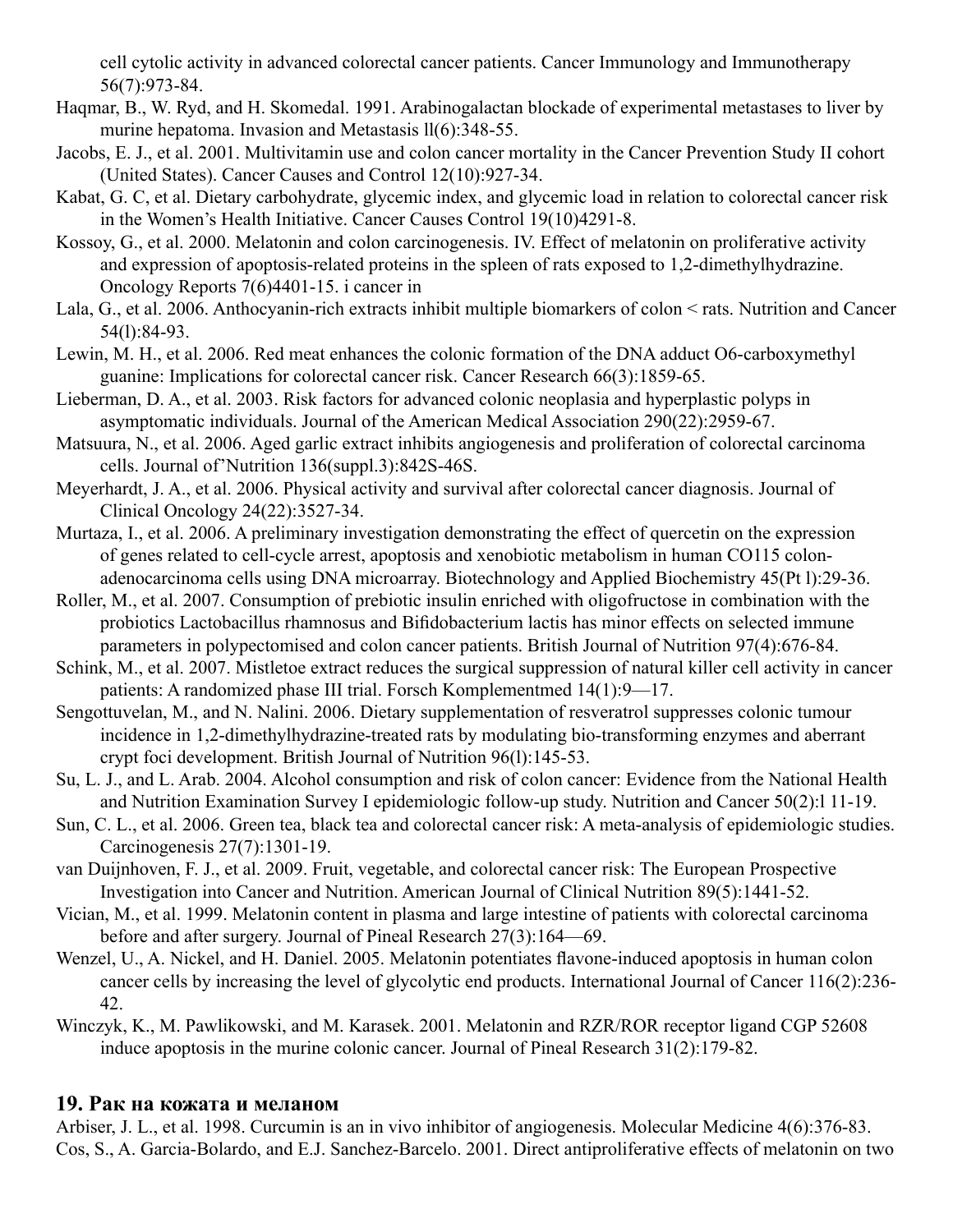metastatic cell sublines of mouse melanoma (B16BL6 and PG19). Melanoma Research 11(2):197—201. Demidov, L.V., et al. 2008. Adjuvant fermented wheat germ extract (Avemar) nutraceutical

improves survival of high-risk skin melanoma patients: A randomized, pilot, phase II clinical study with a 7 year-old follow-up. Cancer Biotherapy and Radiopharmaceuticals 23(4):477-82.

Hakim, I. A., and R. B. Harris. 2001. Joint effects of citrus peel use and black tea intake on the risk of squamous cell carcinoma of the skin. BMC Dermatology 1:3.

Hakim, I. A., R. B. Harris, and U. M. Weisgerber. 2000. Tea intake and squamous cell carcinoma of the skin: Influence of type of tea beverages. Cancer Epidemiology, Biomarkers, and Prevention 9(7):727-3l.

Harris, R. B., et al. 2005. Fatty acid composition of red blood cell membranes and risk of

squamous cell carcinoma of the skin. Cancer Epidemiology, Biomarkers and Prevention 14(4V 906-12. V }'

Hasegawa, H., et al. 2002. Prevention of growth and metastasis of murine melanoma through enhanced naturalkiller cytotoxicity by fatty acid-conjugate of protopanaxatriol. Biological and Pharmaceutical Bulletin 25(7):861-66.

Huang, S. C, et al. 2005. Carnosol inhibits the invasion of B16/F10 mouse melanoma cells by suppressing metalloproteinase-9 through down-regulating nuclear factor-kappa B and c-Jun. Biochemical Pharmacology 69(2):221—32.

Inohara, H., and A. Raz. 1994. Effects of natural complex carbohydrate (citrus pectin) on murine melanoma cell properties related to galectin-3 functions. Glycoconjugate Journal ll(6):527-32.

Liu, J. D., et al. 2001. Inhibition of melanoma growth and metastasis by combination with (-)-epigallocatechin-3-gallate and dacarbazine in mice. Journal of Cellular Biochemistry 83(4):631-42.

Millien, A. E., et al. 2004. Diet and melanoma in a case-control study. Cancer Epidemiology, Bio-markers, and Prevention 13(6): 1042-51. National Cancer Institute. 2003. What you need to know about melanoma, www.cancer.gov/cancertopics/wyntk/melanoma (accessed July 20, 2006).

Rusciani, L., et al. 2006. Low plasma coenzyme Q10 levels as an independent prognostic factor for melanoma progression. Journal ofthe American Academy of Dermatology 54(2):234-41.

Saul, A. N., et al. 2005. Chronic stress and susceptibility to skin cancer. Journal of the National Cancer Institute 97(23):1760-67.

Seifert, M., et al. 2004. Differential biological effects of 1,25-dihydroxyVitamin D3 on melanoma cell lines in vitro. Journal of Steroid Biochemistry and Molecular Biology 89-90(1-5):375-79.

Skin Cancer Foundation. 2006. About melanoma, www.skincancer.org/melanoma/index.php (accessed July 20, 2006).

WebMD. 2005. Skin cancer, melanoma: Cause, www.webmd.com/hw/melanoma/hw206559.asp (accessed July 21, 2006).

- Wright, T. I., J. M. Spencer, and F. P. Flowers. 2006. Chemoprevention of nonmelanoma skin cancer. Journal ofthe American Academy of Dermatology 54(6):933-46.
- Yemeni, L. K., and S. Jayaraman. 2003. Pharmacological action of high doses of melatonin on B16 murine melanoma cells depends on cell number at time of exposure. Melanoma Research 13(2):113-17.

Yoon, T. J., et al. 2003. Antitumor activity of the Korean mistletoe lectin is attributed to activation of macrophages and NK cells. Archives of Pharmaceutical Research 26(10):861-67.

Zhang, X., Q. Xu, and I. Saiki. 2000. Quercetin inhibits the invasion and mobility of murine melanoma B16- BL6 cells through inducing apoptosis via decreasing Bcl-2 expression. Clinical and Experimental Metastasis 18(5):415-21.

# **20. Рак на костите**

Altundaq, O., et al. 2004. Calcium and vitamin D supplementation during bisphosphonate administration may increase osteoclastic activity in patients with bone metastasis. Medical Hypotheses 63(6):1010-13.

American Cancer Society. 2006. Detailed guide: Bone cancer. www.cancer.org/docroot/CRI /CRI\_2\_

3x.asp?rnav=cridg&dt=2 (accessed July 20, 2006).

Hiraoka, K., et al. 2001. Osteosarcoma cell apoptosis induced by selenium. Journal of 'Orthopaedic Research 19(5):809-14.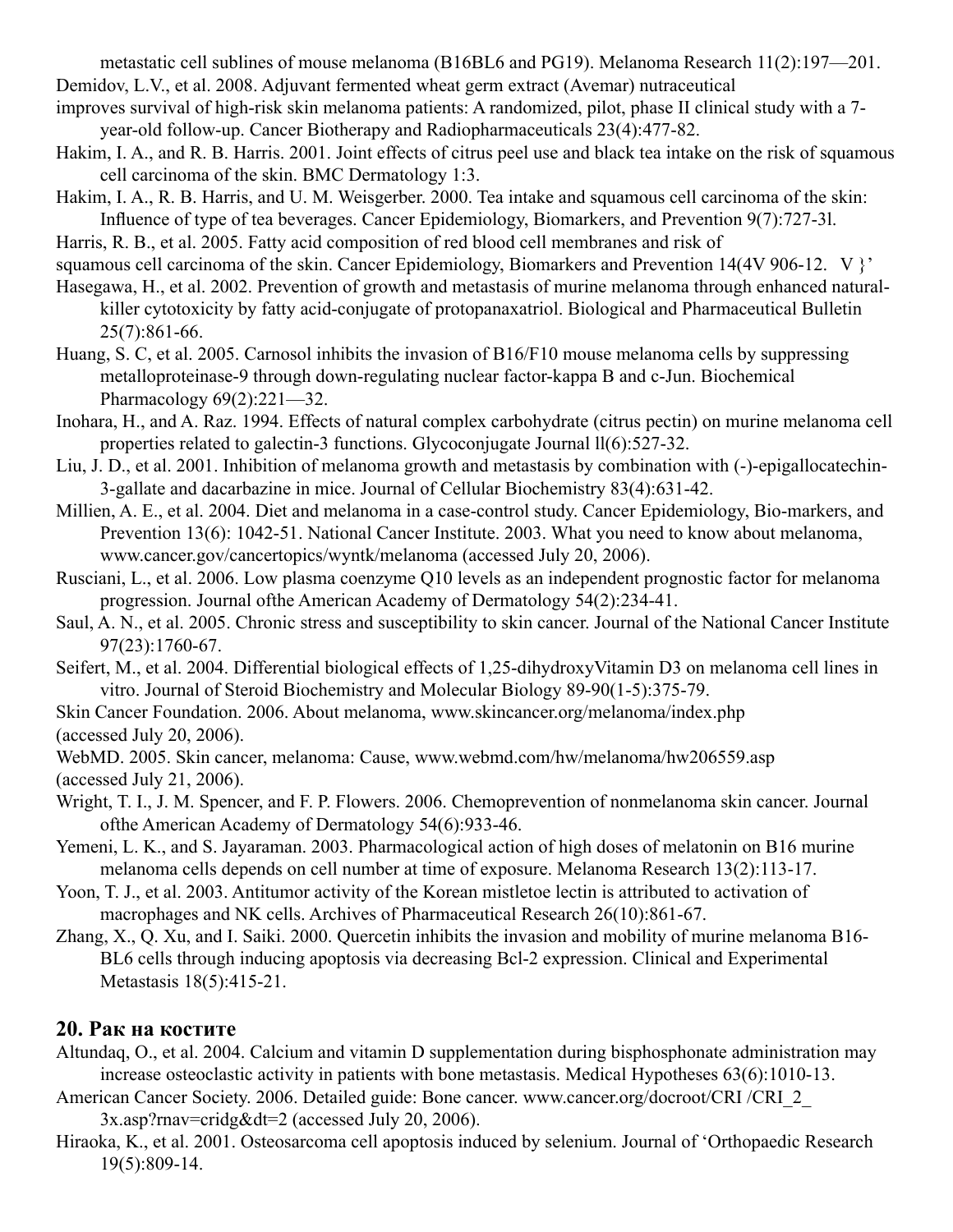- Jelinek, G. G., and R. H. Gawler. 2008. Thirty-year follow-up at pneumonectomy of a 58-year-old survivor of disseminated osteosarcoma. Medical Journal of Australia 189(11—12):663—5.
- Li, B. B., S. F. Yu, and S. Z. Pang. 2005. Effect of genistein on the proliferation, differentiation and apoptosis of the osteoblasts. [In Chinese.] Zhongou Kou Qiang YiXue Zα Zhi [Chinese Journal of Stomatology] 40(3):237-40.
- National Cancer Institute. 2002. Bone cancer: Questions and answers, www.cancer.gov /cancertopics/factsheet/ Sites-Types/bone (accessed July 20, 2006).
- Roomi, M. W., et al. 2006. In vivo and in vitro antitumor effect of ascorbic acid, lysine, proline, arginine, and green tea extract on human fibrosarcoma cells HT-1080. Medical Oncology 23 (l):105-11.
- Sloan-Kettering Memorial Cancer Center. 2006. Bone cancer: Symptoms, www.mskcc.org /mskcc/html/11606. cfm (accessed July 20, 2006).

#### **21. Левкемия, лимфом и миелом**

- Aquayo, A., et al. 2000. Angiogenesis in acute and chronic leukemias and myelodysplastic syndromes. Blood 96(6):2240-45.
- Aquino, V. M., et al. 2005. A double-blind randomized placebo-controlled study of oral glu-tamine in the prevention of mucositis in children undergoing hematopoietic stem cell transplantation: A pediatric blood and marrow transplant consortium study. Bone Marrow Transplant 36(7):611-6.
- Aratanechemuge, Y., et al. 2002. Selective induction of apoptosis by ar-turmerone isolated from turmeric (Curcuma longa L) in two human leukemia cell lines, but not in human stomach cancer cell line. International Journal of Molecular Medicine 9(5):481-84.
- Asou, H., et al. 2002. Resveratrol, a natural product derived from grapes, is a new inducer of differentiation in human myeloid leukemias. International Journal of Hep atology 75(5):528-33.
- Baxa, D. M., X. Luo, and F. K. Yoshimura. 2005. Genistein induces apoptosis in T lymphoma cells via mitochondrial damage. Nutrition and Cancer 51(l):93-101.
- Chen, D., et al. 2005. Dietary flavonoids as proteasome inhibitors and apoptosis inducers in human leukemia cells. Biochemical Pharmacology 69(10): 1421-32.
- Cipak, L., et al. 2003. Effects of flavonoids on cisplatin-induced apoptosis of HL-60 and L1210 leukemia cells. Leukemia Research 27(1):65—72.
- Clark, C. S., J. E. Konyer, and K. A. Meckling. 2004. l-alpha,25-dihydroxyvitamin D3 and bryostatin-1 synergize to induce monocytic differentiation of NB4 acute promyelocytic leukemia cells by modulating cell cycle progression. Experimental Cell Research 294(l):301-ll.
- Coleman, E. A., et al. 2008. Effects of exercise in combination with epoetin alfa during high-dose chemotherapy and autologous peripheral blood stem cell transplantation for multiple myeloma. Oncology Nurse Forum 35(3):E53-61.
- Currier, N. L., and S. C. Miller. 2001. Echinacea purpurea and melatonin augment natural-killer cells in leukemic mice and prolong life span. Journal of Alternative and Complementary Medicine 7(3):241-51.
- Dong, J., et al. 2005. Effects of large dose of Astragalus membranaceus on the dendritic cell induction of peripheral mononuclear cell and antigen presenting ability of dendritic cells in children with acute leukemia. Zhongguo ZhongXi Yijie He Zα Zhi 25(10):872-5.
- Kovacs, E., and J. J. Kuehn. 2002. Measurements of IL-6, soluble IL-6 receptor and soluble gpll30 in sera of B-cell lymphoma patients. Does viscum album treatment affect these parameters? Biomedical Pharmacotherapy 56(3):152-8.
- Kovacs, E., S. Link, and U. Toffol-Schmidt. 2006. Cytostatic and cytocidal effects of mistletoe (Viscum album L.) quercus extract Iscador. Arzneimittelforschung 56(6A):467-73.
- Krasteva, I. N., R. A. Toshkova, and S. D. Nikolov. 2004. Protective effect of Astragalus cornic-ulatus saponins against myeloid graffi tumour in hamsters. Phytotherapy Research 18(3): 255-57.
- Kuskonmaz, B., et al. 2008. The effect of glutamine supplementation on hematopoietic stem cell transplant outcome in children: A case-control study. Pediatric Transplant 12(1):47-51.
- Lee, Y. K., et al. 2004. VEGF receptor phosphorylation status and apoptosis is modulated by a green tea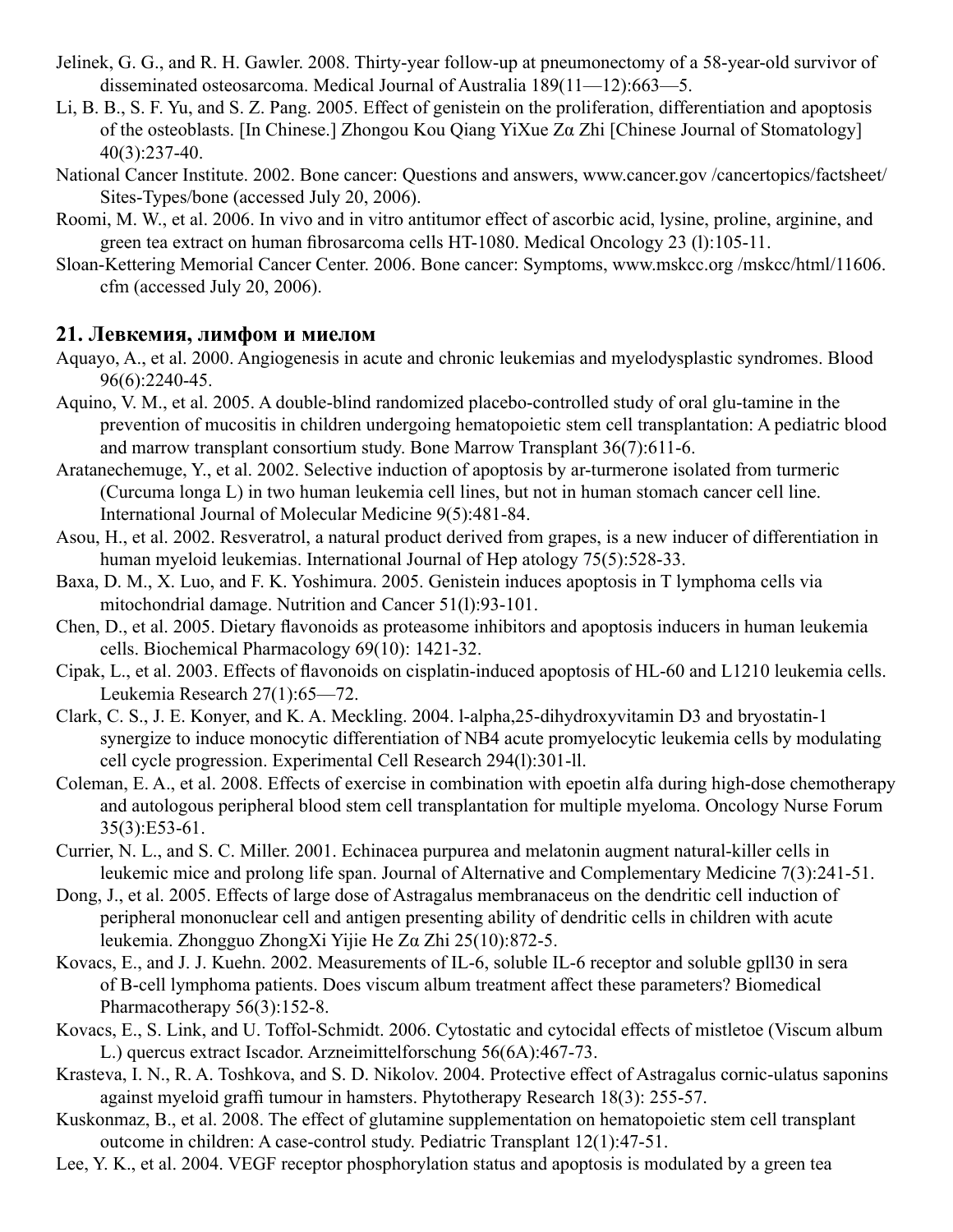component, epigallocatechin-3-gallate (EGCG), in B-cell chronic lymphocytic leukemia. Blood 104(3):788-94.

- Leukemia and Lymphoma Society. 2006. Disease information: Leukemia, www.leukemia -lymphoma.org/all\_ page?item\_id=7026 (accessed July 7, 2006).
- Leukemia and Lymphoma Society. 2006. Disease information: Lymphoma, www.leukemia -lymphoma.org/all\_ page?item\_id==7030 (accessed July 20, 2006).
- Leukemia and Lymphoma Society. 2006. Disease information: Myeloma, www.leukemia -lymphoma.org/all\_ page?item\_id=7032 (accessed July 20, 2006).
- Li, H. C, et al. 2000. Green tea polyphenols induce apoptosis in vitro in peripheral blood T lymphocytes of adult T-cell leukemia patients. Japanese Journal of Cancer Research 91(1): 34-40.
- Lissoni, P., et al. 2000. A phase II study of neuroimmunotherapy with subcutaneous low-dose IL-2 plus the pineal hormone melatonin in untreatable advanced hematologic malignancies. Anticancer Research 2O(3B):2103-5.
- Liu, C. Y., et al. 2009. Cured meat, vegetables, and bean-curd foods in relation to childhood acute leukemia risk: A population based case-control study. BMC Cancer 9:15.
- Monasterio, A., et al. 2004. Flavonoids induce apoptosis in human leukemia U937 cells through caspase- and caspase-calpain-dependent pathways. Nutrition and Cancer 50(l):90-100.
- Moyer-Mileur, L. J., Ransdell, L., and Bruggers, C. S. 2009. Fitness of children with standard-risk acute lymphoblastic leukemia during maintenance therapy: Response to a home-based exercise and nutrition program. Journal of Pediatric Hematology and Oncology 31(4):259-66.
- Pan, S. Y, Y. Mao, and A. M. Ugnat. 2005. Physical activity, obesity, energy intake, and the risk of non-Hodgkin's lymphoma: A population-based case-control study. American Journal of Epidemiology 162(12):1162-73.
- Persengiev, S. P., and S. Kyurkchiev. 1993. Selective effect of melatonin on the proliferation of lymphoid cells. International Journal of Biochemistry 25(3):441-44.
- Pryme, I. F., et al. 2004. A mistletoe lectin (ML-l)-containing diet reduces the viability of a murine non-Hodgkin lymphoma tumor. Cancer Detection and Prevention 28(1):52—56.
- Rajasingh, J., et al. 2006. Curcumin induces growth-arrest and apoptosis in association with the inhibition of constitutively active JAK-STAT pathway in T cell leukemia. Biochemical and Biophysical Research Communications 340(2):359-68.
- Seifert, G., et al. 2008. Molecular mechanisms of mistletoe plant extract-induced apoptosis in acute lymphoblastic leukemia in vivo and in vitro. Cancer Letters 264(2):218—28.
- Smith, D. M., and Q. P. Dou. 2001. Green tea polyphenol epigallocatechin inhibits DNA replication and consequently induces leukemia cell apoptosis. International Journal of Molecular Medicine 7(6):645-52.
- Stumpf, C, et al. 2000. Mistletoe extracts in the therapy of malignant, hematological and lymphatic diseases—A monocentric, retrospective analysis over 16 years. [In German.] Forschende Komplementarmedizin und Klassische Naturheilkunde [Research in Complementary and Natural Classical Medicine] 7(3): 139-46.
- Tomita, M., et al. 2006. Curcumin targets AKT cell survival signaling pathway in HTLV-I-infected T-cell lines. Cancer Science 97(4):322-27.
- Vassiliadis, S., et al. 2002. The role of L-carnitine on a restricted number of myeloid leukemia progenitor cells: Generation of atypical cell types. Haematologia 32(4):341-53.
- Yoon, T. J., et al. 2003. Antitumor activity of the Korean mistletoe lectin is attributed to activation of macrophages and NK cells. Archives of Pharmaceutical Research 26(10):861-67.

# **22. Рак на матката**

- Ahn, W. S., et al. 2004. Natural killer cell activity and quality of life were improved by consumption of a mushroom extract, Agaricus blazei Murill Kyowa, in gynecological cancer patients undergoing chemotherapy. International Journal of Gynecological Cancer 14(4):589-94.
- Bhat, K. P., and J. M. Pezzuto. 2001. Resveratrol exhibits cytostatic and antiestrogenic properties with human endometrial adenocarcinoma (Ishikawa) cells. Cancer Research 61(16):6137-44.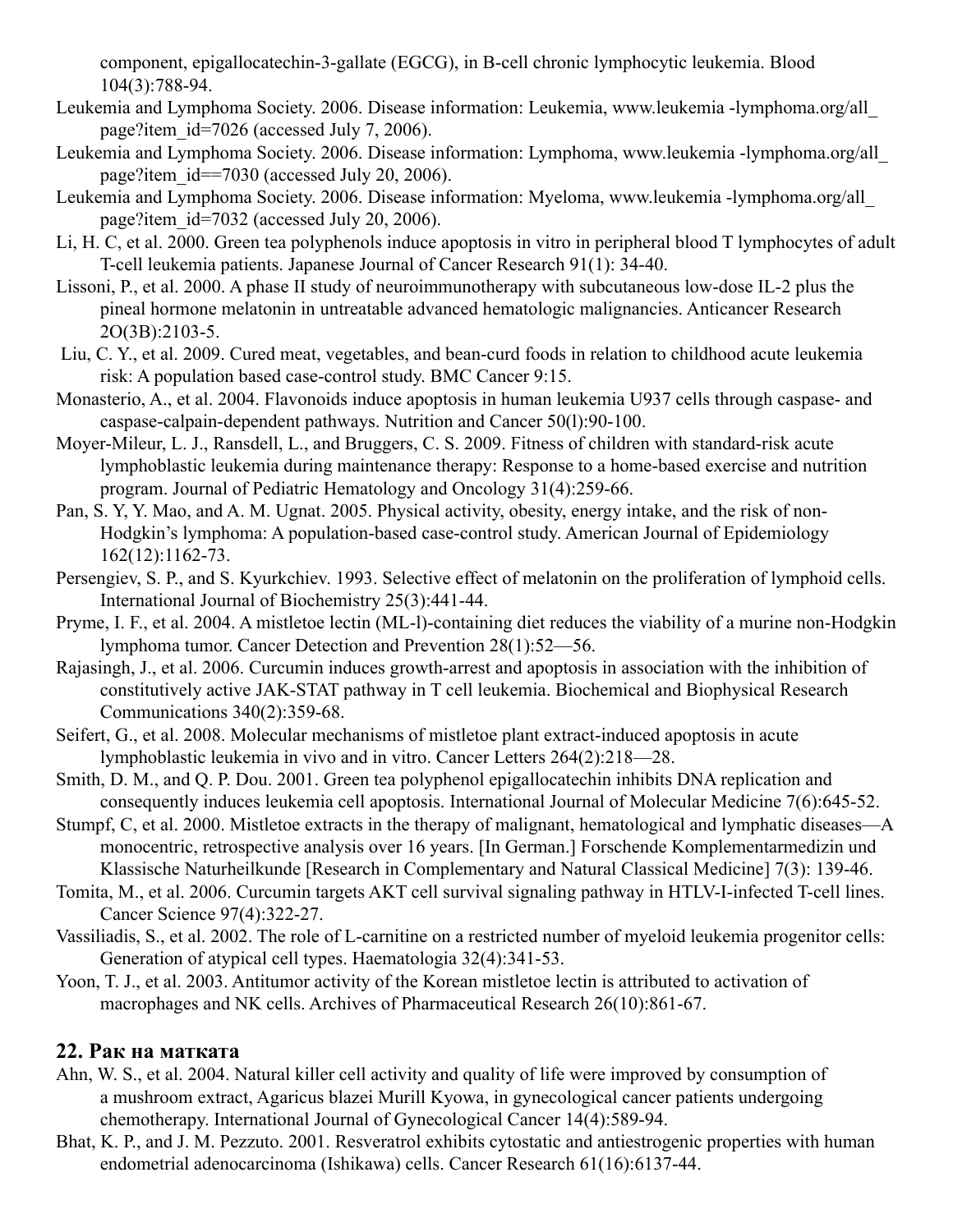- Dann, J. M., P. H. Sykes, D. R. Mason, and J. J. Evans. 2009. Regulation of vascular endothelial growth factor in endometrial tumour cells by resveratrol and EGCG. Gynecologic Oncology 113(3):374-8.
- Friedenreich, C. M., and M. R. Orenstein. 2002. Physical activity and cancer prevention: Etiologic evidence and biological mechanisms. Journal of Nutrition 132(suppl.ll):3456S-64S.
- Iatrakis, G., et al. 2006. Women younger than 50 years with endometrial cancer. European Journal of Gynaecological Oncology 27(4):399-400.
- Kobayashi, Y., et al. 2003. Melatonin binding sites in estrogen receptor-positive cells derived from human endometrial cancer. Journal of 'Pineal Research 35(2):71-74.
- Lian, Z., et al. 2004. Soybean isoflavones inhibit estrogen-stimulated gene expression in mouse uteri. European Journal of Gynaecological Oncology 25(3):311-14.
- Matthews, C. E., et al. 2005. Physical activity and risk of endometrial cancer: A report from the Shanghai endometrial cancer study. Cancer Epidemiology, Biomarkers, and Prevention 14(4):779-85.
- Niwa, K., et al. 1999. Preventive effects of Glycyrrhizae radix extract on estrogen-related endometrial carcinogenesis in mice. Japanese Journal ofCancer Research 90(7):726—32.
- Yeh, M., et al. 2009. Higher intakes of vegetables and vegetable-related nutrients are associated with lower endometrial cancer risks. Journal of Nutrition 13 9(2): 317-2 2.

#### **23. Рак на млечната жлеза**

- American Cancer Society. 2006. What causes breast cancer? www.cancer.org/docroot/CRI /content/CRI\_2\_2 2X What causes breast cancer 5.asp (accessed July 20, 2006).
- Arroyo-Helguera, O., Rojas, E., Delgado, G., and Aceves, C. 2008. Signaling pathways involved in the antiproliferative effect of molecular iodine in normal and tumoral breast cells: Evidence that 6-iodolactone mediates apoptic effects. Endocrine-Related Cancer 15(4):1003-ll.
- Baglietto, L., et al. 2005. Does dietary folate intake modify effect of alcohol consumption on breast cancer risk? Prospective cohort study. British Medical Journal 331(752O):8O7.
- Barton, M. B., et al. 2005. Complications following bilateral prophylactic mastectomy. Journal of the National Cancer Institute. Monographs (35):61—66.
- Berry, D., et al. 2006. Decline in breast cancer cases likely linked to reduced use of hormone replacement (as featured on www.mdanderson.org and presented at the 29th Annual San Antonio Breast Cancer Symposium).
- Beuth, J., B. Schneider, and J.M. Schierholz. 2008. Impact of complementary treatment of breast cancer patients with standardized mistletoe extract during aftercare: A controlled multicenter comparative epidemiological cohort study. Anticancer Research 28(lB):523-7.
- Bradshaw, P. T, et al. 2009. Consumption of sweet foods and breast cancer risk: A case-control study of women on Long Island, New York. Cancer Causes Controlled [Epub ahead of print].
- Chamras, H., et al. 2005. Novel interactions of vitamin E and estrogen in breast cancer. Nutrition and Cancer 52(l):43-48.
- Dai, Q., et al. 2009. Oxidative stress, obesity, and breast cancer risk: Results from the Shanghai Women's Health Study. Journal of Clinical Oncology 27(15):2482-8.
- Diglianni, L. M., et al. 2006. Complementary medicine use before and 1 year following genetic testing for BRCA1/2 mutations. Cancer Epidemiology, Biomarkers, and Prevention 15(1): 70-75.
- Duda, R. B., et al. 1999. American ginseng and breast cancer therapeutic agents synergistically inhibit MCF-7 breast cancer cell growth. Journal of Surgical Oncology 72(4):230-39.
- Early Breast Cancer Trialists' Collaborative Group (EBCTCG). 1998. Tamoxifen for early breast cancer: An overview of the randomised trials. Lancet 351(9114): 1451-67.
- Early Breast Cancer Trialists' Collaborative Group (EBCTCG). 2005. Effects of chemotherapy and hormonal therapy for early breast cancer on recurrence and 15-year survival: An overview of the randomised trials. Lancet 365(9472):1687—717.
- Fan, S., et al. 2006. BRCA1 and BRCA2 as molecular targets for phytochemicals indole-3-carbi-nol and genistein in breast and prostate cancer cells. British Journal of Cancer 94(3):407-26.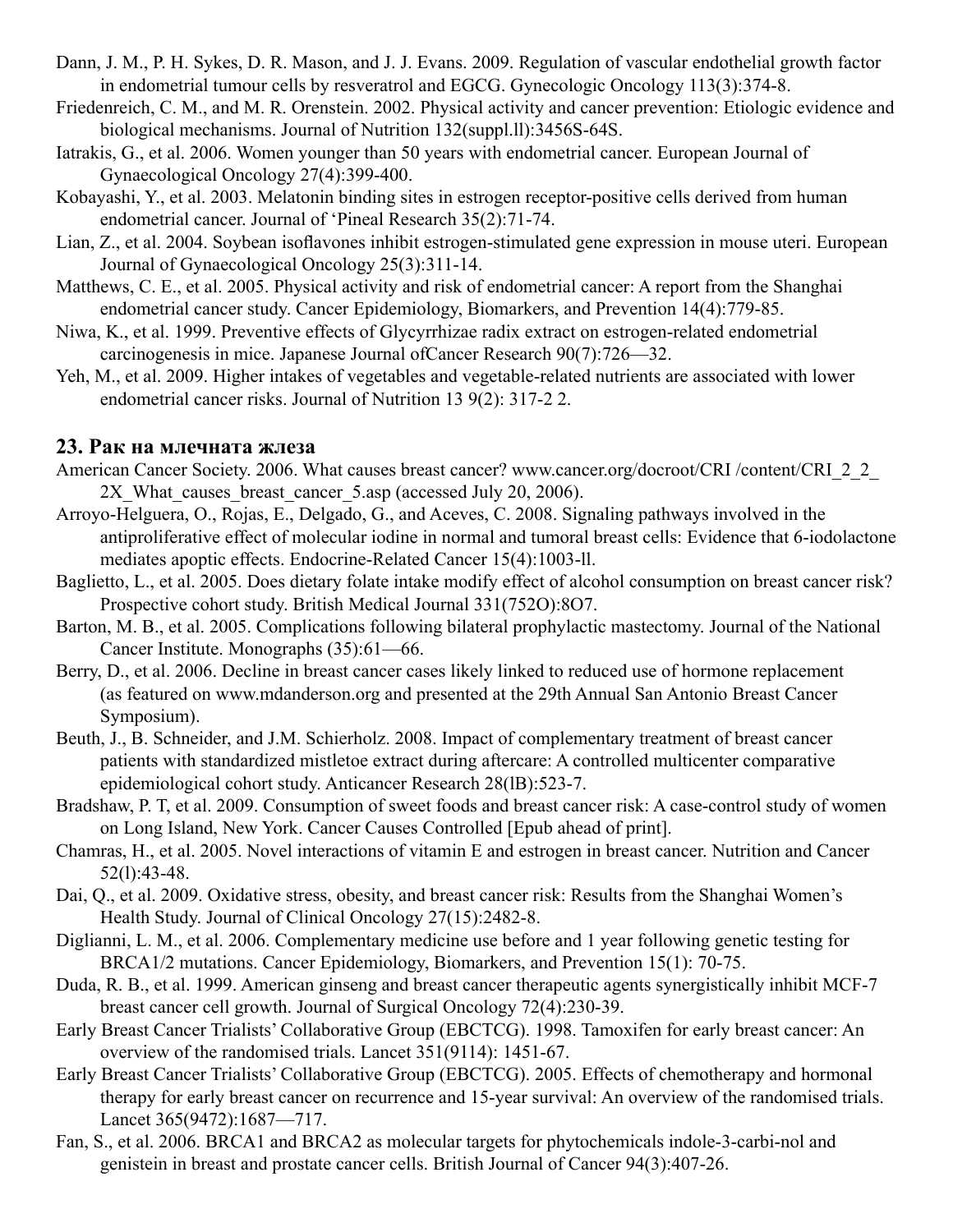- Fisher, B., et al. 1999. Lumpectomy and radiation therapy for the treatment of intraductal breast cancer: Findings from National Surgical Adjuvant Breast and Bowel Project B-17. Journal of Clinical Oncology 16(2):441-52.
- Fisher, B., et al. 1999. Tamoxifen in treatment of intraductal breast cancer: National Surgical Adjuvant Breast and Bowel Project B-24 randomised controlled trial. Lancet 353(9169):1993-2000.
- Fisher, B., et al. 2001. Five versus more than five years of tamoxifen for lymph node-negative breast cancer: Updated findings from the National Surgical Adjuvant Breast and Bowel Project B-14 randomized trial. Journal of the National Cancer Institute 93(9):684-90.
- Freudenheim, J. L., et al. 2004. Diet and alcohol consumption in relation to p53 mutations in breast tumors. Carcinogenesis 25(6):931-39.
- Gennatas, C, et al. 2006. Third-line hormonal treatment with exemestane in postmenopausal patients with advanced breast cancer progressing on letrozole or anastrozole. A phase II trial conducted by the Hellenic Group of Oncology (HELGO). Tumori 92(1):13—17.
- Habel, L. A., et al. 2006. A population-based study of tumor gene expression and risk of breast cancer death among lymph node-negative patients. Breast Cancer Research 8(3):R25.
- Hsu, E. L., et al. 2008. CXCR4 and CXCL12 down-regulation: A novel mechanism for the chemoprotection of 3,3'-diindolylmethane for breast and ovarian cancers. Cancer Letters 265(l):113-23.
- Imaginis. 2006. Breast cancer diagnosis, www.imaginis.com/breasthealth/menu-diagnosis.asp (accessed July 20, 2006).
- Inano, H., et al. 1999. Chemoprevention by curcumin during the promotion stage of tumori-genesis of mammary gland in rats irradiated with gamma-rays. Carcinogenesis 20(6):1011—18.
- Irwin, M. L., et al. 2005. Relationship of obesity and physical activity with C-peptide, leptin, and insulinlike growth factors in breast cancer survivors. Cancer, Epidemiology, Biomarkers, and Prevention 14(12):2881-88.
- Jaiswal-McEligot, A., J. Largent, A. Ziogas, D. Peel, and H. Anton-Culver. 2006. Dietary fat, fiber, vegetables, and micronutrients are associated with overall survival in postmenopausal women diagnosed with breast cancer. Nutrition and Cancer 55(2):132-40.
- Jo, E. H., et al. 2004. Modulations of the BCL-2/Bax family were involved in the chemopre-ventive effects of licorice root (Glycyrrhiza uralensis Fisch) in MCF-7 human breast cancer cell. Journal of Agricultural and Food Chemistry 52(6): 1715-19.
- Jolliet, P., et al. 1998. Plasma coenzyme Q10 concentrations in breast cancer: Prognosis and therapeutic consequences. International Journal of Clinical Pharmacology and Therapeutics 36(9):506-9.
- Jonat, W., K. I. Pritchard, R. Sainsbury, and J. G. Klijn. 2006. Trends in endocrine therapy and chemotherapy for early breast cancer: A focus on the premenopausal patient. Journal of Cancer Research in Clinical Oncology 132(5):275—86.
- Jones, D. T, I. S. Trowbridge, and A. L. Harris. 2006. Effects of transferring receptor blockage on cancer cell proliferation and hypoxi-inducible factor function and their differential regulation by ascorbate. Cancer Research 66(5):2749-56.
- Kaklamani, V. G., and W.J. Gradishar. 2006. Gene expression in breast cancer. Current Treatment Options in Oncology 7(2):123-8.
- Kavanagh, K. T, et al. 2001. Green tea extracts decrease carcinogen-induced mammary tumor burden in rats and rate of breast cancer cell proliferation in culture. Journal of Cellular Biochemistry 82(3):387-98.
- Khanzode, S. S., et al. 2004. Antioxidant enzyme and lipid peroxidation in different stages of breast cancer. Free Radical Research 38(l):81-5.
- Kim, K. N., et al. 2006. Retinoic acid and ascorbic acid act synergistically in inhibiting human breast cancer cell proliferation. Journal of Nutritional Biochemistry 17(7):454-62.
- Kulp, K. S., et al. 2006. Essiac and Flor-Essence herbal tonics stimulate the in vitro growth of human breast cancer cells. Breast Cancer Research and Treatment 98(3):249-59.
- Larsson, S. C, L. Bergkvist, and A. Wolk. 2009. Glycemic load, glycemic index and breast cancer risk in a prospective cohort of Swedish women. International Journal of Cancer 125(1)153-7.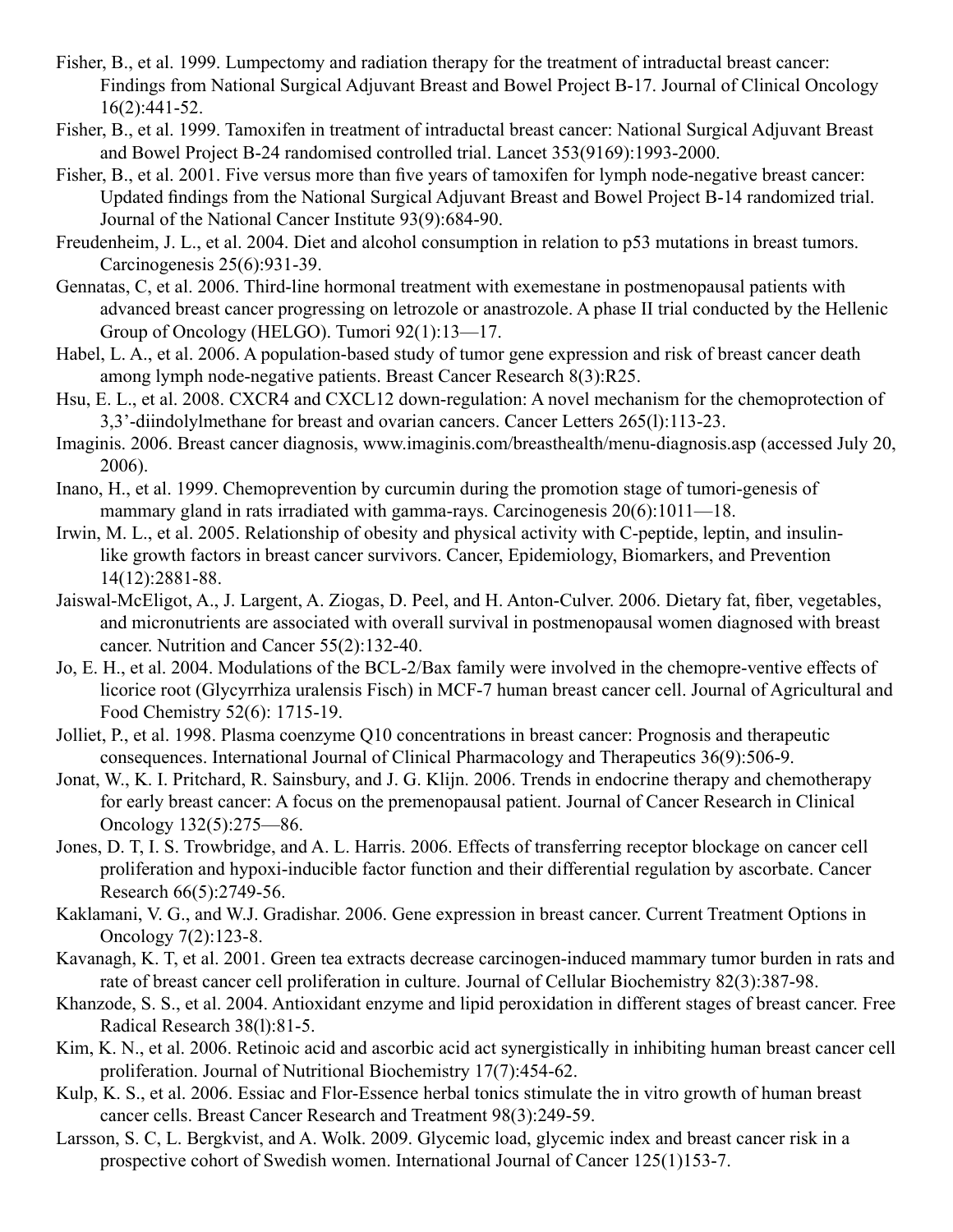- Lockwood, K., et al. 1994. Apparent partial remission of breast cancer in "high risk" patients supplemented with nutritional antioxidants, essential fatty acids and coenzyme Q10. Molecular Aspects of Medicine 15(suppl.):S231-40.
- Lostumbo, L., et al. 2004. Prophylactic mastectomy for the prevention of breast cancer. Cochrane Database of Systematic Reviews no. 4: CD002748.
- Lowe, L. C, et al. 2005. Plasma 25-hydroxy vitamin D concentrations, vitamin D receptor genotype and breast cancer risk in a UK Caucasian population. European Journal of Cancer 41(8):1164-69.
- Marcsek, Z. et al. 2004. The efficacy of tamoxifen in estrogen receptor-positive breast cancer cells is enhanced by a medical nutriment. Cancer Biotherapy Radiopharmacology 19(6):746-53.
- Martinez, M. E., C. A. Thompson, and S. A. Smith-Warner. 2006. Soy and breast cancer: The controversy continues. Journal of the National Cancer Institute 98(7):430-31.
- Mayo Clinic Staff. 2006. Breast cancer. www.mayoclinic.com/health/breast-cancer/DS00328 /DSECTION=3 (accessed July 20, 2006).
- Melkinow, J., et al. 2006. Chemoprevention: Drug pricing and mortality: The case of tamoxifen. Cancer 107(5):950-58.
- Morimoto, T. et al. 1996. Postoperative adjuvant randomised trial comparing chemoendocrine therapy, chemotherapy and immunotherapy for patients with stage II breast cancer: 5-year results from the Nishinihon Cooperative Study Group of Adjuvant Chemoendocrine Therapy for Breast Cancer (ACETBC) of Japan. European Journal of Cancer 32 A(2):2 35-42.

Mumber, Matthew P., ed. 2006. Integrative Oncology: Principles and Practice. Abingdon, Oxon, UK: Taylor and Francis.

- Nackerdien, Z. E. 2008. Perspectives on microbes as oncogenic infectious agents and implications for breast cancer. Medical Hypotheses 71(2):302-6.
- Nakachi, K., et al. 1998. Influence of drinking green tea on breast cancer malignancy among Japanese patients. Japanese Journal of Cancer Research 89(3):254-61.
- National Cancer Institute. 2005. Breast cancer: Treatment, www.cancer.gov/cancerinfo/pdq /treatment/breast/ patient/ (accessed July 20, 2006).
- Neuhouser, M. L., et al. 2008. Vitamin D insufficiency in a multiethnic cohort of breast cancer survivors. American Journal of Clinical Nutrition 88(1):133—9.
- Nunez-Anita, R. E., et al. 2009. A complex between 6-iodolactone and the peroxisome prolif-erators-activated receptor type gamma may mediate the antineoplastic effect of iodine in mammary cancer. Prostaglandins Other Lipid Mediations 89(1—2):34—42.
- Paik, S., et al. 2006. Gene expression and benefit of chemotherapy in women with node-negative, estrogen receptor-positive breast cancer. Journal of Clinical Oncology 24(23):3726—34.
- Pierce, J. P., et al. 1997. Feasibility of a randomized trial of high-vegetable diet to prevent breast cancer recurrence. Nutrition and Cancer 28(3):282-8.
- Pierce, J. P., et al. 2007. Greater survival after breast cancer in physically active women with high vegetablefruit intake regardless of obesity. Journal of Clinical Oncologyjournal of Clinical Oncology 25(17):2345- 51.
- Ravdin, P. M., et al. 2006. Reduced hormone therapy use might be cause of steep decline in breast cancer cases. North American Menopause Society Newsletter, December 20.
- Rebbeck, T. R., et al. 2007. A rerospective case-control study of the use of hormone-related supplements and association with breast cancer. International Journal of Cancer 12O(7):1523-8.
- Ronco, A. L., et al. 2006. Food patterns and risk of breast cancer: A factor analysis study in Uruguay. International Journal of Cancer 119(7):1672-78.
- Schernhammer, E. S., and S. E. Hankinson. 2005. Urinary melatonin levels and breast cancer risk. Journal of the National Cancer Institute 97(14):1084-87.
- Senie, R. T, et al. 1991. Timing of breast cancer excision during the menstrual cycle influences duration of disease-free survival. Annals of Internal Medicine 115(5):337—42.
- Slivova, V., et al. 2005. Green tea polyphenols modulate secretion of urokinase plasminogen activator (uPA)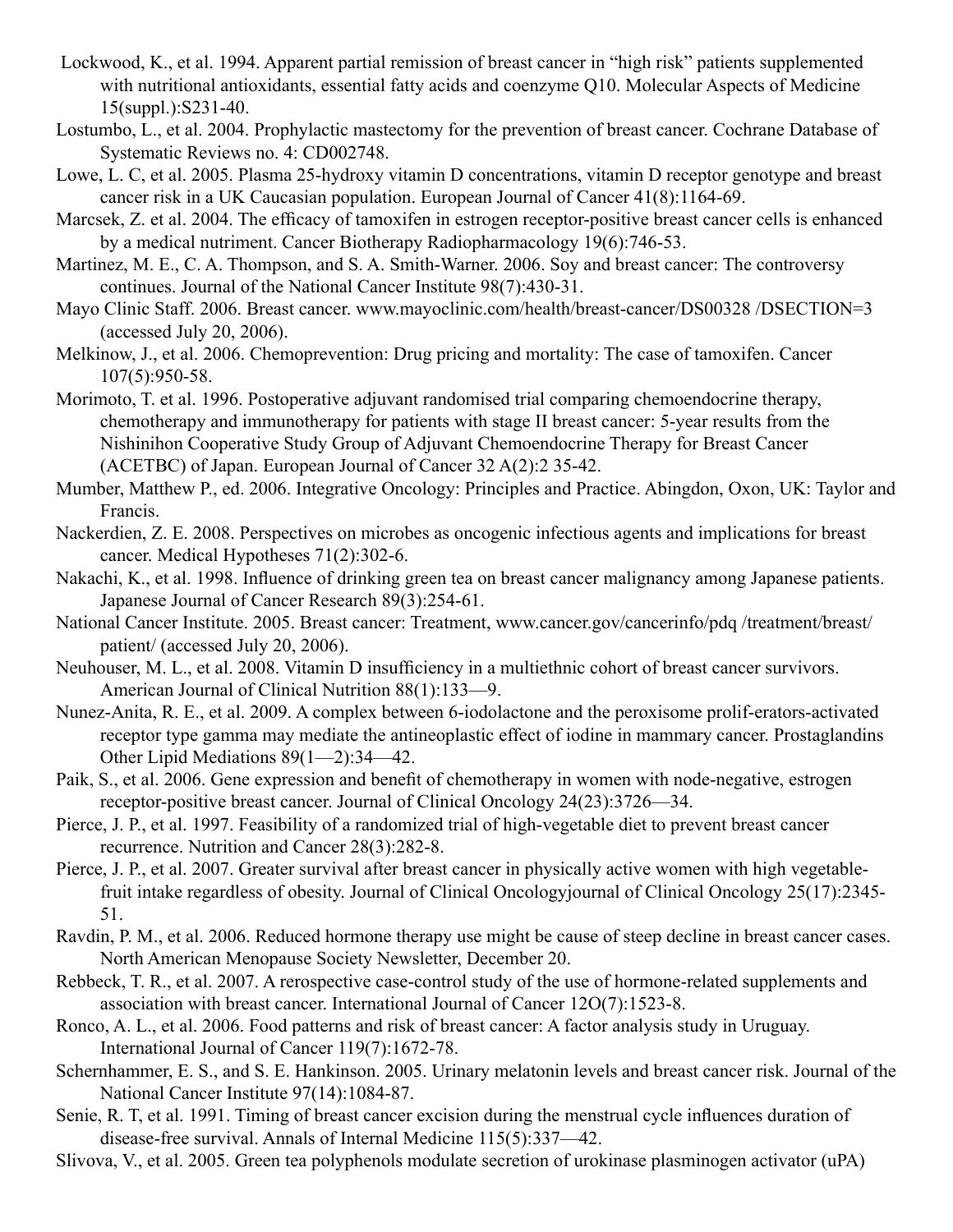and inhibit invasive behavior of breast cancer cells. Nutrition and Cancer 52(l):66-73.

- Smith-Warner, S. A., et al. 1998. Alcohol and breast cancer in women: A pooled analysis of cohort studies. Journal of the American Medical Association 279(7):535-40.
- Stan, S. D., E. R. Hahm, R. Warin, and S. V. Singh. 2008. Withaferin A causes FOXO3a- and Bim-dependent apoptosis and inhibits growth of human breast cancer cells in vivo. Cancer Research 68(18):7661-9.
- Stoddard, F. R. 2nd, A. D. Brooks, B. A. Eskin, and G.J.Johannes. 2008. Iodine alters gene expression in the MCF7 breast cancer cell line: Evidence for an anti-estrogen effect of iodine. International Journal of Medical Sciences 5(4): 189-96.
- Thangapazham, R. L., et al. 2006. Green tea polyphenols and its constituent epigallocatechin gallate inhibits proliferation of human breast cancer cells in vitro and in vivo. Cancer Letters, March 3 (advance release copy).
- Thompson, L. U., et al. 1996. Flaxseed and its lignan and oil components reduce mammary tumor growth at a late stage of carcinogenisis. Carcinogenesis 17(6):1373-76.
- Todorova, V. K., et al. 2006. Modulation of p53 and c-myc in DMBA-induced mammary tumors by oral glutamine. Nutrition and Cancer 54(2):263—73.
- Velentzis, L. S., et al. 2009. Lignans and breast cancer risk in pre- and postmenopausal women: Meta-analyses of observational studies. British Journal of Cancer 100(9):1492-8.
- Wang, L., J. Chen, and L. U. Thompson. 2005. The inhibitory effect of flaxseed on the growth and metastasis of estrogen receptor negative human breast cancer xenograftsis attributed to both its lignan and oil components. International Journal of Cancer 116(5):793-8.
- WebMD. 2006. Breast cancer symptoms. www.webmd.com/hw/breast\_cancer/tv3621.asp (accessed July 20, 2006).
- Weiss, L. K., et al. 2002. Hormone replacement therapy regimens and breast cancer risk(l). Obstetrics and Gynecology 100(6):l 148-58.
- Wood, C. E., et al. 2006. Dietary soy isoflavones inhibit estrogen effects in the postmenopausal breast. Cancer Research 66(20):1241-49.
- Wu, A. H., D. O. Stram, and M. C. Pike. 1999. Response: Re: Meta-analysis: Dietary fat intake, serum estrogen levels, and the risk of breast cancer. Journal of 'the National Cancer Institute 91(17):15U.
- Zepelin, H. H., et al. 2007. Isopropanolic black cohosh extract and recurrence-free survival after breast cancer. International Journal of Clinical Pharmacological Therapies 45(3):143-54.

# **24. Рак на панкреаса**

- Banerjee, S., et al. 2005. Molecular evidence for increased antitumor activity of gemcitabine by genistein in vitro and in vivo using an orthotopic model of pancreatic cancer. Cancer Research 65(19):9064-72.
- Berkson, B. M., D. M. Rubin, and A. J. Berkson. 2006. The long-term survival of a patient with pancreatic cancer with metastases to the liver after treatment with the intravenous alpha-lipoic acid/low-dose naltrexone protocol. Integrative Cancer Therapies 5(1):83—89.
- Berrington de Gonzalez, A., et al. 2006. Anthropometry, physical activity, and the risk of pancreatic cancer in the European prospective investigation into cancer and nutrition. Cancer Epidemiology, Biomarkers, and Prevention 15(5):879-85.
- Burney, P. G., G. W. Comstock, and J. S. Morris. 1989. Serologic precursors of cancer: Serum micronutrients and the subsequent risk of pancreatic cancer. American Journal of Clinical Nutrition 49(5):895-900.
- Chen, X., et al. 1999. Inhibition of farnesyl protein transferase and P21ras membrane association by d-limonene in human pancreas tumor cells in vitro. Chinese Medical Sciences Journal 14(3):138-44.
- Dhillon, N., et al. Phase II trial of curcumin in patients with advanced pancreatic cancer. Clinical Cancer Research 14(14):4491-9.
- Larsson, S. C, et al. 2006. Folate intake and pancreatic cancer incidence: A prospective study of Swedish women and men. Journal of the National Cancer Institute 98(6):407-13.
- Larsson, S. C, et al. 2006. Fruit and vegetable consumption in relation to pancreatic cancer risk: A prospective study. Cancer Epidemiology, Biomarkers, and Prevention 15(2):3O1-15.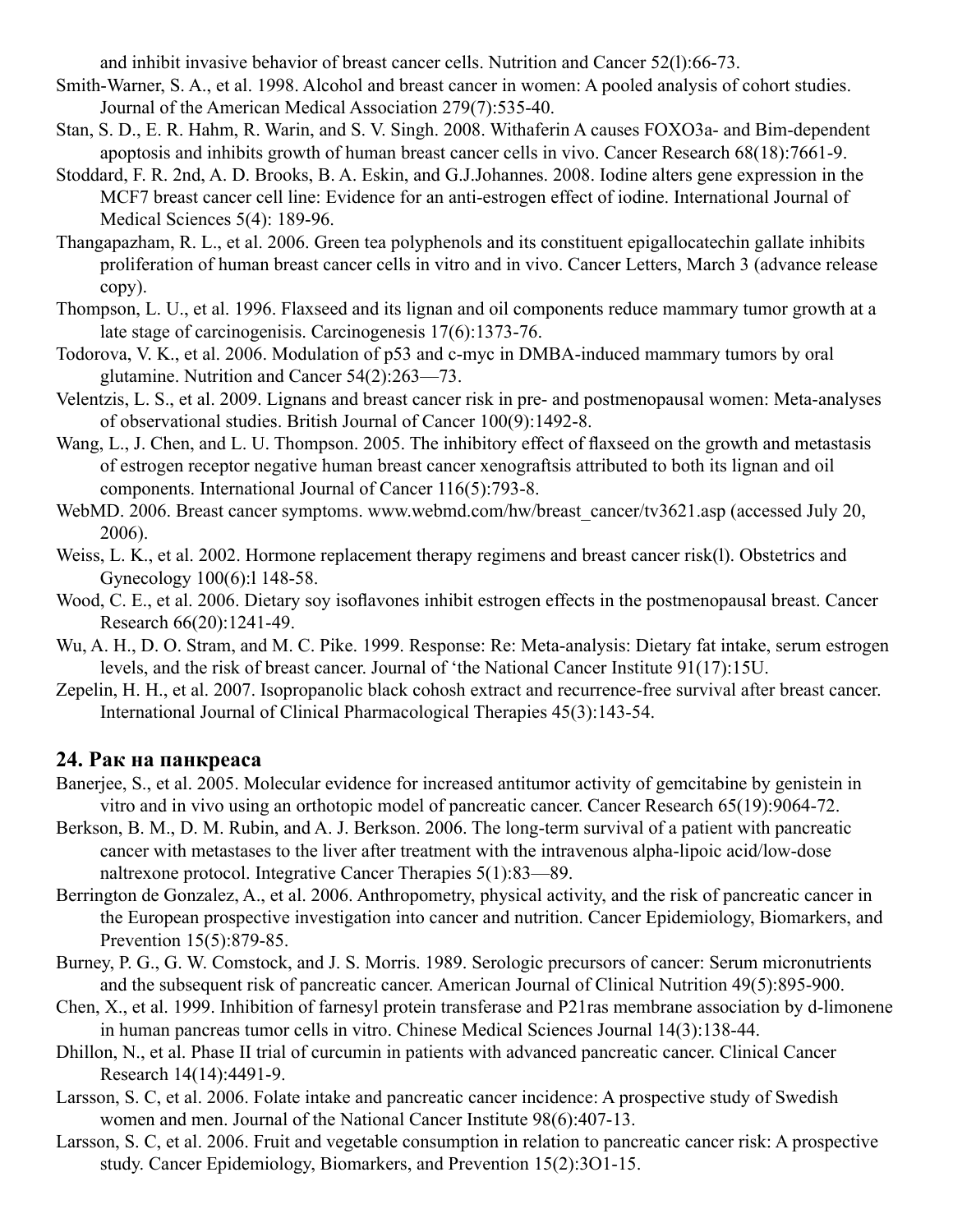- Larsson, S. C, et al. 2006. Meat, fish, poultry and egg consumption in relation to risk of pancreatic cancer: A prospective study. International Journal of Cancer 118(ll):2866-70.
- Li, L., F. S. Braiteh, and R. Kurzrock. 2005. Liposorne-encapsulated curcumin: In vitro and in vivo effects on proliferation, apoptosis, signaling, and angiogenesis. Cancer 104(6): 1322-31.
- Li, L., et al. 2004. Nuclear factor-kappaB and IkappaB kinase are constitutively active in human pancreatic cells, and their down-regulation by curcumin (diferuloylmethane) is associated with the suppression of proliferation and the induction of apoptosis. Cancer 101(10):2351-62.
- Lin, Y., et al. 2005. Nutritional factors and risk of pancreatic cancer: A population-based case-control study based on direct interview in Japan. Journal of Gastroenterology 40(3):297-301.
- Mayo Clinic Staff. 2006. Pancreatic cancer, www.mayoclinic.com/health/pancreatic-cancer /DSOO357 (accessed July 20, 2006).
- Merendino, N., et al. 2005. Docosahexaenoic acid induces apoptosis in the human PaCa-44 pancreatic cancer cell line by active reduced glutathione extrusion and lipid peroxidation. Nutrition and Cancer 52(2):225- 33.
- National Cancer Institute. 2002. What you need to know about cancer of the pancreas, www .cancer.gov/ cancertopics/wyntk/pancreas/ (accessed July 20, 2006).
- Nomura, T, et al. 2007. Probiotics reduce infectious complications after pancreaticoduodenectomy. Hepatogastroenterology 54(75):661-3.
- Roginsky, A. B., et al. 2005. On the potential use of flavonoids in the treatment and prevention of pancreatic cancer. In Vivo 19(1):61—67.
- Roomi, M. W, et al. 2005. Antitumor effect of a combination of lysine, proline, arginine, ascorbic acid, and green tea extract on pancreatic cancer cell line MIA PaCa-2. International Journal of Gastrointestinal Cancer 35(2):97—102.
- Rostock, M., et al. 2005. Anticancer activity of a lectin-rich mistletoe extract injected intratu-morally into human pancreatic cancer xenografts. Anticancer Research 25(3B):1969—75.
- Ruiz-Rabelo, J. F., et al. 2007. Beneficial properties of melatonin in an experimental model of pancreatic cancer. Journal of Pineal Research 43(3):270-5.
- Shirota, T., et al. 2005. Apoptosis in human pancreatic cancer cells induced by eicosapenta-enoic acid. Nutrition 21(10):1010-17.
- Stolzenberg-Solomon, R. Z., et al. 2009. Serium vitamin D and risk of pancreatic cancer in the prostate, lung, colorectal, and ovarian screening trial. Cancer Research 69(4): 1439-47.
- Suzuki, Y. J., B. B. Aggarwal, and L. Packer. 1992. Alpha-lipoic acid is a potent inhibitor of NF-kappa B activation in human T cells. Biochemical and Biophysical Research Communications 189(3): 1709-15.
- Takada, M., et al. 2002. Suppression of human pancreatic carcinoma cell growth and invasion by epigallocatechin-3-gallate. Pancreas 25(l):45-48.
- Van de Mark, K., et al. 2003. Alpha-lipoic acid induces p27Kip-dependent cell cycle arrest in non-transformed cell lines and apoptosis in tumor cell lines. Journal of Cell Physiology 194(3):325-40.
- Wang, Z., et al. 2006. Inhibition of nuclear factor kappa B activity by genistein is mediated via Notch-1 signaling pathway in pancreatic cancer cells. International Journal of Cancer 118(8):1930-36.

#### **25. Рак на пикочния мехур**

- American Urological Association Education and Research. 2003. Bladder cancer, www .urologyhealth.org/ adult/index.cfm?cat=04&topic=37 (accessed June 12, 2006).
- Boggs, Will. 2006. Delayed surgery decreases bladder cancer survival. Reuters Health, April 13. (Available at www.cancerpage.com/news/article.asp?id=9614; accessed November 21, 2006.)
- Elasser-Beile, U., et al. 2005. Adjuvant intravesical treatment with a standardized mistletoe extract to prevent recurrence of superficial urinary bladder cancer. Anticancer Research 25(6C):4733-36.
- Goebell, P. J., et al. 2002. Evaluation of an unconventional treatment modality with mistletoe lectin to prevent recurrence of superficial bladder cancer: A randomized phase II trial. Journal of Urology 168(l):72-75.
- Hoesl, C. E., and J. E. Altwein. 2005. The probiotic approach: An alternative treatment option in urology.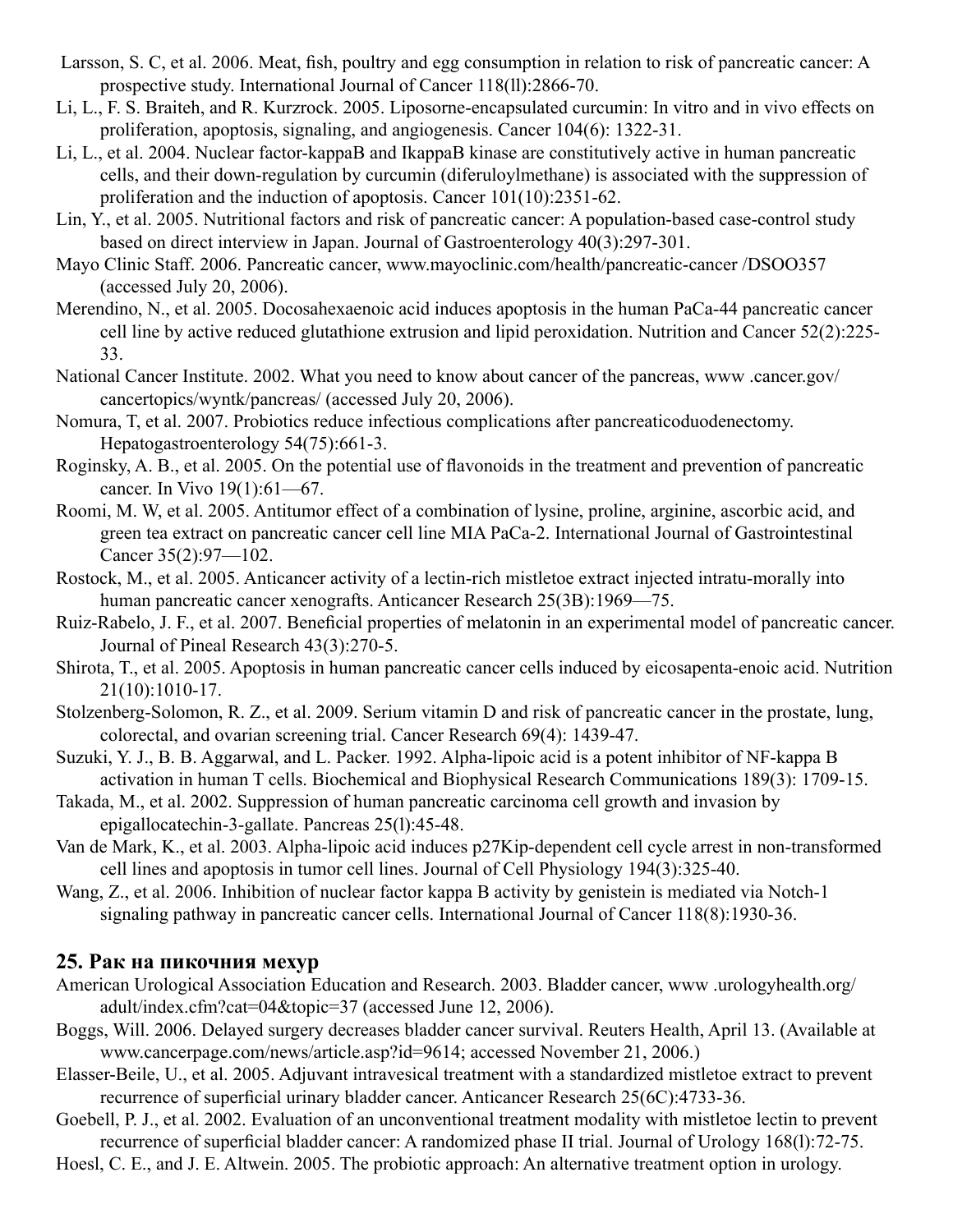European Urology 47(3):2 88-96.

- Kemberling, J. K., et al. 2003. Inhibition of bladder tumor growth by the green tea derivative epigallocatechin-3-gallate.7emr7Ztf/ of Urology 17O(3):773—76.
- Kuno, T., et al. 2006. Chemoprevention of mouse urinary bladder carcinogenesis by fermented brown rice and rice bran. Oncology Reports 15(3):533-38.
- Kurashige, S., Y. Akuzawa, and F. Endo. 1999. Effects of astragali radix extract on carcinogenesis, cytokine production, and cytotoxicity in mice treated with a carcinogen, N-butyl-N'-butanolnitrosoamine. Cancer Investigation 17(l):3O-35.
- Lamm, D. L., et al. 1994. Megadose vitamins in bladder cancer: A double-blind clinical trial. Journal of Urology 151(l):21-26.
- Lehmann, J., et al. 2006. Complete long-term survival data from a trial of adjuvant chemotherapy vs. control after radical cystectomy for locally advanced bladder cancer. BJU International 97(l):42-47.
- Lin, J. G., et al. 2006. Aloe-emodin induces apoptosis in T24 human bladder cells through the p53 apoptotic pathway. Journal of Urology 175(1):343—47.
- Nagano, J., et al. 2000. Bladder-cancer incidence in relation to vegetable and fruit consumption: A prospective study of atomic-bomb survivors. International Journal of Cancer 86(l):132-38.
- Naito, S., et al. 2008. Prevention of recurrence with epirubicin and lactobadllus casei after transurethral resection of bladder cancer. Journal of 'Urology 179(2):485-90.
- Park, C, et al. 2006. Induction of G2/M arrest and inhibition of cyclooxy-genase-2 activity by curcumin in human bladder cancer T24 cells. Oncology Reports 15(5):1225-31.
- Pazdur, Richard, et al., eds. 2004. Cancer Management: A MultidiscipUnary Approach; Medical, Surgical, and Radiation Oncology. 8th edition. Philadelphia, PA: F. A. Davis Company.
- Sato, D., and M. Matsushima. 2003. Preventive effects of urinary bladder tumors induced by N-butyl-N-(4 hydroxybutyl)-nitrosamine in rats by green tea leaves. International Journal of Urology 10(3):160-66.
- Singh, A. V., et al. 2006. Soy phytochemicals prevent orthotopic growth and metastasis of bladder cancer in mice by alterations of cancer cell proliferation and apoptosis and tumor angiogenesis. Cancer Research 66(3):1851-58.
- Skalkos, D., et al. 2005. The lipophilic extract of Hypericumi perforatum exerts significant cytotoxic activity against T24 and NBT-II urinary bladder tumor cells. Planta Medica 71(ll):1030-35.
- Stavropoulos, N. E., et al. 2006. Hypericum perforatum, L. extract: Novel photosensitizer against human bladder cancer cells. Journal of Photochemistry and Photobiology 84(1):64—69.
- Sun, M., et al. 2004. The effect of curcumin on bladder cancer cell line EJ in vitro.
- [In Chinese.] Zhong Yao Cai [Journal of Chinese Medicinal Materials] 27(ll):848-50.
- Tong, Q. S., et al. 2006. Apoptosis-inducing effects of curcumin derivatives in human bladder cancer cells. Anticancer Drugs 17(3):279-87.
- Totterman, T. H., A. Loskog, and M. Essand. 2005. The immunotherapy of prostate and bladder cancer. BJU International 96(5):728-35.
- Wakai, K., et al. 2004. Foods and beverages in relation to urothelial cancer: Case-control study in Japan. International Journal of Urology 11(1):11-19.
- Zi, X., and A. R. Simoneau. 2005. Flavokawain A, a novel chalcone from kava extract, induces apoptosis in bladder cancer cells by involvement of Bax protein-dependent and mitochondria-dependent apoptotic pathway and suppresses tumor growth in mice. Cancer Research 65(8):3479-86.

# **26. Рак на простатата**

- American Cancer Society. 2006. How is prostate cancer diagnosed? www.cancer.org/docroot /CRI/content/CRI\_ 2.4.3X. How is prostate cancer diagnosed 36.asp (accessed July 20, 2006).
- American Cancer Society. 2006. What are the risk factors for prostate cancer? www.cancer .org/docroot/CRI/ content/CRI\_2\_4\_2X\_What\_are\_the\_risk\_factors\_for\_prostate\_cancer\_36.asp (accessed July 20, 2006).
- American Cancer Society. 2006. What is prostate cancer? www.cancer.org/docroot/CRI /content/CRI\_2\_2\_lX What is prostate cancer 36.asp (accessed July 20, 2006).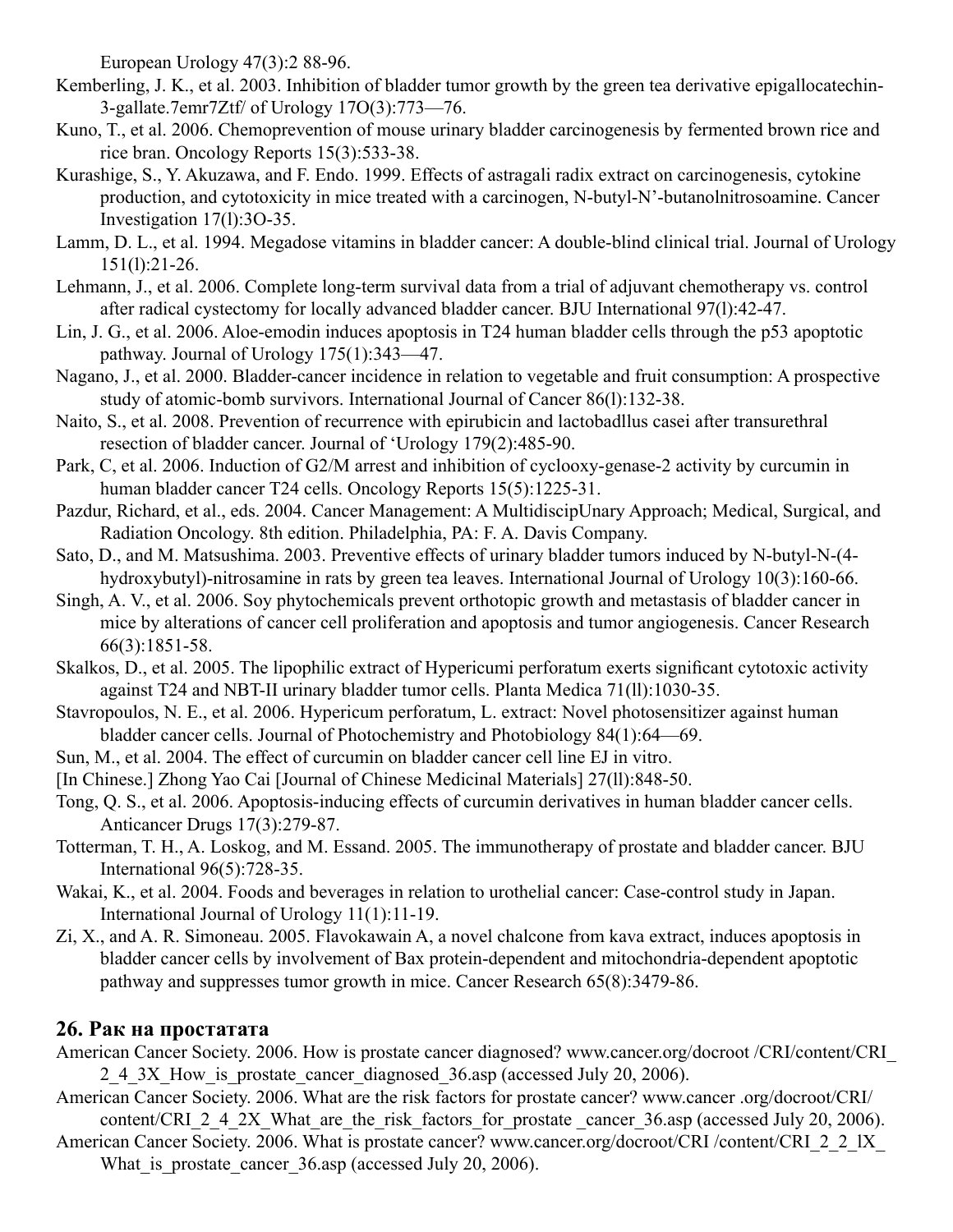- Beer, T. M., A. Myrthue, and K. M. Eilers. 2005. Rationale for the development and current status of calcitriol in androgen-independent prostate cancer. World Journal of Urology 23(l):28-32.
- Bettuzzi, S., et al. 2006. Chemoprevention of human prostate cancer by oral administration of green tea catechins in volunteers with high-grade prostate intraepithelial neoplasia: A preliminary report from a oneyear proof-of-principle study. Cancer Research 66(2):1234-40.
- Carmody, J., et al. 2008. A dietary intervention for recurrent prostate cancer after definitive primary treatment: Results of a randomized pilot trial. Urology 72(6):1324-8.
- Daubenmier, J. J., et al. 2006. Lifestyle and health-related quality of life of men with prostate cancer managed with active surveillance. Urology 67(1):125—30.
- Giordano, S. H., et al. 2006. Late gastrointestinal toxicity after radiation for prostate cancer. Cancer 107(2):423- 32.
- Giovannucci, E. L., et al. 2005. A prospective study of physical activity and incident and fatal prostate cancer. Archives of Internal Medicine 165(9):1005-10.
- Hafeez, B. B., et al. A dietary anthocyanidin delphinidin induces apoptosis of human prostate cancer PC3 cells in vitro and in vivo: Involvement of nuclear factor-kappaB signaling. Cancer Research 68(20):8564-72.
- Hedelin, M., et al. 2006. Dietary phytoestrogen, serum enterolactone and risk of prostate cancer: The cancer prostate Sweden study (Sweden). Cancer Causes and Control 17(2):169-80.
- Jani, A. B., et al. 2006. Role of external beam radiotherapy with low-dose-rate brachytherapy in treatment of prostate cancer. Urology 67(5):1007-11.
- Kelavkar, U. P., et al. 2006. Prostate tumor growth and recurrence can be modulated by the omega-6:omega-3 ratio in diet: Athymic mouse xenograft model simulating radical prostatectomy. Neoplasia 8(2):112-24.
- Khor, T. O., et al. 2006. Combined inhibitory effects of curcumin and phenethyl isothiocya-nate on the growth of human PC-3 prostate xenografts in immunodeficient mice. Cancer Research 66(2):613-21.
- Lee, A. H., et al. 2006. Protective effects of green tea against prostate cancer. Expert Review of Anticancer Therapy 6(4):507-13.
- Maghell, A., et al. Impact of body mass index on biochemical recurrence rates after radical prostatectomy: An analysis utilizing propensity score matching. Urology 72(6):1246—51.
- McLarty, J., et al. 2009. Tea polyphenols decrease serum levels of prostate-specific antigen, hepatocyte growth factor, and vascular endothelial growth factor in prostate cancer patients and inhibit production of hepatocyte growth factor and vascular endothelial growth factor in vitro [Epub ahed of print].
- McLeod, N., C. C. Huynh, and P. Rashid. 2006. Osteoporosis from androgen deprivation therapy in prostate cancer treatment. Australian Family Physician 35(4):243-45.
- Meyer, F., et al. 2005. Antioxidant vitamin and mineral supplementation and prostate cancer prevention in the SU.VI.MAX trial. International Journal of Cancer 116(2):182-86.
- Paine, M. J., et al. 1992. Gene expression in Echis carinatus (carpet viper) venom glands following milking. Toxicon 30(4):379-86.
- Pantuck, A. J., et al. 2006. Phase II study of pomegranate juice for men with rising prostate-specific antigen following surgery or radiation for prostate cancer. Clinical Cancer Research 12(13):4018-26.
- Pinski, J., et al. 2006. Genistein-induced neuroendocrine differentiation of prostate cancer cells. Pmtf<sup> $\sim$ </sup>66(11):1136-43.
- Posner, G. H., et al. 2004. Anticancer and antimalarial efficacy and safety of artemisinin-derived trioxane dimmers in rodents. Journal of Medicinal Chemistry 47(5):1299—301.
- Prostate Cancer Institute. 2006. Prostate cancer tests and staging, www.prostate-cancer -institute.org/aboutprostate-cancer/prostate-cancer-tests.html (accessed July 20, 2006).
- Quiles, J. L., et al. 2003. Coenzyme Q differentially modulates phospholipid hydroperoxide glutathione peroxidase gene expression and free radicals production in malignant and non-malignant prostate cells. Biofactors 18(l-4):265-70.
- Rimler, A., et al. 2002. Nuclear exclusion of the androgen receptor by melatonin. Journal of Steroid Biochemistry and Molecular Biology 81(1):77—84.
- Singh, R. P., and R. Agarwal. 2006. Prostate cancer chemoprevention by silibinin: Bench to bedside. Molecular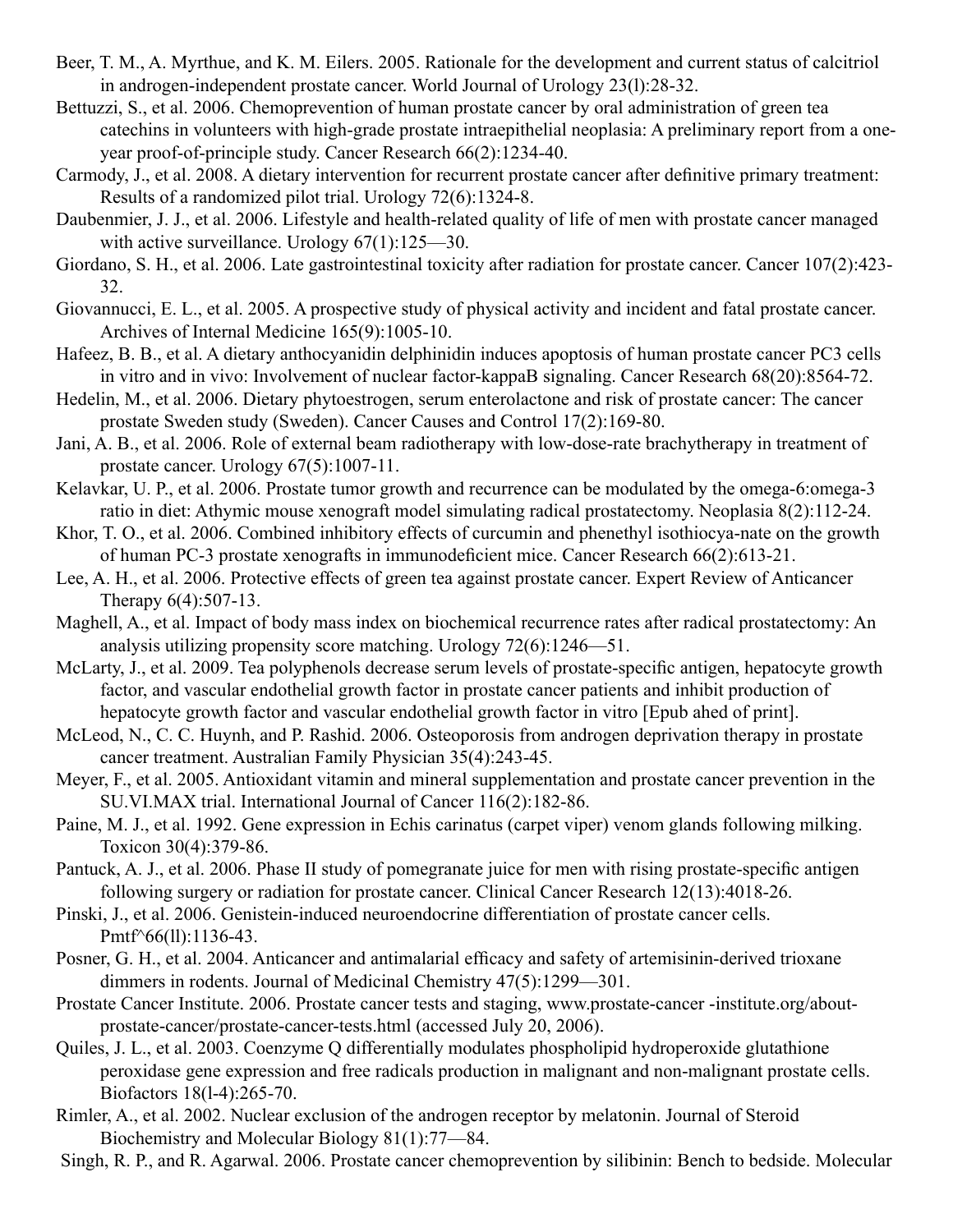Carcinogenesis 45(6):436-42.

- Siu, S. W., et al. 2002. Melatonin and prostate cancer cell proliferation: Interplay with castration, epidermal growth factor, and androgen sensitivity. Prostate 52(2): 106-22.
- Strom, S. S., et al. 2006. Influence of obesity on biochemical and clinical failure after external-beam radiotherapy for localized prostate cancer. Cancer 107(3):631—39.
- Tiszlavicz, L. 1991. Multiple primary malignant tumors involving the liver. [In Hungarian.] Orvosi Hetilap 132(46):2527-30.
- Traka, M., et al. 2008. Broccoli consumption interacts with GSTM1 to perturb oncogenic signaling pathways in the prostate. PLoS One 3(7):e2568.
- Woo, T. p., et al. 2005. Pilot study: Potential role of vitamin D (cholecalciferol) in patients with PSA relapse after definitive therapy. Nutrition and Cancer 51(l):32-36.
- Xing, N., et al. 2001. Quercetin inhibits the expression and function of the androgen receptor in LNCaP prostate cancer cells. Carcinogenesis 22(3):409-14.

# **27. Сарком (рак на меките тъкани)**

- Albini, A., et al. 2001. Inhibition of angiogenesis-driven Kaposi's sarcoma tumor growth in nude mice by oral N-acetylcysteine. Cancer Research 61(22):8171-8.
- Barlow, J. W., et al. 2005. Differentiation of rhabdomyosarcoma cell lines using retinoic acid. Pediatric Blood Cancer 47(6):773-84.
- Beuth, J., et al. 1987. Inhibition of liver metastasis in mice by blocking hepatocyte lectins with arabinogalactan infusions and D-galactose. Journal of Cancer Research and Clinical Oncology 113(l):51-5.
- Beuth, J., et al. 1988. Inhibition of liver tumor cell colonization in two animal tumor models by lectin blocking with D-galactose or arabinogalactan. Clinical & Experimental Metastasis 6(2):115-120.
- Dauchy, R. T, et al. 2009. Antineoplastic effects of melatonin on a rare malignancy of mesenchymal origin: Melatonin receptor-mediated inhibition of signal transduction, linoleic acid metabolism and growth in tissue-isolated human leiomyosarcoma xenografts. Journal of Pineal Research [Epub ahead of print].
- Huang, S. L., C. L. Hsu, and G. C. Yen. 2006. Growth inhibitory effect of quercetin on SW 872 human liposarcoma cells. Life Sciences 79(2):203-9.
- Landau, J. M., et al. 1998. Inhibition of spontaneous formation of lun tumors and rhabdomyosarcomas in A/J mice by black and green tea. Carcinogenesis 19(3):501-7.
- Yoshida, S., A. Kaibara, N. Ishibashi, and K. Shirouzu. 2001. Glutamine supplementation in cancer patients. Nutrition 17(9):766-8.

# **28. Рак на стомаха**

- Bjelakovic, G., et al. 2004. Antioxidant supplements for preventing gastrointestinal cancers. Cochrane Database of Systematic Reviews no. 4: CD004183.
- Chen, A. L., et al. 2001. Phase I clinical trial of curcumin, a chemopreventive agent, in patients with high-risk or pre-malignant lesions. Anticancer Research 21(4B):2895-900.
- Chen, H. S., et al. 2003. Clinical study on treatment of patients with upper digestive tract malignant tumors of middle and late stage with ginkgo biloba exocarp polysaccharides capsule preparation. [In Chinese.] ZhongXi Yijie HeXue Bao [Journal of Chinese Integrative Medicine] 1(3):189-91.
- Duan, P., and 2. M. Wang. 2002. Clinical study on effect of astragalus in efficacy enhancing and toxicity reducing of chemotherapy in patients of malignant tumor. [In Chinese.] Zhonguo ZhongXi Yijie He Zα Zhi [Chinese Journal of Modern Developments in Traditional Medicine] 22(7):515-17.
- Fleischauer, A. T., and L. Arab. 2001. Garlic and cancer: A critical review of the epidemiologic literature. Journal of Nutrition 131(3s):1032S-40S.
- Fleischauer, A. T, C. Poole, and L. Arab. 2000. Garlic consumption and cancer prevention: Meta-analyses of colorectal and stomach cancers. American Journal of 'Clinical Nutrition 72(4):1047-52.
- Gonzalez, C. A., et al. 2006. Fruit and vegetable intake and the risk of stomach and oesophagus adenocarcinoma in the European prospective investigation into cancer and nutrition (EPIC-EURGAST). International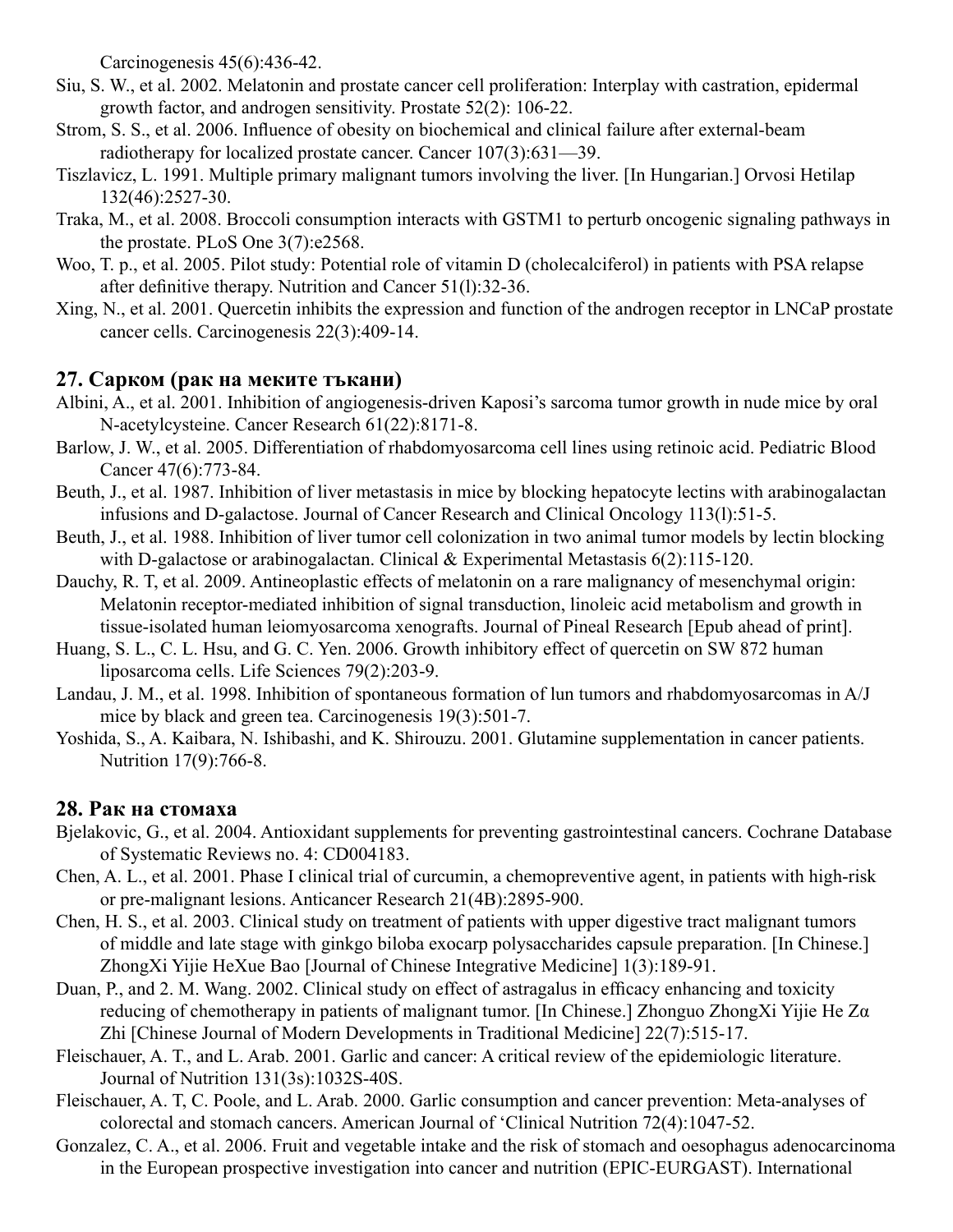Journal of Cancer 118(10):2559-66.

- Hibasami, H., et al. 1998. Induction of apoptosis in human stomach cancer cells by green tea catechins. Oncology Reports 5(2):527—29.
- Hibasami, H., et al. 2004. Induction of apoptosis by three types of procyanidin isolated from apple (Rosaceae Maluspumild) in human stomach cancer KATO III cells. International Journal of Molecular Medicine 13(6):795-99.
- Kim, H. J., et al. 2005. Effect of nutrient intake and Helicobacter pylori infection on gastric cancer in Korea: A case-control study. Nutrition and Cancer 52(2):138-46.
- Koo, J. Y., et al. Curcumin inhibits the growth of AGS human gastric carcinoma cells in vitro and shows synergism with 5-fluorouracil. Journal of Medicinal Food 7(2):117-21.
- Leitzmann, M. F., et al. 2009. Physical activity and esophageal and gastric carcinoma in a large prospective study. American Journal of Preventive Medicine 3 6(2): 112-9.
- Li, H., et al. 2004. An intervention study to prevent gastric cancer by micro-selenium and large dose of allitridum. Chinese Medical Journal (English) 117(8): 1155-60.
- Lin, J., et al. 2003. Effects of astragali radix on the growth of different cancer cell lines. World Journal of Gastroenterology 9(4):670-73.
- Linblad, M., L. A. Rodriguez, and J. Lagergren. 2005. Body mass, tobacco and alcohol and risk of esophageal, gastric cardia, and gastric non-cardia adenocarcinoma among men and women in a nested case-control study. Cancer Causes and Control 16(3):285-94.
- Liu, H. K., et al. 2009. Inhibitory effects of gamma-tocotrienol on invasion and metastasis of human gastric adenocarcinoma SGC-7901 cells. Journal of 'Nutritional Biochemistry [Epub ahead of print].
- Liu, J. R., et al. 2002. Effect of apoptosis on gastric adenocarcinoma cell line SGC-7901 induced by cis-9, trans-11-conjugated linoleic acid. World Journal of Gastroenterology 8(6):999-1004.
- Macdonald, J. S., et al. 2001. Chemoradiotherapy after surgery compared with surgery alone for adenocarcinoma of the stomach or gastroesophageal junction. New England Journal of Medicine 345(10):725-30.
- MacInnis, R. J., et al. 2006. Body size and composition and the risk of gastric and oesophageal adenocarcinoma. International Journal of Cancer 118(10):2628-31.
- Mark, S. D., et al. 2000. Prospective study of serum selenium levels and incident esophageal and gastric cancers. Journal of the National Cancer Institute 92(21):1753-63.
- Moragoda, L., R. Jaszewski, and A. P. Majumdar. 2001. Curcumin induced modulation of cell cycle and apoptosis in gastric and colon cancer cells. Anticancer Research 21(2A):873-8.
- Mu, L. N., et al. 2005. Green tea drinking and multigenetic index on the risk of stomach cancer in a Chinese population. International Journal of Cancer 116(6):972—83.
- Nagata, C, et al. 2002. A prospective cohort study of soy product intake and stomach cancer death. British Journal of Cancer 87(1):31—36.
- Nakazato, H., et al. 1994. Efficacy of immunochemotherapy as adjuvant treatment after curative resection of gastric cancer. Lancet 343:1122-26.
- Nanda, Rita. 2006. MedlinePlus Medical Encyclopedia: Gastric cancer, www.nlm.nih.gov/medlineplus/ency/ article/OOO223.htm (accessed July 20, 2006).
- National Cancer Institute. 2005. What you need to know about stomach cancer, www.cancer.gov/cancertopics/ wyntk/stomach/page6 (accessed July 6, 2006).
- Nouarie, M., et al. 2004. Ecologic study of serum selenium and upper gastro-intestinal cancers in Iran. World Journal of Gastroenterology 10(17):2544-6.
- Orlando, A., et al. 2009. Effects of Lactobacillus rhamnosus GG on proliferation and polyamine metabolism in HGC-27 human gastric and DLD-1 colonic cancer cell lines. Immunophar-macology and Immunotoxicology 31(l):108-16.
- Pazdur, Richard, et al., eds. 2004. Cancer Management: A Multidisciplinary Approach; Medical, Surgical, and Radiation Oncology. 8th edition. Philadelphia, PA: F. A. Davis Company.
- Qiao, Y. L., et al. 2009. Total and cancer mortality after supplementation with vitamins and minerals: Follow-up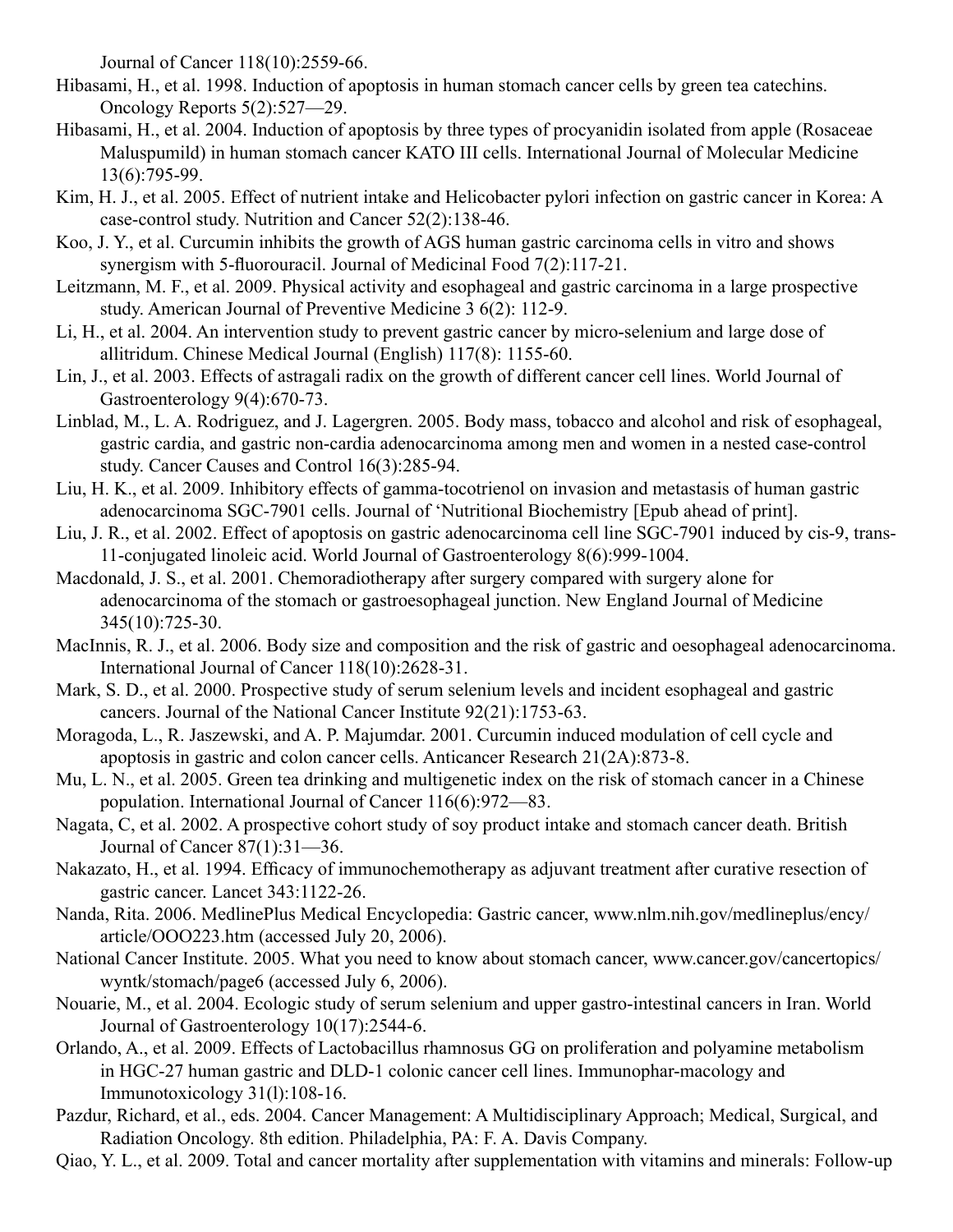of the Linxian General Population Nutrition Intervention Trial. Journal of the National Cancer Institute 1O1(7):5O7—18.

- Roth, J., and S. Mobarhan. 2001. Preventive role of dietary fiber in gastric cardia cancers. Nutrition Review 59(ll):372-74.
- Setiawan, V. W., et al. 2001. Protective effect of green tea on the risks of chronic gastritis and stomach cancer. International Journal of Cancer 92(4):600-4. Setiawan, V. W., et al. 2005. Allium vegetables and stomach cancer risk in China. Asian Pacific Journal of Cancer Prevention 6(3):3 87-95.
- Stoicov, C, Saffari, R., and Houghton, J. 2009. Green tea inhibits Helicobacter growth in vivo and in vitro. International Journal of Antimicrobial Agents 33(5):473-8.
- Suh, S. O., et al. 2002. Effects of red ginseng upon postoperative immunity and survival in patients with stage III gastric cancer. American Journal of Chinese Medicine 30(4):483-94.
- Velmurugan, B., A. Mani, and S. Nagini. 2005. Combination of S-allylcysteine and lycopene induces apoptosis by modulating Bcl-2, Bax, Bim and caspases during experimental gastric carcinogenesis. European Journal of Cancer Prevention 14(4):387-93.
- Velmurugan, B., and S. Nagini. 2005. Combination chemoprevention of experimental gastric carcinogenesis by S-allylcysteine and lycopene: Modulatory effects on glutathione redox cycle antioxidants. Journal of Medicinal Food 8(4):494-501.
- Xu, A. H., et al. 2003. Therapeutic mechanism of ginkgo biloba exocarp polysaccharides on gastric cancer. World Journal of Gastroenterology 9(11):2424—27.

### **29. Рак на тестисите**

- American Cancer Society. 2006. How is testicular cancer diagnosed? www.cancer.org/docroot/cri/content/cri\_ 2.4.3x how is testicular cancer diagnosed 41.asp (accessed July 20, 2006).
- American Cancer Society. 2006. What are the risk factors for testicular cancer? www.cancer.org/docroot/CRI/ content/CRI\_2\_4\_2X\_What\_are\_the\_risk\_factors\_for\_testicular\_cancer\_41.asp (accessed July 20, 2006).
- Chang, S. S., et al. 2005. Performance-enhancing supplement use in patients with testicular cancer. Urology 66(2):242-45.
- Chapple, A., S. Ziebland, and A. McPherson. 2004. Qualitative study of men's perceptions of why treatment delays occur in the UK for those with testicular cancer. British Journal of General Practice 54(498):25-32.
- Coffey, D. S., R. H. Getzenberg, and T. L. DeWeese. 2006. Hyperthermic biology and cancer therapies: A hypothesis for the "Lance Armstrong effect." Journal of the American Medical Association 296(4):445-48.
- Mayo Clinic Staff. 2006. Testicular cancer: Signs and symptoms, www.mayoclinic.com/health /testicularcancer/DS00046/DSECTION=2 (accessed July 20, 2006).
- Sharpe, R. M., and D. S. Irvine. 2004. How strong is the evidence of a link between environmental chemicals and adverse effects on human reproductive health? British Medical Jour-^/328(7437):447-51.
- Walcott, F. L., et al. 2002. A case-control study of dietary phytoestrogens and testicular cancer risk. Nutrition and Cancer 44(1):44-51.

# **30. Рак на хранопровода**

- Abnet, C. C, et al. 2008. A prospective study of BMI and risk of oesophageal and gastric adenocarcinoma. European Journal of Cancer 44(3):465-71.
- Graham, A. J., et al. 2007. Defining the optimal treatment of locally advanced esophageal cancer: A systematic review and decision analysis. Annals of Thoracic Surgery 83:1257-1264.
- Lagiou, P., et al. 2009. Diet and upper-aerodigestive tract cancer in Europe: The ARCAGE study. International Journal of Cancer 124(ll):2671-6.
- Singh, N., and Verma, K. 2002. Case report of a laryngeal squamous cell carcinoma treated with artensunate. Archive of Oncology 10(4):2 79-80.
- Ryan, A. M., et al. Enteral nutrition enriched with eicosapentaenoic acid (EPA) preserves lean body mass following esophageal cancer surgery: Results of a double-blinded randomized controlled trial. Annals of Surgery 249(3):355-63.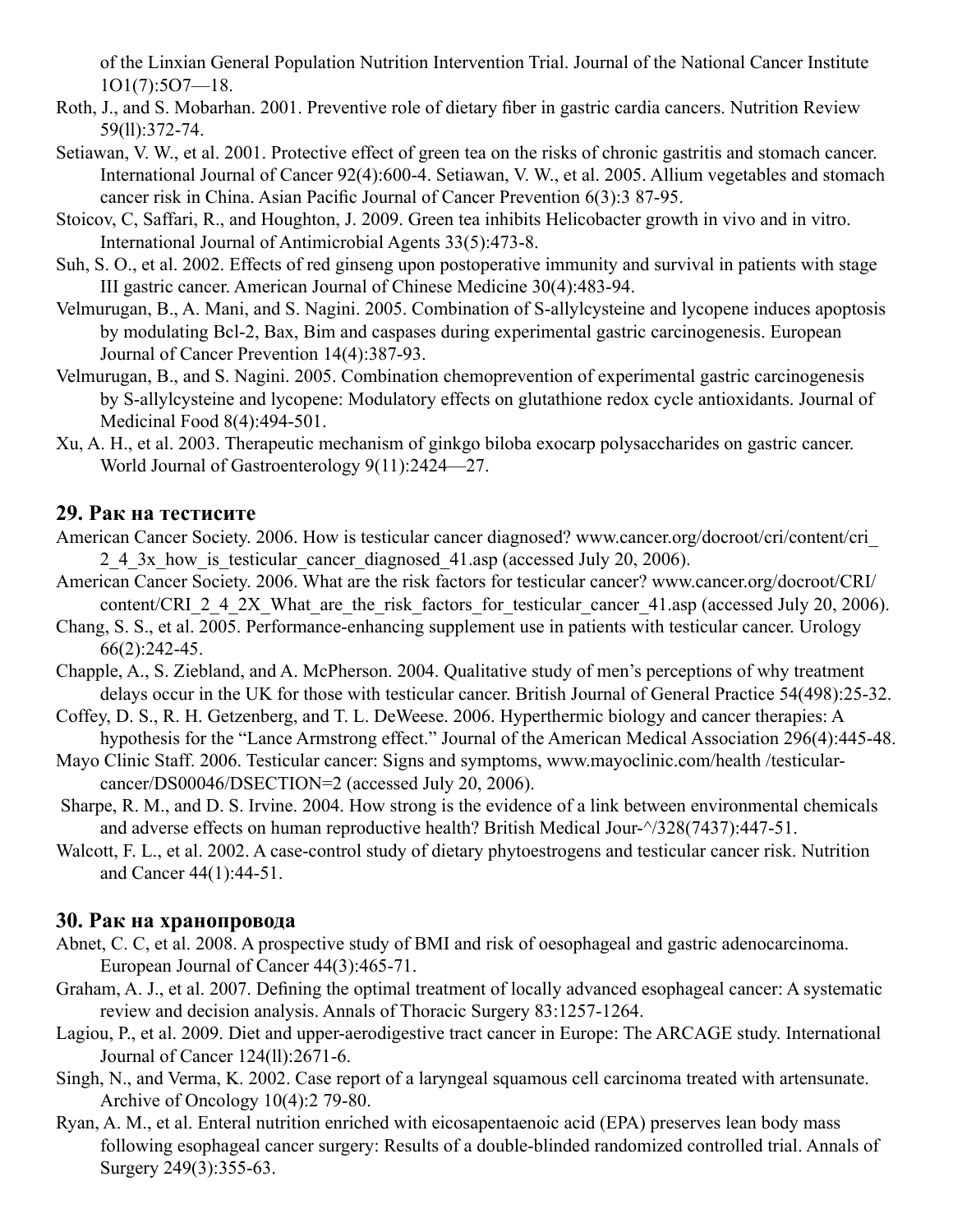- Taylor, P. R., et al. 2003. Prospective study of serum Vitamin E levels and esophageal and gastric cancers. Journal of National Cancer Institute 95(18):1414-6.
- Yoshida, S., A. Kaibara, N. Ishibashi, and K. Shirouzu. 2001. Glutamine supplementation in cancer patients. Nutrition 17(9):766-8.

# **31. Рак на черния дроб**

- American Cancer Society. 2006. Do we know what causes liver cancer? www.cancer.org /docroot/CRI/content/ CRI\_2\_4\_2X\_Do\_we\_know\_what\_causes\_liver\_\_cancer\_25.asp (accessed July 20, 2006).
- American Cancer Society. 2006. What is liver cancer? www.cancer.org/docroot/cri/content /cri\_2\_2\_lx\_what\_ is liver cancer  $25.$ asp (accessed July 20, 2006).
- Biswas, S. J., et al. 2005. Efficacy of the potentized homeopathic drug, Carcinosin 200, fed alone and in combination with another drug, Chelidonium 200, in amelioration of p-dimethylaminoazobenzeneinduced hepatocarcinogenesis in mice. Journal of Alternative and Complementary Medicine ll(5):839-54.
- Cowawintaweewat, S., et al. 2006. Prognostic improvement of patients with advanced liver
- cancer after active hexose correlated compound (AHCC) treatment. Asian Pacific Journal of Allergy Immunology 24(1):33-45.
- Cui, W., Gu, F., and Hu, K.Q. 2009. Effects and mechanisms of silibinin on human hepatocellular carcinoma xenografts in nude mice. World Journal of Gastroenterology 15(16):1943-50.
- Cui, Y, H. Xie, and J. Wang. 2005. Potential biomedical properties oiPinus massoniana bark extract. Phytotherapy Research 19(l):34-38.
- Giri, R. K., T. Parija, and B. R. Das. 1999. D-limonene chemoprevention of hepatocarcinogenesis in AKR mice: Inhibition of c-jun and c-myc. Oncology Reports 6(5): 1123-27.
- Habib, S. H., et al. 2008. Ginger extract (Zingiber officinale) has anti-cancer and antiinflammatory effects on ethionine-induced hepatoma rats. Clinics (Sao Paulo) 63(6):807-13.
- Hagmar, B., W. Ryd, and H. Skomedal. 1991. Arabinogalactan blockade of experimental mtas-tases to liver by murine hepatoma. Invasion Metastasis 11(6):348—55.
- Hwang, E. S., and E. H. Jeffery. 2005. Induction of quinone reductase by sulforaphane and sul-foraphane Nacetylcysteine conjugate in murine hepatoma cells. Journal of'Medicinal Food 8(2):198-203.
- Komatsu, W., Y. Miura, and K. Yagasaki. 2002. Induction of tumor necrosis factor production and antitumor effect by cabbage extract. Nutrition and Cancer 43(1):82—89.
- Li, X., et al. 2005. Anticarcinogenic effect of 20(R)-ginsenoside Rg3 on induced hepatocellular carcinoma in rats. [In Chinese.] Sichuan Dα Xue Xue Bao Yi Xue Ban [Journal of Sichuan University. Medical Science Edition] 36(2):217-20.
- Matsui, Y, et al. 2002. Improved prognosis of postoperative hepatocellular carcinoma patients when treated with functional foods: A prospective cohort study. Journal ofHepatology 37(l):78-86.
- Nanda, Rita. 2006. MedlinePlus Medical Encyclopedia: Hepatocellular carcinoma, www.nlm .nih.gov/ medlineplus/ency/article/000280.htm (accessed July 20, 2006).
- Nishikawa, T., et al. 2006. A green tea polyphenol, epigallocatechin-3-gallate, induces apop-tosis of human hepatocellular carcinoma, possibly through inhibition of Bcl-2 family proteins. Journal ofHepatology 44(6): 1074-82.
- Parija, T., and B. R. Das. 2003. Involvement of YY1 and its correlation with c-myc in NDEA induced hepatocarcinogenesis, its prevention by d-limonene. Molecular Biology Reports 30(l):41-46.
- Pathak, S., et al. 2006. Protective potentials of a potentized homeopathic drug, Lycopodium-30, in ameliorating azo dye induced hepatocarcinogenesis in mice. Molecular and Cellular Biochemistry 285(1-2):121-31.
- Surjyo, B., and K. B. Anisur. 2004. Protective action of an anti-oxidant (L-ascorbic acid) against genotoxicity and cytotoxicity in mice during p-DAB-induced hepatocarcinogenesis. Indian Journal of Cancer 41(2):72- 80.
- Varghese, L., et al. 2005. Silibinin efficacy against human hepatocellular carcinoma. Clinical Cancer Research ll(23):8441-48.
- Vijaya, P. V., D. C. S. Arul, and K. M. Ramkuma. 2007. Induction of apoptosis by ginger in HEp-2 cell line is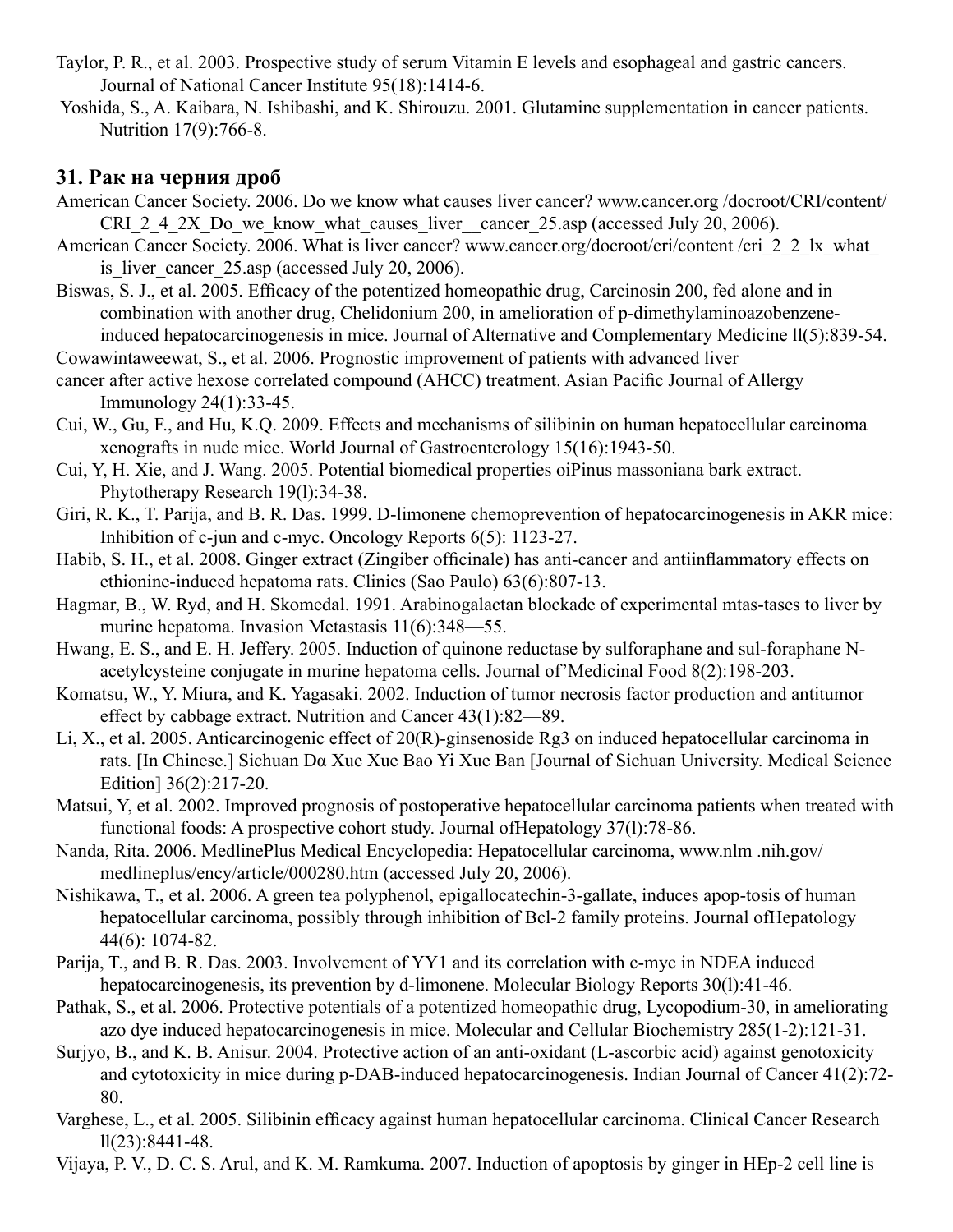mediated by reactive oxygen species. Basic Clinical Pharmacology and Toxicology 100(5):302-7.

#### **32. Рак на шийката на матката**

- Basu, J., et al. 2005. Plasma uric acid levels in women with cervical intraepithelial neoplasia. Nutrition and Cancer 51(1):25—31.
- Gagandeep, et al. 2003. Chemopreventive effects of Cuminum cyminum in chemically induced forestomach and uterine cervix tumors in murine model systems. Nutrition and Cancer 47(2):471-80.
- Ho, G. Y., et al. 1998. Viral characteristics of human papillomavirus infection and antioxidant levels as risk factors for cervical dysplasia. International Journal of Cancer 78(5):594-99.
- Lacey, J. V., et al. 2003. Obesity as a potential risk factor for adenocarcinomas and squamous cell carcinomas of the uterine cervix. Gz/zrer 98(4):8 14-21.
- McDougal, G. J., H. A. Ross, M. Ikeji, and D. Stewart. 2008. Berry extracts exert different antiproliferative effects against cervical and colon cancer cells grown in vitro. Journal of Agricultural and Food Chemistry 56(9):3016-23.
- National Cancer Institute. 2005. What you need to know about cancer of the cervix, www.cancer.gov/ cancertopics/wyntk/cervix/ (accessed July 20, 2006).
- National Cancer Institute. 2006. Cervical cancer treatment, www.cancer.gov/cancerinfo/pdq/treatment/cervical/ patient/ (accessed July 20, 2006).
- Palan, P. R., et al. 2003. Plasma concentrations of coenzyme Q10 and tocopherols in cervical intraepithelial neoplasia and cervical cancer. European Journal of Cancer Prevention 12(4):321-26.

Pazdur, Richard, et al., eds. 2004. Cancer Management: A Multidisciplinary Approach; Medical,

Surgical, and Radiation Oncology. 8th edition. Philadelphia, PA: F. A. Davis Company.

#### **33. Рак на щитовидната жлеза**

- Al-Brahim, N., and S. L. Asa. 2006. Papillary thyroid carcinoma: An overview. Archive of Pathology and Laboratory Medicine 130:1057-1062.
- Divi, R. L., and D. R. Doerge. 1996. Inhibition of thyroid peroxidase by dietary flavonoids. Chemical Research in Toxicology 9(1): 16-23.
- Eigelberger, M. S., et al. 2001. Phenylacetate enhances the antiproliferative effect of retinoic acid in follicular thyroid cancer. Surgery 130(6):931-5.
- Johns Hopkins Thyroid Tumor Center. How are thyroid nodules discovered? Available at
- www.thyroid-cancer.net/topics/how+are+thyroid+nodules+discovered (accessed January 4, 2006).
- Karavitaki, N., et al. 2002. Recurrent and/or metastatic thyroid cancer: Therapeutic options. Expert Opinion on Pharmacotherapy 3(7):939-47.
- Karbownik, M., and A. Lewinski. 2003. The role of oxidative stress in physiological and pathological processes in the thyroid gland; possible involvement in pineal-thyroid interactions. Neuro Endocrinol Lett 24(5):293-303.
- Kent, L., et al. 2006. Increased risk of papillary thyroid cancer in celiac disease. Digestive Disease and Science 51(10):1875-7.
- Lewinski, A., M. Pawlikowski, and D. P. Cardinali. 1993. Thyroid growth-stimulating and growth-inhibiting factors. Biological Signals 2(6):313-51.
- Mano, T, et al. 1998. Vitamin E and coenzyme Q concentrations in the thyroid tissues of patients with various thyroid disorders. American Journal of Medical Sciences 315(4):230-2.
- Mayo Clinic Staff. Mayo Clinic thyroid cancer screening and diagnosis webpage. www .mayoclinic.com/health/ thyroid-cancer/DS00492/DSECTION=6 (accessed January 4, 2007).
- Mayo Clinic Staff. Mayo Clinic thyroid cancer signs and symptoms webpage. www.mayoclinic .com/health/ thyroid-cancer/DS00492/DSECTION=2 (accessed January 4, 2007).
- Mayo Clinic Staff. Mayo Clinic thyroid cancer webpage. www.mayoclinic .com/health /thyroid-cancer/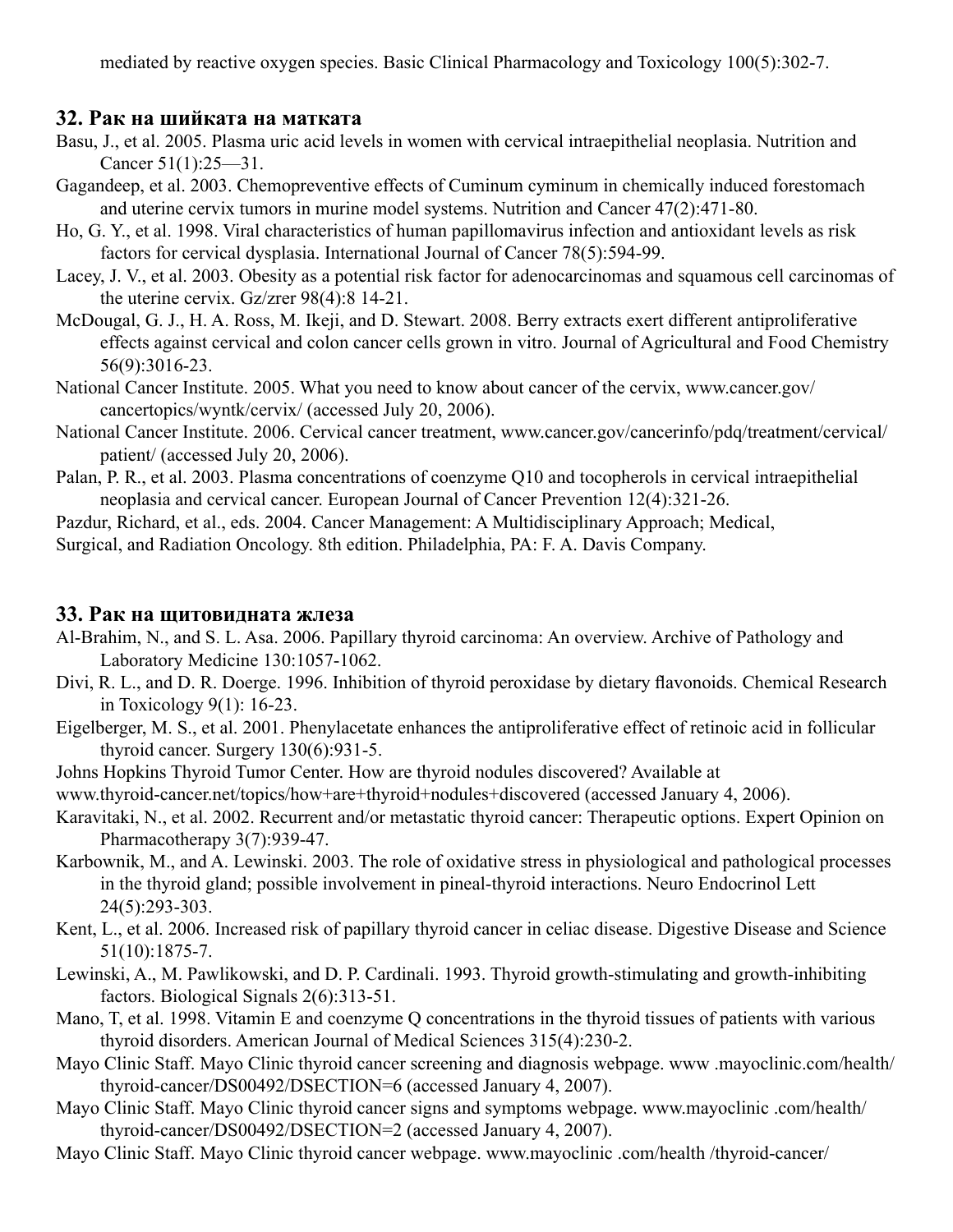DS00492. (accessed January 4, 2007).

Murray, Michael T. Encyclopedia of Nutritional Supplements. 1996. New York, NY: Prima Publishing.

- National Cancer Institute. Thyroid cancer—Who's at risk? webpage. www.cancer.gov /cancertopics/wyntk/ thyroid/page4 (Accessed January 4, 2007).
- National Cancer Institute. What you need to know about thyroid cancer diagnosis webpage. www.cancer.gov/ cancertopics/wyntk/thyroid/page6 (accessed January 4, 2007).
- Nishikawa, A., et al. 2005. Pronounced synergistic promotion of N-bis (2-hydroxy-propyl) nitrosamine-initiated thyroid tumorigenesis in rats treated with excess soybean and iodine-deficient diets. Toxicological Sciences 86(2):258-63.
- Norman Endocrine Surgery Clinic. Thyroid nodule ultrasound: What is it, what does it tell me? Webpage. www. endocrineweb.com/noduleus.html (accessed January 4, 2007).
- Sanders, L. E., and B. Cady. 1998. Differentiated thyroid cancer: Reexamination of risk groups and outcome of treatment. Archives of Surgery 133(4):419-25.
- Shih, A., et al. 2002. Resveratrol induces apoptosis in thyroid cancer cell lines via a MAPK- and p53-dependent mechanism. Journal of Clinical Endocrinology & Metabolism 87(3):1223-32.

# **34. Рак на яйчниците**

- Ahonen, M. H., et al. 2000. Androgen receptor and vitamin D receptor in human ovarian cancer: Growth stimulation and inhibition by ligands. International Journal of Cancer 86(l):40-46.
- American Cancer Society. 2006. How is ovarian cancer diagnosed? www.cancer.org/docroot/CRI/content/CRI\_ 2\_4\_3X\_How\_is\_ovarian\_cancer\_diagnosed\_33.asp (accessed July 20, 2006).
- American Cancer Society. 2006. What is ovarian cancer? www.cancer.org/docroot/cri/content/cri\_2\_4\_lx\_what is ovarian cancer  $33.\text{asp}$  (accessed July 20, 2006).
- Chan, M. M., et al. 2003. Inhibition of growth and sensitization to cisplatin-mediated killing of ovarian cancer cells by poly phenolic chemopreventive agents. Journal of Cell Physiology 194(l):63-70.
- Chan, M. M., et al. 2006. Epigallocatechin-3-gallate delivers hydrogen peroxide to induce death of ovarian cancer cells and enhances their cisplatin susceptibility. Journal of Cell Physiology 207(2):389-96.
- Chen, O., et al. Pharmacologic doses of ascorbate act as a prooxidant and decrease growth of aggressive tumor xenografts in mice. Proceedings of the National Academy of Sciences in the U.S.A. 105(32):1105-9.
- Chen, X., and J. J. Anderson. 2001. Isoflavones inhibit proliferation of ovarian cancer cells in vitro via an estrogen receptor-dependent pathway. Nutrition and Cancer 41(1-2): 165-71.
- Drisko, J. A., J. Chapman, and V.J. Hunter. 2003. The use of antioxidants with first-line chemotherapy in two cases of ovarian cancer. Journal of the American College of Nutrition 22(2):118-23.
- Futugami, M., et al. 2001. Effects of melatonin on the proliferation and cisdiamminedichloro-platinum (CDDP) sensitivity of cultured human ovarian cancer cells. Gynecologic Oncology 82(3):544-49.
- Ganmaa, D., and A. Sato. 2005. The possible role of female sex hormones in milk from pregnant cows in the development of breast, ovarian and corpus uteri cancers. Medical Hypotheses 65(6):1028-37.
- Klein, A., et al. 2006. Prolonged stabilization of platinum-resistant ovarian cancer in a single patient consuming a fermented soy therapy. Gynecological Oncology 100(l):205-9.
- Larsson, S. C, and A. Wolk. 2005. Tea consumption and ovarian risk in a population-based cohort. Archives of Internal Medicine 165(22):2683-86.
- Pan, S. Y., A. M. Ugnat, and Y. Mao. 2005. Physical activity and the risk of ovarian cancer: A case-control study in Canada. International Journal of Cancer 117(2):3OO-7.
- Rezk, Y. A., et al. 2006. Use of resveratrol to improve the effectiveness of cisplatin and doxorubicin: Study in human gynecologic cancer cell lines and in rodent heart. American Journal of Obstetrics and Gynecology 194(5):e23-e26.
- Roomi, M. W., et al. 2006. Inhibition of matrix metalloproteinase-2 secretion and invasion by human ovarian cancer cell line SK-OV-3 with lysine, proline, arginine, ascorbic acid and green tea extract. Journal of Obstetrics and Gynecology Research 32(2): 148-54.
- Shen, R, M. Herenyiova, and G. Weber. 1999. Synergistic down-regulation of signal transduction and